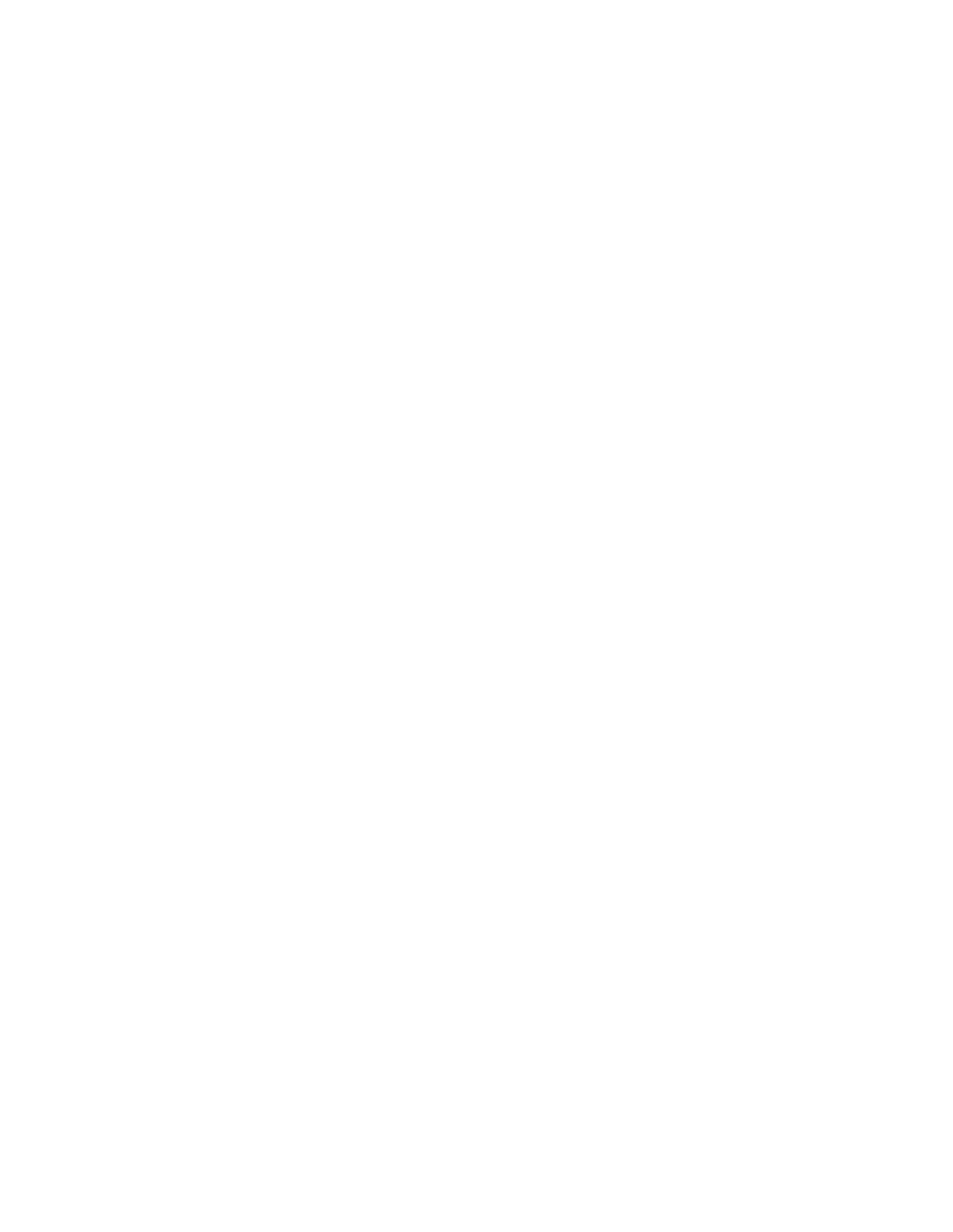# **Table of Contents**

| <b>INDEPENDENCE</b>                          |                |
|----------------------------------------------|----------------|
| <b>BACKGROUND</b>                            | $\overline{2}$ |
| ROLES AND RESPONSIBILITIES                   | 2              |
| THE BOARD'S EFFECTIVENESS EVALUATION         | 3              |
| <b>EVALUATION QUESTIONNARE</b>               | 3              |
| POLICY AND PROCEDURE CHECKLIST               | 16             |
| APPENDIX 1 – Terms of Reference              | 17             |
| <b>APPENDIX 2 – Evaluation Questionnaire</b> | 21             |
| APPENDIX 3 – Policy and Procedure Checklist  | 28             |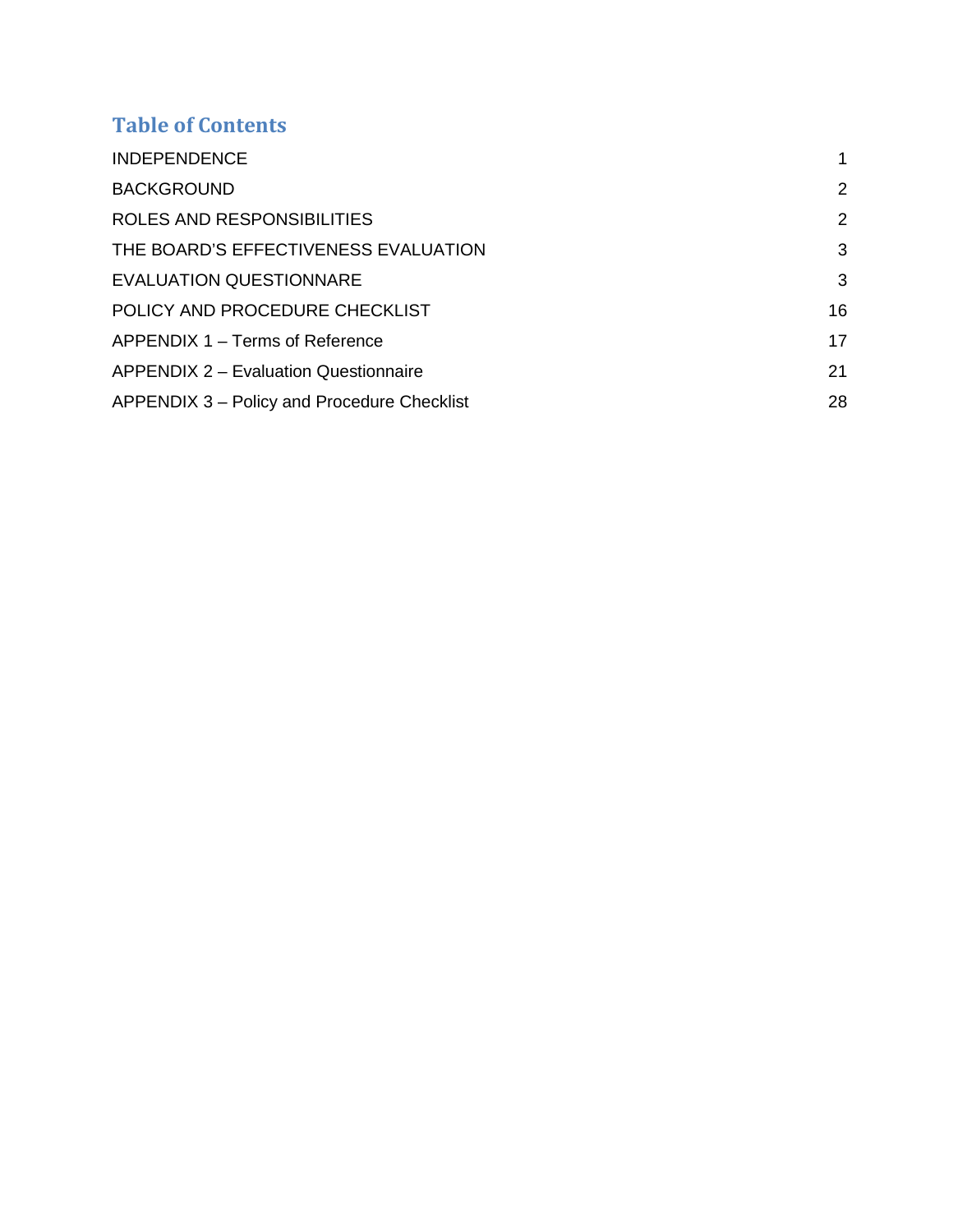# **INDEPENDENCE**

The team members selected for the engagement did not have any conflicts of interest related to the engagement's subject matter.

# **ACKNOWLEDGEMENT**

The Audit Department wants to extend its appreciation to all of the stakeholders who participated in this engagement and especially to the Winnipeg Police Board staff for their time and cooperation.

#### **The Audit Team**

Sadia Aslam, CPA, CA Senior Auditor

Marisol Gil Reyes, CPA, CA, MPAcc Auditor

Micheal Giles, CPA, CA, CIA Deputy City Auditor

<span id="page-3-0"></span>Bryan Mansky, CPA, CMA, MBA, CIA Date City Auditor

January 31, 2017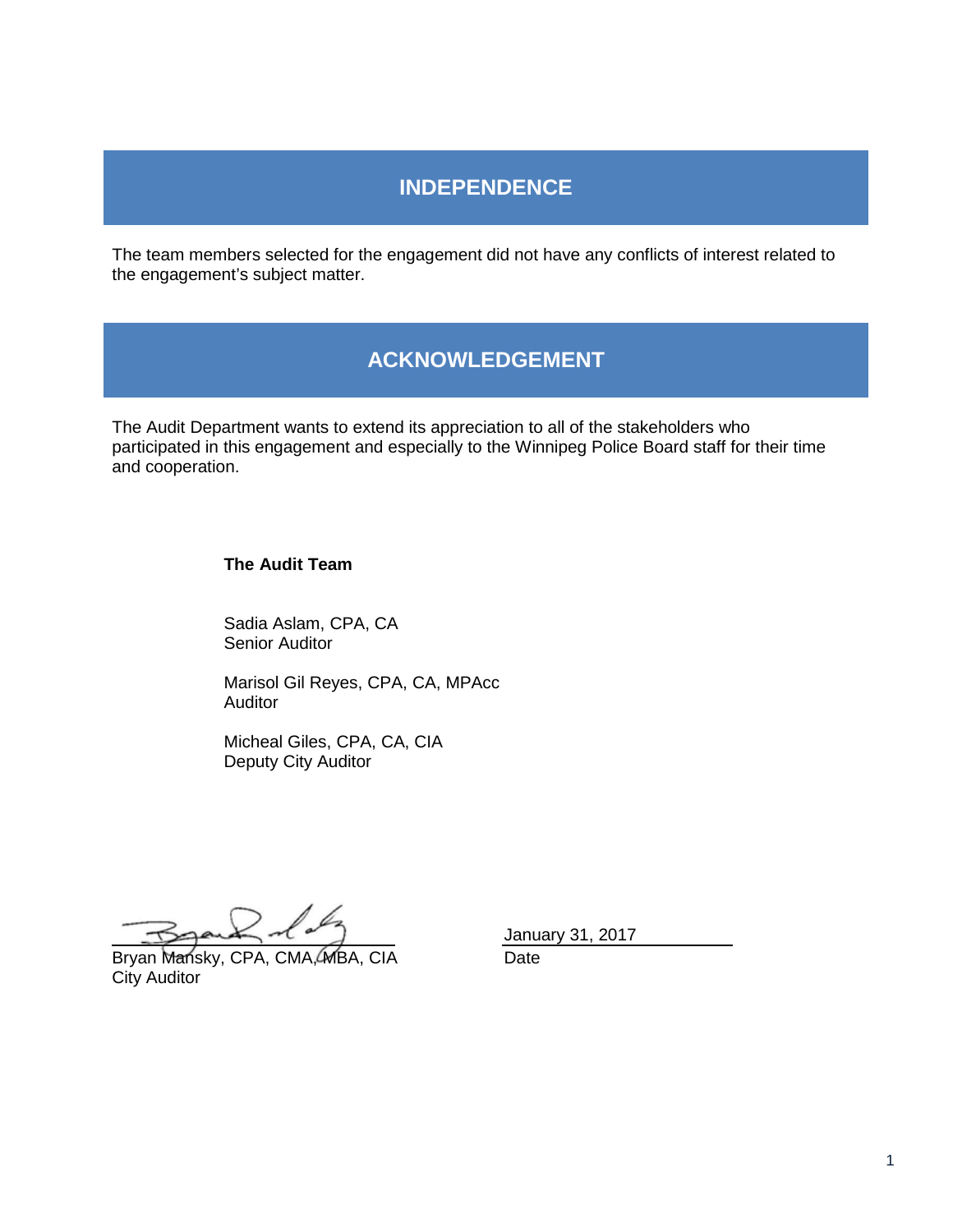#### **1. Background**

Section 35(1) of *The Police Services Act* requires the Winnipeg Police Board (the "Board") to operate in accordance with the policy and procedures manual developed for police boards by the Manitoba Police Commission (MPC).

Chapter 3.9 of the MPC Manual sets out a policy and related procedures to evaluate the effectiveness of the police boards in carrying out their legislative mandates. The policy requires the police board to evaluate its effectiveness at least every three years, and provides guidance for carrying out the evaluation.

The Board has been in operation for three years as of June 2016 and decided to initiate the evaluation process of its activities by requesting assistance from the Chief Performance Officer to administer the evaluation and ensure objectivity.

#### **2. Roles and Responsibilities**

The Board approved the Terms of Reference (**Appendix 1**) for its effectiveness evaluation on October 7, 2016. The Terms of Reference include the roles and responsibilities for the Board, the Board's Risk Management and Audit Committee, and the Chief Performance Officer. The key responsibilities have been summarized below.

#### **2.1 The Board**

The Board participated in the effectiveness evaluation questionnaire. Additionally, Board staff compiled documents and support to demonstrate the Board's compliance with requirements of *The Police Services Act* and the *Winnipeg Police Board By-law* ("WPB By-law") and made them available for the Chief Performance Officer's review.

#### **2.2 Risk Management and Audit Committee**

The Risk Management and Audit Committee (the "RMA Committee") was responsible for the preparation of the evaluation process in accordance with Chapter 3.9 of the MPC Manual. The process consisted of a project plan, evaluation questionnaires, and a policy and procedures checklist. The RMA Committee was also responsible for providing the Chief Performance Officer with a list of questions to engage Board members and stakeholders for their input.

#### **2.3 Chief Performance Officer**

The Chief Performance Officer (who is also the City Auditor) is a statutory officer appointed by City Council under *The City of Winnipeg Charter.* The City Auditor is independent of the Public Service and reports directly to Executive Policy Committee, which serves as the City's Audit Committee. This engagement was approved by Council in the City Auditor's 2015-2018 Audit Plan. For the purpose of this report, the Chief Performance Officer and the Audit Department staff who were involved in the engagement will be referred to as the "City Auditor".

The Board has requested that the City Auditor independently conduct and complete its effectiveness evaluation. The evaluation has been conducted in accordance with generally accepted government auditing standards for agreed-upon procedures engagements. An agreed-upon procedures engagement does not constitute an audit or a review and, accordingly, no assurance is expressed on the Board's effectiveness or compliance with legislation in this report. Rather, the City Auditor has compiled a report that includes the findings on the materials supplied by the Board, and the responses to the questionnaires, to assist the Board in evaluating its effectiveness and to identify potential areas for improvement in accordance with the Terms of Reference prepared by the Board.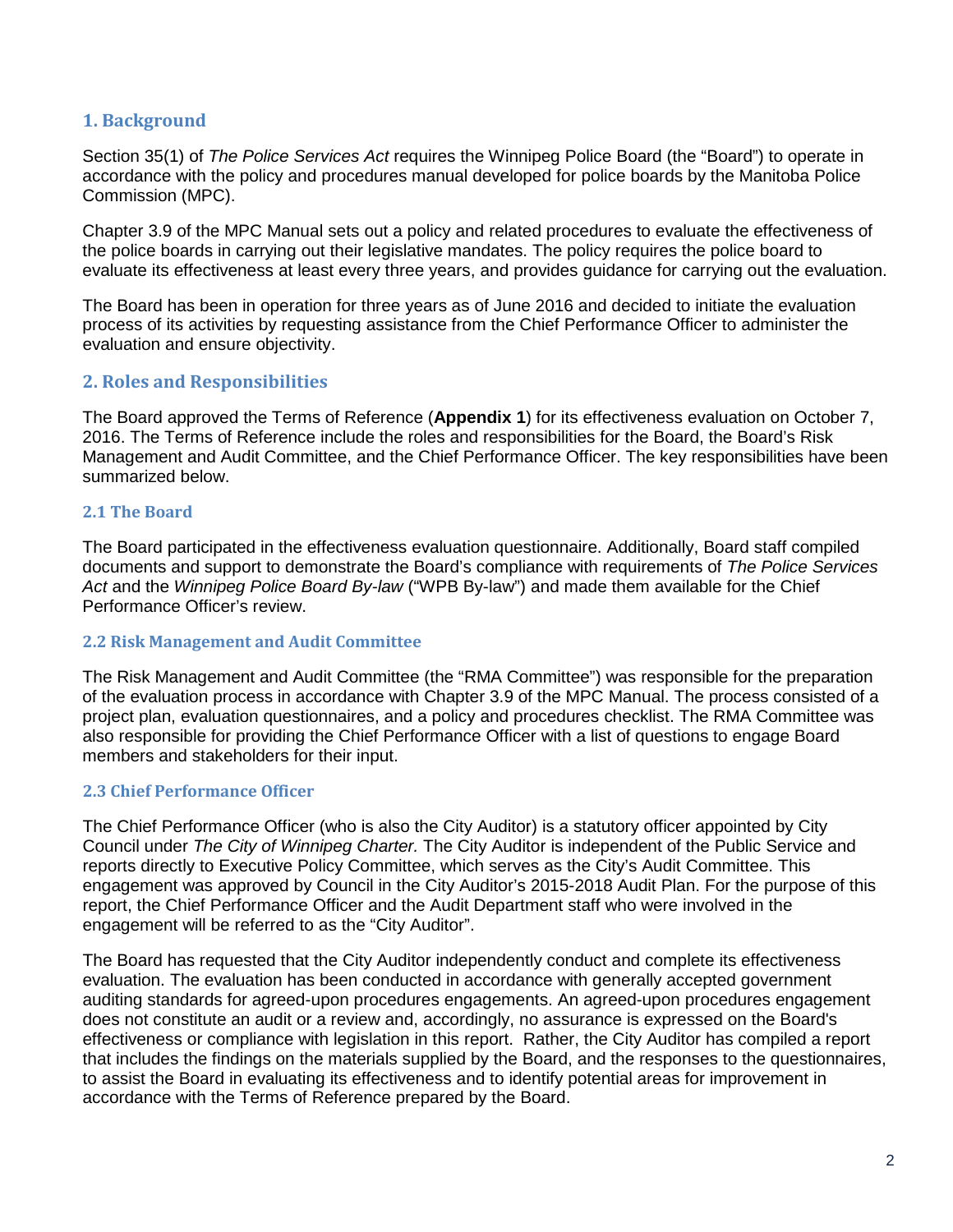The City Auditor's roles and responsibilities were as follows:

- Provided feedback to the RMA Committee on the questionnaire structure or evaluation methodology as deemed necessary.
- Administered the evaluation questionnaire to the Board and key stakeholders identified by the RMA Committee, collected and analyzed the results, and reported on the findings.
- Reviewed information compiled by Board staff to assess the Board's fulfillment of its responsibilities as they are listed in *The Police Services Act* and the WPB By-law.
- Provided anonymity for all stakeholders who participated in the evaluation process and reinterpreted their comments.

#### **3. The Board's Effectiveness Evaluation**

The Board's effectiveness evaluation consists of questionnaires and a policy and procedure checklist.

The purpose of the evaluation is to demonstrate the Board maintains compliance with the MPC Manual, which further reinforces measuring effectiveness to demonstrate overall good governance. It also identifies aspects of the Board's operations that can be further improved and incorporated into the goals of subsequent annual business plans. We acknowledge that there was a change in the Board Chair and Police Chief throughout the duration of this engagement.

The methodology, observations and analysis, and conclusions for the questionnaire and policy and procedure checklist are discussed in the following sections.

## **4. Evaluation Questionnaire**

The Board considers the questionnaire an appropriate method to assess its effectiveness. The RMA Committee developed the form and methodology of the questionnaires based on a template created by the Canadian Police College and in accordance with the MPC manual (Section 3.9). The City Auditor provided feedback for the questionnaire, which included suggestions for specific topics as well as the Board's rating scale (where we recommended not using a "neutral" rating, and to use a four point scale to measure the respondents' feedback).

The Board answered one comprehensive set of questions relating to all key evaluation areas. Key stakeholders answered selected questions from the comprehensive questionnaire based on the areas that were relevant to each stakeholder.

 All Board members participated in the evaluation questionnaire, while participation was optional for the remaining stakeholders that were selected by the Board. The remaining stakeholders included:

- City of Winnipeg, City Clerk's Department
- City of Winnipeg, Chief Financial Officer
- Manitoba Police Commission
- Manitoba Justice
- Winnipeg Police Board Indigenous Council on Policing and Crime Prevention in Winnipeg
- Winnipeg Police Service (WPS)
- People First HR
- MNP LLP
- Social Planning Council of Winnipeg
- Immigrant and Refugee Community Organization of Manitoba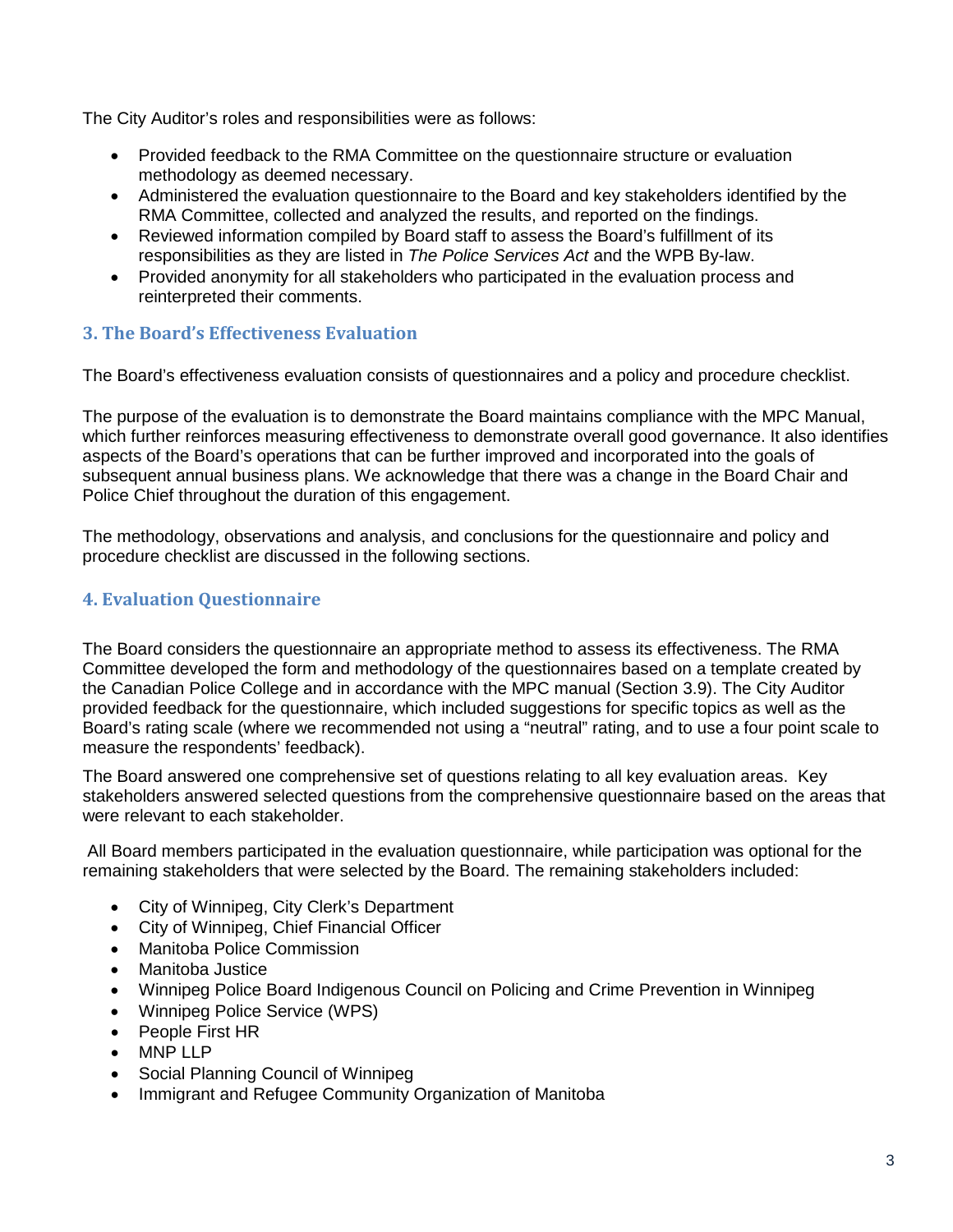• Newcomers Employment and Education Development Services (NEEDS) Inc.

There were twenty-nine evaluations distributed to stakeholders by the City Auditor on October 14, 2016. The last response was received on November 24, 2016, and the response rate was 59% (seventeen evaluations). The response rate is relatively low as seven of the seventeen evaluations received were from the Board members, who were required to complete the survey. There may be future opportunities for the Board to improve the response rate by increasing its communication with desired stakeholders about the contribution of the feedback to the Board's future success.

The evaluation questionnaire ratings provided by the Board are as follows:

| 4   | <b>Strongly Agree</b>                     |
|-----|-------------------------------------------|
| 3   | Agree                                     |
| 2   | Disagree                                  |
| 1   | <b>Strongly Disagree</b>                  |
| N/A | Not applicable or assessable at this time |

The City Auditor determined that the average score (mean) and the distribution about the mean were the most appropriate methods to analyze and communicate the results while maintaining anonymity. This was consistent with our review of other jurisdictions that have completed this type of evaluation.

The City Auditor developed the following average score system:

| $3.5$ to 4  | <b>Significantly Satisfied</b>   |
|-------------|----------------------------------|
| 2.5 to 3.49 | Satisfied                        |
| 1.5 to 2.49 | Unsatisfied                      |
| 1 to 1.49   | <b>Significantly Unsatisfied</b> |

The rationale for this rating system is as follows:

The RMA Committee allowed the City Auditor to develop a methodology to analyze and communicate the results of the questionnaires. The City Auditor noted that the questions on the evaluation had been phrased in such a way that an "agree" response was the desired response (i.e. "agree" would be good) and concluded, therefore, that "disagree" would be an undesirable response. From this, it was determined that it would be reasonable to believe that "agree" would correspond with a respondent being "satisfied" with the subject matter of a question, and "disagree" would signal dissatisfaction with the subject of the question. This approach was used to interpret the overall results and communicate the aggregate average score in each performance area as a level of satisfaction or dissatisfaction.

The scoring system is based on what the calculated average score would round to in terms of the 1, 2, 3, 4 ratings in the Likert scale provided. We recognize that this methodology may not reflect a 100% accurate interpretation, but we believe that it does provide a reliable means for approximation and interpretation.

(Note: For ease of reference our scoring table has been included in the footer of the pages that follow.)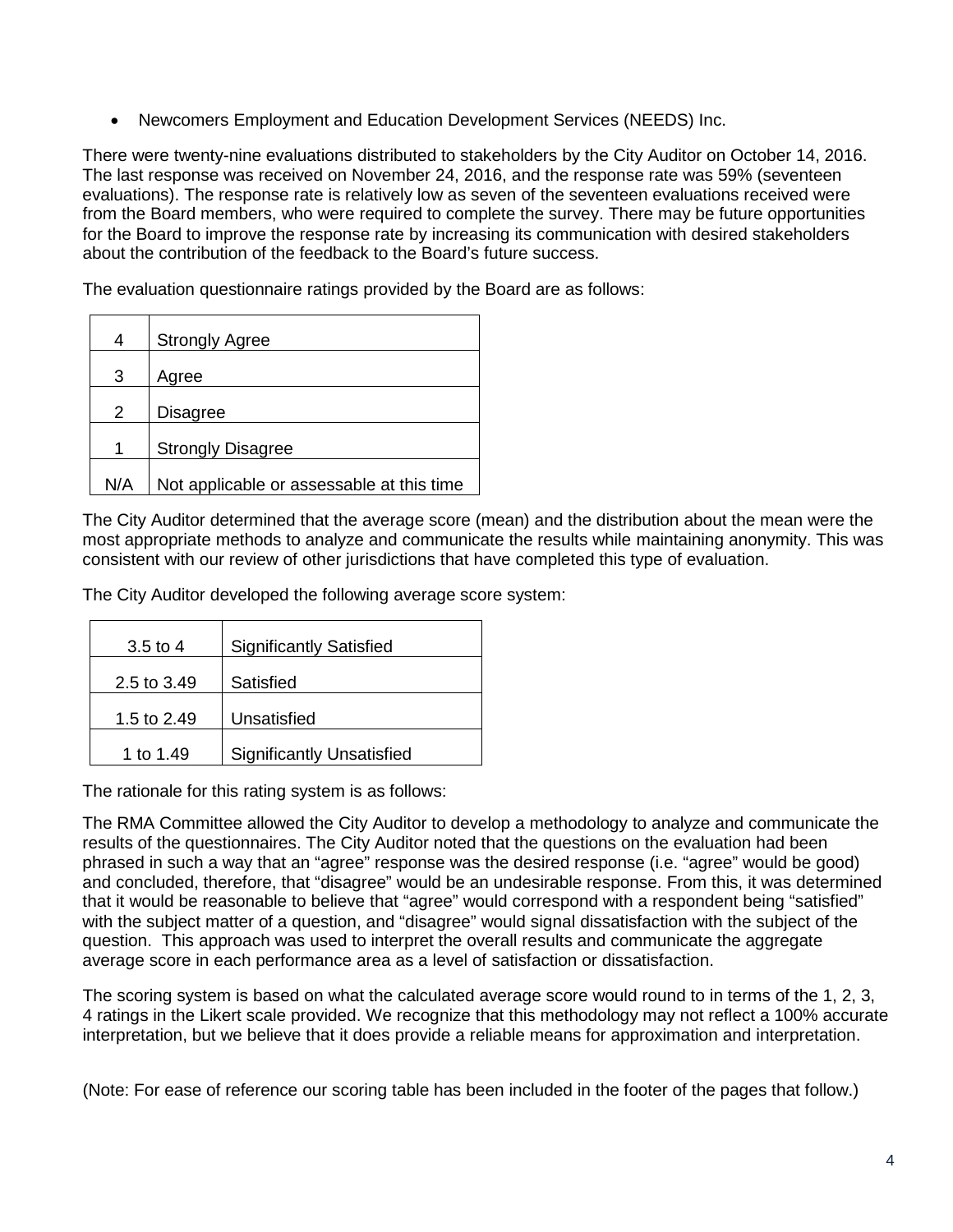Other relevant factors used to analyze the questionnaire results included:

- "Not applicable" responses were removed from the calculations to avoid skewed results and uncertainty for the reason of why "not applicable" was selected (i.e. respondents may not have fully understood the question, may not know the answer, or may not want to answer the question for personal reasons).
- If a participant provided a check mark physically located in between two ratings boxes in the questionnaire, the average between the two scores was calculated (i.e. a score of 2.5 was assigned for a response in between 2 and 3).
- The questionnaire results were aggregated for all stakeholders to maintain anonymity.
- Comments were provided by respondents for each section. All commentary has been reinterpreted by the City Auditor to maintain anonymity. If we were unclear on what the comment was saying, we excluded it from this report.

We believe that this presentation of results will assist the Board in identifying areas where it is effective and areas the Board may want to discuss and develop strategies for improvement. The full evaluation questionnaire has been included in **Appendix 2** and contains the average scores for each statement from all stakeholders. The results are summarized in the following sections.

#### **4.1 Board Competencies & Performance Areas**

#### Overall Average Score: *3.27 Satisfied*

Majority of the respondents were satisfied with the board competencies and performance areas.

Specific areas that the Board is perceived to perform well on include:

- The Board Chair leads the Board effectively (average score of 3.67).
- The Board understands the WPS mission (average score of 3.56).

An area with potential room for improvement includes:

• Board members act in the best interest of the WPS and the Community free of partisan political influence (average score of 2.71).

Respondent Commentary & Feedback:

Compliments given:

- Recognition of the Board's long-term efforts in establishing a strong governance role, strong public profile, and successful citizen engagement.
- The Board consists of a diverse group of individuals who work well together.

Improvements requested:

- Clarify the purpose and strategic direction of the Board.
- The Board rank its priorities for achievement so that it can allocate its resources accordingly.
- Determine and document the Board's view on its governance role for the Police Service in contrast to any management role.
- Develop priorities for financial management strategies (i.e. strategic investment, cost cutting).
- Have an open discussion and develop strategies to recognize and address political influence.
- Clear communication of budget and operational impact for the decision making process.

| <b>Average Scoring System:</b> |                           |
|--------------------------------|---------------------------|
| $3.5$ to 4                     | Significantly Satisfied   |
| 2.5 to 3.49                    | Satisfied                 |
| 1.5 to 2.49                    | Unsatisfied               |
| 1 to 1.49                      | Significantly Unsatisfied |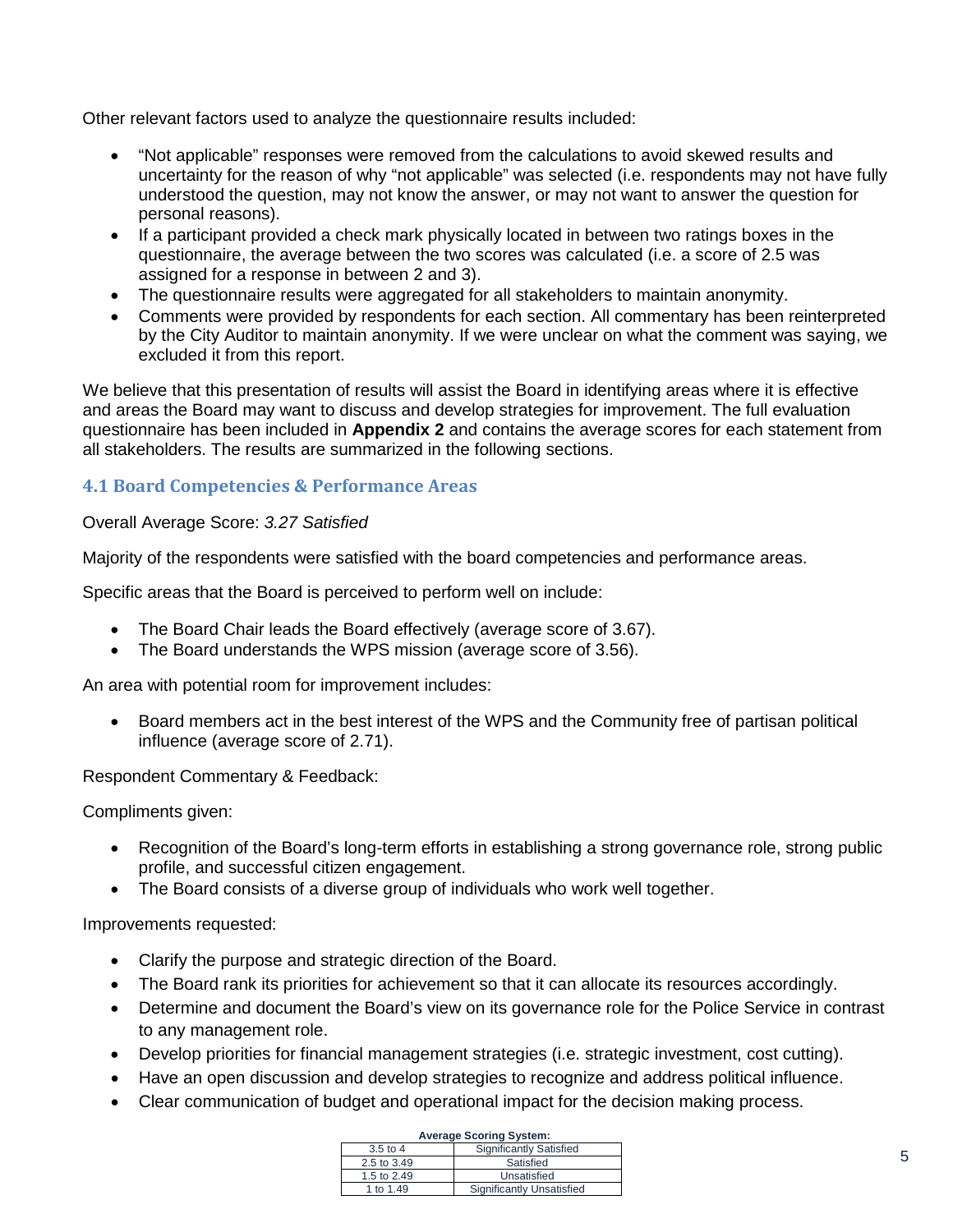• Place further emphasis on training and education for new members.

| <b>Questionnaire Results</b>                                                                  |                      |
|-----------------------------------------------------------------------------------------------|----------------------|
|                                                                                               | <b>Average Score</b> |
| The Board understands the WPS mission.                                                        | 3.56                 |
|                                                                                               |                      |
| The Board has implemented an adequate governance structure.                                   | 3.33                 |
| The Board provides effective stewardship of the WPS.                                          | 3.33                 |
| The Board demonstrates accountability to Council through meaningful annual and periodic       | 3.00                 |
| reporting.                                                                                    |                      |
| The Board understands its roles and responsibilities.                                         | 3.33                 |
| The Board understands the roles and responsibilities of its staff.                            | 3.50                 |
| The Board understands the roles and responsibilities of the Chief of Police.                  | 3.50                 |
| The Board understands the roles and responsibilities of the WPS.                              | 3.30                 |
| The Board has an effective working relationship with the (Acting) Chief of Police.            | 3.50                 |
| The Board has an effective working relationship with the WPS Executive and the Organizational | 3.25                 |
| Support Division.                                                                             |                      |
| The Board has effective working relationships with City Council and its Standing Policy       | 3.00                 |
| Committees.                                                                                   |                      |
| The Board has effective working relationships with the City of Winnipeg public service.       | 2.89                 |
| The Board provides effective leadership for the Chief of Police.                              | 3.25                 |
| The Board provides effective leadership for the WPS.                                          | 3.14                 |
| The Board Chair leads the Board effectively.                                                  | 3.67                 |
| Committee Chairs lead their Committees effectively.                                           | 3.29                 |
| Board members act in the best interests of the WPS and the community, free of partisan        | 2.71                 |
| political influence.                                                                          |                      |
| The Board has a clear mission and direction.                                                  | 3.38                 |
| Board members are committed to the Board's mission and direction.                             | 3.25                 |
| Board members assist the Board in making effective and informed decisions.                    | 3.38                 |
| The Board makes decisions in a timely manner.                                                 | 3.22                 |
| The Board is comfortable making time-sensitive decisions, including in situations where there | 3.17                 |
| may be operational risks and/or limited information.                                          |                      |
| <b>Total Average Score</b>                                                                    | 3.27                 |

To further analyze the summary scores noted in the table above, we also calculated the distribution of the individual responses across all questions. The average score of 3.27 for this section's statements suggests most respondents were satisfied. For all of the questions asked within this section, 36% of all responses were significantly satisfied, 56% were satisfied and 8% were unsatisfied. There were no responses that were significantly unsatisfied. This distribution illustrates there was some degree of variance around the average score.

## **4.2 Training & Capacity**

Overall Average Score: *2.72 Satisfied*

In general, the respondents were satisfied with the Board's training and capacity.

Specific areas that the Board is perceived to perform well on include:

- The Board arranges additional relevant training for its members on an as-needed basis (average score of 3.00).
- Board members undertake any additional training provided by the Board (average score of 3.00).

| <b>Average Scoring System:</b> |                           |
|--------------------------------|---------------------------|
| $3.5$ to 4                     | Significantly Satisfied   |
| 2.5 to 3.49                    | Satisfied                 |
| 1.5 to 2.49                    | Unsatisfied               |
| 1 to 1.49                      | Significantly Unsatisfied |

6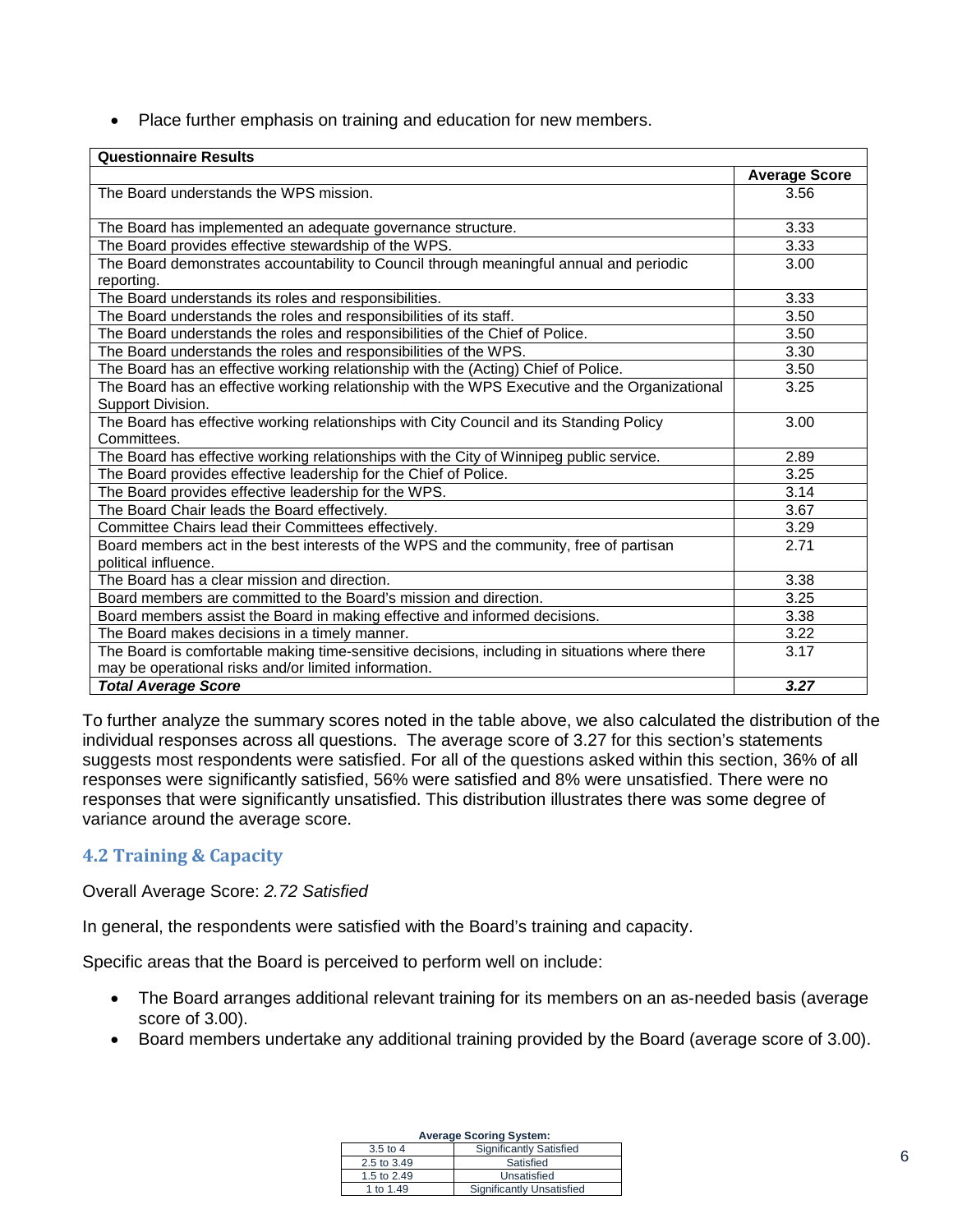Areas with potential room for improvement include:

- Before seeking appointment, I had sufficient information about the "working conditions" for Board members (average score of 2.07).
- Board workloads are reasonable (average score of 2.25).
- The Board provides orientation and training on its own policies and procedures (average score of 2.50, which is on the low end of satisfied).

Respondent Commentary & Feedback:

Improvements requested:

- Determine the appropriate amount of training and communication necessary to bring new Board members up to speed with current events.
- Clear communication during the recruitment process of the workload expectations and time commitment required for new Board members.

| <b>Questionnaire Results</b>                                                                |                      |
|---------------------------------------------------------------------------------------------|----------------------|
|                                                                                             | <b>Average Score</b> |
| As a whole, the Board has the skills, knowledge, and background needed to fulfill its       | 3.22                 |
| responsibilities.                                                                           |                      |
| The Board provides orientation and training on its own policies and procedures.             | 2.50                 |
| The Board arranges additional relevant training for its members on an as-needed basis.      | 3.00                 |
| Board members undertake any additional training provided by the Board.                      | 3.00                 |
| Before seeking appointment, I had sufficient information about the "working conditions" for | 2.07                 |
| Board members.                                                                              |                      |
| Board workloads are reasonable.                                                             | 2.25                 |
| The Board manages its time efficiently.                                                     | 2.81                 |
| Board members devote enough time to their roles in meetings, committees and informally.     | 2.94                 |
| <b>Total Average Score</b>                                                                  | 2.72                 |

To further analyze the summary scores noted in the table above, we also calculated the distribution of the individual responses across all questions. The average score of 2.72 for this section's statements suggests most respondents were satisfied. For all of the questions asked within this section, 15% of all responses were significantly satisfied, 57% were satisfied, 18% were unsatisfied, and 10% were significantly unsatisfied. This distribution illustrates there was a considerable degree of variance around the average score.

#### **4.3 Conduct & Cooperation**

Overall Average Score: *3.28 Satisfied*

The Board's overall average score on conduct and cooperation showed satisfied results.

Specific areas that the Board is perceived to perform well on include:

- Committees are an effective mechanism for the Board to meet its governance and oversight responsibilities (average score of 3.50).
- The Chair maintains communication with all Board members (average score of 3.43).

No areas for improvement were identified through the questionnaire scoring results.

| <b>Average Scoring System:</b> |                           |
|--------------------------------|---------------------------|
| $3.5$ to 4                     | Significantly Satisfied   |
| 2.5 to 3.49                    | Satisfied                 |
| 1.5 to 2.49                    | Unsatisfied               |
| 1 to 1.49                      | Significantly Unsatisfied |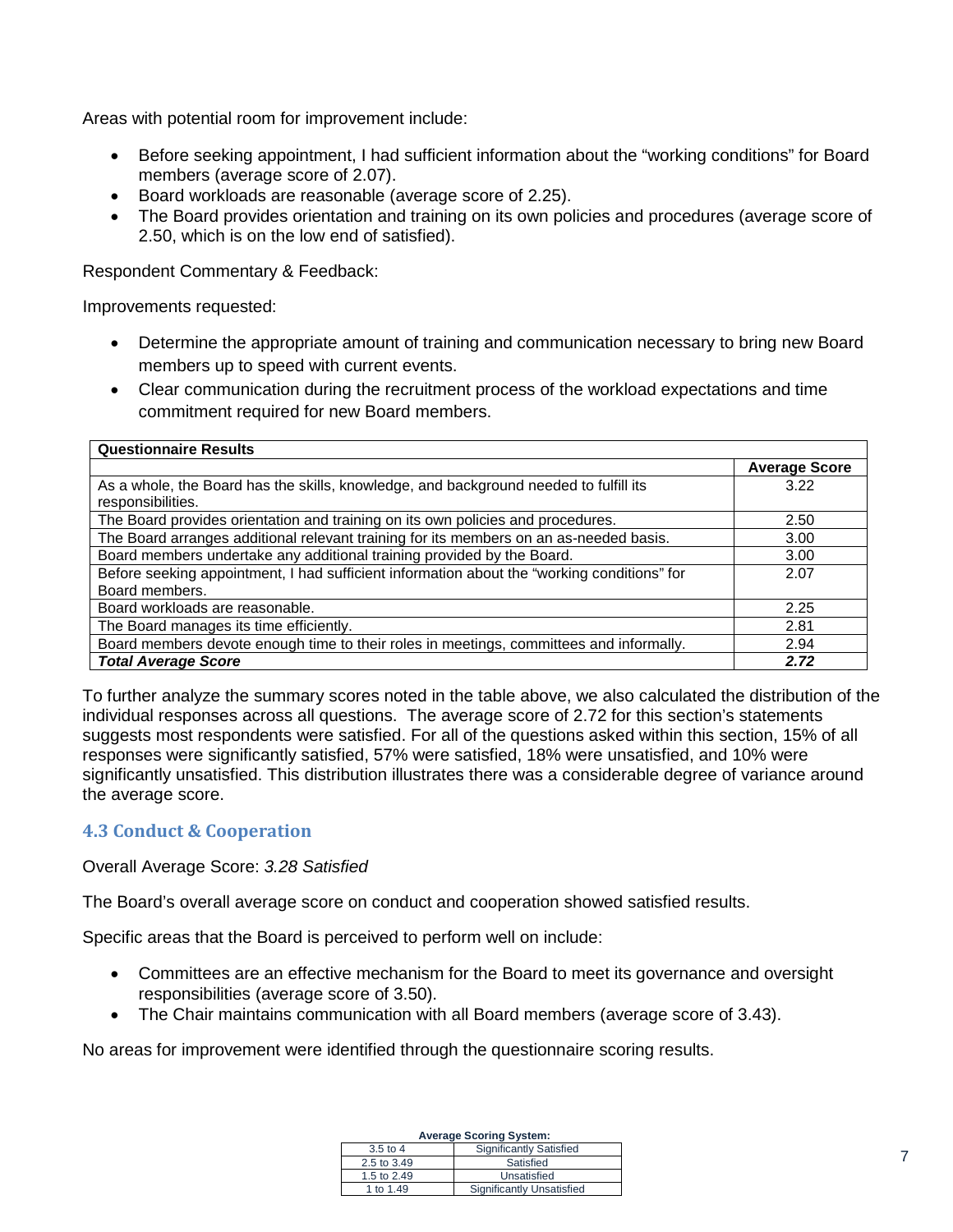#### Respondent Commentary & Feedback:

Compliment given:

• The Board handles differing viewpoints with mutual respect.

Improvement requested:

• Determine the amount of time commitment expected from Board members, and resource appropriately to meet that goal.

| <b>Questionnaire Results</b>                                                                                                                                                                                 |                      |
|--------------------------------------------------------------------------------------------------------------------------------------------------------------------------------------------------------------|----------------------|
|                                                                                                                                                                                                              | <b>Average Score</b> |
| Board members are familiar with the Code of Ethical Conduct for Police Board Members.                                                                                                                        | 3.36                 |
| Board members abide by the Code of Ethical Conduct for Police Board Members.                                                                                                                                 | 3.21                 |
| Board members are familiar with the content of the Conflict of Interest Policy.                                                                                                                              | 3.25                 |
| Board members abide by the Conflict of Interest Policy for Police Board Members.                                                                                                                             | 3.25                 |
| Board members keep confidential any information disclosed or discussed regarding the WPS,<br>its staff, operations or administration that has not been disclosed or discussed at a regular<br>Board meeting. | 3.31                 |
| Board members respect confidential information that the Board Chair determines may not be<br>disclosed in accordance with subsection 9(4) of the Rules.                                                      | 2.94                 |
| Board members understand the sections of the Freedom of Information and Protection of<br>Privacy Act that pertain to the Board and its activities.                                                           | 3.33                 |
| The Chair maintains communication with all Board members.                                                                                                                                                    | 3.43                 |
| Committees only make recommendations to the Board for its consideration and do not make<br>decisions on behalf of the Board.                                                                                 | 3.25                 |
| Board members share information received from the Service with their fellow Board members in<br>accordance with section 60 of the Rules.                                                                     | 3.29                 |
| There is a climate of mutual respect and trust among Board members.                                                                                                                                          | 3.29                 |
| Communications among Board members, the Chair and the WPS Executive are open and<br>respectful; contrary views are encouraged and expected.                                                                  | 3.25                 |
| The Board cultivates a sense of group responsibility.                                                                                                                                                        | 3.44                 |
| Committees are an effective mechanism for the Board to meet its governance and oversight<br>responsibilities.                                                                                                | 3.50                 |
| There is effective delegation to and reporting back between the Board and its committees.                                                                                                                    | 3.13                 |
| <b>Total Average Score</b>                                                                                                                                                                                   | 3.28                 |

To further analyze the summary scores noted in the table above, we also calculated the distribution of the individual responses across all questions. The average score of 3.28 for this section's statements suggests most respondents were satisfied. For all of the questions asked within this section, 35% of all responses were significantly satisfied, 61% were satisfied, 3% were unsatisfied, and 1% was significantly unsatisfied. This distribution illustrates there was a low degree of variance around the average score.

#### **4.4 Board-Chief Relationship**

Overall Average Score: *3.38 Satisfied*

All in all, most of the respondents were satisfied with the Board and Chief relationship.

Specific areas that the Board is perceived to perform well on include:

- The Board maintains an independent voice from senior WPS management (average score of 3.63).
- The Board monitors the Police Chief's performance (average score of 3.50).

|  | <b>Average Scoring System:</b> |
|--|--------------------------------|
|  |                                |

| $3.5$ to 4  | <b>Significantly Satisfied</b> |  |
|-------------|--------------------------------|--|
| 2.5 to 3.49 | Satisfied                      |  |
| 1.5 to 2.49 | Unsatisfied                    |  |
| 1 to 1.49   | Significantly Unsatisfied      |  |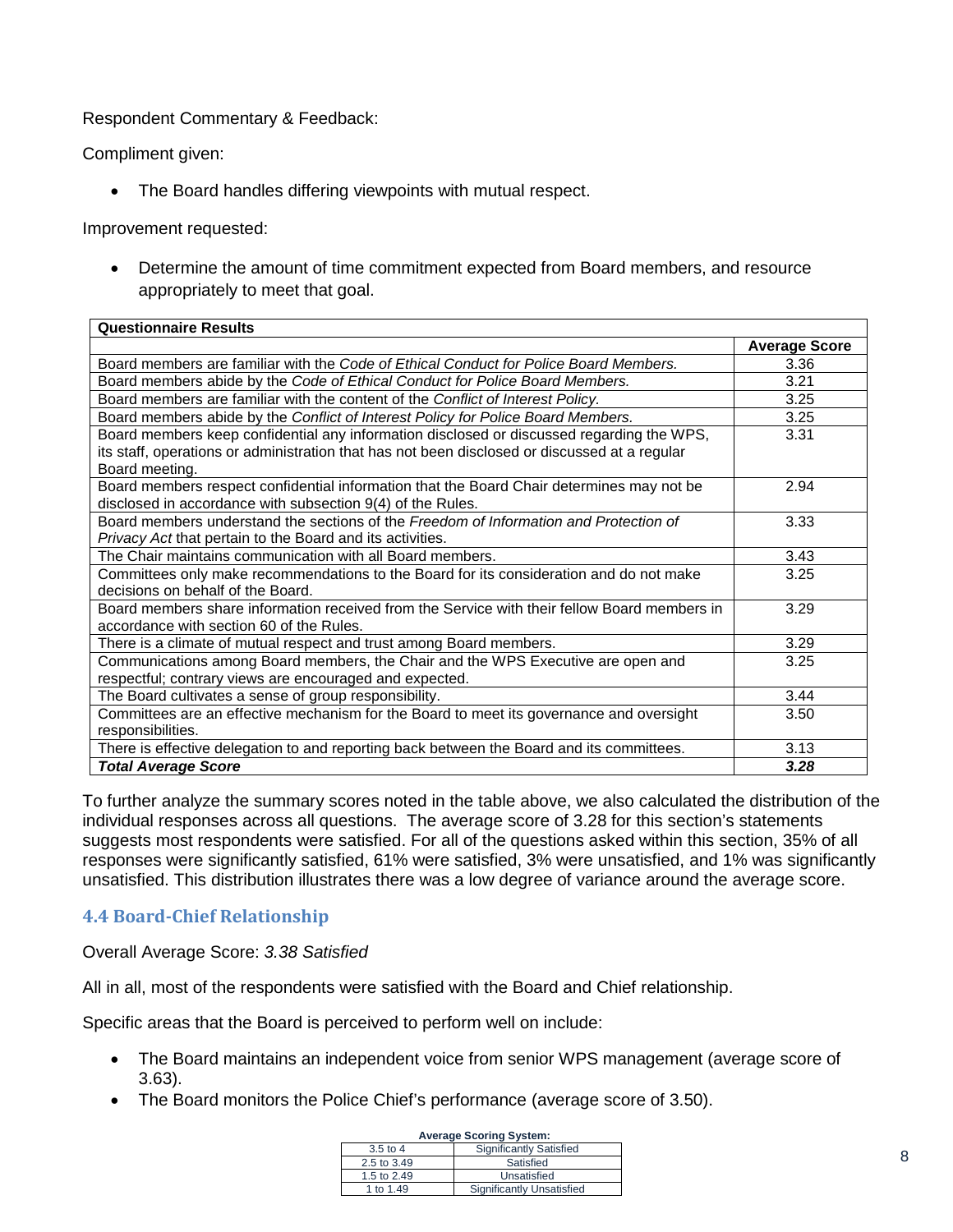- The Police Chief notifies the Board of unanticipated expenditures causing an operating budget deficit as the case arises (average score of 3.50).
- The Police Chief takes all reasonable steps to fully inform the Board about all major and critical events as soon as practical (average score of 3.50).

No areas for improvement were identified through the questionnaire scoring results.

Respondent Commentary & Feedback:

Compliment given:

• Significant improvements noted over the past year in the Board and Chief relationship.

Improvements requested:

- Re-examine meeting agenda package deadlines and commit to providing materials before the deadlines.
- The Board develops an approach for potentially conflicting external roles of its members with the intent of maintaining a positive Board-Chief relationship.

| <b>Questionnaire Results</b>                                                                                                                                                                                                     |                      |
|----------------------------------------------------------------------------------------------------------------------------------------------------------------------------------------------------------------------------------|----------------------|
|                                                                                                                                                                                                                                  | <b>Average Score</b> |
| The Board provides clear and consistent direction to the Police Chief.                                                                                                                                                           | 3.38                 |
| The Board monitors the Police Chief's performance.                                                                                                                                                                               | 3.50                 |
| The Board holds the Police Chief to account for the Service's performance in managing risk.                                                                                                                                      | 3.33                 |
| The Board holds the Police Chief responsible for financial planning, control, administration and<br>management of the Service's operating and capital budgets.                                                                   | 3.40                 |
| The Police Chief notifies the Board of unanticipated expenditures causing an operating budget<br>deficit, as the case arises.                                                                                                    | 3.50                 |
| The Police Chief takes all reasonable steps to fully inform the Board about all major and critical<br>events as soon as practicable.                                                                                             | 3.50                 |
| The Police Chief keeps the Board fully informed of important operational matters and risks that<br>have service and policy implications, or that have high public interest, or that may jeopardize<br>the reputation of the WPS. | 3.44                 |
| The Board is provided with complete and open disclosure from the Police Chief on all financial<br>and budget matters.                                                                                                            | 3.25                 |
| Board members have timely access to Service information.                                                                                                                                                                         | 2.90                 |
| The Board ensures the Police Chief establishes programs and strategies to implement the<br>priorities and objectives established by the Board for the WPS.                                                                       | 3.38                 |
| The Board maintains an independent voice from senior WPS management.                                                                                                                                                             | 3.63                 |
| If conflict arises between the Board and the Police Chief, it is effectively managed.                                                                                                                                            | 3.38                 |
| <b>Total Average Score</b>                                                                                                                                                                                                       | 3,38                 |

To further analyze the summary scores noted in the table above, we also calculated the distribution of the individual responses across all questions. The average score of 3.38 for this section's statements suggests most respondents were satisfied. For all of questions asked within this section, 41% of all responses were significantly satisfied, 57% were satisfied, and 2% were unsatisfied. There were no significantly unsatisfied responses. This distribution illustrates there was a low degree of variance around the average score.

#### **4.5 Strategic Planning**

Overall Average Score: *3.48 Satisfied*

Majority of the respondents were satisfied with the Board's strategic planning.

| <b>Average Scoring System:</b> |                                |
|--------------------------------|--------------------------------|
| $3.5$ to 4                     | <b>Significantly Satisfied</b> |
| 2.5 to 3.49                    | Satisfied                      |
| 1.5 to 2.49                    | Unsatisfied                    |
| 1 to 1.49                      | Significantly Unsatisfied      |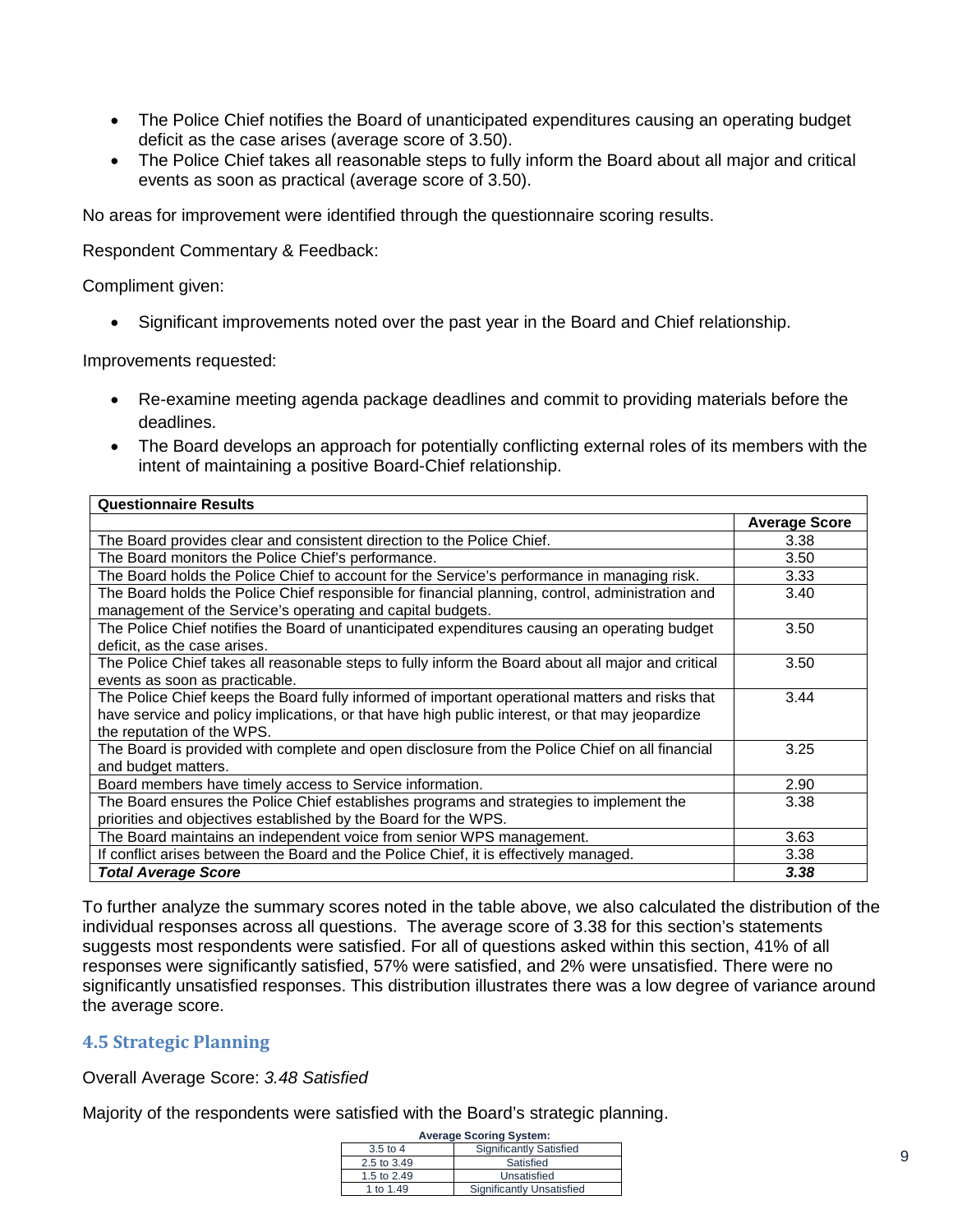Specific areas that the Board is perceived to perform well on include:

- The Board sets strategic direction for the WPS (average score of 3.56).
- The Board is involved in strategic and business planning for the WPS at an appropriate level (average score of 3.56).

No areas for improvement were identified through the questionnaire scoring results.

Respondent Feedback & Commentary:

Compliment given:

• The strategic plan was well developed.

Improvement requested:

• Determine how much Board resources will be spent on financial goals (i.e. cost cutting) versus performance in other areas.

| <b>Questionnaire Results</b>                                                                                                   |                      |  |
|--------------------------------------------------------------------------------------------------------------------------------|----------------------|--|
|                                                                                                                                | <b>Average Score</b> |  |
| The Board consults with the Police Chief when establishing priorities and objectives for the<br>WPS.                           | 3.50                 |  |
| The Board sets the strategic direction for the WPS.                                                                            | 3.56                 |  |
| The Board is involved in strategic and business planning for the WPS at an appropriate level.                                  | 3.56                 |  |
| The Board ensures that community perspectives and issues are addressed in the planning<br>process.                             | 3.38                 |  |
| The Board monitors implementation of the strategic plan and, when necessary, directs<br>corrective action to the Police Chief. | 3.43                 |  |
| <b>Total Average Score</b>                                                                                                     | 3.48                 |  |

To further analyze the summary scores noted in the table above, we also calculated the distribution of the individual responses across all questions. The average score of 3.48 for this section's statements suggests most respondents were satisfied. For all of questions asked within this section, 48% of all responses were significantly satisfied and 52% were satisfied. There were no unsatisfied or significantly unsatisfied responses. This distribution illustrates there was a low degree of variance around the average score.

#### **4.6 Policy Development**

Overall Average Score: *3.17 Satisfied*

Generally, respondents were satisfied with the Board's policy development.

The specific area that the Board performed well on includes:

• The Board establishes meaningful and effective policies for the WPS management (average score of 3.23).

No areas for improvement were identified through the questionnaire scoring results.

Respondent Commentary & Feedback:

Compliment given:

• The Board has developed appropriate policies for its operations.

| <b>Average Scoring System:</b> |                           |
|--------------------------------|---------------------------|
| $3.5$ to 4                     | Significantly Satisfied   |
| 2.5 to 3.49                    | Satisfied                 |
| 1.5 to 2.49                    | Unsatisfied               |
| 1 to 1.49                      | Significantly Unsatisfied |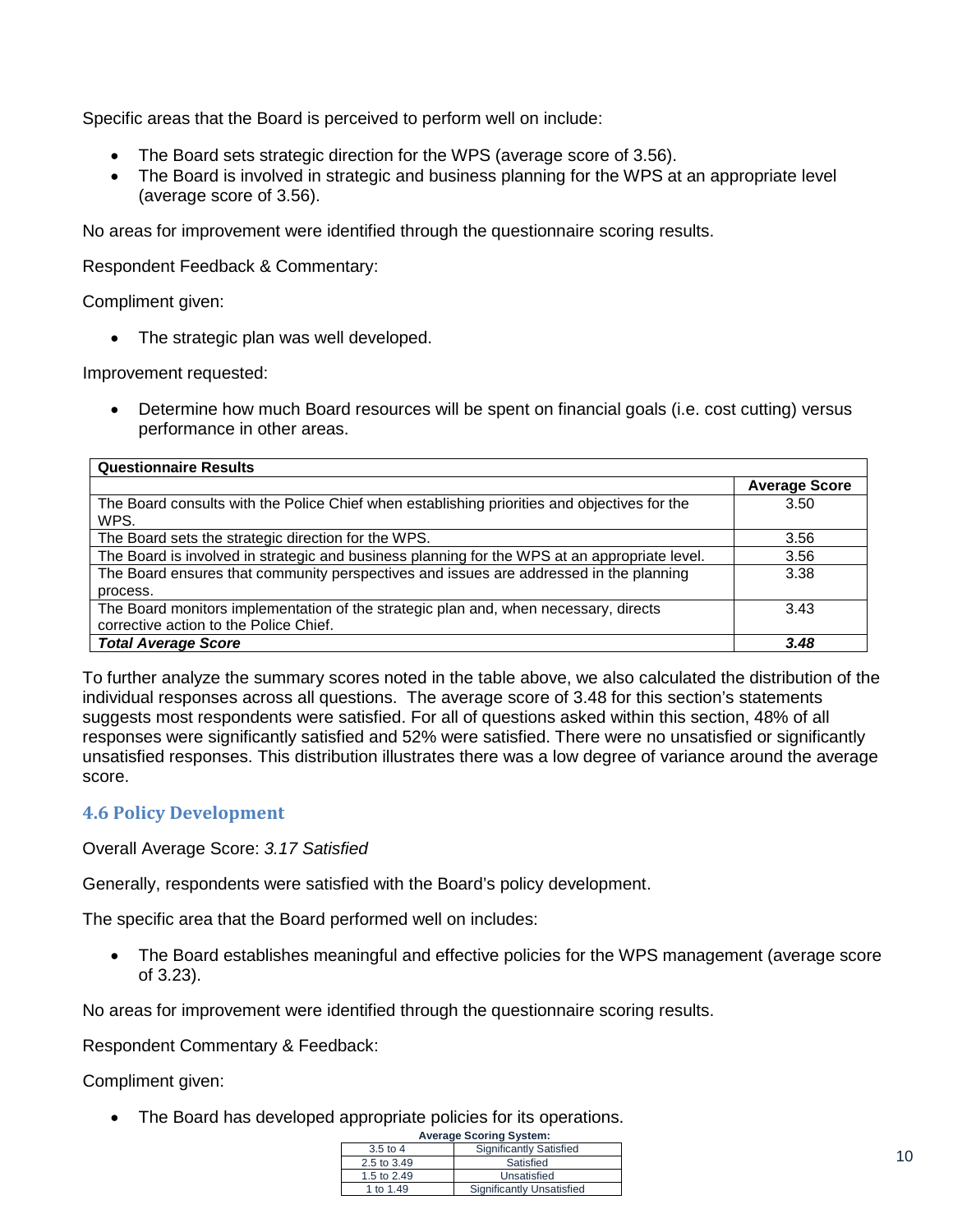Improvement requested:

• Determine if there are sufficient Board resources available to develop and carry out policies.

| <b>Questionnaire Results</b>                                                           |                      |  |
|----------------------------------------------------------------------------------------|----------------------|--|
|                                                                                        | <b>Average Score</b> |  |
| The Board establishes meaningful and effective policies for the management of the WPS. | 3.23                 |  |
| The Board creates, revises and issues policies in areas where it should.               | 3.18                 |  |
| The Board reviews policies for which significant risks have been identified.           | 3.11                 |  |
| <b>Total Average Score</b>                                                             | 3.17                 |  |

To further analyze the summary scores noted in the table above, we also calculated the distribution of the individual responses across all questions. The average score of 3.17 for this section's statements suggests most respondents were satisfied. For all of questions asked within this section, 27% of all responses were significantly satisfied, 64% were satisfied, and 9% were unsatisfied. There were no significantly unsatisfied responses. This distribution illustrates there was some degree of variance around the average score.

#### **4.7 Risk Management**

Overall Average Score: *2.89 Satisfied*

Majority of the respondents were satisfied with the Board's risk management.

Specific areas that the Board is perceived to perform well on include:

- The Board is fulfilling its oversight responsibility with respect to risk management for the WPS (average score of 3.13).
- The Board conducts an ongoing review of outstanding high–priority risk areas (average score of 3.13).

An area with potential room for improvement includes:

• The Board establishes a contingency plan with Council to address the impact of unforeseen critical issues or expenditures (average score of 2.50, which is on the low end of satisfied).

Respondent Commentary & Feedback:

Improvements requested:

- Determine if there are sufficient Board resources available to carry out risk management activities.
- Clarify the risk management process and timings for the risk assessment activities and audits that take place.
- Develop a contingency plan to address unforeseen critical issues or expenditures.

| <b>Questionnaire Results</b>                                                                                                  |                      |  |
|-------------------------------------------------------------------------------------------------------------------------------|----------------------|--|
|                                                                                                                               | <b>Average Score</b> |  |
| The Board is fulfilling its oversight responsibility with respect to risk management for the WPS.                             | 3.13                 |  |
| The Board conducts an ongoing review of outstanding high-priority risk areas.                                                 | 3.13                 |  |
| The Board, in conjunction with the Police Chief, undertakes an annual systematic risk<br>management audit.                    | 2.83                 |  |
| The Board establishes a contingency plan with Council to address the impact of unforeseen<br>critical issues or expenditures. | 2.50                 |  |
| The Board collaborates with the Police Chief to understand, quantify, prioritize, mitigate and<br>monitor high impact risks.  | 2.86                 |  |
| <b>Average Scoring System:</b>                                                                                                |                      |  |

| <b>Average Scoring System:</b> |                                  |
|--------------------------------|----------------------------------|
| $3.5$ to 4                     | <b>Significantly Satisfied</b>   |
| 2.5 to 3.49                    | Satisfied                        |
| 1.5 to 2.49                    | Unsatisfied                      |
| 1 to 1.49                      | <b>Significantly Unsatisfied</b> |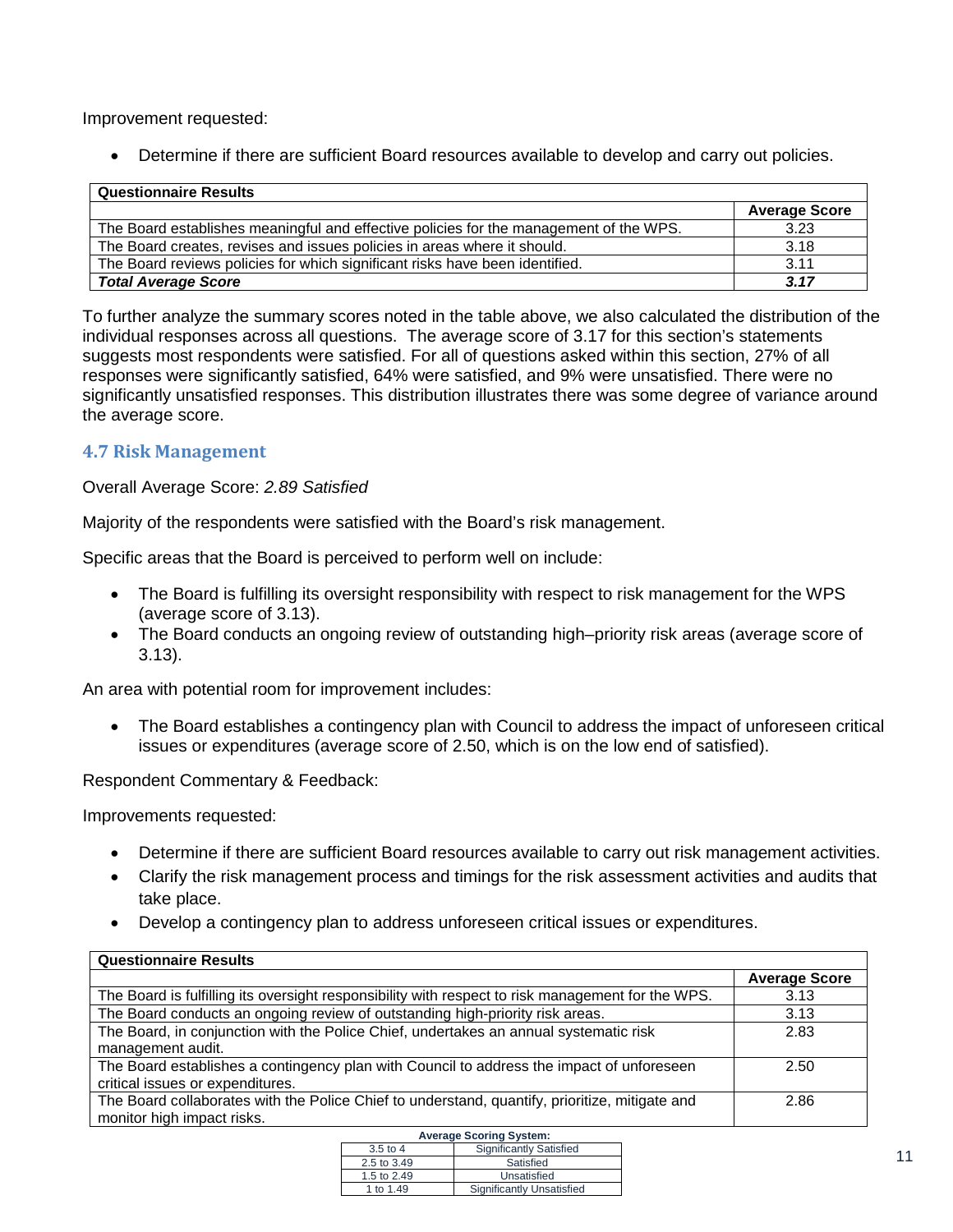| <b>Questionnaire Results</b> |                      |
|------------------------------|----------------------|
|                              | <b>Average Score</b> |
| <b>Total Average Score</b>   | 2.89                 |

To further analyze the summary scores noted in the table above, we also calculated the distribution of the individual responses across all questions. The average score of 2.89 for this section's statements suggests most respondents were satisfied. For all of questions asked within this section, 19% of all responses were significantly satisfied, 53% were satisfied, and 28% were unsatisfied. There were no significantly unsatisfied responses. This distribution illustrates there was some degree of variance around the average score.

#### **4.8 Financial Management**

Overall Average Score: *3.16 Satisfied*

Most of the respondents were satisfied with the Board's financial management.

A specific area that the Board is perceived to perform significantly well on includes:

• The Board is fully engaged in the budget process (average score of 3.78).

No areas for improvement were identified through the questionnaire scoring results.

Respondent Feedback & Commentary:

Compliments given:

- The WPS provides clear and effective information to the Board for decision making.
- Continuous improvements noted in the Board's financial management.

Improvements requested:

- Determine if there are sufficient Board resources available to carry out financial management activities.
- Develop priorities for financial activities versus other Board activities.
- Have an open discussion and develop strategies for the Board to better fulfill its mandate in the allocation of funds to the Police Service.

| <b>Questionnaire Results</b>                                                                                                                                                                                                                         |                      |
|------------------------------------------------------------------------------------------------------------------------------------------------------------------------------------------------------------------------------------------------------|----------------------|
|                                                                                                                                                                                                                                                      | <b>Average Score</b> |
| The Board allocates funds in such a way that adequate and effective police services are being<br>provided and to ensure strategic goals and objectives will be met.                                                                                  | 3.25                 |
| The Board ensures the Service's regular financial reports include a written analysis that also<br>incorporate a risk assessment and disclosure of any activity that is likely to significantly alter the<br>organization's deficit/surplus position. | 3.15                 |
| The information in WPS financial reports is helpful and easy to understand.                                                                                                                                                                          | 2.75                 |
| The Board provides good financial stewardship of the WPS: budget oversight, monitoring and<br>evaluation.                                                                                                                                            | 2.88                 |
| The Board is fully engaged in the budget process - it is not a rubber stamp.                                                                                                                                                                         | 3.78                 |
| <b>Total Average Score</b>                                                                                                                                                                                                                           | 3.16                 |

| $3.5$ to 4  | <b>Significantly Satisfied</b>   |
|-------------|----------------------------------|
| 2.5 to 3.49 | Satisfied                        |
| 1.5 to 2.49 | Unsatisfied                      |
| 1 to 1.49   | <b>Significantly Unsatisfied</b> |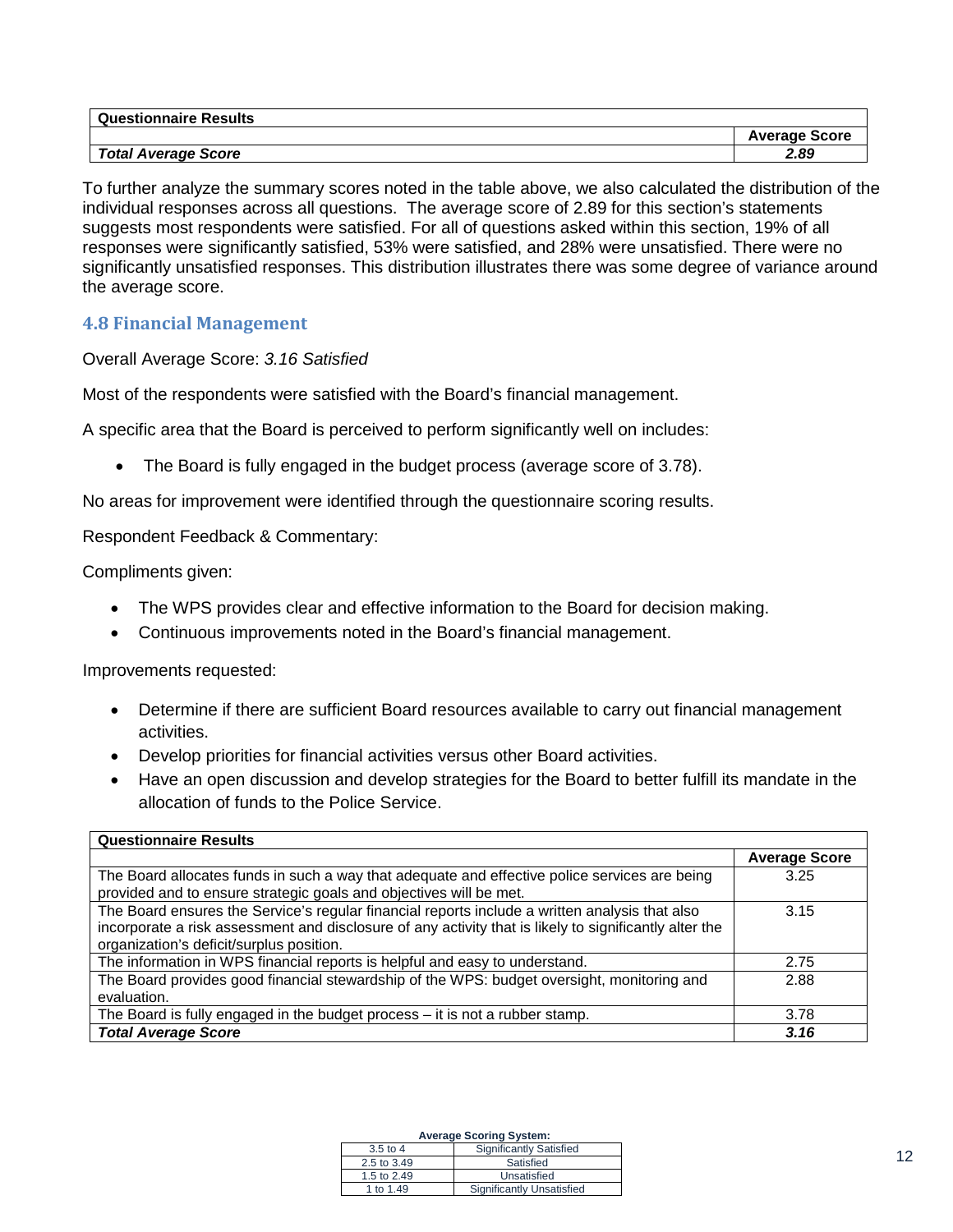To further analyze the summary scores noted in the table above, we also calculated the distribution of the individual responses across all questions. The average score of 3.16 for this section's statements suggests most respondents were satisfied. For all of the questions asked within this section, 29% of all responses were significantly satisfied, 55% were satisfied, and 16% were unsatisfied. There were no significantly unsatisfied responses. This distribution illustrates there was some degree of variance around the average score.

#### **4.9 Communication & Community Engagement**

Overall Average Score: *3.09 Satisfied*

In general, the respondents were satisfied with the Board's communication and community engagements.

Specific areas that the Board is perceived to perform well on include:

- Board members and staff not purport to speak on behalf of the Board unless authorized to do so (average score of 3.57).
- The Chair is an effective spokesperson for the Board (average score of 3.50).
- The Board acts as a liaison between the community and the WPS (average score of 3.38).

Areas with potential room for improvement include:

- The Board has an effective system for informing the community about its role (average score of 2.63).
- The Board hosts effective community consultations (average score of 2.27).

Respondent Commentary & Feedback:

Improvements requested:

- Clear communication of the Board's role to the general public.
- Develop strategies to improve engagement with the public and address their needs through existing consultations
- Plan strategies to increase day to day activities with the community and strengthen the Board's relationship with the public.

| <b>Questionnaire Results</b>                                                                |                      |  |
|---------------------------------------------------------------------------------------------|----------------------|--|
|                                                                                             | <b>Average Score</b> |  |
| The Board acts as a liaison between the community and the WPS.                              | 3.38                 |  |
| The Board ensures that community needs and values are reflected in the policing priorities, | 3.31                 |  |
| objectives, programs and strategies.                                                        |                      |  |
| The Chair is an effective spokesperson for the Board.                                       | 3.50                 |  |
| Board members and staff do not purport to speak on behalf of the Board unless authorized by | 3.57                 |  |
| the Board to do so.                                                                         |                      |  |
| Receiving delegations at Board meetings provides the Board with valuable community input.   | 3.29                 |  |
| The Board has an effective system for informing the community about its role.               | 2.63                 |  |
| The Board hosts effective community consultations.                                          | 2.27                 |  |
| The Board makes it convenient for citizens and community organizations to engage with the   | 3.00                 |  |
| Board.                                                                                      |                      |  |
| The Board is recognized and understood by the general public.                               | 2.72                 |  |
| The Board effectively uses its meetings, reports and communications products to explain its | 3.19                 |  |
| work to the media.                                                                          |                      |  |
| <b>Total Average Score</b>                                                                  | 3.09                 |  |

| $3.5$ to 4  | <b>Significantly Satisfied</b> |
|-------------|--------------------------------|
| 2.5 to 3.49 | Satisfied                      |
| 1.5 to 2.49 | Unsatisfied                    |
| 1 to 1.49   | Significantly Unsatisfied      |
|             |                                |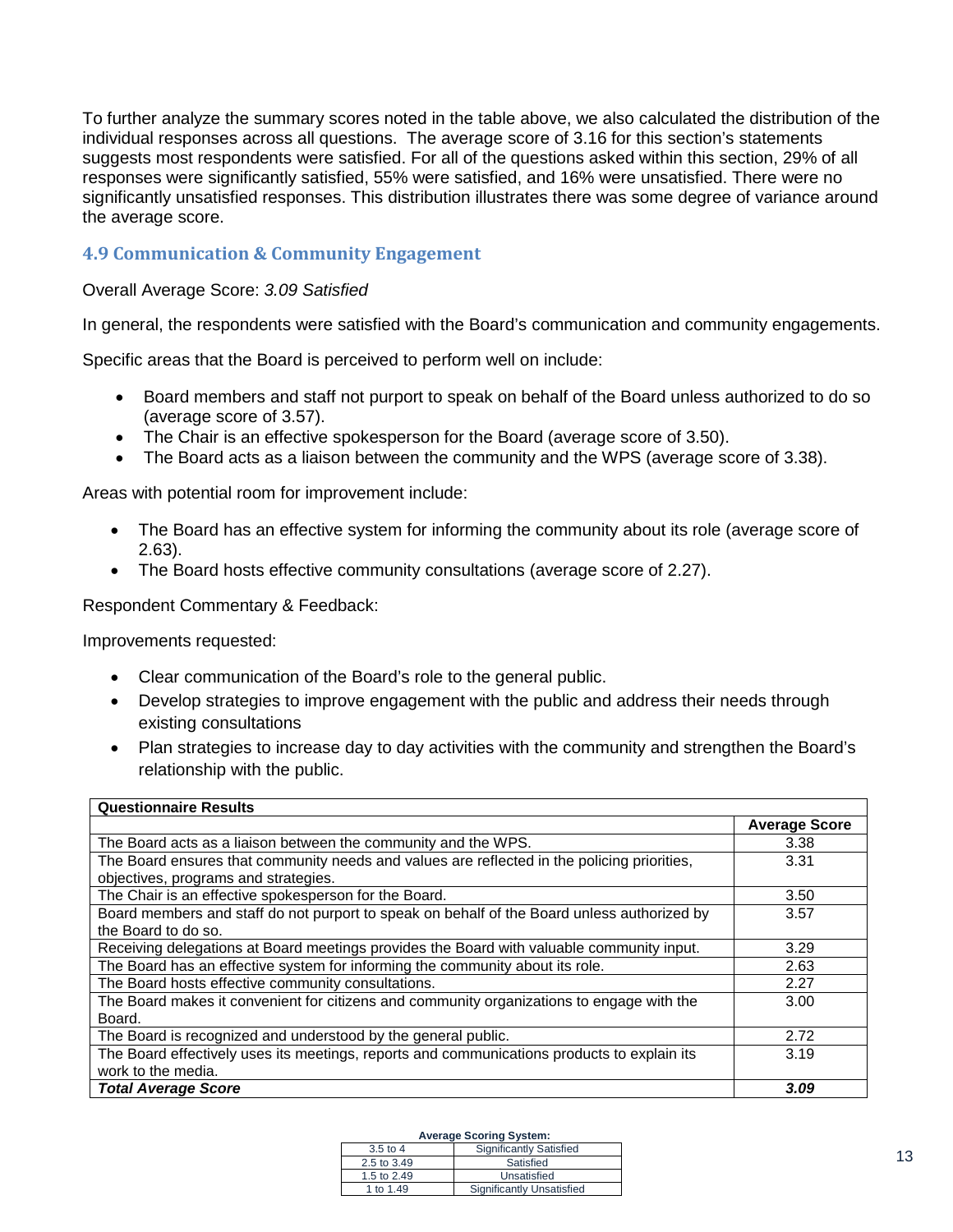To further analyze the summary scores noted in the table above, we also calculated the distribution of the individual responses across all questions. The average score of 3.09 for this section's statements suggests most respondents were satisfied. For all of questions asked within this section, 34% of all responses were significantly satisfied, 41% were satisfied, 21% were unsatisfied, and 4% were significantly unsatisfied. This distribution illustrates there was some degree of variance around the average score.

#### **4.10 Restrictions on the Mandate**

Overall Average Score: *3.67 Significantly Satisfied*

Majority of respondents were significantly satisfied with the Board's restrictions on the mandate.

A specific area that the Board is perceived to perform significantly well on includes:

• The Board refrains from playing a role in the discipline or personal conduct or any police officer other than the Police Chief (average score of 3.78).

No areas for improvement were identified through the questionnaire scoring results.

Respondent Commentary & Feedback:

Improvement requested:

• Clarify the Board's role, its independence from the WPS, and the limitations on the Board's access to WPS operational information.

| <b>RESTRICTIONS ON BOARD MANDATE</b>                                                                                                     |                      |
|------------------------------------------------------------------------------------------------------------------------------------------|----------------------|
|                                                                                                                                          | <b>Average Score</b> |
| The Board refrains from giving orders and directions to any member of the WPS other than the                                             | 3.67                 |
| Police Chief.                                                                                                                            |                      |
| No individual member of the Board gives orders or directions to any police officer.                                                      | 3.67                 |
| The Board refrains from giving orders or directions on specific operational decisions, individual                                        | 3.67                 |
| investigations, or the day-to-day operation of the WPS.                                                                                  |                      |
| The Board refrains from playing a role in the discipline or personal conduct or any police officer<br>other than the Police Chief.       | 3.78                 |
| The Board respects the restriction on its entitlement to sensitive information about individual<br>investigations or intelligence files. | 3.56                 |
| <b>Total Average Score</b>                                                                                                               | 3.67                 |

To further analyze the summary scores noted in the table above, we also calculated the distribution of the individual responses across all questions. The average score of 3.67 for this section's statements suggests most respondents were significantly satisfied. For all of questions asked within this section, 67% of all responses were significantly satisfied and 33% were satisfied. There were no unsatisfied or significantly unsatisfied responses. This distribution illustrates there was a low degree of variance around the average score.

#### **4.11 Board Meetings**

Overall Average Score: *3.02 Satisfied*

Generally, the respondents were satisfied with the board meetings.

| <b>Average Scoring System:</b> |                           |  |  |
|--------------------------------|---------------------------|--|--|
| $3.5$ to 4                     | Significantly Satisfied   |  |  |
| 2.5 to 3.49                    | Satisfied                 |  |  |
| 1.5 to 2.49                    | Unsatisfied               |  |  |
| 1 to 1.49                      | Significantly Unsatisfied |  |  |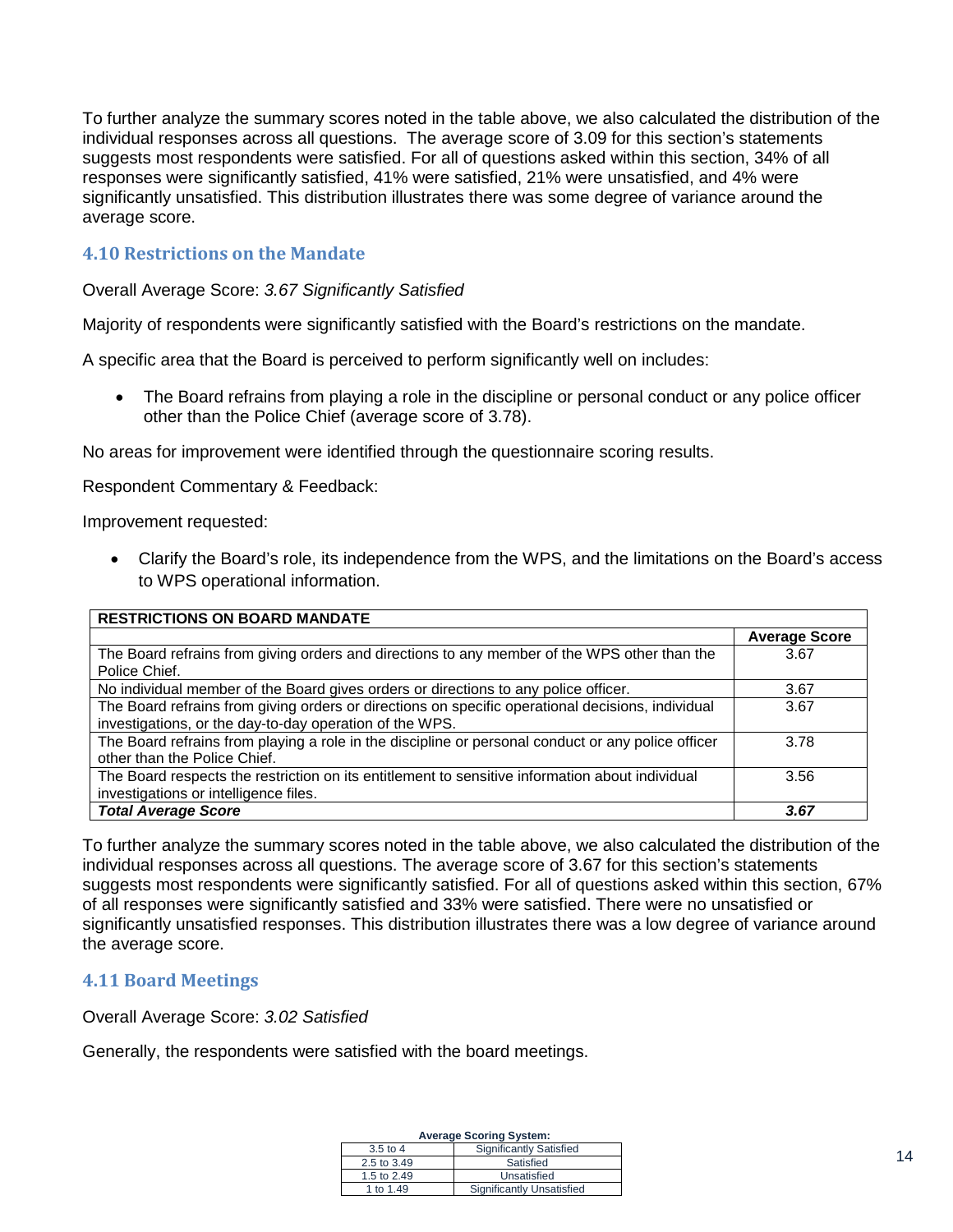Specific areas that the Board is perceived to perform well on include:

- If the Board calls a special meeting, it does not consider or decide any matter not set forth in the meeting notice without the consent of all Board members present (average score of 3.43).
- Board members conduct themselves in meetings in accordance with the Board's Rules of Practice and Procedure (average score 3.43).

An area with potential room for improvement includes:

• The Board devotes sufficient meeting time to strategic and planning issues (average score of 2.56, which is on the low end of satisfied).

Respondent Commentary & Feedback:

Improvements requested:

- Re-examine meeting agenda package deadlines and commit to providing materials before the deadlines.
- The Board review the current level of staff support to determine if it's appropriate for the required workload.

| <b>Questionnaire Results</b>                                                                                                                                             |                      |
|--------------------------------------------------------------------------------------------------------------------------------------------------------------------------|----------------------|
|                                                                                                                                                                          | <b>Average Score</b> |
| If the Board calls a special meeting, it does not consider or decide any matter not set forth in the<br>meeting notice without the consent of all Board members present. | 3.43                 |
| The Chair presides over Board meetings in accordance with the Board's Rules of Practice and<br>Procedure.                                                                | 3.38                 |
| Board members conduct themselves in meetings in accordance with the Board's Rules of<br>Practice and Procedure.                                                          | 3.43                 |
| Meeting discussion is restricted to issues that clearly belong to the Board.                                                                                             | 2.89                 |
| The Board's public meetings are sufficient to provide for transparency and public participation.                                                                         | 2.67                 |
| The meeting materials provided to Board members are useful.                                                                                                              | 2.94                 |
| There is adequate monitoring or follow-up of action items.                                                                                                               | 3.11                 |
| The Board devotes sufficient meeting time to strategic and planning issues.                                                                                              | 2.56                 |
| The Board Chair refers to Robert's Rules of Order for procedures that are not set out by the<br>Board's Rules.                                                           | 2.75                 |
| <b>Total Average Score</b>                                                                                                                                               | 3.02                 |

To further analyze the summary scores noted in the table above, we also calculated the distribution of the individual responses across all questions. The average score of 3.02 for this section's statements suggests most respondents were satisfied. For all of questions asked within this section, 26% of all responses were significantly satisfied, 54% were satisfied, 16% were unsatisfied, and 4% were significantly unsatisfied. This distribution illustrates there was some degree of variance around the average score.

#### **Conclusion:**

Based on the analysis performed, the respondents were pleased with the overall effectiveness of the Board. Majority of the average scores in each section were satisfactory; however, some of the quantitative results as well as the comments expressed by respondents indicated areas for potential improvement. These included: inconsistent understanding of the Board's role to effectively manage its activities and strategic goals, better management of financial resources, minimal training and unclear expectations communicated for the workload, and further communication and engagement essential with the general public.

|             | <b>Average Scoring System:</b> |
|-------------|--------------------------------|
| $3.5$ to 4  | Significantly Satisfied        |
| 2.5 to 3.49 | Satisfied                      |

**Unsatisfied** Significantly Unsatisfi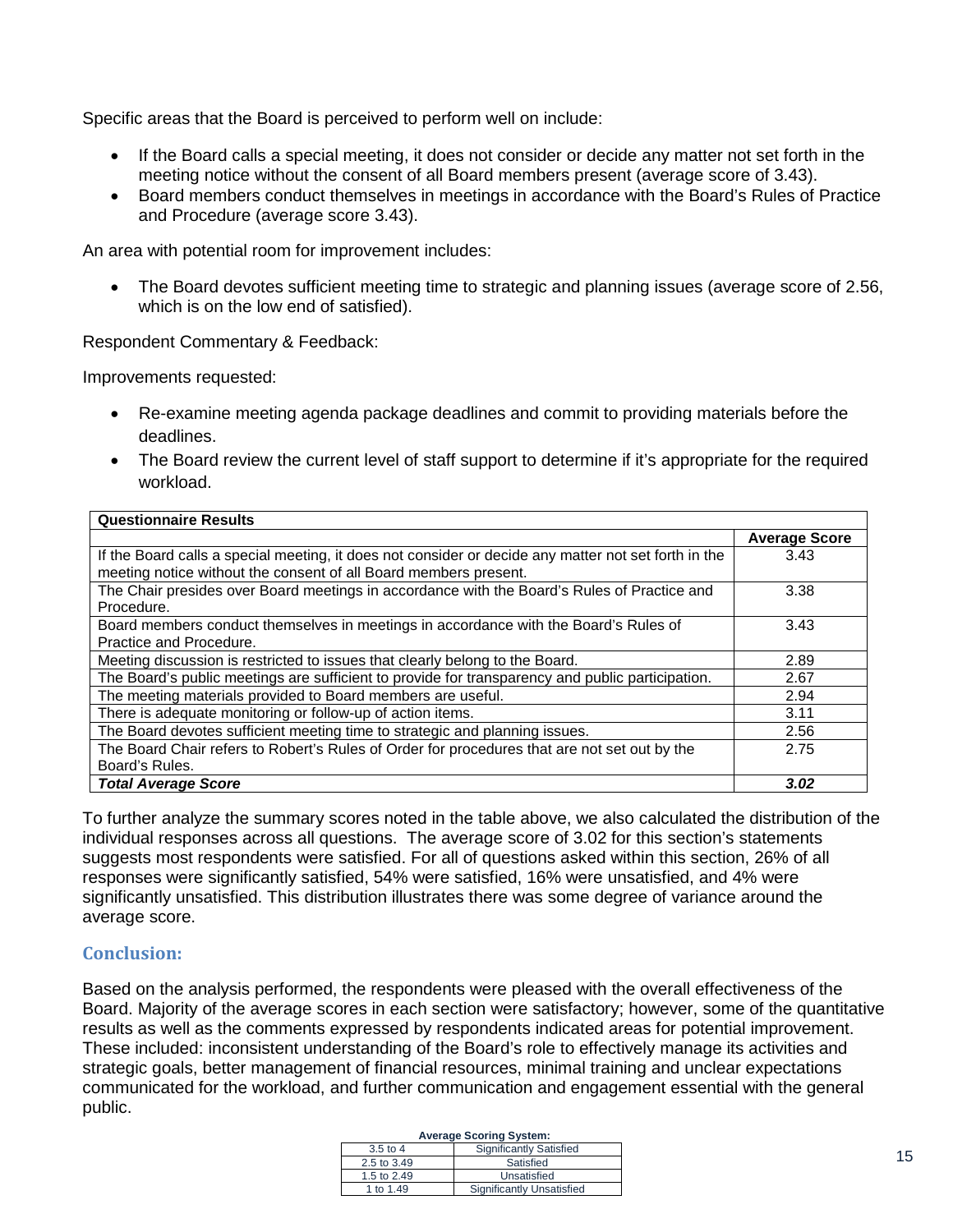## **5. Policy and Procedure Checklist**

The Board considers that its compliance with applicable legislation and regulations demonstrates effectiveness. The Board's policy and procedure checklist was developed by the RMA Committee using performance criteria from the following governing laws, regulations, and policies:

- *The Police Services Act ("PSA")*
- *The Manitoba Police Boards: Policy and Procedure* from the Manitoba Police Commission (the "MPC Manual")
- *The Winnipeg Police Board Rules of Practice and Procedure*
- The City of Winnipeg By-laws

The Board provided the policy and procedure checklist to the City Auditor, and determined the sources that would be used to evaluate each requirement. This included:

- Specific documents and support compiled by Board staff
- Board staff assertions of whether requirements were met and/or areas for improvement
- Evaluation questionnaire results

The City Auditor also completed a limited amount of independent research for compliance material that was not readily available within the Board's information. This was performed through the WPS's and Board's websites, as well as through meeting minutes found on the City of Winnipeg website. The City Auditor reviewed all of the information and reported its observations; no opinion is being provided in this report on whether the Board is in compliance with applicable legislation and regulations or not. The policy and procedure checklist and the City Auditor's observations are included in **Appendix 3**.

#### **Conclusion:**

Overall, the Board has provided support that it is following the guidance of the vast majority of the items included in the RMA Committee's policy and procedure checklist.

Board staff have openly communicated that there are a few checklist items that the Board is not following. The Board will want to determine the risks associated with these items, and how those risks may impact the Board's effectiveness. These items have been summarized below:

- Not all complaints about the WPS or individual officers other than the Police Chief are forwarded to the Chief or designated for appropriate action. Instead, the Board explains to complainants the options they have available for making a complaint and encourages complainants to contact the appropriate agency directly. The Board believes this is the best way to act in accordance with the complainants' wishes for their concerns, and is currently holding discussions with the Manitoba Police Commission on this policy.
- Whether directors' liability insurance is necessary has been outstanding since 2013.
- The Board has not reviewed the results of its 2015 informal assessment.
- No formal set of individual and/or collective competencies are currently in place.
- A process for the Board Chair to review its members' self-evaluations has not been implemented. This is because the Board has not yet determined whether it is appropriate and/or a priority for Board members to have individual performance evaluations on an annual basis.
- Agendas are prepared for every meeting; however, the materials that are presented during each meeting are not always available three days prior to the meetings.
- The Board's audited financial statements are not ready by March  $31<sup>st</sup>$ , and the Board obtains an extension from the MPC each year.

| <b>Average Scoring System:</b> |                           |  |  |
|--------------------------------|---------------------------|--|--|
| $3.5$ to 4                     | Significantly Satisfied   |  |  |
| 2.5 to 3.49                    | Satisfied                 |  |  |
| 1.5 to 2.49                    | Unsatisfied               |  |  |
| 1 to 1.49                      | Significantly Unsatisfied |  |  |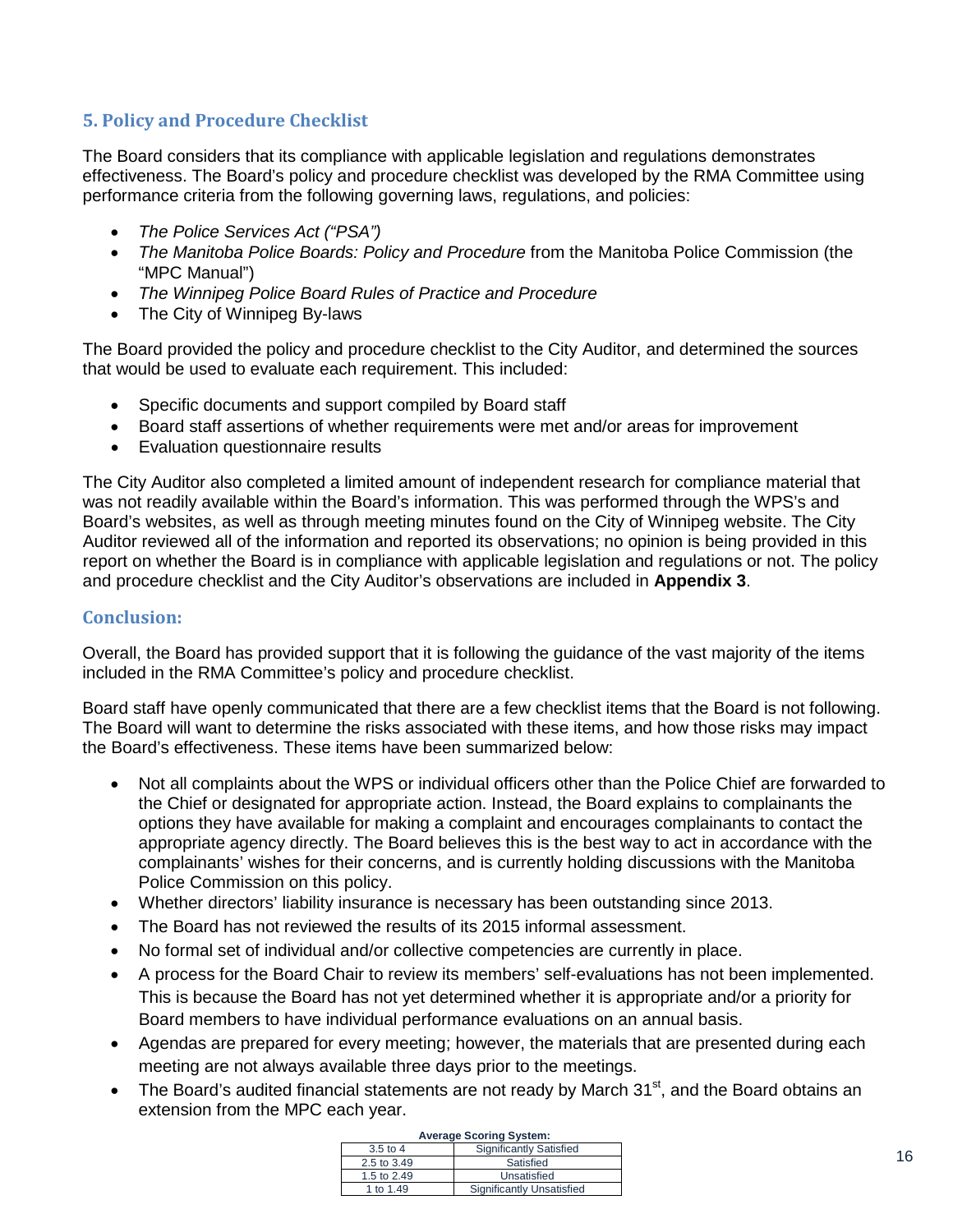#### **Appendix 1 – Terms of Reference**

#### BOARD EFFECTIVENESS EVALUATION – TERMS OF REFERENCE

The Winnipeg Police Board will undergo the first formal evaluation of its effectiveness in 2016.

#### 1. LEGISLATIVE FRAMEWORK

Subsection 35(1) of *The Police Services Act* requires the Board to operate in accordance with the policy and procedures manual developed for police boards by the Manitoba Police Commission (MPC).

Chapter 3.9 of the MPC Manual sets out policies and procedures related to evaluating the effectiveness of police boards in carrying out their legislated mandates. The form and methodology of the evaluation is based on the professional judgment of the Board.

Subsections 50(1) to 54(5) of the Winnipeg Police Board Rules of Practice and Procedure set out practices and procedures for the carrying out of the Board's responsibilities related to effectiveness evaluations.

#### 2. PURPOSE OF THE EFFECTIVENESS EVALUATION

- 2.1 The purpose of the effectiveness evaluation is to:
	- (a) ensure the Board maintains compliance with the MPC Manual, which holds that evaluating police board effectiveness forms part of good governance practice; and
	- (b) to identify areas and aspects of the Board's operations that can be improved and thus inform the goals of subsequent annual business plans.

#### 3. EVALUATION PROCESS

3.1 All Board members will participate in the effectiveness evaluation.

3.2 Board staff will support and participate in the effectiveness evaluation as directed by the Board.

3.2 The Risk Management and Audit Committee will prepare terms of reference for the evaluation project, design the evaluation process, and initiate the evaluation project within 60 days of receiving the request of the Board Chair.

3.3 The Risk Management and Audit Committee can request the City's Chief Performance Officer to advise respecting the terms of the reference for the evaluation project and the design of the evaluation process.

3.4 The Risk Management and Audit Committee can request the City's Chief Performance Officer to independently conduct and complete the evaluation project within 60 days its initiation (unless otherwise determined by the Board).

3.5 The Risk Management and Audit Committee will ensure that the evaluation project is carried out in accordance with Chapter 3.9 of the commission manual.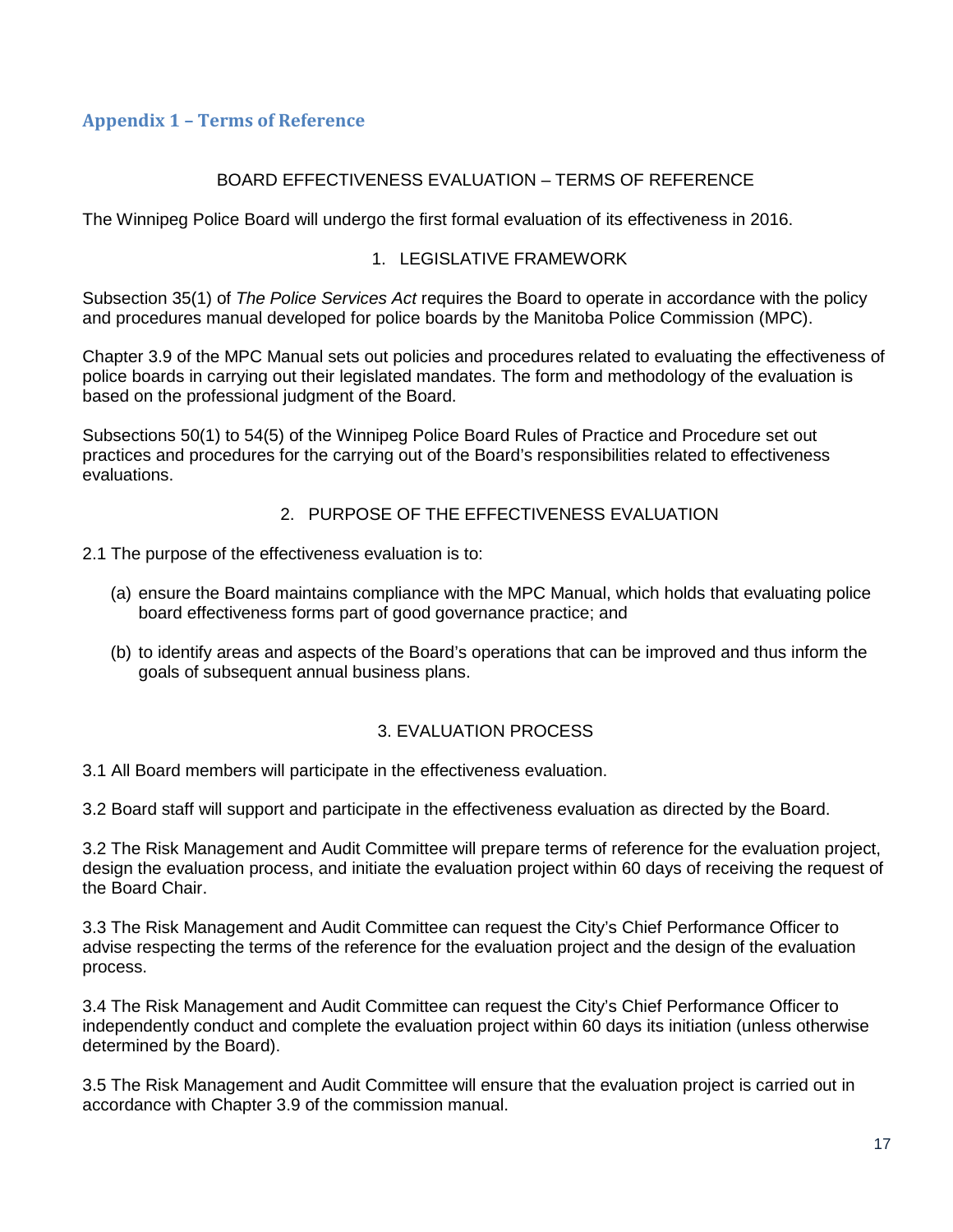3.6 The Risk Management and Audit Committee will provide the Chief Performance Officer with a list of questions to be used to engage with Board members and stakeholders to elicit their input.

3.7 The Chief Performance Officer can provide feedback to the Risk Management and Audit Committee on the question structure or evaluation methodology as deemed necessary.

3.8 The Chief Performance Officer will administer the evaluation questionnaire and analyze the results.<sup>[1](#page-3-0)</sup>

3.9 The Chief Performance Officer will review information compiled by Board staff to assess the Board's fulfillment of its responsibilities as they are listed in the *Police Services Act* and the Winnipeg Police Board By-law.

3.10 Board staff will compile documents and evidence to demonstrate the Board's compliance with requirements of the *Police Services Act* and the Winnipeg Police Board By-law and make them available for the Chief Performance Officer's review.

3.10 The Chief Performance Officer will report back to the Risk Management and Audit Committee with the findings.

3.11 To benefit from external perspectives on the Board's performance, the Chief Performance Officer will provide the evaluation questionnaire to key stakeholders identified by the Risk Management and Audit Committee to obtain feedback on those aspects of the Board's performance with which the stakeholders have direct experience.

3.12 Key stakeholders who may be invited to provide feedback will:

- (a) have direct experience working with the Board, either through ongoing contact or through involvement on a project that lasted at least one month;
- (b) have a thorough understanding of the Board's mandate;

 $\overline{a}$ 

- (c) have the capacity to comment on the Board's effectiveness in those areas of Board operations with which the stakeholders have direct knowledge and experience; and
- (d) are willing to participate in the evaluation process with the goal of ensuring there is a robust and effective framework for civilian governance of police in Winnipeg.

3.13 The Chief Performance Officer will respect confidentiality and will not identify which participants offered which comments in the evaluation process.

3.14 Participation is optional for stakeholders invited to complete a questionnaire and, after providing a reasonable opportunity to participate, the Chief Performance Officer is not obligated to delay the evaluation process pending the completion and receipt of outstanding questionnaires.

3.15 If, in the course of the evaluation, the Chief Performance Officer should have any concerns regarding the Board's effectiveness or the conduct of Board members or staff, the Chief Performance Officer will direct those concerns to the Executive Director.

 $<sup>1</sup>$  No assurance or audit opinion will be provided by the Chief Performance Officer on this engagement as it does not include</sup> audit or review procedures and is not completed in accordance with generally accepted government auditing standards.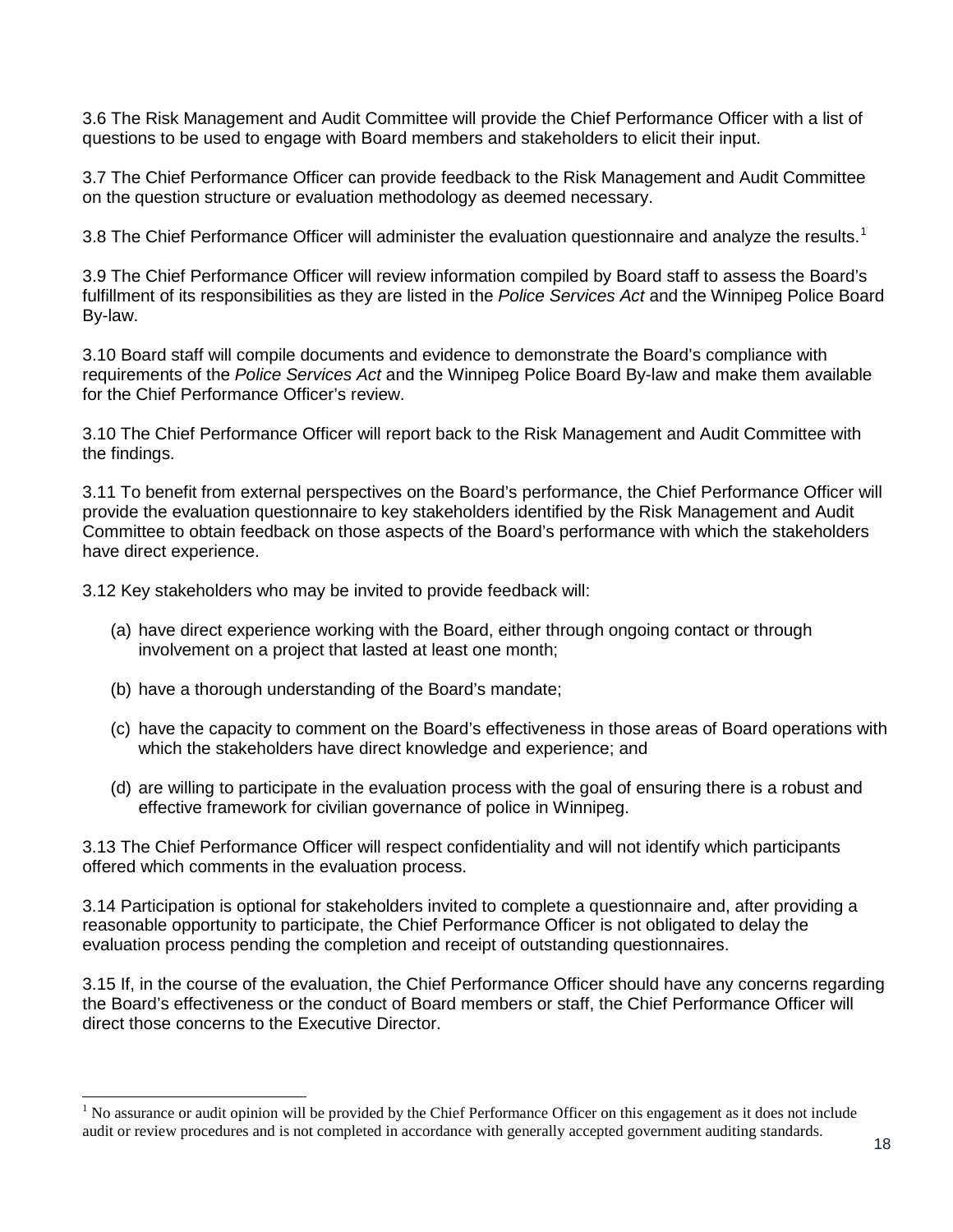3.16 The Executive Director assumes responsibility for referring concerns and issues raised by the Chief Performance Officer to the Board, the Board Chair, or the appropriate oversight body.

3.17 If the Chief Performance Officer should have any concerns regarding the conduct of the Executive Director, the Chief Performance Officer will direct those concerns to the Board Chair.

#### 4. EVALUATION SCOPE

4.1 The Chief Performance Officer will use both qualitative and quantitative data to prepare a final report.

4.2 The Chief Performance Officer will provide an analysis and observations on the evaluation questionnaire results, which will be provided to the Risk Management and Audit Committee.

4.3 The Chief Performance Officer will provide observations on the Board staff's submission on the Board's compliance with requirements of the *Police Services Act* and Winnipeg Police Board By-law, which will be provided to the Risk Management and Audit Committee.

4.2 The evaluation will include but not be limited to the following topics:

- (a) Understanding of the police service's mission;
- (b) Governance structure;
- (c) Stewardship;
- (d) Understanding of roles and responsibilities;
- (e) Training;
- (f) Effective working relationships;
- (g) Leadership;
- (h) Meetings;
- (i) Relationship between the Board and Police Chief;
- (j) Relationship between the Board and other stakeholders;
- (k) Decision-making tools;
- (l) Internal policy and procedure; and
- (m)Other areas needing improvement.

4.3 The Chief Performance Officer's report will address areas identified by the evaluation questionnaire and the report from Board staff on the Board's fulfillment of its legislated responsibilities. Any additional topics will not be pursued at this time unless specifically requested by the Board.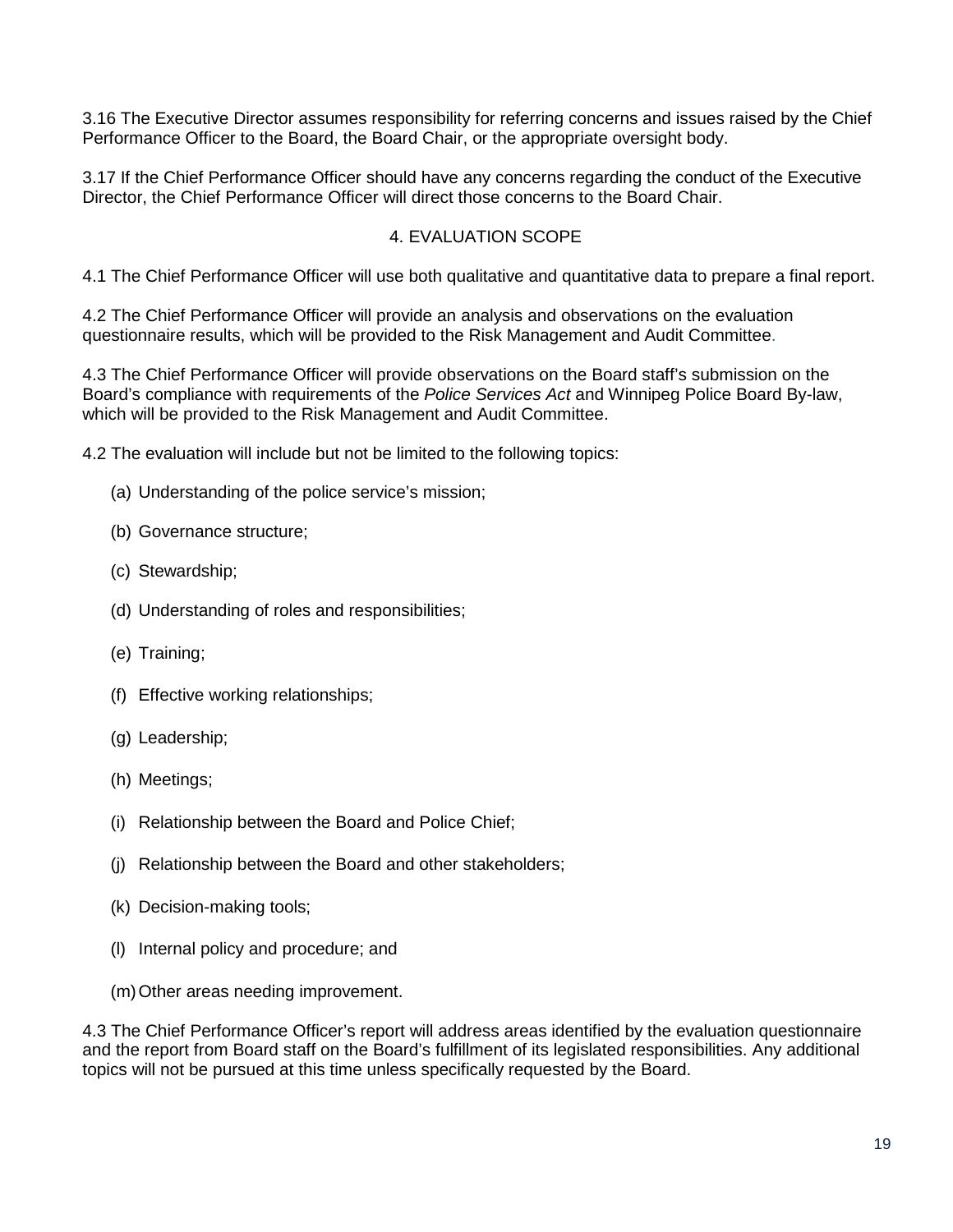#### 5. REPORTING PROTOCOLS

5.1 The Risk Management and Audit Committee will have a project plan, evaluation questionnaires and a policy and procedure checklist completed before recommending the terms of reference for approval.

5.2 Upon adoption of the terms of reference, the Board Chair will ask the Chief Performance Officer to initiate the evaluation and circulate the evaluation questionnaires to the Board and selected stakeholders.

5.3 The Chief Performance Officer will allow Board members and selected stakeholders a minimum of two weeks to complete the evaluation questionnaires.

5.4 Board staff will provide a policy and procedure checklist to the Chief Performance Officer within two weeks of the terms of reference being approved.

5.5 The Chief Performance Officer will deliver a final report to the Risk Management and Audit Committee by January 31, 2017.

5.6 The Risk Management and Audit Committee will review the Chief Performance Officer's final report within one month of receipt.

5.7 The Risk Management and Audit Committee will inform the Board of the results of the evaluation within one month of reviewing the final report.

5.8 Any external costs associated with this engagement will first be discussed with the Board, however; costs are the responsibility of the Board and not of the Chief Performance Officer.

5.9 The Chief Performance Officer will provide a final report that includes the following deliverables:

- (a) Introduction/background;
- (b) Role of the Board, the Risk Management and Audit Committee, and Chief Performance Officer;
- (c) Methodology;
- (d) Observation and analysis of the evaluation questionnaire results;
- (e) Observation and analysis of the Board's report demonstrating fulfillment of its legislated responsibilities; and
- (f) Conclusions.

5.10 The Risk Management and Audit Committee may offer its own commentary on the evaluation results in its submission to the Board, including any recommendations from the Committee regarding how the report is received or implemented.

5.11 The Board will report publicly on its plans and progress making improvements based on the findings of the Chief Performance Officer, beginning within three months of receiving the results of the evaluation.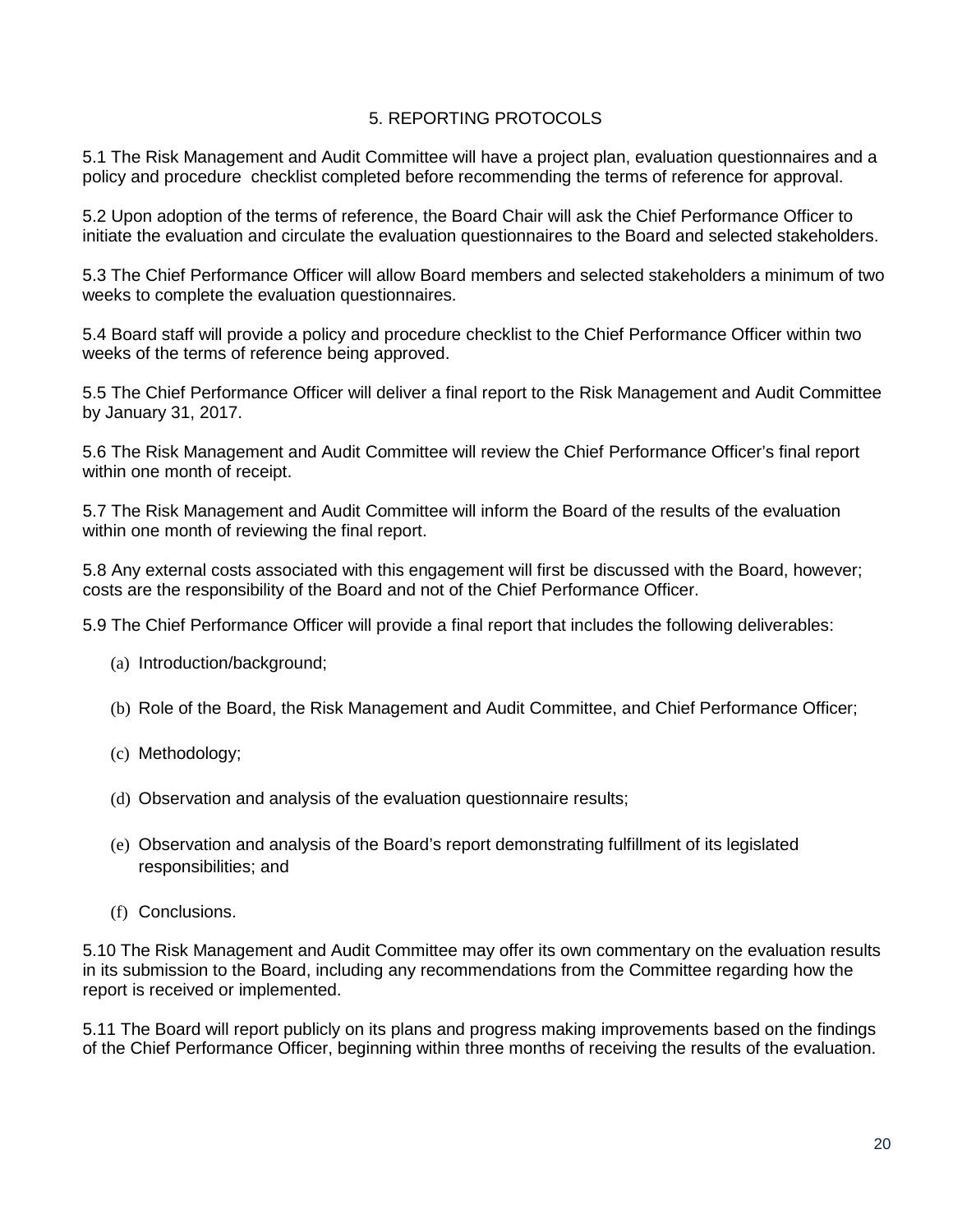#### **Appendix 2 – Evaluation Questionnaire**



# **Winnipeg Police Board Effectiveness Evaluation QUESTIONNAIRE**

Thank you for taking the time to complete this questionnaire.

Your answers will be collated with feedback from other Board members to provide insights on what the Board perceives are its strengths and weaknesses. Your answers will be kept confidential. Your fellow Board members will be informed of the general nature of all comments that are offered, combined with the feedback of other stakeholders. Board members will not be informed who provided the feedback. Your answers will guide the Board's growth, priorities, processes and training over the next three years.

#### *Instructions:*

Please rate each of the following statements to indicate the extent to which you agree or disagree with them. The rating system works as follows, with a higher rating indicating agreement and a lower rating indicating disagreement:

 $4 =$  Strongly Agree

- $3 = \text{A}$ gree
- $2$  = Disagree

1 = Strongly Disagree

N/A = Not applicable or assessable at this time

| <b>BOARD COMPETENCIES</b>                 |                                                                                                          |   |   |   |   |           |                         |
|-------------------------------------------|----------------------------------------------------------------------------------------------------------|---|---|---|---|-----------|-------------------------|
| Competency/<br><b>Performance</b><br>Area |                                                                                                          | 4 | 3 | 2 | 1 | <b>NA</b> | Average<br><b>Score</b> |
| Understanding<br><b>WPS mission</b>       | The Board understands the WPS mission.                                                                   |   |   |   |   |           | 3.56                    |
| Governance                                | The Board has implemented an adequate<br>governance structure.                                           |   |   |   |   |           | 3.33                    |
| <b>Stewardship</b>                        | The Board provides effective stewardship of<br>the WPS.                                                  |   |   |   |   |           | 3.33                    |
|                                           | The Board demonstrates accountability to<br>Council through meaningful annual and<br>periodic reporting. |   |   |   |   |           | 3.00                    |
| Understanding<br>of roles                 | The Board understands its roles and<br>responsibilities.                                                 |   |   |   |   |           | 3.33                    |
|                                           | The Board understands the roles and<br>responsibilities of its staff.                                    |   |   |   |   |           | 3.50                    |
|                                           | The Board understands the roles and<br>responsibilities of the Chief of Police.                          |   |   |   |   |           | 3.50                    |
|                                           | The Board understands the roles and<br>responsibilities of the WPS.                                      |   |   |   |   |           | 3.30                    |
| <b>Effective</b><br>working               | The Board has an effective working relationship<br>with the (Acting) Chief of Police.                    |   |   |   |   |           | 3.50                    |

If you have any comments you are willing to share, they would be appreciated, especially in areas where you feel the Board needs to improve.

| $3.5$ to 4  | <b>Significantly Satisfied</b> |
|-------------|--------------------------------|
| 2.5 to 3.49 | Satisfied                      |
| 1.5 to 2.49 | Unsatisfied                    |
| 1 to 1.49   | Significantly Unsatisfied      |
|             |                                |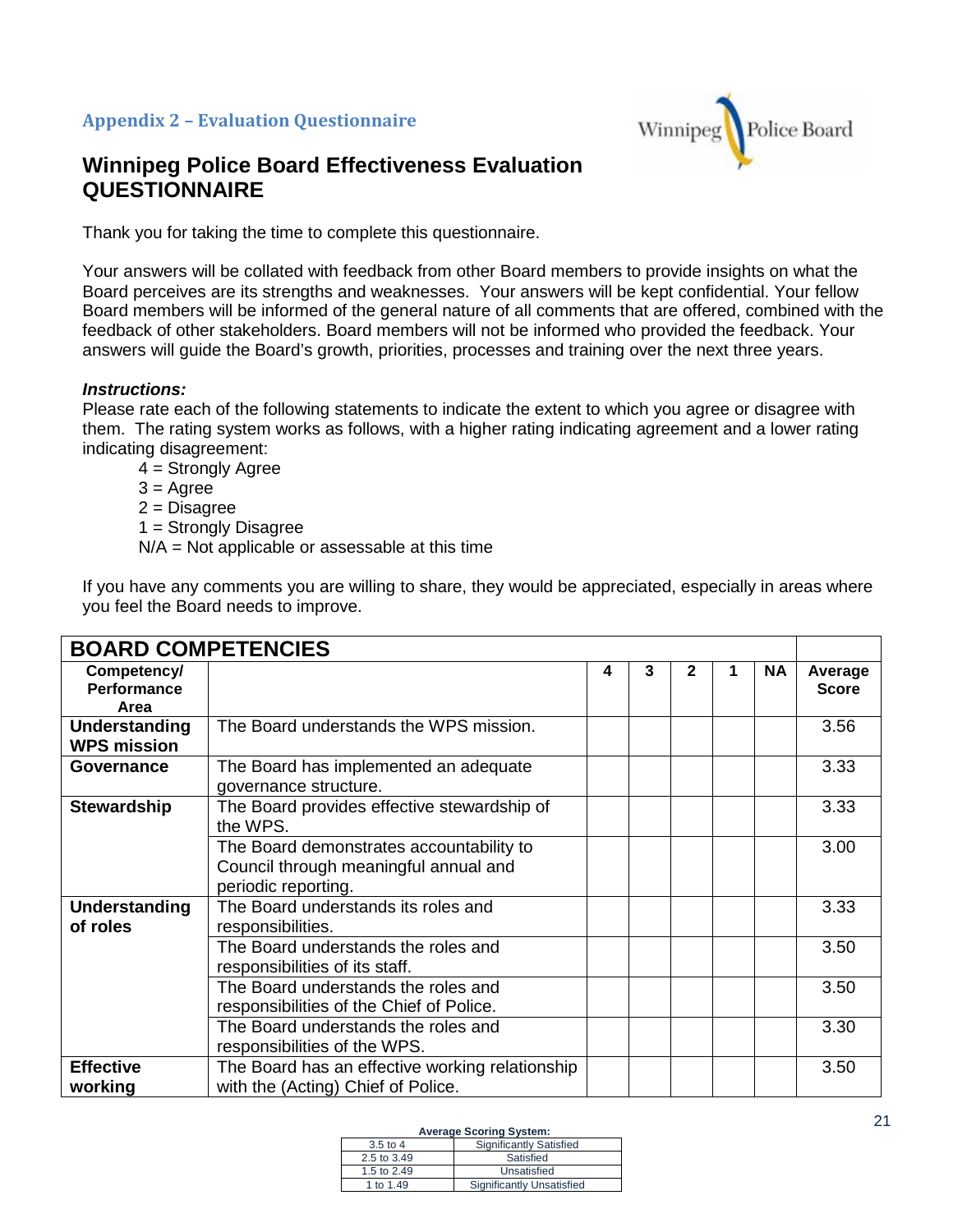| <b>BOARD COMPETENCIES</b>                 |                                                                                                                       |   |   |              |   |           |                         |
|-------------------------------------------|-----------------------------------------------------------------------------------------------------------------------|---|---|--------------|---|-----------|-------------------------|
| Competency/<br><b>Performance</b><br>Area |                                                                                                                       | 4 | 3 | $\mathbf{2}$ | 1 | <b>NA</b> | Average<br><b>Score</b> |
| relationships                             | The Board has an effective working relationship<br>with the WPS Executive and the Organizational<br>Support Division. |   |   |              |   |           | 3.25                    |
|                                           | The Board has effective working relationships<br>with City Council and its Standing Policy<br>Committees.             |   |   |              |   |           | 3.00                    |
|                                           | The Board has effective working relationships<br>with the City of Winnipeg public service.                            |   |   |              |   |           | 2.89                    |
| Leadership                                | The Board provides effective leadership for the<br>Chief of Police.                                                   |   |   |              |   |           | 3.25                    |
|                                           | The Board provides effective leadership for the<br>WPS.                                                               |   |   |              |   |           | 3.14                    |
|                                           | The Board Chair leads the Board effectively.                                                                          |   |   |              |   |           | 3.67                    |
|                                           | <b>Committee Chairs lead their Committees</b><br>effectively.                                                         |   |   |              |   |           | 3.29                    |
|                                           | Board members act in the best interests of the<br>WPS and the community, free of partisan<br>political influence.     |   |   |              |   |           | 2.71                    |
| <b>Decision-</b>                          | The Board has a clear mission and direction.                                                                          |   |   |              |   |           | 3.38                    |
| making                                    | Board members are committed to the Board's<br>mission and direction.                                                  |   |   |              |   |           | 3.25                    |
|                                           | Board members assist the Board in making<br>effective and informed decisions.                                         |   |   |              |   |           | 3.38                    |
|                                           | The Board makes decisions in a timely manner.                                                                         |   |   |              |   |           | 3.22                    |
|                                           | The Board is comfortable making time-sensitive                                                                        |   |   |              |   |           | 3.17                    |
|                                           | decisions, including in situations where there                                                                        |   |   |              |   |           |                         |
|                                           | may be operational risks and/or limited<br>information.                                                               |   |   |              |   |           |                         |

# **Do you have any comments about the Board's fulfillment of its core competencies and performance areas?**

| <b>BOARD TRAINING AND CAPACITY</b>                                                                         |   |  |           |                         |
|------------------------------------------------------------------------------------------------------------|---|--|-----------|-------------------------|
|                                                                                                            | 4 |  | <b>NA</b> | Average<br><b>Score</b> |
| As a whole, the Board has the skills, knowledge, and background<br>needed to fulfill its responsibilities. |   |  |           | 3.22                    |
| The Board provides orientation and training on its own policies and<br>procedures.                         |   |  |           | 2.50                    |
| The Board arranges additional relevant training for its members on<br>an as-needed basis.                  |   |  |           | 3.00                    |
| Board members undertake any additional training provided by the<br>Board.                                  |   |  |           | 3.00                    |

\_\_\_\_\_\_\_\_\_\_\_\_\_\_\_\_\_\_\_\_\_\_\_\_\_\_\_\_\_\_\_\_\_\_\_\_\_\_\_\_\_\_\_\_\_\_\_\_\_\_\_\_\_\_\_\_\_\_\_\_\_\_\_\_\_\_\_\_\_\_\_\_\_\_\_\_\_\_\_\_\_\_\_\_ \_\_\_\_\_\_\_\_\_\_\_\_\_\_\_\_\_\_\_\_\_\_\_\_\_\_\_\_\_\_\_\_\_\_\_\_\_\_\_\_\_\_\_\_\_\_\_\_\_\_\_\_\_\_\_\_\_\_\_\_\_\_\_\_\_\_\_\_\_\_\_\_\_\_\_\_\_\_\_\_\_\_\_\_

| $3.5$ to 4  | <b>Significantly Satisfied</b> |
|-------------|--------------------------------|
| 2.5 to 3.49 | Satisfied                      |
| 1.5 to 2.49 | Unsatisfied                    |
| 1 to 1.49   | Significantly Unsatisfied      |
|             |                                |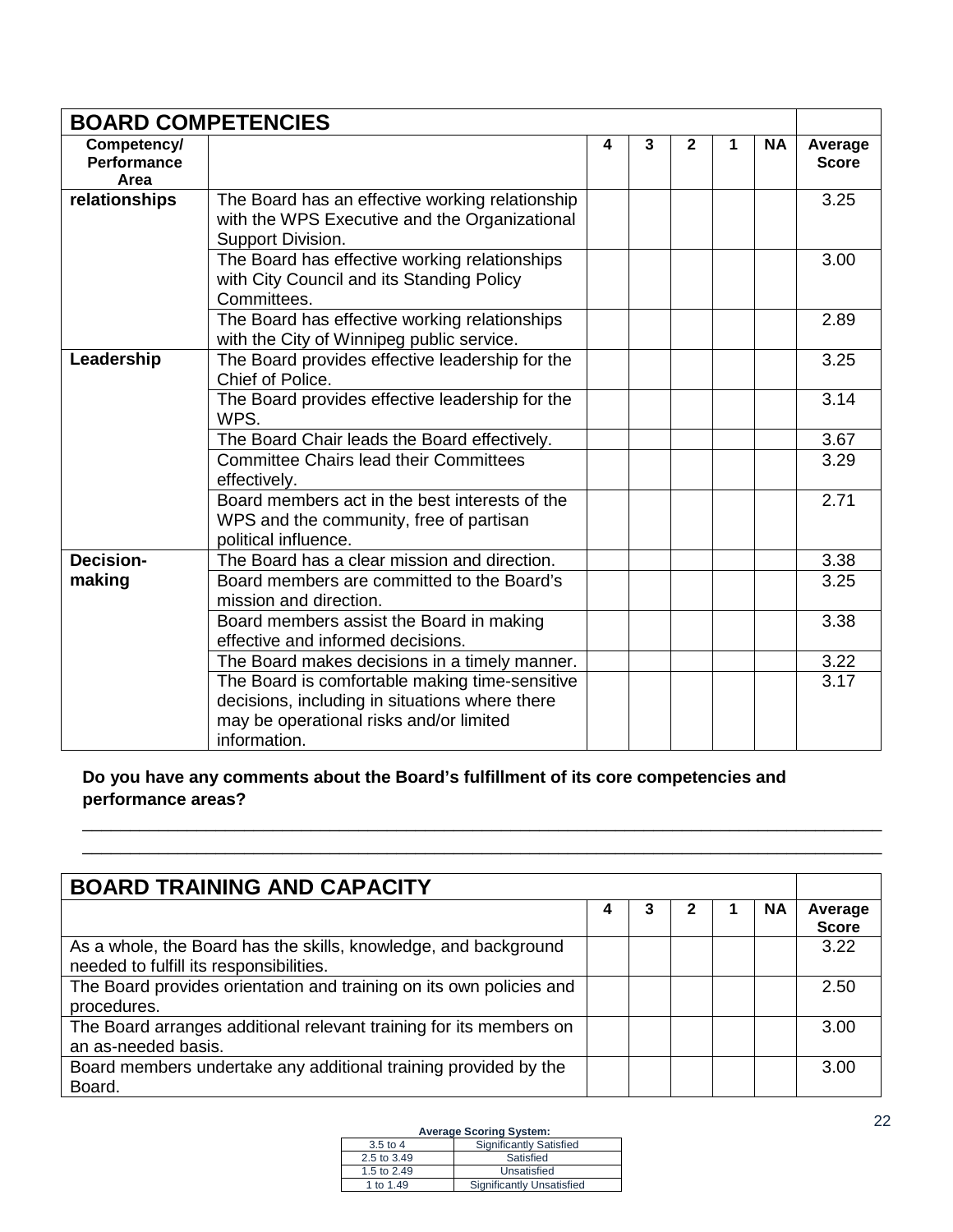| <b>BOARD TRAINING AND CAPACITY</b>                                                                            |   |  |           |                         |
|---------------------------------------------------------------------------------------------------------------|---|--|-----------|-------------------------|
|                                                                                                               | 4 |  | <b>NA</b> | Average<br><b>Score</b> |
| Before seeking appointment, I had sufficient information about the<br>"working conditions" for Board members. |   |  |           | 2.07                    |
| Board workloads are reasonable.                                                                               |   |  |           | 2.25                    |
| The Board manages its time efficiently.                                                                       |   |  |           | 2.81                    |
| Board members devote enough time to their roles in meetings,<br>committees and informally.                    |   |  |           | 2.94                    |

\_\_\_\_\_\_\_\_\_\_\_\_\_\_\_\_\_\_\_\_\_\_\_\_\_\_\_\_\_\_\_\_\_\_\_\_\_\_\_\_\_\_\_\_\_\_\_\_\_\_\_\_\_\_\_\_\_\_\_\_\_\_\_\_\_\_\_\_\_\_\_\_\_\_\_\_\_\_\_\_\_\_\_\_ \_\_\_\_\_\_\_\_\_\_\_\_\_\_\_\_\_\_\_\_\_\_\_\_\_\_\_\_\_\_\_\_\_\_\_\_\_\_\_\_\_\_\_\_\_\_\_\_\_\_\_\_\_\_\_\_\_\_\_\_\_\_\_\_\_\_\_\_\_\_\_\_\_\_\_\_\_\_\_\_\_\_\_\_

# **Do you have any comments about Board training and capacity?**

| <b>BOARD CONDUCT AND COOPERATION</b>                                                                                                                                                                            |   |   |              |   |           |                         |
|-----------------------------------------------------------------------------------------------------------------------------------------------------------------------------------------------------------------|---|---|--------------|---|-----------|-------------------------|
|                                                                                                                                                                                                                 | 4 | 3 | $\mathbf{2}$ | 1 | <b>NA</b> | Average<br><b>Score</b> |
| Board members are familiar with the Code of Ethical Conduct for<br>Police Board Members.                                                                                                                        |   |   |              |   |           | 3.36                    |
| Board members abide by the Code of Ethical Conduct for Police<br><b>Board Members.</b>                                                                                                                          |   |   |              |   |           | 3.21                    |
| Board members are familiar with the content of the Conflict of<br><b>Interest Policy.</b>                                                                                                                       |   |   |              |   |           | 3.25                    |
| Board members abide by the Conflict of Interest Policy for Police<br><b>Board Members.</b>                                                                                                                      |   |   |              |   |           | 3.25                    |
| Board members keep confidential any information disclosed or<br>discussed regarding the WPS, its staff, operations or<br>administration that has not been disclosed or discussed at a<br>regular Board meeting. |   |   |              |   |           | 3.31                    |
| Board members respect confidential information that the Board<br>Chair determines may not be disclosed in accordance with<br>subsection 9(4) of the Rules.                                                      |   |   |              |   |           | 2.94                    |
| Board members understand the sections of the Freedom of<br>Information and Protection of Privacy Act that pertain to the Board<br>and its activities.                                                           |   |   |              |   |           | 3.33                    |
| The Chair maintains communication with all Board members.                                                                                                                                                       |   |   |              |   |           | 3.43                    |
| Committees only make recommendations to the Board for its<br>consideration and do not make decisions on behalf of the Board.                                                                                    |   |   |              |   |           | 3.25                    |
| Board members share information received from the Service with<br>their fellow Board members in accordance with section 60 of the<br>Rules.                                                                     |   |   |              |   |           | 3.29                    |
| There is a climate of mutual respect and trust among Board<br>members.                                                                                                                                          |   |   |              |   |           | 3.29                    |
| Communications among Board members, the Chair and the WPS<br>Executive are open and respectful; contrary views are encouraged<br>and expected.                                                                  |   |   |              |   |           | 3.25                    |
| The Board cultivates a sense of group responsibility.                                                                                                                                                           |   |   |              |   |           | 3.44                    |
| Committees are an effective mechanism for the Board to meet its<br>governance and oversight responsibilities.                                                                                                   |   |   |              |   |           | 3.50                    |

| $3.5$ to 4  | <b>Significantly Satisfied</b> |
|-------------|--------------------------------|
| 2.5 to 3.49 | Satisfied                      |
| 1.5 to 2.49 | Unsatisfied                    |
| 1 to 1.49   | Significantly Unsatisfied      |
|             |                                |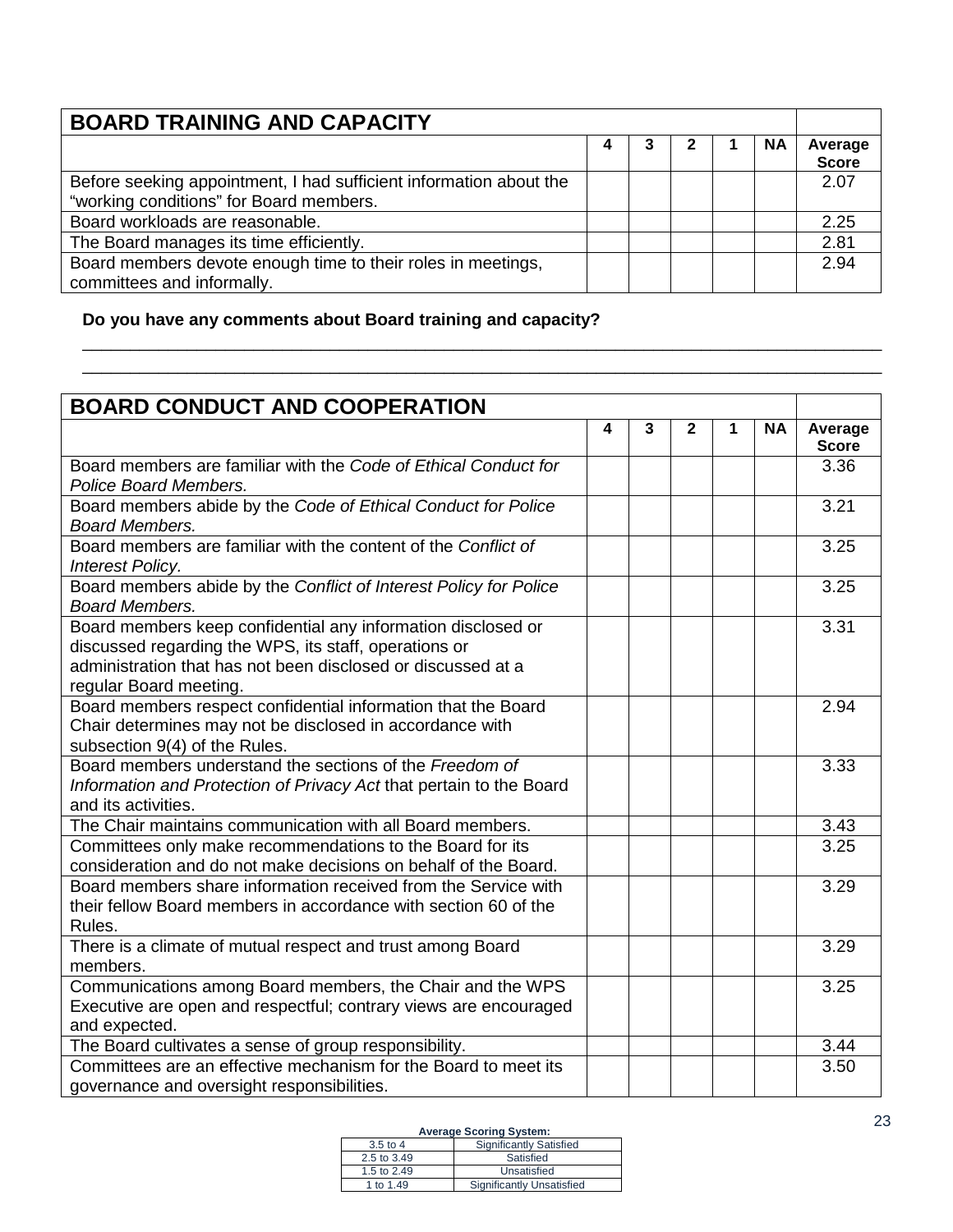| <b>BOARD CONDUCT AND COOPERATION</b>                                                         |  |  |  |  |           |                         |
|----------------------------------------------------------------------------------------------|--|--|--|--|-----------|-------------------------|
|                                                                                              |  |  |  |  | <b>NA</b> | Average<br><b>Score</b> |
| There is effective delegation to and reporting back between the<br>Board and its committees. |  |  |  |  |           | 3.13                    |

\_\_\_\_\_\_\_\_\_\_\_\_\_\_\_\_\_\_\_\_\_\_\_\_\_\_\_\_\_\_\_\_\_\_\_\_\_\_\_\_\_\_\_\_\_\_\_\_\_\_\_\_\_\_\_\_\_\_\_\_\_\_\_\_\_\_\_\_\_\_\_\_\_\_\_\_\_\_\_\_\_\_\_\_

**Do you have any comments about Board conduct and cooperation?** 

| <b>BOARD-CHIEF RELATIONSHIP</b>                                                                                                                                                                                                     |   |   |              |   |           |                         |
|-------------------------------------------------------------------------------------------------------------------------------------------------------------------------------------------------------------------------------------|---|---|--------------|---|-----------|-------------------------|
|                                                                                                                                                                                                                                     | 4 | 3 | $\mathbf{2}$ | 1 | <b>NA</b> | Average<br><b>Score</b> |
| The Board provides clear and consistent direction to the Police<br>Chief.                                                                                                                                                           |   |   |              |   |           | 3.38                    |
| The Board monitors the Police Chief's performance.                                                                                                                                                                                  |   |   |              |   |           | 3.50                    |
| The Board holds the Police Chief to account for the Service's<br>performance in managing risk.                                                                                                                                      |   |   |              |   |           | 3.33                    |
| The Board holds the Police Chief responsible for financial<br>planning, control, administration and management of the Service's<br>operating and capital budgets.                                                                   |   |   |              |   |           | 3.40                    |
| The Police Chief notifies the Board of unanticipated expenditures<br>causing an operating budget deficit, as the case arises.                                                                                                       |   |   |              |   |           | 3.50                    |
| The Police Chief takes all reasonable steps to fully inform the<br>Board about all major and critical events as soon as practicable.                                                                                                |   |   |              |   |           | 3.50                    |
| The Police Chief keeps the Board fully informed of important<br>operational matters and risks that have service and policy<br>implications, or that have high public interest, or that may<br>jeopardize the reputation of the WPS. |   |   |              |   |           | 3.44                    |
| The Board is provided with complete and open disclosure from the<br>Police Chief on all financial and budget matters.                                                                                                               |   |   |              |   |           | 3.25                    |
| Board members have timely access to Service information.                                                                                                                                                                            |   |   |              |   |           | 2.90                    |
| The Board ensures the Police Chief establishes programs and<br>strategies to implement the priorities and objectives established by<br>the Board for the WPS.                                                                       |   |   |              |   |           | 3.38                    |
| The Board maintains an independent voice from senior WPS<br>management.                                                                                                                                                             |   |   |              |   |           | 3.63                    |
| If conflict arises between the Board and the Police Chief, it is<br>effectively managed.                                                                                                                                            |   |   |              |   |           | 3.38                    |

#### **Do you have any comments about the Board's relationship with the Police Chief?**

| <b>STRATEGIC PLANNING</b>                                                                            |  |  |  |  |           |                         |  |
|------------------------------------------------------------------------------------------------------|--|--|--|--|-----------|-------------------------|--|
|                                                                                                      |  |  |  |  | <b>NA</b> | Average<br><b>Score</b> |  |
| The Board consults with the Police Chief when establishing<br>priorities and objectives for the WPS. |  |  |  |  |           | 3.50                    |  |

\_\_\_\_\_\_\_\_\_\_\_\_\_\_\_\_\_\_\_\_\_\_\_\_\_\_\_\_\_\_\_\_\_\_\_\_\_\_\_\_\_\_\_\_\_\_\_\_\_\_\_\_\_\_\_\_\_\_\_\_\_\_\_\_\_\_\_\_\_\_\_\_\_\_\_\_\_\_\_\_\_\_\_\_ \_\_\_\_\_\_\_\_\_\_\_\_\_\_\_\_\_\_\_\_\_\_\_\_\_\_\_\_\_\_\_\_\_\_\_\_\_\_\_\_\_\_\_\_\_\_\_\_\_\_\_\_\_\_\_\_\_\_\_\_\_\_\_\_\_\_\_\_\_\_\_\_\_\_\_\_\_\_\_\_\_\_\_\_

| $3.5$ to 4  | <b>Significantly Satisfied</b> |
|-------------|--------------------------------|
| 2.5 to 3.49 | Satisfied                      |
| 1.5 to 2.49 | Unsatisfied                    |
| 1 to 1.49   | Significantly Unsatisfied      |
|             |                                |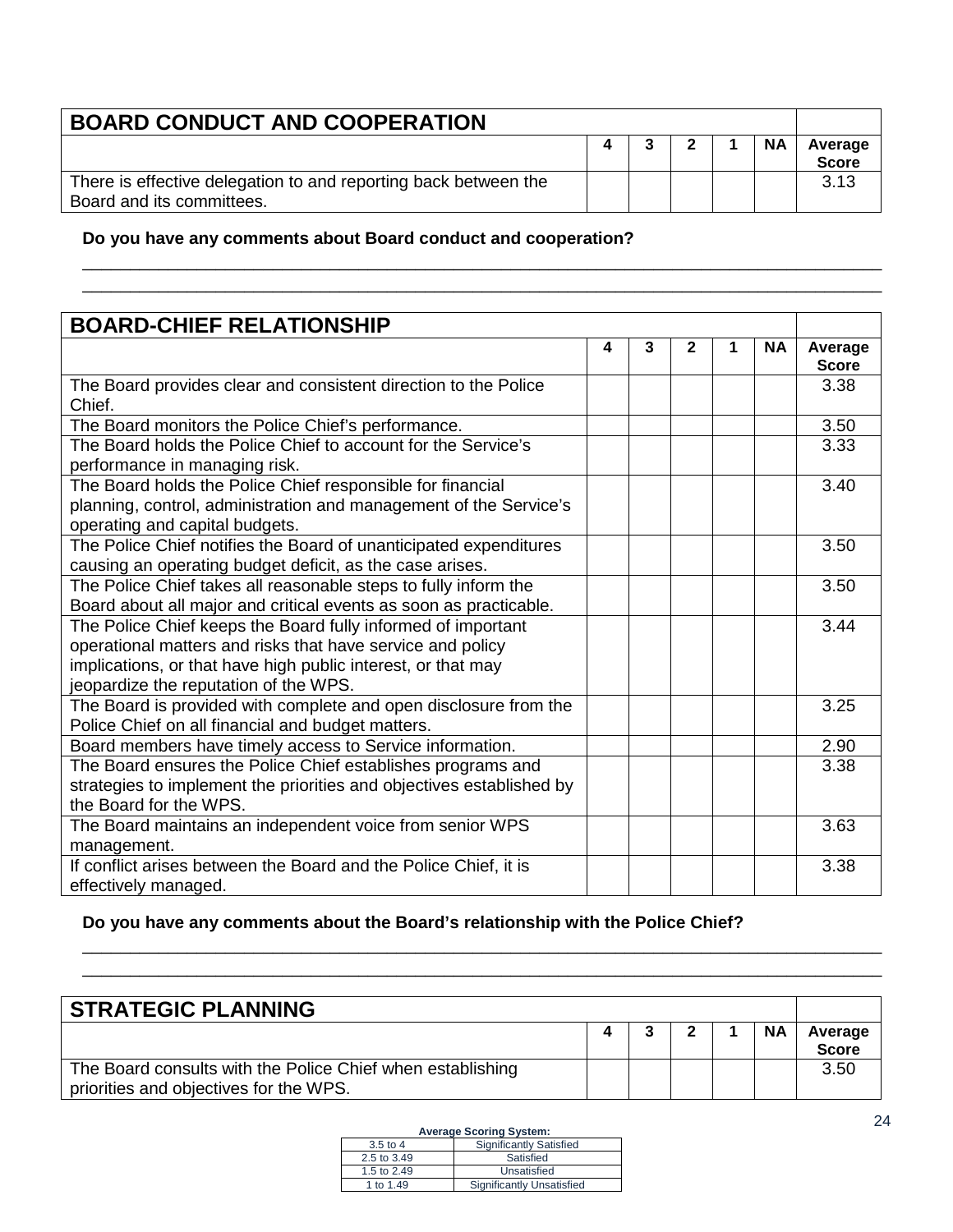| <b>STRATEGIC PLANNING</b>                                        |   |  |  |  |           |                         |
|------------------------------------------------------------------|---|--|--|--|-----------|-------------------------|
|                                                                  | 4 |  |  |  | <b>NA</b> | Average<br><b>Score</b> |
| The Board sets the strategic direction for the WPS.              |   |  |  |  |           | 3.56                    |
| The Board is involved in strategic and business planning for the |   |  |  |  |           | 3.56                    |
| WPS at an appropriate level.                                     |   |  |  |  |           |                         |
| The Board ensures that community perspectives and issues are     |   |  |  |  |           | 3.38                    |
| addressed in the planning process.                               |   |  |  |  |           |                         |
| The Board monitors implementation of the strategic plan and,     |   |  |  |  |           | 3.43                    |
| when necessary, directs corrective action to the Police Chief.   |   |  |  |  |           |                         |

#### **Do you have any comments about strategic planning?**

| <b>POLICY DEVELOPMENT</b>                                                                 |  |  |  |  |    |                         |  |
|-------------------------------------------------------------------------------------------|--|--|--|--|----|-------------------------|--|
|                                                                                           |  |  |  |  |    |                         |  |
|                                                                                           |  |  |  |  | ΝA | Average<br><b>Score</b> |  |
| The Board establishes meaningful and effective policies for the<br>management of the WPS. |  |  |  |  |    | 3.23                    |  |
| The Board creates, revises and issues policies in areas where it<br>should.               |  |  |  |  |    | 3.18                    |  |
| The Board reviews policies for which significant risks have been<br>identified.           |  |  |  |  |    | 3.11                    |  |

\_\_\_\_\_\_\_\_\_\_\_\_\_\_\_\_\_\_\_\_\_\_\_\_\_\_\_\_\_\_\_\_\_\_\_\_\_\_\_\_\_\_\_\_\_\_\_\_\_\_\_\_\_\_\_\_\_\_\_\_\_\_\_\_\_\_\_\_\_\_\_\_\_\_\_\_\_\_\_\_\_\_\_\_

\_\_\_\_\_\_\_\_\_\_\_\_\_\_\_\_\_\_\_\_\_\_\_\_\_\_\_\_\_\_\_\_\_\_\_\_\_\_\_\_\_\_\_\_\_\_\_\_\_\_\_\_\_\_\_\_\_\_\_\_\_\_\_\_\_\_\_\_\_\_\_\_\_\_\_\_\_\_\_\_\_\_\_\_ \_\_\_\_\_\_\_\_\_\_\_\_\_\_\_\_\_\_\_\_\_\_\_\_\_\_\_\_\_\_\_\_\_\_\_\_\_\_\_\_\_\_\_\_\_\_\_\_\_\_\_\_\_\_\_\_\_\_\_\_\_\_\_\_\_\_\_\_\_\_\_\_\_\_\_\_\_\_\_\_\_\_\_\_

#### **Do you have any comments about the Board's policy development?**

| <b>RISK MANAGEMENT</b>                                                                                                        |   |   |  |  |           |                         |
|-------------------------------------------------------------------------------------------------------------------------------|---|---|--|--|-----------|-------------------------|
|                                                                                                                               | 4 | 3 |  |  | <b>NA</b> | Average<br><b>Score</b> |
| The Board is fulfilling its oversight responsibility with respect to risk<br>management for the WPS.                          |   |   |  |  |           | 3.13                    |
| The Board conducts an ongoing review of outstanding high-priority<br>risk areas.                                              |   |   |  |  |           | 3.13                    |
| The Board, in conjunction with the Police Chief, undertakes an<br>annual systematic risk management audit.                    |   |   |  |  |           | 2.83                    |
| The Board establishes a contingency plan with Council to address<br>the impact of unforeseen critical issues or expenditures. |   |   |  |  |           | 2.50                    |
| The Board collaborates with the Police Chief to understand,<br>quantify, prioritize, mitigate and monitor high impact risks.  |   |   |  |  |           | 2.86                    |

#### **Do you have any comments about the Board's risk management?**

#### **Average Scoring System:**

\_\_\_\_\_\_\_\_\_\_\_\_\_\_\_\_\_\_\_\_\_\_\_\_\_\_\_\_\_\_\_\_\_\_\_\_\_\_\_\_\_\_\_\_\_\_\_\_\_\_\_\_\_\_\_\_\_\_\_\_\_\_\_\_\_\_\_\_\_\_\_\_\_\_\_\_\_\_\_\_\_\_\_\_ \_\_\_\_\_\_\_\_\_\_\_\_\_\_\_\_\_\_\_\_\_\_\_\_\_\_\_\_\_\_\_\_\_\_\_\_\_\_\_\_\_\_\_\_\_\_\_\_\_\_\_\_\_\_\_\_\_\_\_\_\_\_\_\_\_\_\_\_\_\_\_\_\_\_\_\_\_\_\_\_\_\_\_\_

| $3.5$ to 4  | <b>Significantly Satisfied</b> |
|-------------|--------------------------------|
| 2.5 to 3.49 | Satisfied                      |
| 1.5 to 2.49 | Unsatisfied                    |
| 1 to 1.49   | Significantly Unsatisfied      |
|             |                                |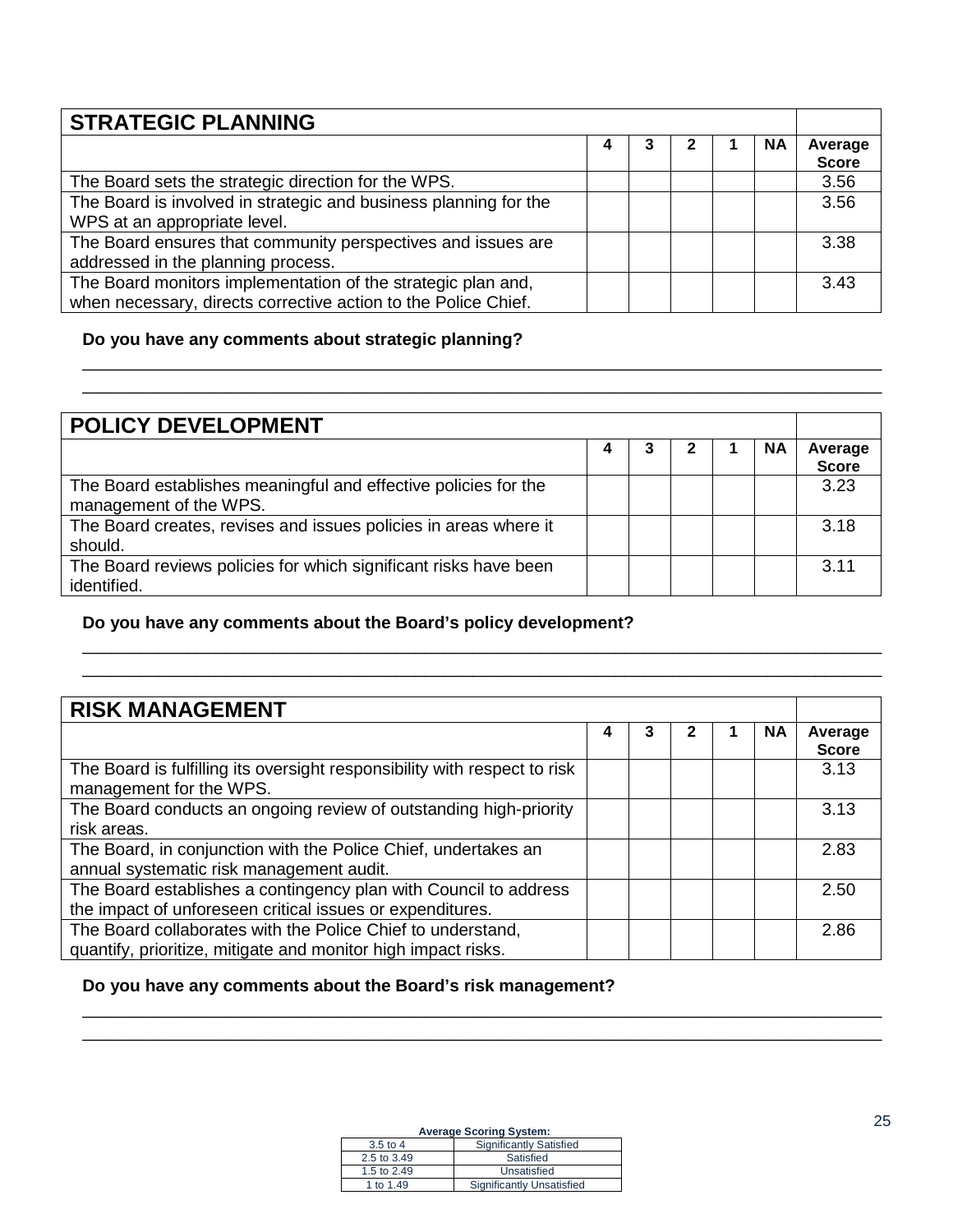| <b>FINANCIAL MANAGEMENT</b>                                                                                                                                                                                                                             |   |   |   |  |           |                         |  |
|---------------------------------------------------------------------------------------------------------------------------------------------------------------------------------------------------------------------------------------------------------|---|---|---|--|-----------|-------------------------|--|
|                                                                                                                                                                                                                                                         | 4 | 3 | 2 |  | <b>NA</b> | Average<br><b>Score</b> |  |
| The Board allocates funds in such a way that adequate and<br>effective police services are being provided and to ensure strategic<br>goals and objectives will be met.                                                                                  |   |   |   |  |           | 3.25                    |  |
| The Board ensures the Service's regular financial reports include a<br>written analysis that also incorporate a risk assessment and<br>disclosure of any activity that is likely to significantly alter the<br>organization's deficit/surplus position. |   |   |   |  |           | 3.15                    |  |
| The information in WPS financial reports is helpful and easy to<br>understand.                                                                                                                                                                          |   |   |   |  |           | 2.75                    |  |
| The Board provides good financial stewardship of the WPS:<br>budget oversight, monitoring and evaluation.                                                                                                                                               |   |   |   |  |           | 2.88                    |  |
| The Board is fully engaged in the budget process $-$ it is not a<br>rubber stamp.                                                                                                                                                                       |   |   |   |  |           | 3.78                    |  |

\_\_\_\_\_\_\_\_\_\_\_\_\_\_\_\_\_\_\_\_\_\_\_\_\_\_\_\_\_\_\_\_\_\_\_\_\_\_\_\_\_\_\_\_\_\_\_\_\_\_\_\_\_\_\_\_\_\_\_\_\_\_\_\_\_\_\_\_\_\_\_\_\_\_\_\_\_\_\_\_\_\_\_\_ \_\_\_\_\_\_\_\_\_\_\_\_\_\_\_\_\_\_\_\_\_\_\_\_\_\_\_\_\_\_\_\_\_\_\_\_\_\_\_\_\_\_\_\_\_\_\_\_\_\_\_\_\_\_\_\_\_\_\_\_\_\_\_\_\_\_\_\_\_\_\_\_\_\_\_\_\_\_\_\_\_\_\_\_

# **Do you have any comments about the Board's financial management?**

| <b>COMMUNICATIONS AND COMMUNITY ENGAGEMENT</b>                   |   |   |   |  |           |              |
|------------------------------------------------------------------|---|---|---|--|-----------|--------------|
|                                                                  | 4 | 3 | 2 |  | <b>NA</b> | Average      |
|                                                                  |   |   |   |  |           | <b>Score</b> |
| The Board acts as a liaison between the community and the WPS.   |   |   |   |  |           | 3.38         |
| The Board ensures that community needs and values are reflected  |   |   |   |  |           | 3.31         |
| in the policing priorities, objectives, programs and strategies. |   |   |   |  |           |              |
| The Chair is an effective spokesperson for the Board.            |   |   |   |  |           | 3.50         |
| Board members and staff do not purport to speak on behalf of the |   |   |   |  |           | 3.57         |
| Board unless authorized by the Board to do so.                   |   |   |   |  |           |              |
| Receiving delegations at Board meetings provides the Board with  |   |   |   |  |           | 3.29         |
| valuable community input.                                        |   |   |   |  |           |              |
| The Board has an effective system for informing the community    |   |   |   |  |           | 2.63         |
| about its role.                                                  |   |   |   |  |           |              |
| The Board hosts effective community consultations.               |   |   |   |  |           | 2.27         |
| The Board makes it convenient for citizens and community         |   |   |   |  |           | 3.00         |
| organizations to engage with the Board.                          |   |   |   |  |           |              |
| The Board is recognized and understood by the general public.    |   |   |   |  |           | 2.72         |
| The Board effectively uses its meetings, reports and             |   |   |   |  |           | 3.19         |
| communications products to explain its work to the media.        |   |   |   |  |           |              |

#### **Do you have any comments about the Board's communications and community engagement?**

\_\_\_\_\_\_\_\_\_\_\_\_\_\_\_\_\_\_\_\_\_\_\_\_\_\_\_\_\_\_\_\_\_\_\_\_\_\_\_\_\_\_\_\_\_\_\_\_\_\_\_\_\_\_\_\_\_\_\_\_\_\_\_\_\_\_\_\_\_\_\_\_\_\_\_\_\_\_\_\_\_\_\_\_ \_\_\_\_\_\_\_\_\_\_\_\_\_\_\_\_\_\_\_\_\_\_\_\_\_\_\_\_\_\_\_\_\_\_\_\_\_\_\_\_\_\_\_\_\_\_\_\_\_\_\_\_\_\_\_\_\_\_\_\_\_\_\_\_\_\_\_\_\_\_\_\_\_\_\_\_\_\_\_\_\_\_\_\_

| $3.5$ to 4  | <b>Significantly Satisfied</b> |
|-------------|--------------------------------|
| 2.5 to 3.49 | Satisfied                      |
| 1.5 to 2.49 | Unsatisfied                    |
| 1 to 1.49   | Significantly Unsatisfied      |
|             |                                |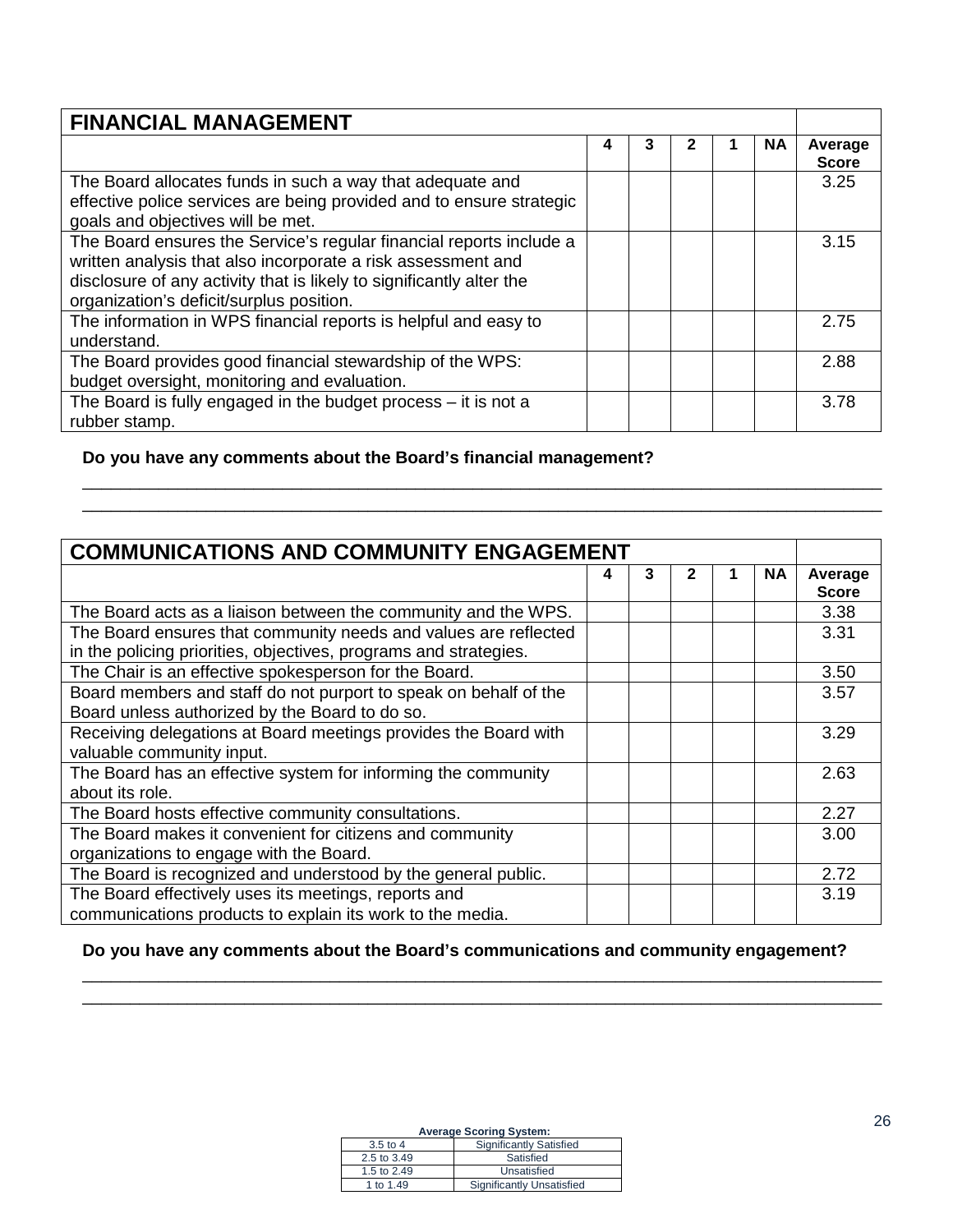| <b>RESTRICTIONS ON BOARD MANDATE</b>                                                                                                                            |   |  |  |  |           |                         |  |
|-----------------------------------------------------------------------------------------------------------------------------------------------------------------|---|--|--|--|-----------|-------------------------|--|
|                                                                                                                                                                 | 4 |  |  |  | <b>NA</b> | Average<br><b>Score</b> |  |
| The Board refrains from giving orders and directions to any<br>member of the WPS other than the Police Chief.                                                   |   |  |  |  |           | 3.67                    |  |
| No individual member of the Board gives orders or directions to<br>any police officer.                                                                          |   |  |  |  |           | 3.67                    |  |
| The Board refrains from giving orders or directions on specific<br>operational decisions, individual investigations, or the day-to-day<br>operation of the WPS. |   |  |  |  |           | 3.67                    |  |
| The Board refrains from playing a role in the discipline or personal<br>conduct or any police officer other than the Police Chief.                              |   |  |  |  |           | 3.78                    |  |
| The Board respects the restriction on its entitlement to sensitive<br>information about individual investigations or intelligence files.                        |   |  |  |  |           | 3.56                    |  |

\_\_\_\_\_\_\_\_\_\_\_\_\_\_\_\_\_\_\_\_\_\_\_\_\_\_\_\_\_\_\_\_\_\_\_\_\_\_\_\_\_\_\_\_\_\_\_\_\_\_\_\_\_\_\_\_\_\_\_\_\_\_\_\_\_\_\_\_\_\_\_\_\_\_\_\_\_\_\_\_\_\_\_\_ \_\_\_\_\_\_\_\_\_\_\_\_\_\_\_\_\_\_\_\_\_\_\_\_\_\_\_\_\_\_\_\_\_\_\_\_\_\_\_\_\_\_\_\_\_\_\_\_\_\_\_\_\_\_\_\_\_\_\_\_\_\_\_\_\_\_\_\_\_\_\_\_\_\_\_\_\_\_\_\_\_\_\_\_

#### **Do you have any comments on the restrictions on the Board's mandate?**

| <b>BOARD MEETINGS</b>                                                 |   |   |   |  |           |                         |
|-----------------------------------------------------------------------|---|---|---|--|-----------|-------------------------|
|                                                                       | 4 | 3 | 2 |  | <b>NA</b> | Average<br><b>Score</b> |
| If the Board calls a special meeting, it does not consider or decide  |   |   |   |  |           | 3.43                    |
| any matter not set forth in the meeting notice without the consent    |   |   |   |  |           |                         |
| of all Board members present.                                         |   |   |   |  |           |                         |
| The Chair presides over Board meetings in accordance with the         |   |   |   |  |           | 3.38                    |
| Board's Rules of Practice and Procedure.                              |   |   |   |  |           |                         |
| Board members conduct themselves in meetings in accordance            |   |   |   |  |           | 3.43                    |
| with the Board's Rules of Practice and Procedure.                     |   |   |   |  |           |                         |
| Meeting discussion is restricted to issues that clearly belong to the |   |   |   |  |           | 2.89                    |
| Board.                                                                |   |   |   |  |           |                         |
| The Board's public meetings are sufficient to provide for             |   |   |   |  |           | 2.67                    |
| transparency and public participation.                                |   |   |   |  |           |                         |
| The meeting materials provided to Board members are useful.           |   |   |   |  |           | 2.94                    |
| There is adequate monitoring or follow-up of action items.            |   |   |   |  |           | 3.11                    |
| The Board devotes sufficient meeting time to strategic and            |   |   |   |  |           | 2.56                    |
| planning issues.                                                      |   |   |   |  |           |                         |
| The Board Chair refers to Robert's Rules of Order for procedures      |   |   |   |  |           | 2.75                    |
| that are not set out by the Board's Rules.                            |   |   |   |  |           |                         |

#### **Do you have any comments on Board meetings?**

#### **Do you have any further comments on any aspect of the Board's activities or effectiveness?**

\_\_\_\_\_\_\_\_\_\_\_\_\_\_\_\_\_\_\_\_\_\_\_\_\_\_\_\_\_\_\_\_\_\_\_\_\_\_\_\_\_\_\_\_\_\_\_\_\_\_\_\_\_\_\_\_\_\_\_\_\_\_\_\_\_\_\_\_\_\_\_\_\_\_\_\_\_\_\_\_\_\_\_\_ \_\_\_\_\_\_\_\_\_\_\_\_\_\_\_\_\_\_\_\_\_\_\_\_\_\_\_\_\_\_\_\_\_\_\_\_\_\_\_\_\_\_\_\_\_\_\_\_\_\_\_\_\_\_\_\_\_\_\_\_\_\_\_\_\_\_\_\_\_\_\_\_\_\_\_\_\_\_\_\_\_\_\_\_

\_\_\_\_\_\_\_\_\_\_\_\_\_\_\_\_\_\_\_\_\_\_\_\_\_\_\_\_\_\_\_\_\_\_\_\_\_\_\_\_\_\_\_\_\_\_\_\_\_\_\_\_\_\_\_\_\_\_\_\_\_\_\_\_\_\_\_\_\_\_\_\_\_\_\_\_\_\_\_\_\_\_\_\_ \_\_\_\_\_\_\_\_\_\_\_\_\_\_\_\_\_\_\_\_\_\_\_\_\_\_\_\_\_\_\_\_\_\_\_\_\_\_\_\_\_\_\_\_\_\_\_\_\_\_\_\_\_\_\_\_\_\_\_\_\_\_\_\_\_\_\_\_\_\_\_\_\_\_\_\_\_\_\_\_\_\_\_\_

| <b>Average Scoring System:</b> |                                |  |  |
|--------------------------------|--------------------------------|--|--|
| $3.5$ to 4                     | <b>Significantly Satisfied</b> |  |  |
| 2.5 to 3.49                    | Satisfied                      |  |  |
| 1.5 to 2.49                    | Unsatisfied                    |  |  |
| 1 to 1.49                      | Significantly Unsatisfied      |  |  |
|                                |                                |  |  |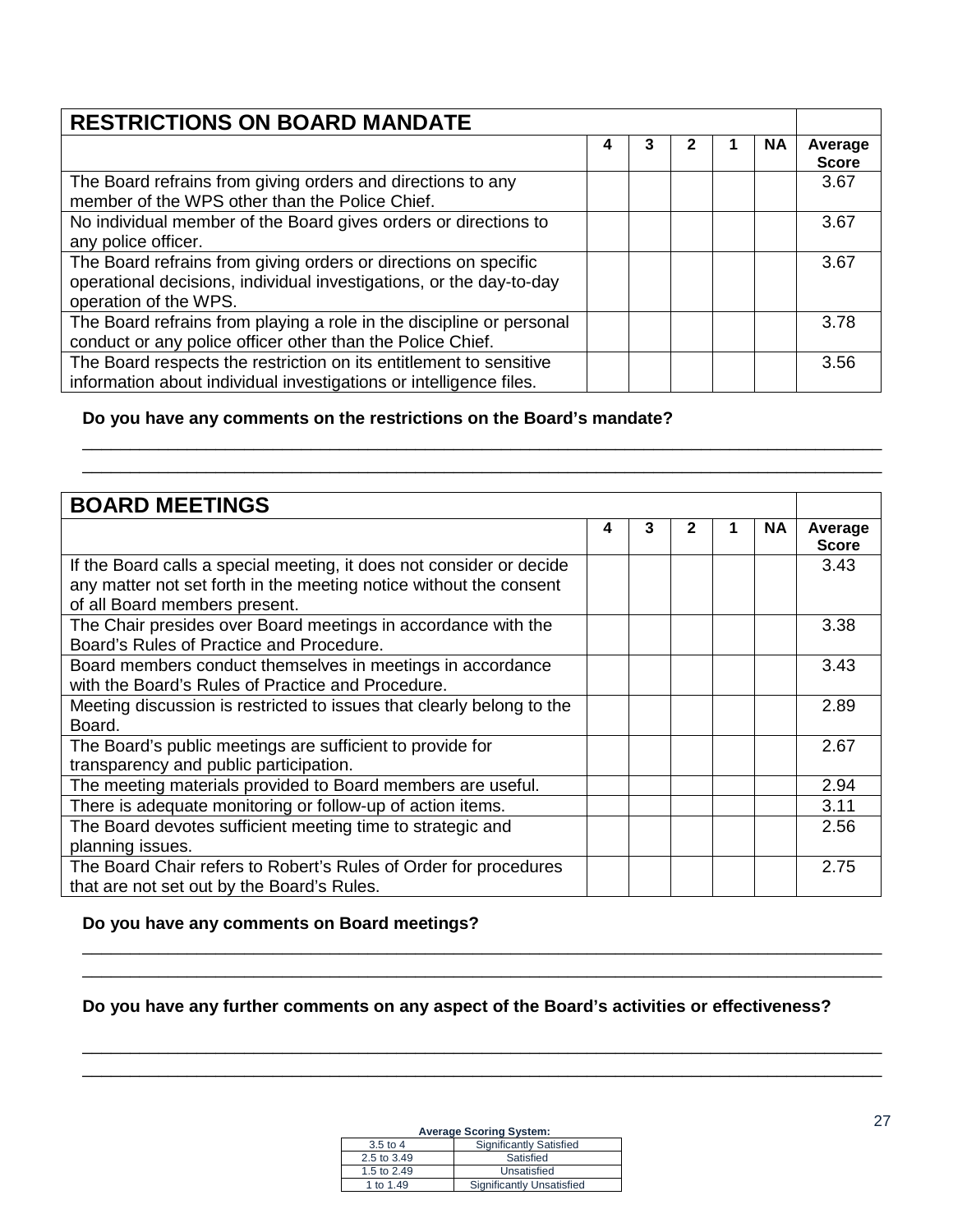# **Appendix 3 – Policy and Procedure Checklist**

The Board has provided information within the Duty/Requirements and Source columns. The City Auditor's observations are italicized in the City Auditor Comments section and the reference material is in plain text.

| <b>BOARD COMPETENCIES</b>                                                                                                                  |                             |                                                                                                                                                                                      |
|--------------------------------------------------------------------------------------------------------------------------------------------|-----------------------------|--------------------------------------------------------------------------------------------------------------------------------------------------------------------------------------|
| <b>Duty/Requirement</b>                                                                                                                    | <b>Source</b>               | <b>City Auditor Comments</b>                                                                                                                                                         |
| 1. Understanding of the Police<br>Service's mission                                                                                        | <b>MPC</b><br>Manual        | Respondents were significantly satisfied with the<br>Board's performance in this area (Board<br>Competencies, first question).                                                       |
| 2. Governance structure                                                                                                                    | <b>MPC</b><br>Manual        | Respondents were satisfied with the Board's<br>performance in this area (Board Competencies,<br>second question).                                                                    |
| 3. Stewardship                                                                                                                             | <b>MPC</b><br>Manual        | Respondents were satisfied with the Board's<br>performance in this area (Board Competencies, third<br>and fourth questions).                                                         |
| 4. Understanding of roles and<br>responsibilities                                                                                          | <b>MPC</b><br>Manual        | Respondents were satisfied with the Board's<br>performance in this area (Board Competencies, fifth<br>to eighth questions inclusive).                                                |
| 5. Effective working<br>relationships                                                                                                      | <b>MPC</b><br>Manual        | Respondents were satisfied with the Board's<br>performance in this area (Board Competencies, ninth<br>to twelfth questions inclusive).                                               |
| 6. Leadership                                                                                                                              | <b>MPC</b><br>Manual        | Respondents were satisfied with the Board's<br>performance in this area (Board Competencies,<br>thirteenth to seventeenth questions inclusive).                                      |
| 7. Decision-Making<br>(Board members assist the<br>Board in making effective and<br>informed decisions during<br>their term on the Board.) | <b>MPC</b><br>Manual<br>4.3 | MPC Manual 4.3 Role of Board Member (pg. 29)<br>states:<br>Board members must assist the board to make<br>effective and informed decisions during their term on<br>the police board. |
|                                                                                                                                            |                             | Respondents were satisfied with the Board's<br>performance in this area (Board Competencies,<br>eighteenth to twenty-second questions inclusive).                                    |

| DBJECTIVES FOR THE POLICE SERVICE<br><b>ESTABLISH PRIORITIES AND</b> |               |                                                                                                                                                                                                                                                                           |  |
|----------------------------------------------------------------------|---------------|---------------------------------------------------------------------------------------------------------------------------------------------------------------------------------------------------------------------------------------------------------------------------|--|
| <b>Duty/Requirement</b>                                              | <b>Source</b> | <b>City Auditor Comments</b>                                                                                                                                                                                                                                              |  |
| 1. After consulting with the                                         | PSA,          | The Legislative Framework for the Strategic Planning                                                                                                                                                                                                                      |  |
| police chief, establish                                              | 28(1)         | Steering Committee- terms of reference Paragraph                                                                                                                                                                                                                          |  |
| priorities and objectives for                                        |               | $21(1)(a)$ , states that:                                                                                                                                                                                                                                                 |  |
| the police service.                                                  |               |                                                                                                                                                                                                                                                                           |  |
|                                                                      |               | Paragraph 28(1)(a) of The Police Services Act<br>requires the Winnipeg Police Board ("the Board") to<br>establish priorities and objectives for the Winnipeg<br>Police Service in consultation with the police chief.                                                     |  |
|                                                                      |               | The Board's website states that: the Board, Police<br>Chief, and members from the WPS Executive sit<br>on the Strategic Planning Steering Committee. This<br>committee provides direction on the development of<br>the multi-year strategic plan for the WPS and outlines |  |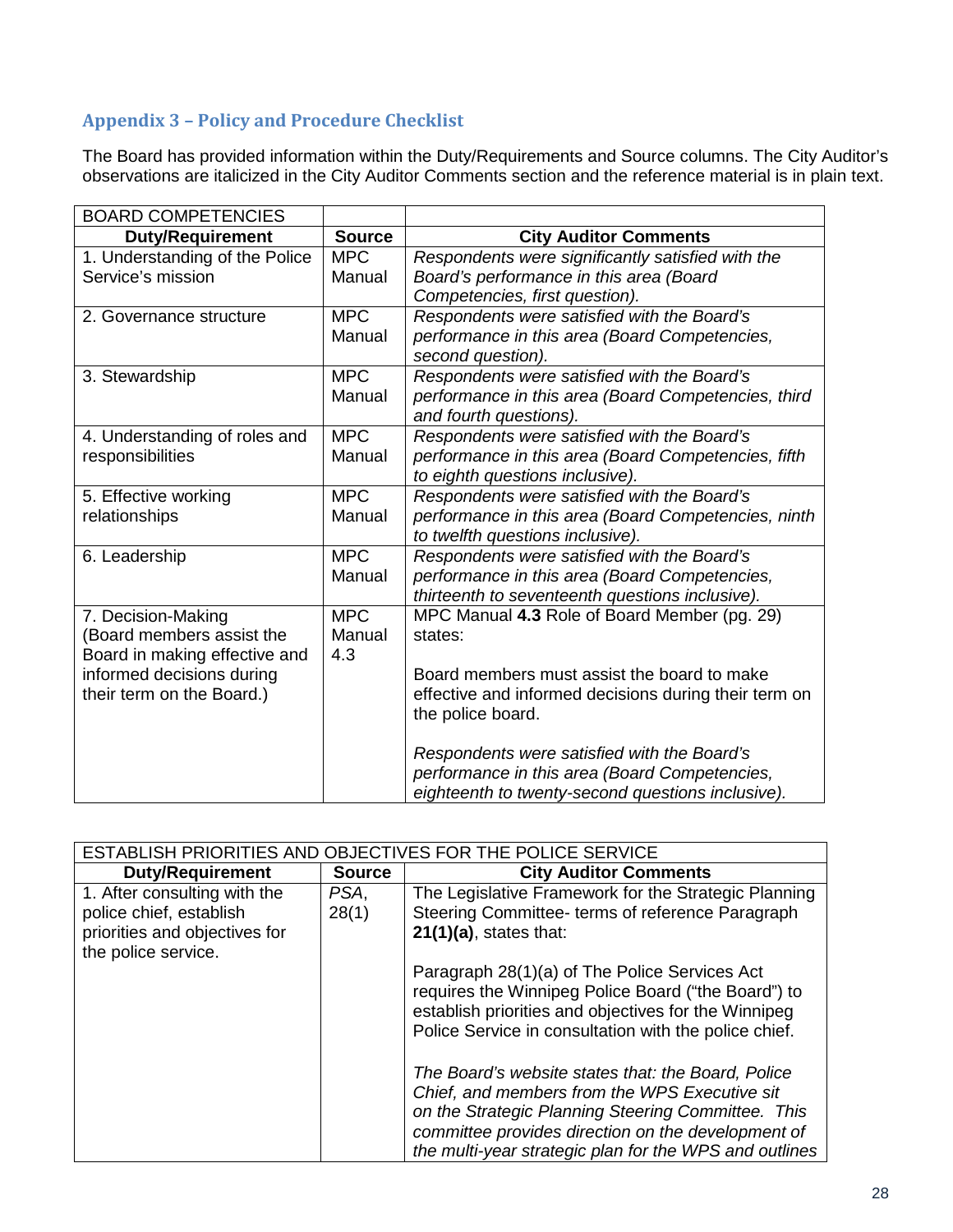|                                                                                                                               |                              | their priorities and objectives.                                                                                                                                                                                                                                                        |
|-------------------------------------------------------------------------------------------------------------------------------|------------------------------|-----------------------------------------------------------------------------------------------------------------------------------------------------------------------------------------------------------------------------------------------------------------------------------------|
|                                                                                                                               |                              | Additionally, respondents were significantly satisfied<br>with the Board's performance in this area (Strategic<br>Planning, first question).                                                                                                                                            |
| 2. The Board prepares an<br>annual strategic plan which<br>shall be submitted to Council                                      | By-law<br>21                 | The City of Winnipeg By-Law No. 148/2012, section<br>$# 21$ states:                                                                                                                                                                                                                     |
| for information through the<br><b>Standing Policy Committee on</b><br>Protection, Community<br>Services and Parks.            |                              | <b>Reporting</b><br>21. The Board shall prepare an annual strategic plan<br>which shall be submitted to Council for information<br>through the Standing Policy Committee on                                                                                                             |
|                                                                                                                               |                              | Protection, Community Services and Parks.                                                                                                                                                                                                                                               |
|                                                                                                                               |                              | Per review of the Council meeting minutes, it was<br>noted that the Board submitted an updated annual<br>strategic plan to the Standing Policy Committee on<br>Protection and Community Services on September                                                                           |
|                                                                                                                               |                              | 14, 2015. Council approved it on January 11, 2016.                                                                                                                                                                                                                                      |
| 3. The Board prepares an<br>annual strategic plan for the<br>Service.                                                         | By-law<br>21                 | The City of Winnipeg By-Law No. 148/2012, section<br>$#21$ states:                                                                                                                                                                                                                      |
|                                                                                                                               |                              | <b>Reporting</b><br>21. The Board shall prepare an annual strategic plan<br>which shall be submitted to Council for information<br>through the Standing Policy Committee on<br>Protection, Community Services and Parks.                                                                |
|                                                                                                                               |                              | The Board adopted the 2015-2019 Winnipeg Police<br>Service Strategic Plan in April 2015. The Board then<br>updated the plan for 2016 and published the 2016<br>Strategic Plan Update in December 2015.                                                                                  |
| 4. The Board outlines all<br>identified risks in a risk<br>management plan and                                                | <b>MPC</b><br>Manual,<br>3.6 | MPC Manual Section 3.6 Risk Management policy #3<br>states that:                                                                                                                                                                                                                        |
| produces a corresponding risk<br>strategy plan and<br>incorporates these plans into<br>the strategic plan for the<br>Service. |                              | 3. Each police board will outline the all identified risks<br>in a risk management plan and produce the<br>corresponding risk strategy plan. 2) These plans will<br>be incorporated into the strategic plan of the police<br>service.                                                   |
|                                                                                                                               |                              | The Board staff has expressed that the WPS risk<br>management plan includes strategic risks and has<br>been reviewed by the Board. The Board staff holds<br>that this adequately meets the intent of the MPC<br>provision, and the Board is reviewing with the MPC<br>staff to confirm. |
|                                                                                                                               |                              | This is further supported by the following statement<br>noted in the 2016 Strategic Plan Update: "the plan's<br>goals and targets were reviewed from a strategic risk<br>perspective. The Board and the Service will work<br>together to monitor strategic risks."                      |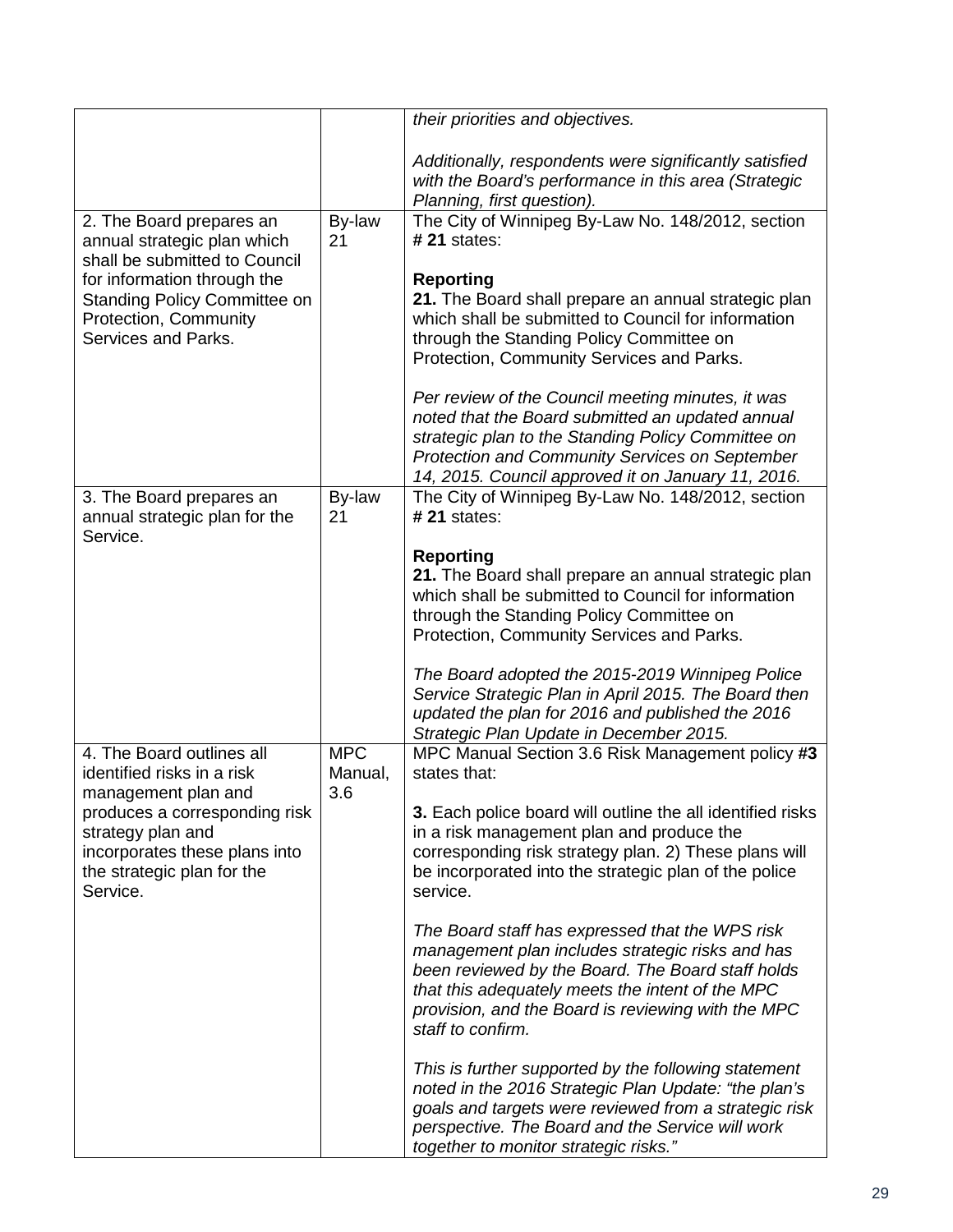|                                                                                                                                                                                                                           |                             | A copy of the strategic plan is located on the Board's<br>website.                                                                                                                                                                                                                                                                |
|---------------------------------------------------------------------------------------------------------------------------------------------------------------------------------------------------------------------------|-----------------------------|-----------------------------------------------------------------------------------------------------------------------------------------------------------------------------------------------------------------------------------------------------------------------------------------------------------------------------------|
| 5. The Board's strategic plan<br>is a multi-year document.                                                                                                                                                                | <b>MPC</b><br>Manual<br>5.1 | MPC Manual Section 5.1 Strategic Planning Policy<br>#1, states that:                                                                                                                                                                                                                                                              |
|                                                                                                                                                                                                                           |                             | 1. The Police board must establish a multi-year<br>strategic plan for the police services, & outlines<br>process, content and required involvement of specific<br>individuals.                                                                                                                                                    |
|                                                                                                                                                                                                                           |                             | A copy of the 2015-2019 strategic plan is located on<br>the Board's website.                                                                                                                                                                                                                                                      |
| 6. The Board works with the<br>Police Chief to devise a<br>strategic plan that establishes                                                                                                                                | <b>MPC</b><br>Manual<br>5.1 | MPC Manual Section 5.1 Strategic Planning Policy<br>#2, states that:                                                                                                                                                                                                                                                              |
| an organizational focus for the<br>Service and delivery of<br>policing services while<br>reflecting public interest and<br>incorporating the community's<br>needs and values within its<br>objectives, goals and tactics. |                             | 2. The police board must work with the police chief to<br>devise a strategic plan that establishes an<br>organizational focus for the police service and<br>delivery of policing services while reflecting the public<br>interest and incorporating the community's needs<br>and values within its objectives, goals and tactics. |
|                                                                                                                                                                                                                           |                             | The strategic plan found on the Board's website was<br>reviewed and the following information was noted:                                                                                                                                                                                                                          |
|                                                                                                                                                                                                                           |                             | The Board and WPS devised a strategic plan that<br>establishes organizational focus through specific<br>goals designed to incorporate the community's needs<br>and values. The plan also outlines the tactics that will<br>be employed for the achievement of these goals.                                                        |
|                                                                                                                                                                                                                           |                             | Additionally, respondents were satisfied with the<br>Board's performance in this area (Strategic Planning,<br>second to fourth questions inclusive).                                                                                                                                                                              |
| 7. The Board's strategic plan<br>contains performance<br>indicators that measure                                                                                                                                          | <b>MPC</b><br>Manual<br>5.1 | MPC Manual Section 5.1 Strategic Planning Policy<br>#3, states that:                                                                                                                                                                                                                                                              |
| success.                                                                                                                                                                                                                  |                             | 3. The police board must ensure that the strategic<br>plan contains performance indicators that measure<br>success.                                                                                                                                                                                                               |
|                                                                                                                                                                                                                           |                             | Specific goals within the 2015-2019 Strategic Plan<br>include summaries that outline the performance<br>indicators and target measures for success.                                                                                                                                                                               |
|                                                                                                                                                                                                                           |                             | A copy of the strategic plan is located on the Board's<br>website.                                                                                                                                                                                                                                                                |
| 8. The Board's strategic plan<br>is available to the public.                                                                                                                                                              | <b>MPC</b><br>Manual<br>5.1 | MPC Manual Section 5.1 Strategic Planning Policy<br>#4, accompanied by Procedure 4. State that:                                                                                                                                                                                                                                   |
|                                                                                                                                                                                                                           |                             | 4. The police board must ensure that the strategic<br>plan is available to the public.                                                                                                                                                                                                                                            |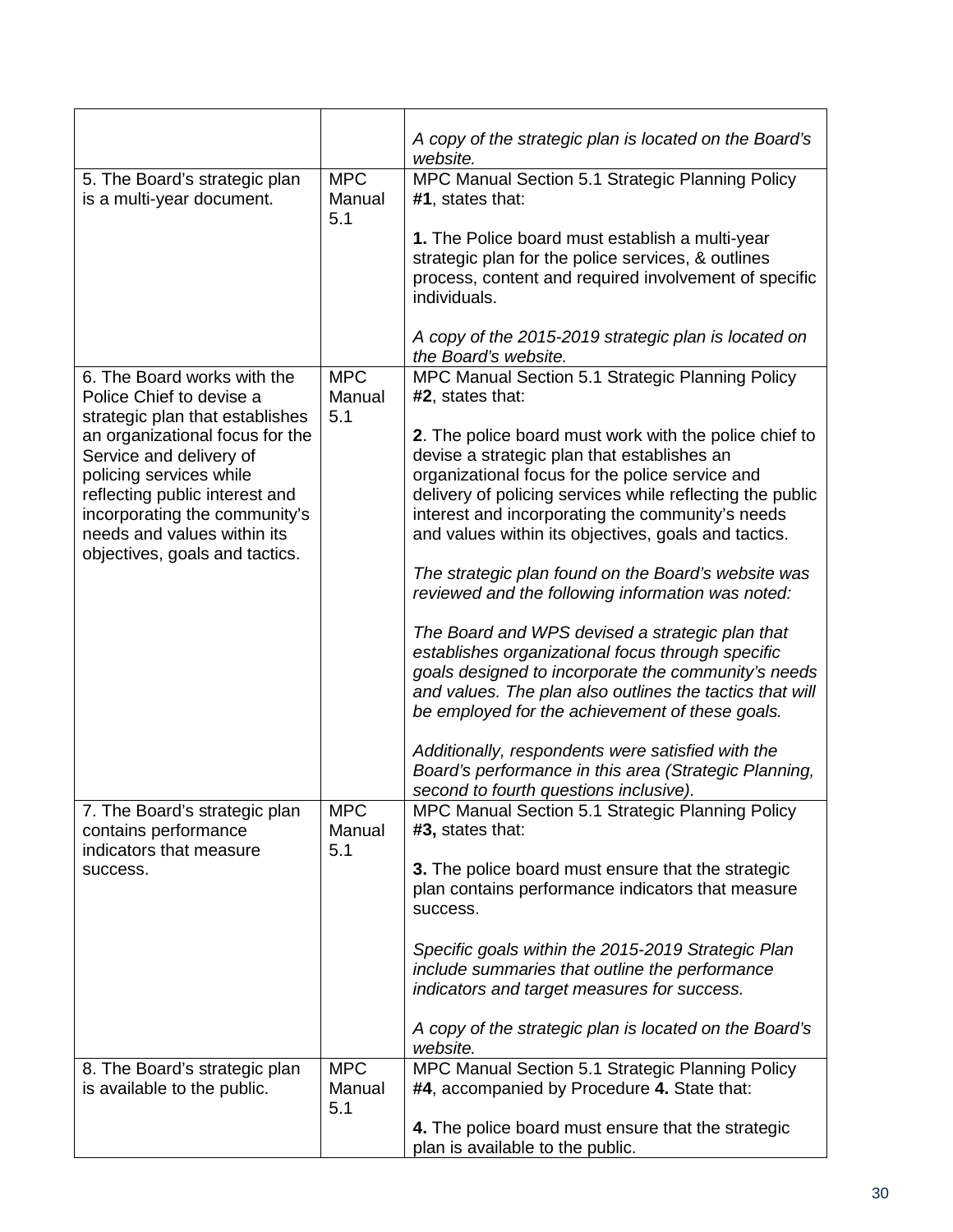|                                                                                                                                            |                             | <b>Procedure:</b><br>4. The police board will ensure that the strategic plan<br>is made available to the public through the<br>municipality's website or other means.<br>The strategic plan is available on the Board's website<br>under board publications ("2016 Strategic Plan<br>Update"). Copies from previous years are also<br>available.<br>The Board staff has expressed that copies of the<br>strategic plan are also available at consultation<br>meetings.                                                                                                                                                                                                          |
|--------------------------------------------------------------------------------------------------------------------------------------------|-----------------------------|---------------------------------------------------------------------------------------------------------------------------------------------------------------------------------------------------------------------------------------------------------------------------------------------------------------------------------------------------------------------------------------------------------------------------------------------------------------------------------------------------------------------------------------------------------------------------------------------------------------------------------------------------------------------------------|
| 9. The Board monitors<br>implementation of the<br>strategic plan and, when<br>necessary, directs corrective<br>action to the Police Chief. | <b>MPC</b><br>Manual<br>5.1 | MPC Manual Section 5.1, Procedure #3. State that:<br>3. A successful execution of a strategic plan requires<br>ongoing monitoring by the police service with police<br>board oversight. The police board shall monitor the<br>implementation of the strategic plan, and when<br>necessary, shall direct corrective action to the police<br>chief.                                                                                                                                                                                                                                                                                                                               |
|                                                                                                                                            |                             | The Board staff has communicated that the Chief<br>establishes an annual business plan to demonstrate<br>how the Service is implementing its strategic plan for<br>the Service. The Board meets quarterly with the<br>Police Chief to receive reports on progress in<br>implementing the business plan and corrective action<br>has not been necessary. Committee of the Whole<br>private meeting minutes and reports accepted at<br>public Board meetings demonstrate compliance.<br>Additionally, respondents were satisfied with the<br>Board's performance in this area (Strategic Planning,                                                                                |
| 10. The Board has its own                                                                                                                  | <b>MPC</b>                  | fifth question).<br>MPC Manual 5.1 Strategic Planning section states:                                                                                                                                                                                                                                                                                                                                                                                                                                                                                                                                                                                                           |
| practices and procedures for<br>creating a strategic plan.                                                                                 | Manual<br>5.1               | 5.1 Strategic Planning<br><b>Legislative Framework</b><br>Pursuant to section 28(1) of the PSA, the police<br>board, after consulting with the police chief, must<br>establish priorities and objectives for the police<br>service, establish policies for the effective<br>management of the police service, direct the police<br>chief and monitor his or her performance and perform<br>any other prescribed duties.<br>Pursuant to section 28(2)(b) of the PSA, the police<br>board must ensure that community needs and values<br>are reflected in the policing priorities, objectives,<br>programs and strategies.<br>The Board's Rules of Practice and Procedure include |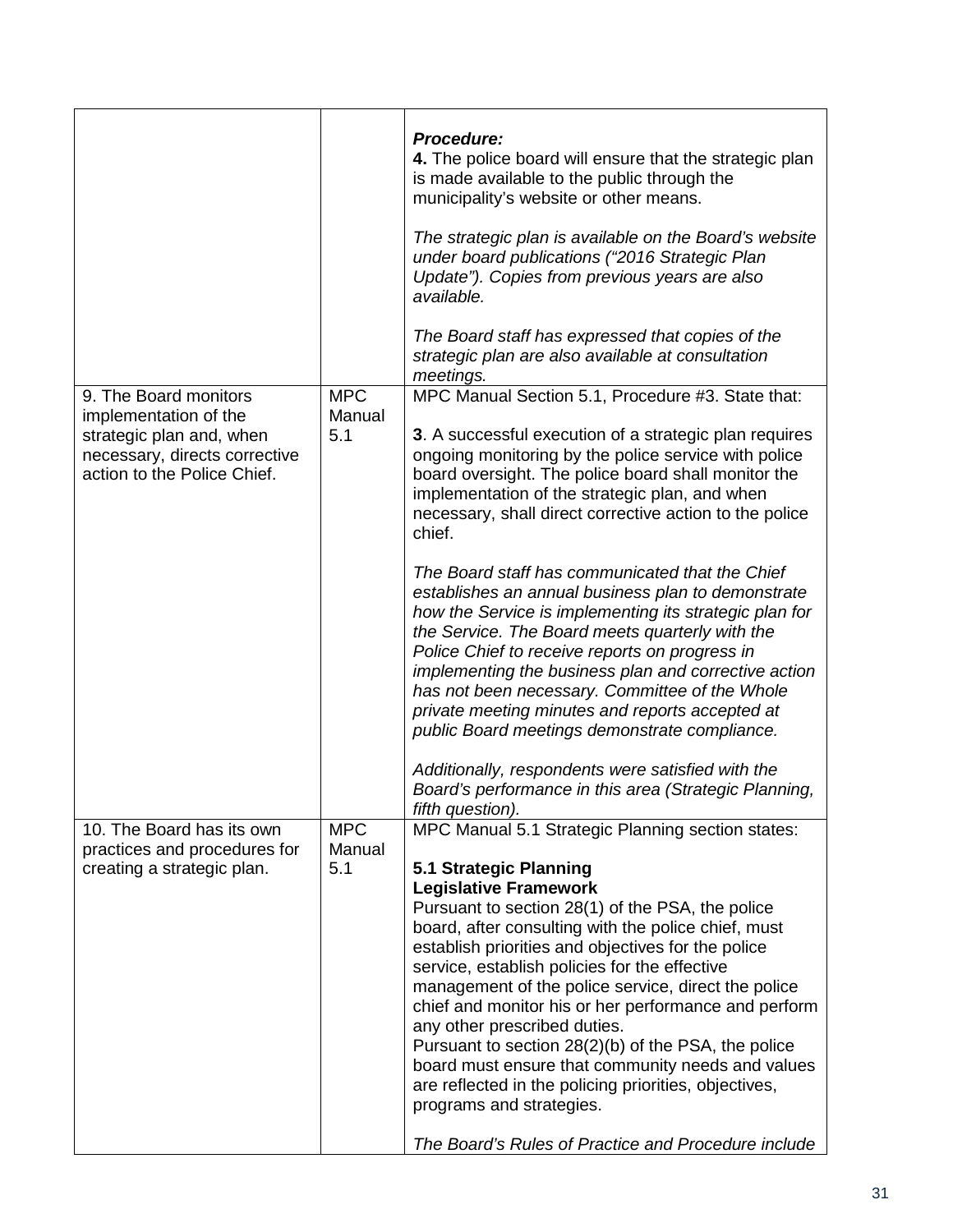|                           |              | the Board's own strategic planning process.                                              |
|---------------------------|--------------|------------------------------------------------------------------------------------------|
|                           |              | Additionally, the Board and Police Chief are                                             |
|                           |              | members of the Strategic Planning Steering                                               |
|                           |              | Committee who provide direction on the development                                       |
|                           |              | of the multi-year strategic plan.                                                        |
| 11. The Board's strategic | <b>Rules</b> | WPB Rules of Practice and Procedure, Part 4 outline                                      |
| planning process complies | Part 4       | the requirement for a Strategic plan, characteristics,                                   |
| with Part 4 of the Rules. |              | required content and process, as follows:                                                |
|                           |              | 32. Board must establish a multi-year plan for the                                       |
|                           |              | police service in consultation with the police chief, in                                 |
|                           |              | accordance with the practices set out in this Part and                                   |
|                           |              | in compliance with sections 27 and 28 of the Act,                                        |
|                           |              | section 21 of the board by-law, and chapter 5.1 of the<br>commission manual.             |
|                           |              | The strategic plan covers the period of 2015 to 2019.                                    |
|                           |              | 33(1) - Plan must be for a 5 year period to be<br>updated annually.                      |
|                           |              |                                                                                          |
|                           |              | The plan covers the period of 2015 to 2019; an                                           |
|                           |              | updated version is included on the Board's website<br>annually.                          |
|                           |              | 33(2) The board must conduct a major review and                                          |
|                           |              | revision of its strategic plan for the police service                                    |
|                           |              | once every five years, and may carry out such review                                     |
|                           |              | and revision at an earlier date if the board's annual                                    |
|                           |              | systematic risk management audit indicates a major                                       |
|                           |              | change in the City's policing context has occurred or                                    |
|                           |              | is anticipated in the coming year.                                                       |
|                           |              | The Board was established in 2013 and the first five                                     |
|                           |              | year strategic plan was adopted on April 10, 2015.                                       |
|                           |              | The Board updated the plan for 2016 and published                                        |
|                           |              | the 2016 Strategic Plan Update on December 4,                                            |
|                           |              | 2015.                                                                                    |
|                           |              | 34(1) Board must establish a strategic planning                                          |
|                           |              | steering committee comprised of the chair, the chair                                     |
|                           |              | of governance committee, the chair of the finance                                        |
|                           |              | committee and one additional board member                                                |
|                           |              | appointed by the board, to oversee and direct the<br>board's strategic planning process. |
|                           |              | The Board currently has five committees; one being                                       |
|                           |              | the Strategic Planning Steering Committee, which                                         |
|                           |              | consists of the Board and members of the WPS                                             |
|                           |              | Executive.                                                                               |
|                           |              | 34(2) The board chair must invite the police chief to                                    |
|                           |              | each meeting of the strategic planning steering                                          |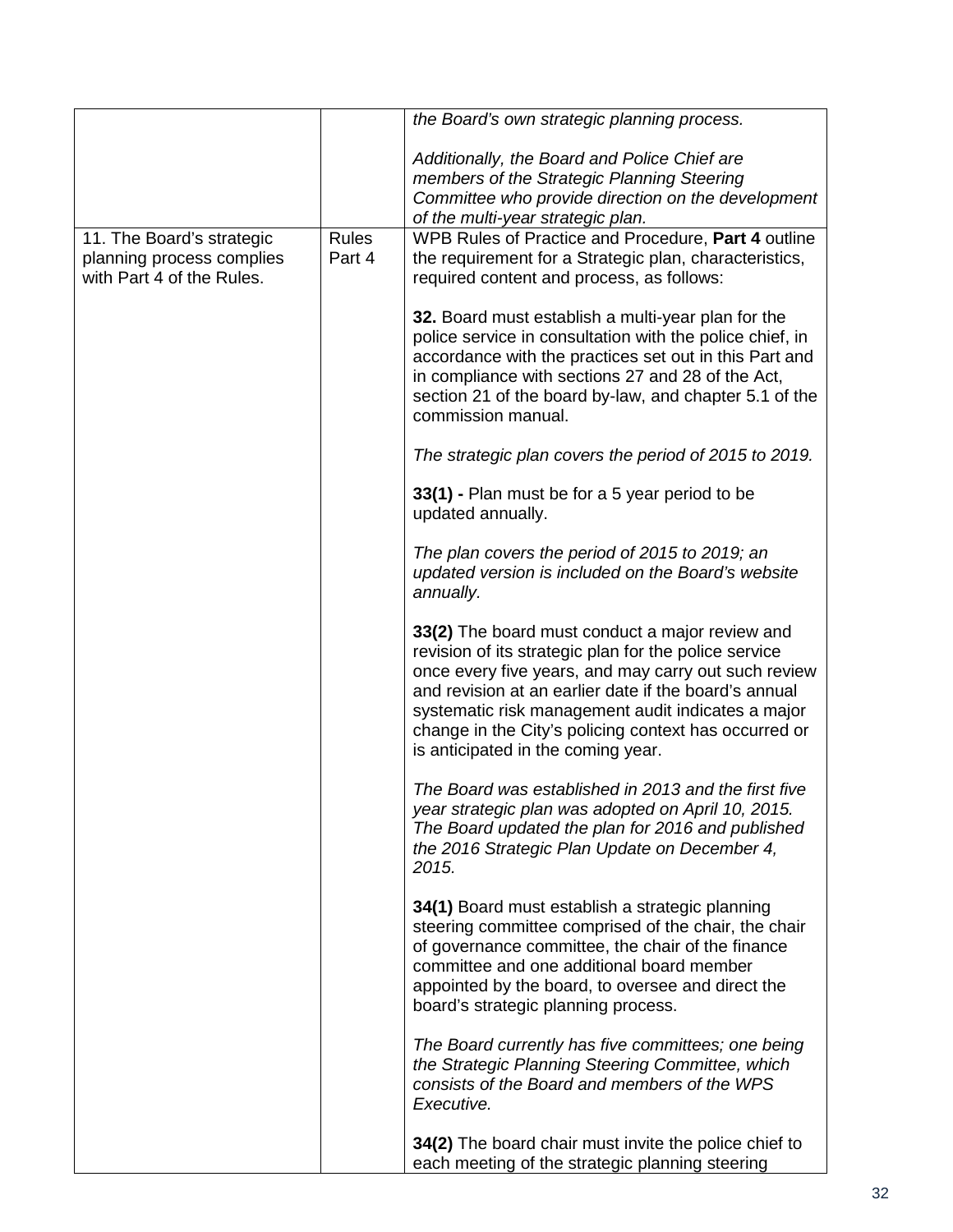| committee and request that he designate up to 3<br>senior staff members to attend with the chief,<br>including the liaison officer, to provide advice and<br>input on the planning process and the content of the<br>strategic plan.                                                                                                                                                                                                      |
|-------------------------------------------------------------------------------------------------------------------------------------------------------------------------------------------------------------------------------------------------------------------------------------------------------------------------------------------------------------------------------------------------------------------------------------------|
| The Board's website includes the following<br>information: All board members, along with members<br>of the WPS Executive, sit on the Strategic Planning<br><b>Steering Committee.</b>                                                                                                                                                                                                                                                     |
| The Board staff has expressed that the Chief<br>designated more than three senior staff members to<br>participate on the Strategic Planning Steering<br>Committee. The Board revised the Rules on<br>December 6, 2016 to reflect this.                                                                                                                                                                                                    |
| 34(3) The board may establish a working group to<br>support the strategic planning steering committee,<br>comprised of the executive director, the liaison<br>officer, a member of the staff of the City designated<br>by the chief administrative officer, and any other<br>persons retained or employed by the board for the<br>purpose.                                                                                                |
| The Board staff has communicated that the Board<br>does have a working group; however, a City<br>employee designated by the CAO was not part of the<br>group. The Board amended its rules on December 6,<br>2016 to be more consistent with its established<br>practice. The working group consists of<br>representatives from the Board and WPS. The<br>Organizational Development and Support Division is<br>also contacted for advice. |
| 35(1) The board must, at a minimum, carry out the<br>following steps in the development of its strategic<br>plan for the police service and in the completion of<br>major reviews or revisions of the strategic plan, in the<br>year preceding the planning period:                                                                                                                                                                       |
| (a) review the most recent public surveys conducted<br>by the police service, and if found necessary,<br>conduct a further public survey;<br>(b) review other information received by the board or<br>the police service from the public over the course of<br>the previous year that will assist in determining<br>community needs and values in respect of policing<br>priorities, objectives, programs and strategies;                 |
| (a) & (b) The strategic plan states that public<br>consultations have taken place when updating the<br>plan. This is further supported by public consultation<br>meetings held annually since 2014. The meeting                                                                                                                                                                                                                           |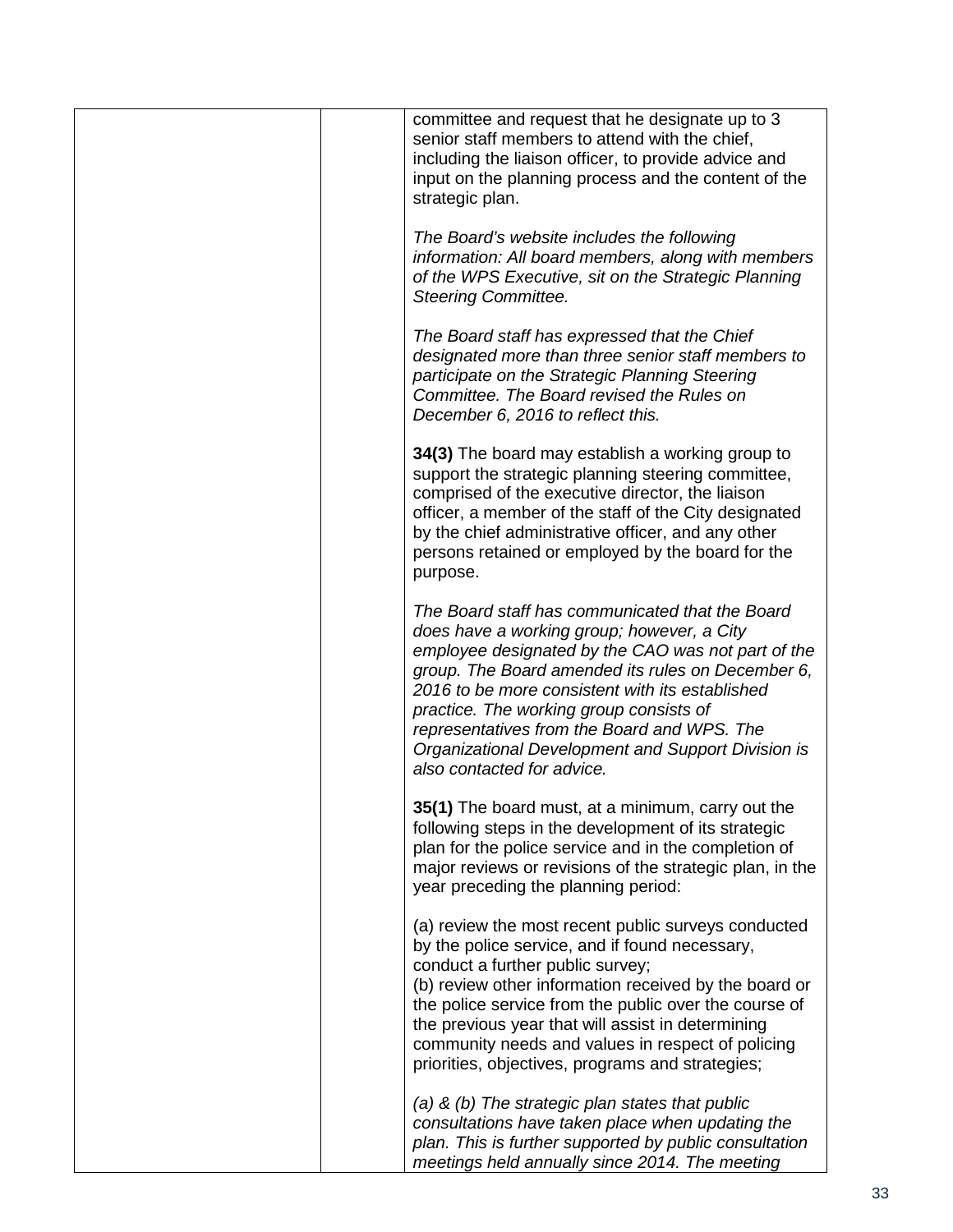| minutes are available on the Board's website.                                                                                                                                                                                                                                                                                                                                                                                                                                                                                                        |
|------------------------------------------------------------------------------------------------------------------------------------------------------------------------------------------------------------------------------------------------------------------------------------------------------------------------------------------------------------------------------------------------------------------------------------------------------------------------------------------------------------------------------------------------------|
| The Board's website also includes the following<br>consultation process:                                                                                                                                                                                                                                                                                                                                                                                                                                                                             |
| Publish a report on local public safety issues<br>٠<br>and the context for policing in Winnipeg.<br>Hold a minimum of two consultation meetings<br>$\bullet$<br>open to all members of the community.<br>Accept written submissions from community<br>members and organizations.<br>Report back to the public on the input the<br>$\bullet$<br>Board received.<br>Use the input to update the strategic plan that<br>the Board develops for the WPS so that it<br>reflects citizens' current priorities.<br>Publish the updated strategic plan.<br>٠ |
| (c) conduct an environmental scan as provided in<br>section 36, by early April;<br>(d) conduct a strategic planning session jointly with<br>the police chief and senior police service members<br>designated by the chief to review the environmental<br>scan, and to evaluate opportunities and challenges<br>facing the police service, by mid-April;<br>(e) publish the environmental scan to facilitate<br>informed participation and engagement by the public<br>in the strategic planning process, by the end of April;                        |
| (c), (d) & (e) The Board published environmental<br>scans in 2014, 2015 and 2016. The scans are<br>available on the Board's website.                                                                                                                                                                                                                                                                                                                                                                                                                 |
| (f) conduct additional meetings of the steering<br>committee at key milestones in the process;                                                                                                                                                                                                                                                                                                                                                                                                                                                       |
| The Board staff has expressed that the Board<br>conducts additional meetings to discuss key<br>milestones in the process.                                                                                                                                                                                                                                                                                                                                                                                                                            |
| (g) conduct public consultation meetings as provided<br>in section 37, to be completed by the end of June;                                                                                                                                                                                                                                                                                                                                                                                                                                           |
| The public consultation meetings included on the<br>Board's website are as follows:                                                                                                                                                                                                                                                                                                                                                                                                                                                                  |
| 2014: 4 meetings in August and 2 meetings in<br>September.<br>2015: 2 meetings in May and 4 meetings in June,<br>2016: 2 meetings in May and 1 meeting in June.                                                                                                                                                                                                                                                                                                                                                                                      |
| (h) conduct a special meeting with senior level<br>representatives of governments, organizations,                                                                                                                                                                                                                                                                                                                                                                                                                                                    |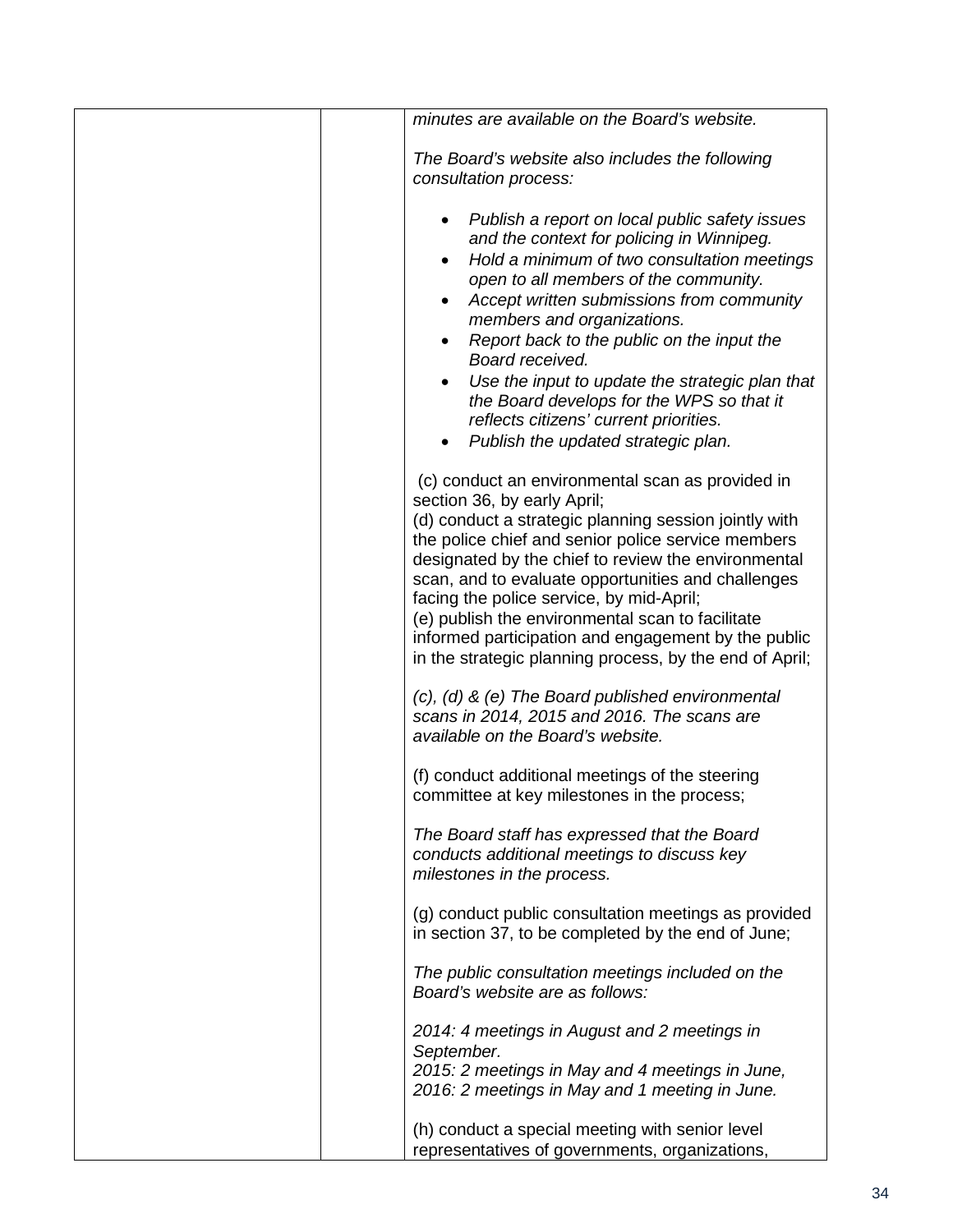| businesses, and communities engaged or having a<br>substantial interest in crime prevention activities, to<br>obtain input on crime prevention priorities, objectives,<br>strategies and partnerships for the police service, by<br>the end of June:                                                                                                                                   |
|----------------------------------------------------------------------------------------------------------------------------------------------------------------------------------------------------------------------------------------------------------------------------------------------------------------------------------------------------------------------------------------|
| The Board staff has expressed that the Board<br>conducts special meetings as required.                                                                                                                                                                                                                                                                                                 |
| (i) prepare and publish a report on the public<br>consultations, by the end of August;                                                                                                                                                                                                                                                                                                 |
| The Board's website includes the following public<br>consultation meetings:                                                                                                                                                                                                                                                                                                            |
| 2014: 4 meetings in August and 2 meetings in<br>September.                                                                                                                                                                                                                                                                                                                             |
| 2015: 2 meetings in May and 4 meetings in June.<br>2016: 2 meetings in May and 1 meeting in June.                                                                                                                                                                                                                                                                                      |
| A report for each meeting has been included on the<br>website. It outlines the items that were discussed and<br>the public's input.                                                                                                                                                                                                                                                    |
| (j) prepare a draft strategic plan document with the<br>content outlined in section 38, by the end of<br>September;                                                                                                                                                                                                                                                                    |
| The first five year strategic plan was adopted on April<br>10, 2015 and the 2016 Strategic Plan Update was<br>published on December 4, 2015.                                                                                                                                                                                                                                           |
| (k) provide an ongoing opportunity for input in writing<br>to the board, to be closed by the end of October;                                                                                                                                                                                                                                                                           |
| The Board's website states the following:                                                                                                                                                                                                                                                                                                                                              |
| "There are still opportunities to give feedback.<br>The Board welcomes community input at any time.<br>You can email the Board, or visit the Engagement<br>with the Board webpage for more information on<br>other ways to engage with the Board. Any comments<br>and suggestions received by October 1, 2016, will be<br>considered as part of this year's strategic plan<br>update." |
| (I) consult with the chief administrative officer and<br>senior staff of the City designated by the chief<br>administrative officer on the potential budget<br>implications of the proposed strategic plan, to be<br>carried out during the months of September and<br>October;                                                                                                        |
| The Board staff has expressed that the 2015                                                                                                                                                                                                                                                                                                                                            |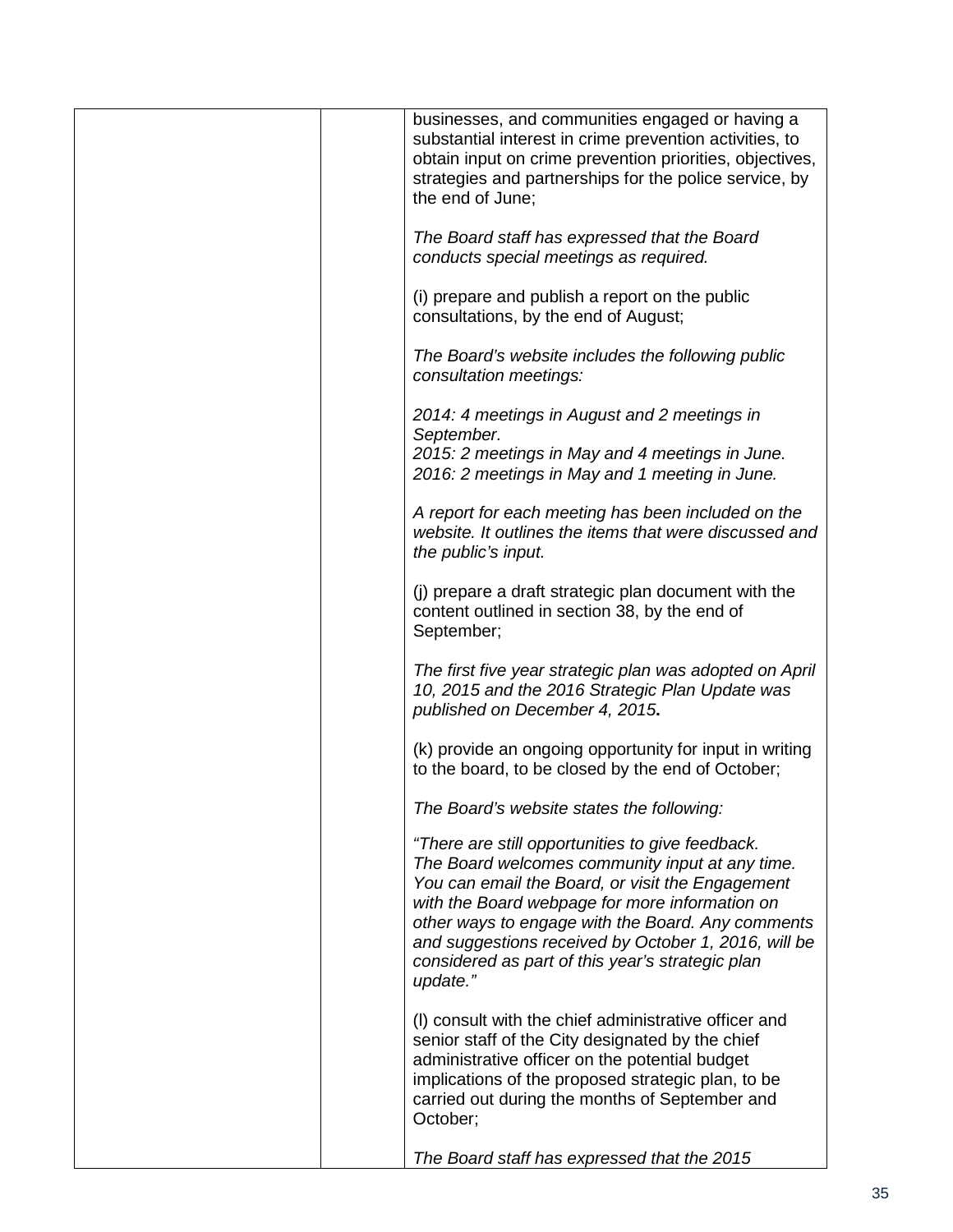|  | Strategic Plan was published in May 2015, while<br>consulting with the Board Chair. However, the<br>consultation did not occur during the months of<br>September and October because of the civic<br>election. For the 2016 Strategic Plan Update, the<br>plan was presented to the CAO and Council's budget<br>Working Group to discuss its implications for the<br>QPS operating and capital budgets.<br>(m) Finalize and publish the strategic plan by the end<br>of December. |
|--|-----------------------------------------------------------------------------------------------------------------------------------------------------------------------------------------------------------------------------------------------------------------------------------------------------------------------------------------------------------------------------------------------------------------------------------------------------------------------------------|
|  | Upon review of the Board's meeting minutes, it was<br>noted that the five year strategic plan was adopted in<br>April 2015 and the 2016 Strategic Plan Update was<br>published in December 2015.<br>36- Requires the board to complete and annually<br>update an environmental scan document.                                                                                                                                                                                     |
|  | The Board published environmental scans in 2014,<br>2015 and 2016. The scans are available on the<br>Board's website.                                                                                                                                                                                                                                                                                                                                                             |
|  | 37- The following are the minimum requirements for<br>the public meetings referred to in clause $35(1)(g)$ :<br>(a) a separate meeting must be conducted in each<br>police district;                                                                                                                                                                                                                                                                                              |
|  | Per review of the public consultations on the Board's<br>website, it was noted that meetings have taken place<br>in different districts since 2014.                                                                                                                                                                                                                                                                                                                               |
|  | (b) a separate meeting must be conducted that<br>addresses the special needs, values and<br>expectations of communities that are<br>disproportionately affected by crime and policing, in a<br>location that is convenient for such communities;                                                                                                                                                                                                                                  |
|  | The Board staff has expressed that separate<br>meetings have been conducted for groups that the<br>Board believed was disproportionally affected by<br>crime.                                                                                                                                                                                                                                                                                                                     |
|  | (c) meetings must be scheduled and structured to<br>provide a reasonable opportunity for meaningful<br>engagement by the public in the development of the<br>strategic plan, in order that the board may ensure<br>that community needs and values are reflected in<br>policing priorities, objectives, programs and<br>strategies.                                                                                                                                               |
|  | Per review of the Board's meeting minutes, it was<br>noted that meetings are held on different dates and<br>at different locations to provide reasonable<br>opportunity for meaningful engagement by the public.                                                                                                                                                                                                                                                                  |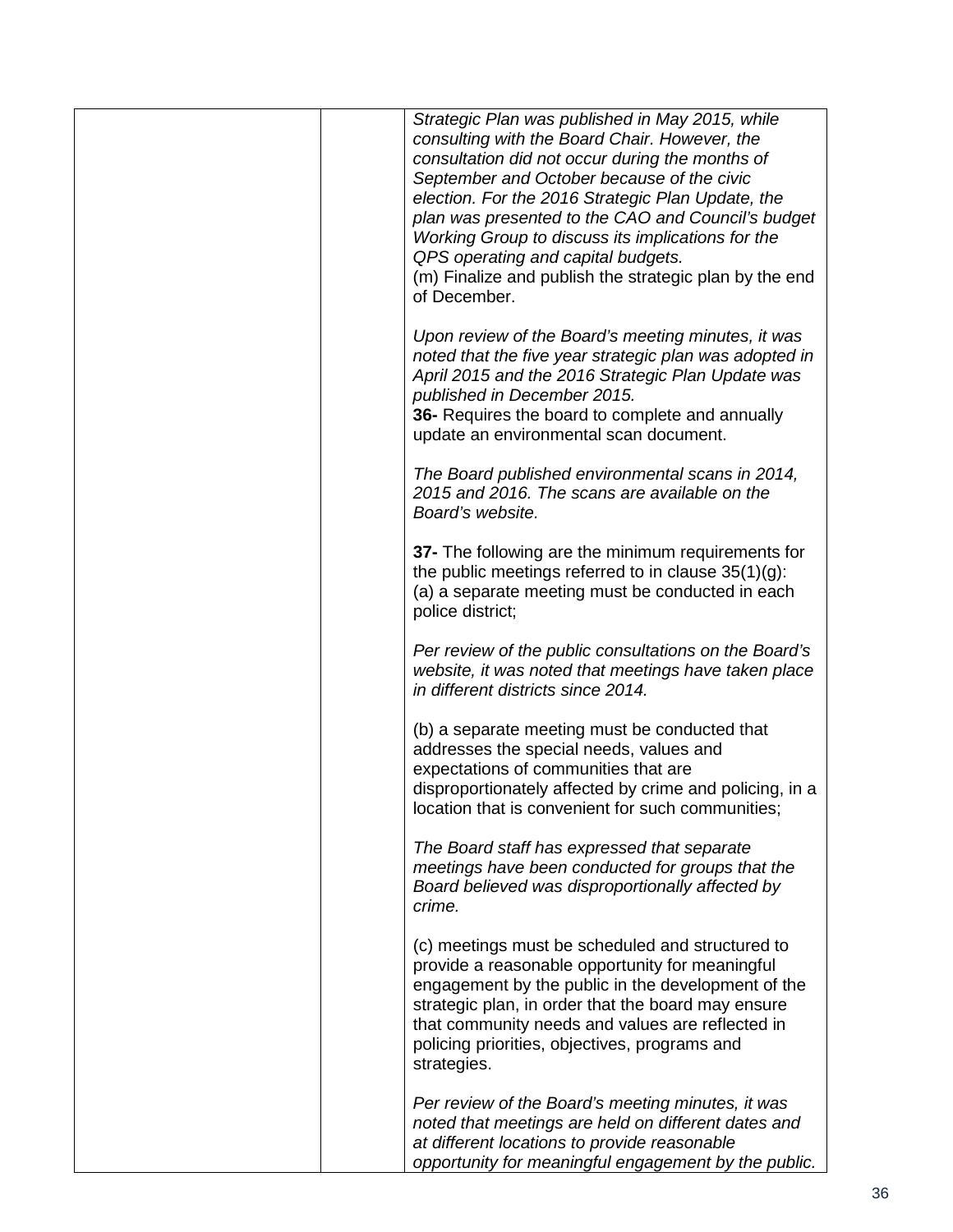| The meetings include:                                                                                                                                                                                                                                                                                                                                                                                               |
|---------------------------------------------------------------------------------------------------------------------------------------------------------------------------------------------------------------------------------------------------------------------------------------------------------------------------------------------------------------------------------------------------------------------|
| Open question and answer period<br>Table discussions & written feedback                                                                                                                                                                                                                                                                                                                                             |
| 38- Requires the following be included in the<br>strategic plan:                                                                                                                                                                                                                                                                                                                                                    |
| (a) Mission<br>(b) Values<br>(c) Vision<br>(d) Goals<br>(e) Strategies<br>(f) Objectives<br>(g) Performance indicators                                                                                                                                                                                                                                                                                              |
| The strategic plan was reviewed and all of the items<br>above were noted in the plan.                                                                                                                                                                                                                                                                                                                               |
| 39- The board must at a minimum carry out the<br>following steps each year to update its strategic plan:<br>(a) review and update the environmental scan<br>document, by the end of February;                                                                                                                                                                                                                       |
| The Board has published environmental scans on its<br>website for 2014, 2015 and 2016.                                                                                                                                                                                                                                                                                                                              |
| (b) determine if a major review and revision of the<br>strategic plan is required, after consulting with the<br>police chief, by the end of March;                                                                                                                                                                                                                                                                  |
| The Board staff has expressed that annual revisions<br>and updates to the strategic plan have occurred after<br>consulting with the Police Chief.                                                                                                                                                                                                                                                                   |
| (c) if a major review is not required, conduct a<br>minimum of two public meetings, by the end of May,<br>to provide a meaningful opportunity for the public:<br>(i) to receive information on progress toward<br>implementation of the strategic plan, and<br>(ii) to provide input on changes to policing priorities,<br>objectives, programs and strategies that reflect<br>evolving community needs and values; |
| The Board staff has communicated that public<br>meetings have been held since 2014.                                                                                                                                                                                                                                                                                                                                 |
| (d) provide an ongoing opportunity for written input<br>from the public, to close by the end of September;                                                                                                                                                                                                                                                                                                          |
| The Board staff has expressed that there are ongoing<br>opportunities for written input from the public on the                                                                                                                                                                                                                                                                                                      |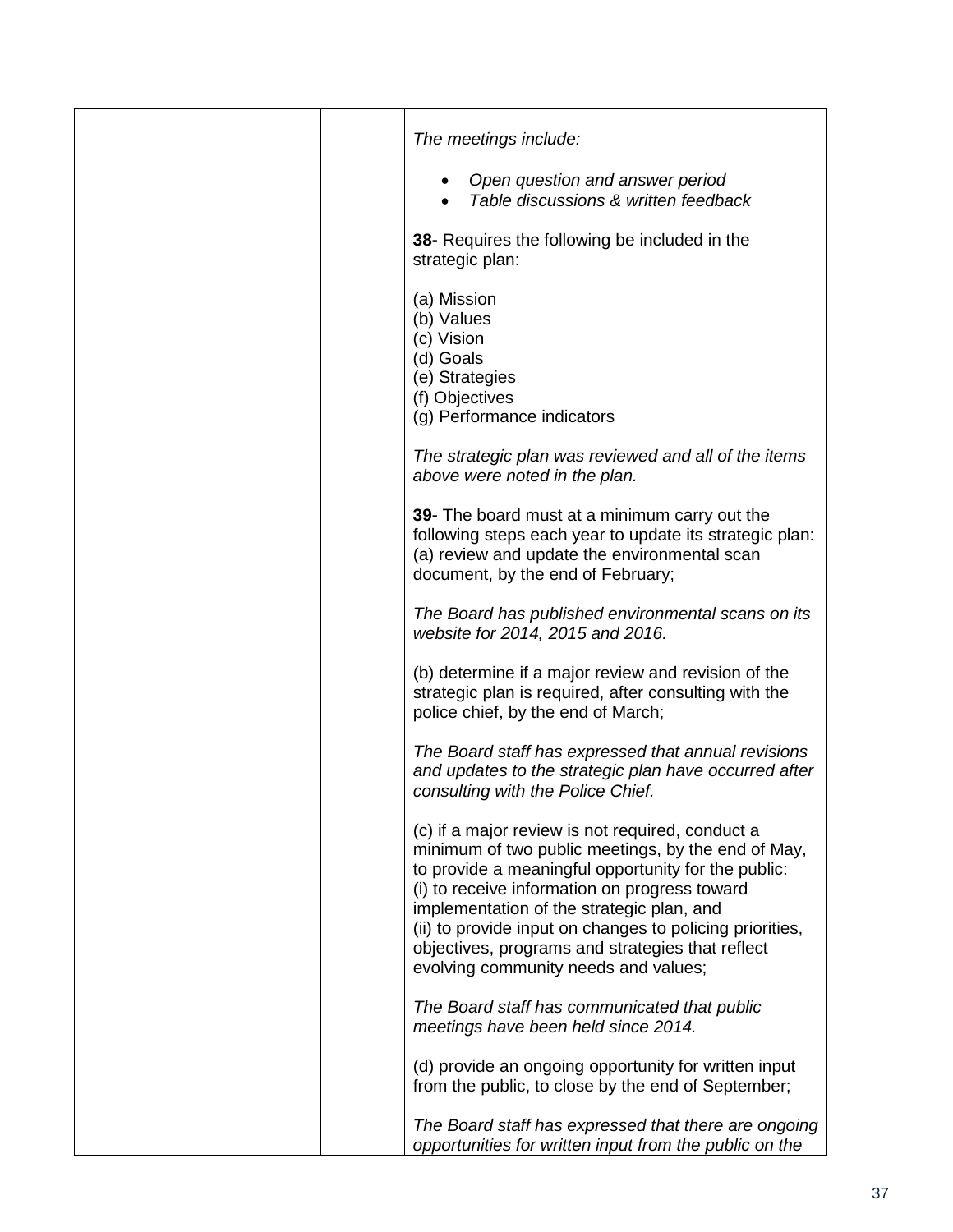|                                                                                                                             |                    | Board's website and twitter account.                                                                                                                                                                      |
|-----------------------------------------------------------------------------------------------------------------------------|--------------------|-----------------------------------------------------------------------------------------------------------------------------------------------------------------------------------------------------------|
|                                                                                                                             |                    | Per review of the 2015 Community Consultation<br>Written Communications Report, it was noted that<br>there were a number of questions related to the<br>strategic plan with community responses/feedback. |
|                                                                                                                             |                    | (e) finalize and publish a strategic plan update report<br>by the end of December.                                                                                                                        |
|                                                                                                                             |                    | The updated 2016 strategic plan was approved on<br>December 4, 2015.                                                                                                                                      |
|                                                                                                                             |                    | 40- The board must complete a major revision of the<br>environmental scan as part of the process for a major<br>review and revision of its five-year strategic plan for<br>the police service.            |
|                                                                                                                             |                    | Environmental scans were published in 2014, 2015<br>and 2016. This information was observed on the<br>Board's website.                                                                                    |
| 12. The Board's strategic plan<br>for the Service meets the<br>content requirements outlined<br>in section 38 of the Rules. | <b>Rules</b><br>38 | Rule 38 of WPB Rules of Practice and Procedure,<br>requires the board strategic plan at minimum contain<br>the following:                                                                                 |
|                                                                                                                             |                    | <b>Section 38 requires the following be included in the</b><br>strategic plan:<br>(a) Mission<br>(b) Values<br>(c) Vision<br>(d) Goals<br>(e) Strategies<br>(f) Objectives<br>(g) Performance indicators  |
|                                                                                                                             |                    | The strategic plan was reviewed and all of the items<br>above were noted in the plan.                                                                                                                     |
| 13. The Board completes an                                                                                                  | <b>Rules</b>       | Rule 36 of WPB Rules of Practice and Procedure,                                                                                                                                                           |
| annual environmental scan.                                                                                                  | 36                 | requires the board to complete and annually update<br>an environmental scan document.                                                                                                                     |
|                                                                                                                             |                    | The Board published environmental scans in 2014,<br>2015 and 2016. The scans are available on the<br>Board's website.                                                                                     |

| ESTABLISH POLICIES FOR THE EFFECTIVE MANAGEMENT OF THE POLICE SERVICE          |               |                                                                                                                                       |
|--------------------------------------------------------------------------------|---------------|---------------------------------------------------------------------------------------------------------------------------------------|
| <b>Duty/Requirement</b>                                                        | <b>Source</b> | <b>City Auditor Comments</b>                                                                                                          |
| 1. Establish policies for the<br>effective management of the<br>police service | PSA.<br>28(1) | The Legislative Framework for the Strategic Planning<br>Steering Committee- terms of reference Paragraph<br>$21(1)(a)$ , states that: |
|                                                                                |               | Paragraph 28(1)(a) of The Police Services Act                                                                                         |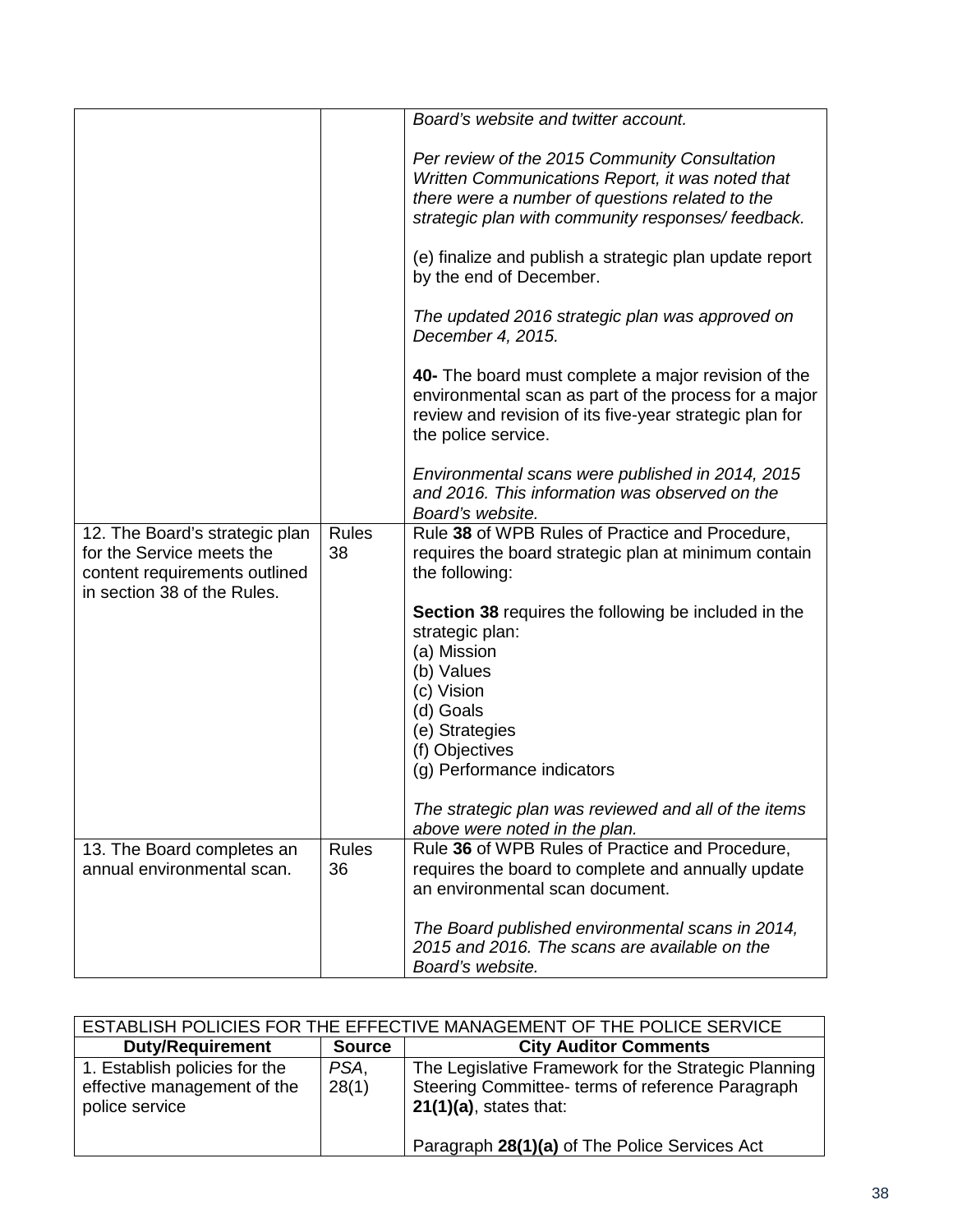| requires the Winnipeg Police Board ("the Board") to<br>establish priorities and objectives for the WPS in<br>consultation with the police chief.                                                                                                                                                                                                   |
|----------------------------------------------------------------------------------------------------------------------------------------------------------------------------------------------------------------------------------------------------------------------------------------------------------------------------------------------------|
| One of the purposes of the WPB per MPC 2.4 is the<br>responsibility of a police board to provide<br>administrative and strategic direction and the<br>organization needed to provide an adequate and<br>effective police service in a municipality. It will<br>establish effective policies for the effective<br>management of the police service. |
| The Board staff has communicated that the Board<br>has adopted the following two policies to date, as<br>they fit the Police Service Act's definition of policies<br>for effective management of the WPS:                                                                                                                                          |
| 1) Bias-Free Policing, and<br>2) Law Enforcement Accreditation                                                                                                                                                                                                                                                                                     |
| Additionally, respondents were satisfied with the<br>Board's performance in this area (Policy<br>Development, first and second questions).                                                                                                                                                                                                         |

| DIRECT THE POLICE CHIEF AND MONITOR HIS/HER PERFORMANCE                                      |                |                                                                                                                                                                                                                                          |  |
|----------------------------------------------------------------------------------------------|----------------|------------------------------------------------------------------------------------------------------------------------------------------------------------------------------------------------------------------------------------------|--|
| <b>Duty/Requirement</b>                                                                      | <b>Source</b>  | <b>City Auditor Comments</b>                                                                                                                                                                                                             |  |
| 1. Direct the police chief and                                                               | PSA,           | The Legislative Framework for the Strategic                                                                                                                                                                                              |  |
| monitor his or her                                                                           | 28(1)          | Planning Steering Committee- terms of reference                                                                                                                                                                                          |  |
| performance                                                                                  |                | Paragraph 28(1)(a), states that:                                                                                                                                                                                                         |  |
|                                                                                              |                | Paragraph 28(1)(a) of The Police Services Act<br>requires the WPB to establish priorities and<br>objectives for the Winnipeg Police Service in<br>consultation with the police chief.<br>The Board, Police Chief, and members of the WPS |  |
|                                                                                              |                | Executive sit on the Strategic Planning Steering<br>Committee. This committee provides direction on<br>the development of the multi-year strategic plan for<br>the WPS and outlines its priorities and objectives.                       |  |
|                                                                                              |                | Furthermore, respondents were significantly                                                                                                                                                                                              |  |
|                                                                                              |                | satisfied with the Board's performance in this area                                                                                                                                                                                      |  |
|                                                                                              | <b>MPC</b>     | (Board-Chief Relationship, second question).                                                                                                                                                                                             |  |
| 2. The Board, through regular<br>reporting, questioning, and<br>monitoring, holds the Police | Manual<br>3.6. | MPC Manual section 3.6 Risk Management, Policy<br>#2, states:                                                                                                                                                                            |  |
| Chief to account for the<br>Service's performance in<br>managing risk.                       | Rules 43       | 2. The police board must ask the police chief any<br>question it considers necessary to ensure that an<br>adequate and effective police service is being<br>provided.                                                                    |  |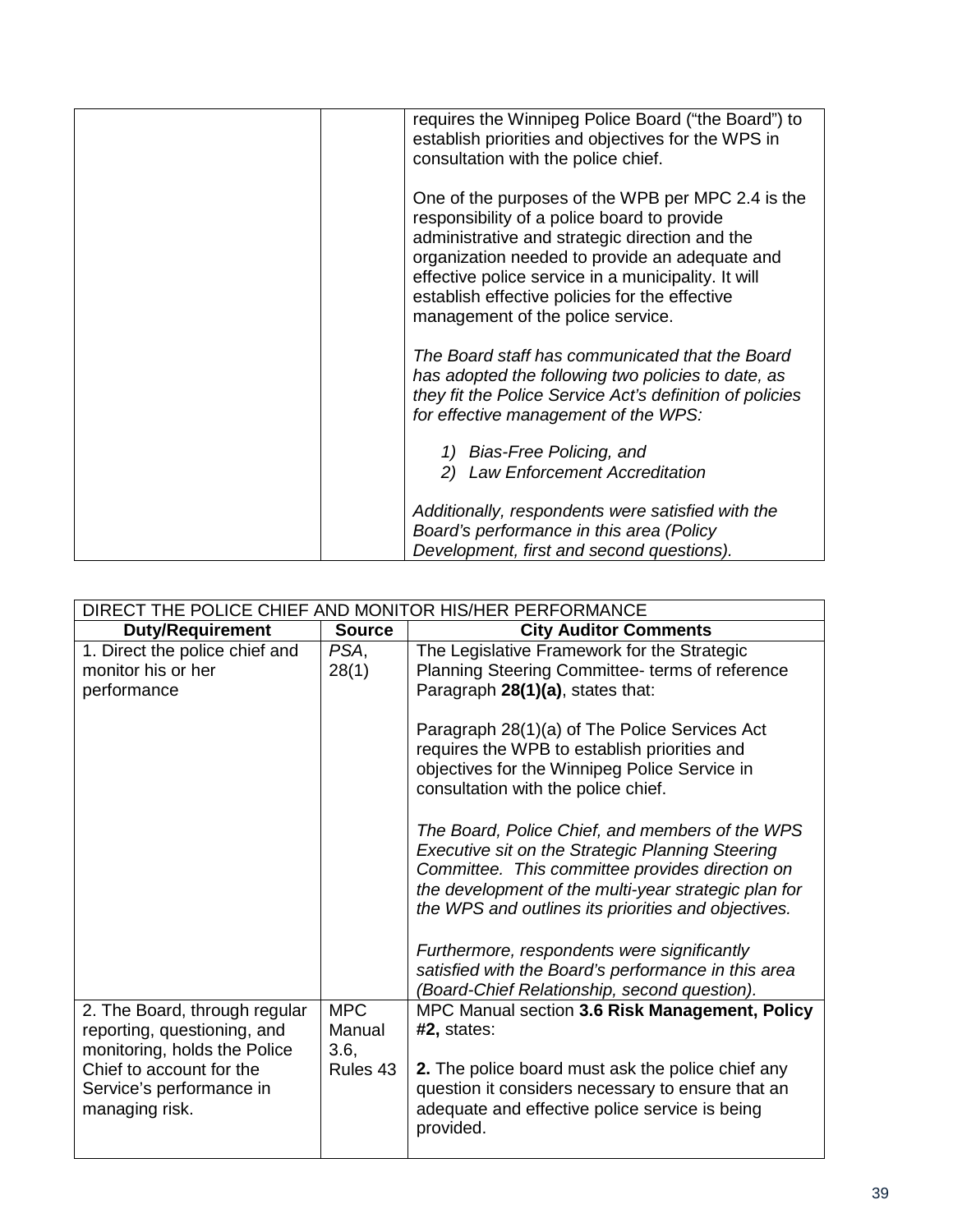|                                                                                                                                                                           |                             | Respondents were satisfied with the Board's<br>performance in this area (Board Competencies,<br>thirteenth question & Board-Chief Relationship, first<br>question).<br>Additionally, Rule 43 from the WPB rules of practice<br>and procedure states:<br>43. Subject to section 44, the board must, through<br>regular reporting, questioning, and monitoring, hold<br>the chief to account for the performance of the police<br>service in managing risk.                                                                                                                                                                                                                        |
|---------------------------------------------------------------------------------------------------------------------------------------------------------------------------|-----------------------------|----------------------------------------------------------------------------------------------------------------------------------------------------------------------------------------------------------------------------------------------------------------------------------------------------------------------------------------------------------------------------------------------------------------------------------------------------------------------------------------------------------------------------------------------------------------------------------------------------------------------------------------------------------------------------------|
|                                                                                                                                                                           |                             | Respondents were satisfied with the Board's<br>performance in this area (Board-Chief Relationship,<br>second and third questions).                                                                                                                                                                                                                                                                                                                                                                                                                                                                                                                                               |
| 3. The Board's job posting for<br>the Police Chief position<br>includes qualifications for<br>police chief outlined in the<br><b>Police Qualifications</b><br>Regulation. | <b>MPC</b><br>Manual<br>6.1 | MPC Manual Section 6.1 from the MPC Manual<br>covers details relating to the Job Description of the<br>Police Chief & highlights the items that must be<br>included as part of the job description.<br>Upon review of the Board's job posting for the Police                                                                                                                                                                                                                                                                                                                                                                                                                     |
|                                                                                                                                                                           |                             | Chief position and the Police Qualifications<br>Regulation, it was noted that the Board's posting<br>included qualifications from the regulation.                                                                                                                                                                                                                                                                                                                                                                                                                                                                                                                                |
| 4. The Police Chief job<br>description highlights the<br>required competencies<br>identified using a tool and<br>template provided by the<br>MPC.                         | <b>MPC</b><br>Manual<br>6.1 | MPC Manual Section 6.1 from the MPC Manual<br>covers details relating to the Job Description of the<br>Police Chief & highlights the items that must be<br>included as part of the job description, as follows:<br>The position profile for the WPS Chief is available<br>electronically on the Board's website (under Board<br>Publications). The document includes the Chief's job<br>description, competency profile, and task list.                                                                                                                                                                                                                                          |
|                                                                                                                                                                           |                             | MPC Manual Appendix 5: Job Description for the<br><b>Police Chief</b><br>Chiefs are appointed by and are accountable to<br>municipal police boards. Chiefs lead the<br>development of a vision and identify the strategic<br>direction and objectives for the police service. They<br>oversee all operational, policing and administrative<br>functions of a police service and represent the police<br>service at municipal, provincial, federal and<br>international levels. In some communities chiefs will<br>perform operational duties in addition to<br>administrative duties.<br>The position profile for the WPS Chief had a similar<br>job description as noted above. |
|                                                                                                                                                                           |                             | <b>MAIN RESPONSIBILITIES</b><br>• Oversee the development of a police service                                                                                                                                                                                                                                                                                                                                                                                                                                                                                                                                                                                                    |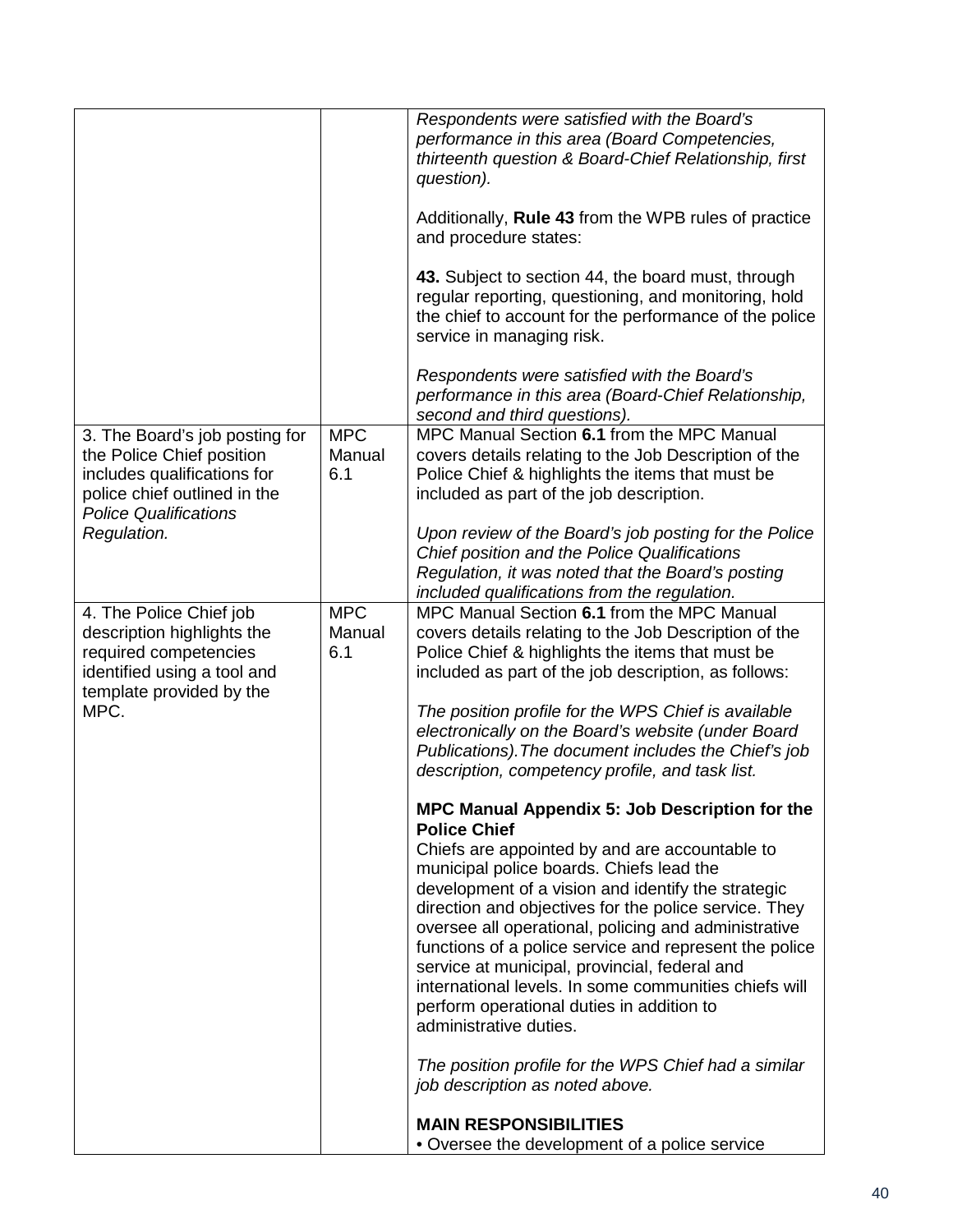| strategic plan with focus on prevention, intervention                                                        |
|--------------------------------------------------------------------------------------------------------------|
| and enforcement.                                                                                             |
| • Evaluate the success in implementing the strategic                                                         |
| plan.                                                                                                        |
| • Hold accountability for police service operations.                                                         |
| • Hold accountability for management of financial                                                            |
| resources.                                                                                                   |
| . Hold accountability for human resource                                                                     |
| management.                                                                                                  |
| • Hold accountability for information technology                                                             |
| management.                                                                                                  |
| • Hold accountability for the collection, collation,<br>dissemination and security of police information and |
| data.                                                                                                        |
| • Champion the use of policing strategies, programs,                                                         |
| and tactics in the police service such as:                                                                   |
| intelligence-led, evidence-based, and mission-based                                                          |
| policing and problem-oriented policing to mitigate                                                           |
| crime and disorder issues.                                                                                   |
| • Champion the use of varying communications                                                                 |
| strategies to achieve common goals, influence and                                                            |
| gain stakeholder support.                                                                                    |
| • Set the direction for and evaluate the                                                                     |
| implementation of change.                                                                                    |
| . Hold accountability for community and media                                                                |
| relations.                                                                                                   |
| • Instill ethical conduct in others.                                                                         |
| • Develop relationships with leaders, organizations,                                                         |
| and oversight and governing bodies.                                                                          |
| • Value diversity in a respectful policing                                                                   |
| environment.                                                                                                 |
| • Promote the use of progressive information                                                                 |
| technology management in support of operational                                                              |
| and administrative functions.                                                                                |
|                                                                                                              |
| The position profile for the WPS Chief had similar                                                           |
| responsibilities as listed above.                                                                            |
|                                                                                                              |
| <b>COMPETENCIES*</b>                                                                                         |
| Must be proficient in the following competencies at a                                                        |
| level deemed appropriate by the local municipal                                                              |
| police board:                                                                                                |
| • change management                                                                                          |
| • community relations and media management                                                                   |
| · decision making                                                                                            |
| • ethical accountability                                                                                     |
| • financial management                                                                                       |
| • interactive communication                                                                                  |
| • organizational awareness                                                                                   |
|                                                                                                              |
| • fostering relationships                                                                                    |
| • information technology management                                                                          |
| · public accountability                                                                                      |
|                                                                                                              |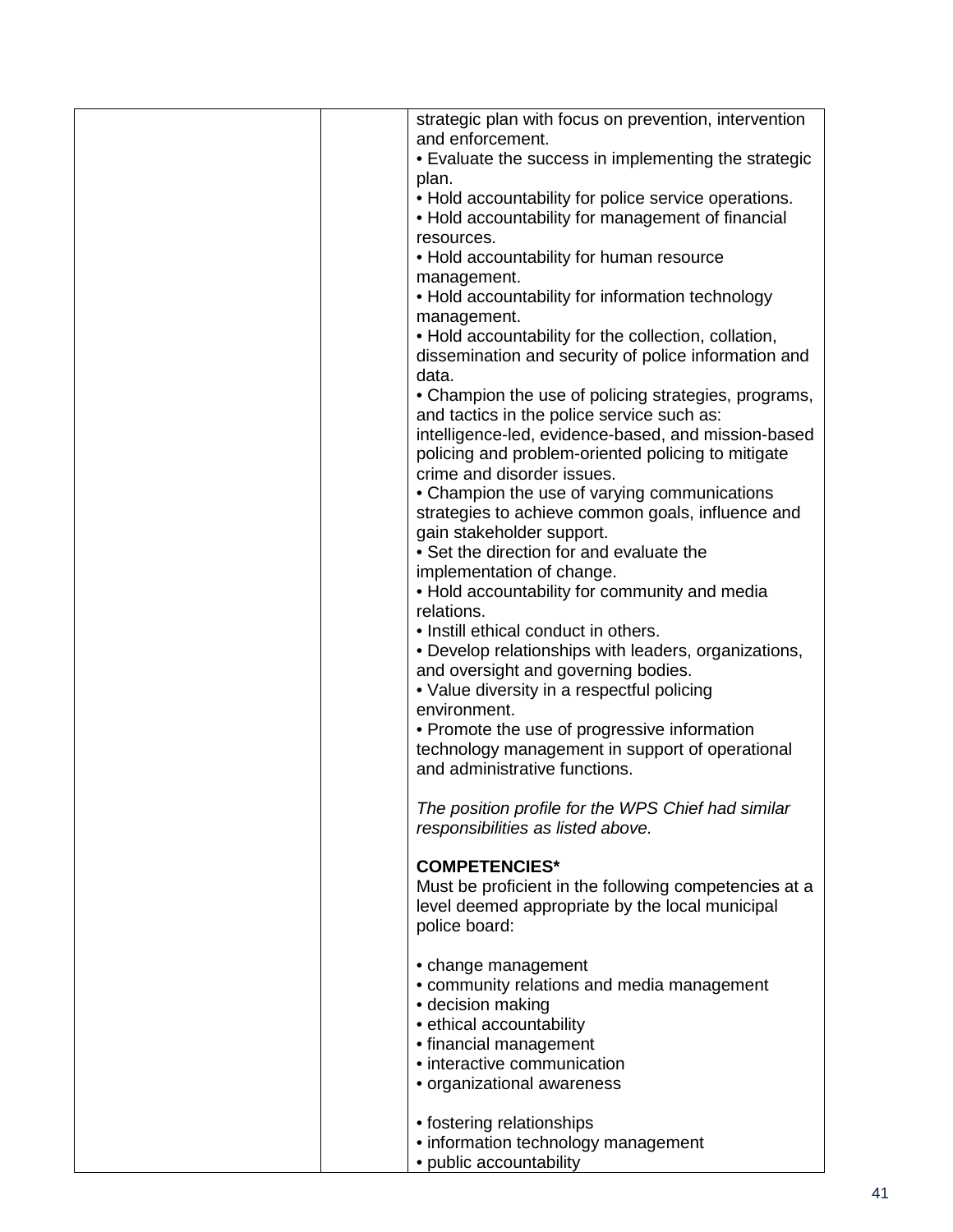| • public safety<br>• strategic management<br>• human resource management<br>• valuing diversity                                                                                                                                                                                                                                                                                                                                                                                                |
|------------------------------------------------------------------------------------------------------------------------------------------------------------------------------------------------------------------------------------------------------------------------------------------------------------------------------------------------------------------------------------------------------------------------------------------------------------------------------------------------|
| * Municipalities are required to use the Police Chief<br>Selection Application developed by the Manitoba<br>Police Commission to asses and determine the<br>appropriate competency levels.                                                                                                                                                                                                                                                                                                     |
| The position profile for the WPS Chief had similar<br>competencies as listed above.                                                                                                                                                                                                                                                                                                                                                                                                            |
| <b>ADDITIONAL DESIRED COMPETENCIES</b><br>• Political acumen is desired.<br>• Business acumen is desired.                                                                                                                                                                                                                                                                                                                                                                                      |
| The desired competencies noted above were<br>included in the education section for the WPS Chief.                                                                                                                                                                                                                                                                                                                                                                                              |
| <b>EDUCATION</b><br>• A bachelor's degree in police science, criminal<br>justice, public administration, business<br>administration or a related field is preferred; or, a<br>combination of experience, education and training<br>may substitute for formal education.<br>• A master's degree in a related field such as public<br>or business administration is preferred for<br>municipalities with police operations requiring high<br>levels of proficiency in the required competencies. |
| The position profile for the WPS Chief had similar<br>educational requirements as listed above.                                                                                                                                                                                                                                                                                                                                                                                                |
| <b>EXPERIENCE</b><br>• Must have at least 10 years of progressively<br>responsible law enforcement experience in patrol,<br>investigations and emergency response programs.<br>• Must have at least eight years of progressively<br>responsible policing leadership and management<br>experience.<br>• Experience in dealing with the media and<br>community relations is preferred.<br>• Experience in working within governance<br>structures is preferred.                                  |
| The position profile for the WPS Chief had similar<br>experience requirements as listed above.                                                                                                                                                                                                                                                                                                                                                                                                 |
| <b>KNOWLEDGE</b><br>. Must have advanced knowledge of law<br>enforcement, legislation and policy regarding public<br>safety.<br>• Must have advanced knowledge of local, regional,                                                                                                                                                                                                                                                                                                             |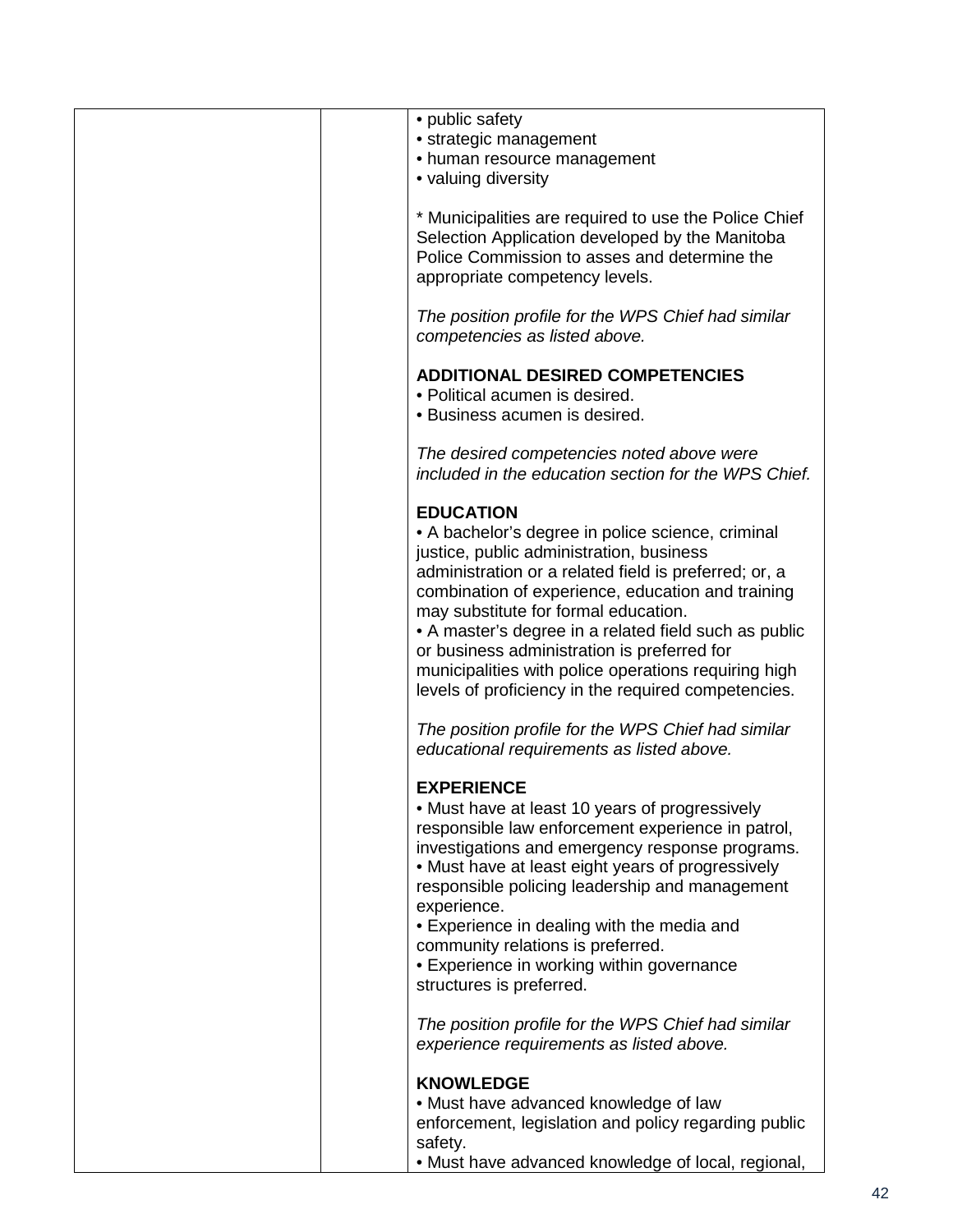|                                                                                                        |                                    | national and international policing issues,<br>philosophies, practices and trends.<br>• Must have advanced knowledge of current law<br>enforcement management theory and administrative<br>standards.<br>• Advanced knowledge of governance structures is<br>preferred.<br>The position profile for the WPS Chief had similar<br>knowledge expectations as listed above.<br><b>OTHER REQUIREMENTS</b><br>• Must have valid Canadian driver's license<br>• Must have valid first aid certificate and CPR<br>certificate<br>• Must be a Canadian citizen |
|--------------------------------------------------------------------------------------------------------|------------------------------------|--------------------------------------------------------------------------------------------------------------------------------------------------------------------------------------------------------------------------------------------------------------------------------------------------------------------------------------------------------------------------------------------------------------------------------------------------------------------------------------------------------------------------------------------------------|
|                                                                                                        |                                    | • Must pass a security clearance investigation<br>The other requirements listed above were included                                                                                                                                                                                                                                                                                                                                                                                                                                                    |
|                                                                                                        |                                    | in the position profile for the WPS Chief.                                                                                                                                                                                                                                                                                                                                                                                                                                                                                                             |
|                                                                                                        |                                    | Three additional areas were noted in the WPS<br>Chief's position profile:                                                                                                                                                                                                                                                                                                                                                                                                                                                                              |
|                                                                                                        |                                    | <b>Organizational Context</b>                                                                                                                                                                                                                                                                                                                                                                                                                                                                                                                          |
|                                                                                                        |                                    | Police Chief Competency Profile (which                                                                                                                                                                                                                                                                                                                                                                                                                                                                                                                 |
|                                                                                                        |                                    | includes proficiency level & associated<br>behaviors)                                                                                                                                                                                                                                                                                                                                                                                                                                                                                                  |
|                                                                                                        |                                    | <b>Police Chief Task List</b>                                                                                                                                                                                                                                                                                                                                                                                                                                                                                                                          |
| 5. The Board seeks the<br>community's input through a<br>public consultation regarding                 | <b>MPC</b><br>Manual<br>6.1,       | The MPC Manual section 6.1, Procedure #3, states<br>that:                                                                                                                                                                                                                                                                                                                                                                                                                                                                                              |
| the experience, skills and<br>traits that the municipality<br>sees as important for a police<br>chief. | <b>Rules</b><br>$80(3)$ ,<br>80(4) | 3. The police board shall seek the community's input<br>through public consultation regarding the<br>experience, skills and traits that the municipality<br>sees as important for a Police Chief.                                                                                                                                                                                                                                                                                                                                                      |
|                                                                                                        |                                    | The WPB Rules of Practice and Procedure Rules<br>80(3) & 80(4) state:                                                                                                                                                                                                                                                                                                                                                                                                                                                                                  |
|                                                                                                        |                                    | <b>Public consultation</b><br>80(3) The board must consult with citizens regarding<br>the experience, skills and traits that are important for<br>the City's police chief before finalizing or revising the<br>police chief position description.<br><b>Consultation process</b>                                                                                                                                                                                                                                                                       |
|                                                                                                        |                                    | Per review of the Board's meeting minutes, it was<br>observed that the WPS provided its report on March<br>6, 2016. The report (item #8 - Winnipeg Police Chief<br>Draft Profile and Draft Job Description) stated that:<br>Citizens are encouraged to provide feedback before<br>March 20, 2015 on the Winnipeg Police Board                                                                                                                                                                                                                          |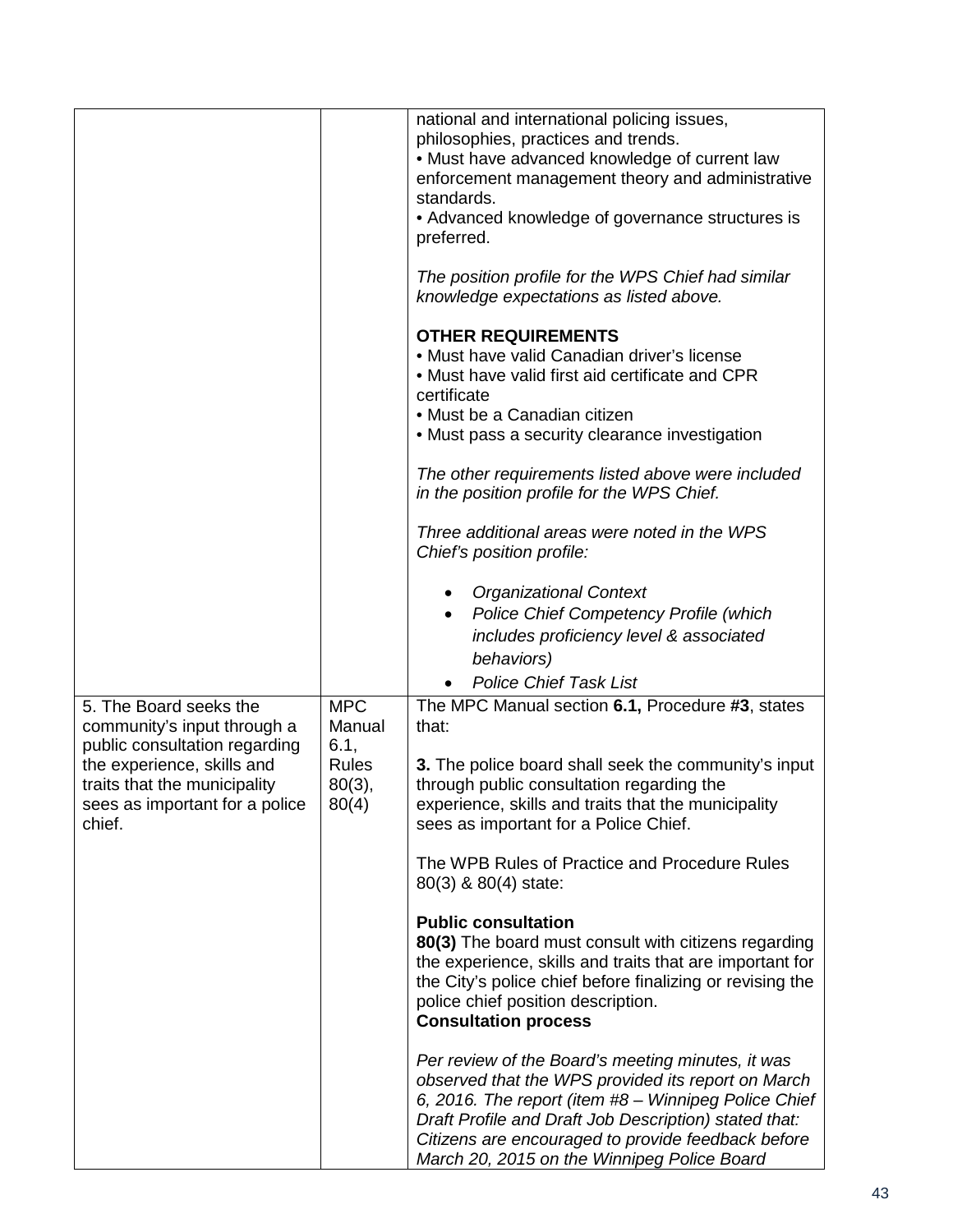|                                                                                              |                              | website.                                                                                                                                                                                                                                                                                                                                                                                                                                                                         |
|----------------------------------------------------------------------------------------------|------------------------------|----------------------------------------------------------------------------------------------------------------------------------------------------------------------------------------------------------------------------------------------------------------------------------------------------------------------------------------------------------------------------------------------------------------------------------------------------------------------------------|
|                                                                                              |                              |                                                                                                                                                                                                                                                                                                                                                                                                                                                                                  |
|                                                                                              |                              | Furthermore, the Board staff communicated that the<br>Board announced its consultation in March 2015 and<br>invited written submissions and presentations in<br>April 2015.                                                                                                                                                                                                                                                                                                      |
|                                                                                              |                              | 80(4) The process for consultation under subsection<br>(3) must include, at a minimum, publication of a draft<br>police chief position description, an opportunity to<br>provide input to the board in writing, and an<br>opportunity to appear at a regular public board<br>meeting at which consideration of the police chief<br>position description has been placed on the agenda.                                                                                           |
|                                                                                              |                              | Per review of the Board's meeting minutes, it was<br>noted that the Police Chief job profile was published<br>in March 2015 and the Board invited public<br>feedback.                                                                                                                                                                                                                                                                                                            |
| 6. The Board reviews the<br>Police Chief's performance                                       | <b>MPC</b><br>Manual         | MPC Manual section 6.2 Hiring a Police Chief,<br>Procedure #5, states that:                                                                                                                                                                                                                                                                                                                                                                                                      |
| based on the agreed upon<br>performance plan.                                                | 6.2,<br>Rules 86             | 5. A job offer and terms of employment for a<br>successful candidate for police chief shall clearly<br>indicate that the police board directs the police chief<br>and monitors performance.                                                                                                                                                                                                                                                                                      |
|                                                                                              |                              | Per review of the position profile for the WPS Chief,<br>it was observed that the Board directs the Police<br>Chief and monitors performance.                                                                                                                                                                                                                                                                                                                                    |
|                                                                                              |                              | Outlines position profile for the Chief of the Winnipeg<br>Police Service, they expressed they have<br>incorporated work of the Police Sector Council and<br>Manitoba Police Commission. The profile is<br>composed of a job description, a list of<br>competencies, and a task list. This profile will<br>provide the Board and the Police Chief with a<br>common understanding of the Board's expectations<br>and will assist in monitoring the Police Chief's<br>performance. |
|                                                                                              |                              | The Board staff has expressed that the first formal<br>Police Chief performance review was planned for<br>2016; however, the former Police Chief's retirement<br>delayed the review.                                                                                                                                                                                                                                                                                             |
| 7. The Board, in conjunction<br>with the Police Chief, creates<br>a performance plan for the | <b>MPC</b><br>Manual<br>6.3, | MPC Manual section 6.3 performance planning and<br>review from the MPC Manual, Policy #1:                                                                                                                                                                                                                                                                                                                                                                                        |
| Police Chief based on the                                                                    | <b>Rules</b>                 | 1. The police board in conjunction with the police                                                                                                                                                                                                                                                                                                                                                                                                                               |
| responsibilities outlined in the                                                             | 85(1),                       | chief, will create a performance plan for the police                                                                                                                                                                                                                                                                                                                                                                                                                             |
| Act, the competencies found                                                                  | 85(2)                        | chief based on the responsibilities for the police                                                                                                                                                                                                                                                                                                                                                                                                                               |
| in the job description and                                                                   |                              | chief outlined in the PSA, the leadership                                                                                                                                                                                                                                                                                                                                                                                                                                        |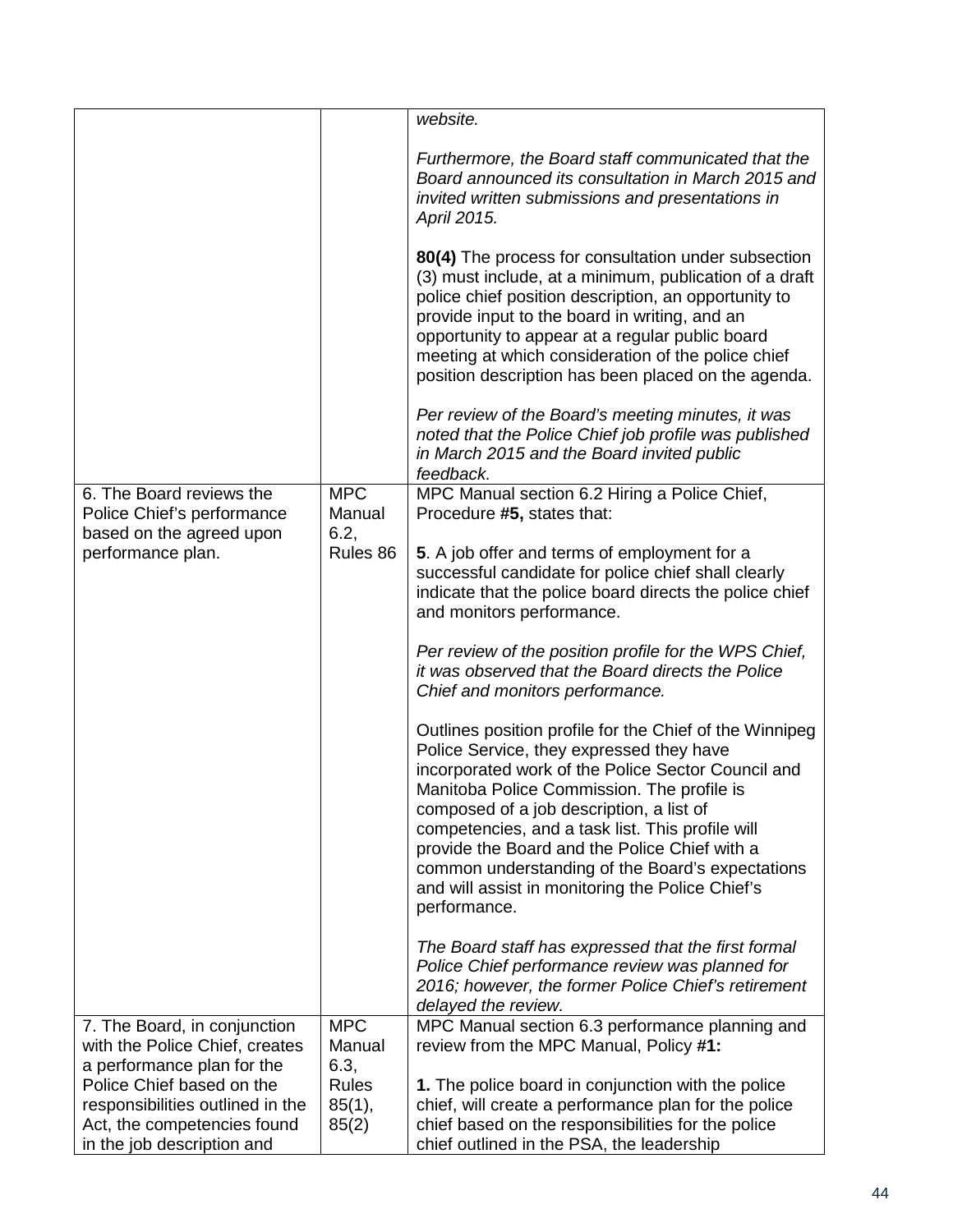| goals and objectives outlined<br>in the strategic plan.                               |                              | competencies found in the job description for police<br>chief and based on the goals and objectives outlined<br>in the Police Service's strategic plan.                                                                                                                                                                                                                                                                     |
|---------------------------------------------------------------------------------------|------------------------------|-----------------------------------------------------------------------------------------------------------------------------------------------------------------------------------------------------------------------------------------------------------------------------------------------------------------------------------------------------------------------------------------------------------------------------|
|                                                                                       |                              | Rules 85(1) & 85(2) included in Part 10, of the WPB<br>rules and procedure, outline the following:                                                                                                                                                                                                                                                                                                                          |
|                                                                                       |                              | 85(1) After consulting with the police chief, the board<br>must establish and implement a plan to monitor and<br>evaluate the performance of the police chief and<br>must review and update that plan annually, in<br>accordance with this section.                                                                                                                                                                         |
|                                                                                       |                              | 85(2) The plan established under subsection (1)<br>must, at a minimum, include evaluation of the police<br>chief's performance in respect of the following areas<br>of responsibility:                                                                                                                                                                                                                                      |
|                                                                                       |                              | (a) the enforcement of law, the prevention of crime<br>and the preservation of the public peace in the City;<br>(b) the management, administration and operation of<br>the police service;<br>(c) the maintenance of discipline in the police                                                                                                                                                                               |
|                                                                                       |                              | service;<br>(d) ensuring that the police service meets all<br>requirements imposed by the Act and that its police<br>officers carry out their duties in accordance with the<br>Act;                                                                                                                                                                                                                                         |
|                                                                                       |                              | (e) implementing policies established by the police<br>board respecting the police service in a timely<br>manner and managing, administering and operating<br>the police service in accordance with those policies;<br>(f) managing, administering and operating the police                                                                                                                                                 |
|                                                                                       |                              | service in accordance with the priorities and<br>objectives established by the police board under the<br>Act, including in particular, implementing the<br>strategic plan established by the board under Part 4<br>of these Rules in a timely manner;<br>(g) demonstration of the competencies set out in the<br>police chief's job description as adopted by the                                                           |
|                                                                                       |                              | Board under section 80.                                                                                                                                                                                                                                                                                                                                                                                                     |
|                                                                                       |                              | The Board staff has communicated that the Board<br>has initiated work on a performance plan for the<br>Police Chief and intends to have it completed within<br>the next couple of months. The Governance<br>Committee will be developing the performance plan<br>template and working with the new Police Chief to<br>recommend performance objectives at the next<br>Governance Committee meeting, on January 20,<br>2017. |
| 8. The Board ensures all<br>complaints the Board receives<br>about the Police Chief's | <b>MPC</b><br>Manual<br>6.4, | The MPC Manual section 6.4 Complaint against the<br>police officer Policy #1, states:                                                                                                                                                                                                                                                                                                                                       |
| conduct are made in writing,                                                          | <b>Rules</b>                 | 1. All complaints to the police board about the police                                                                                                                                                                                                                                                                                                                                                                      |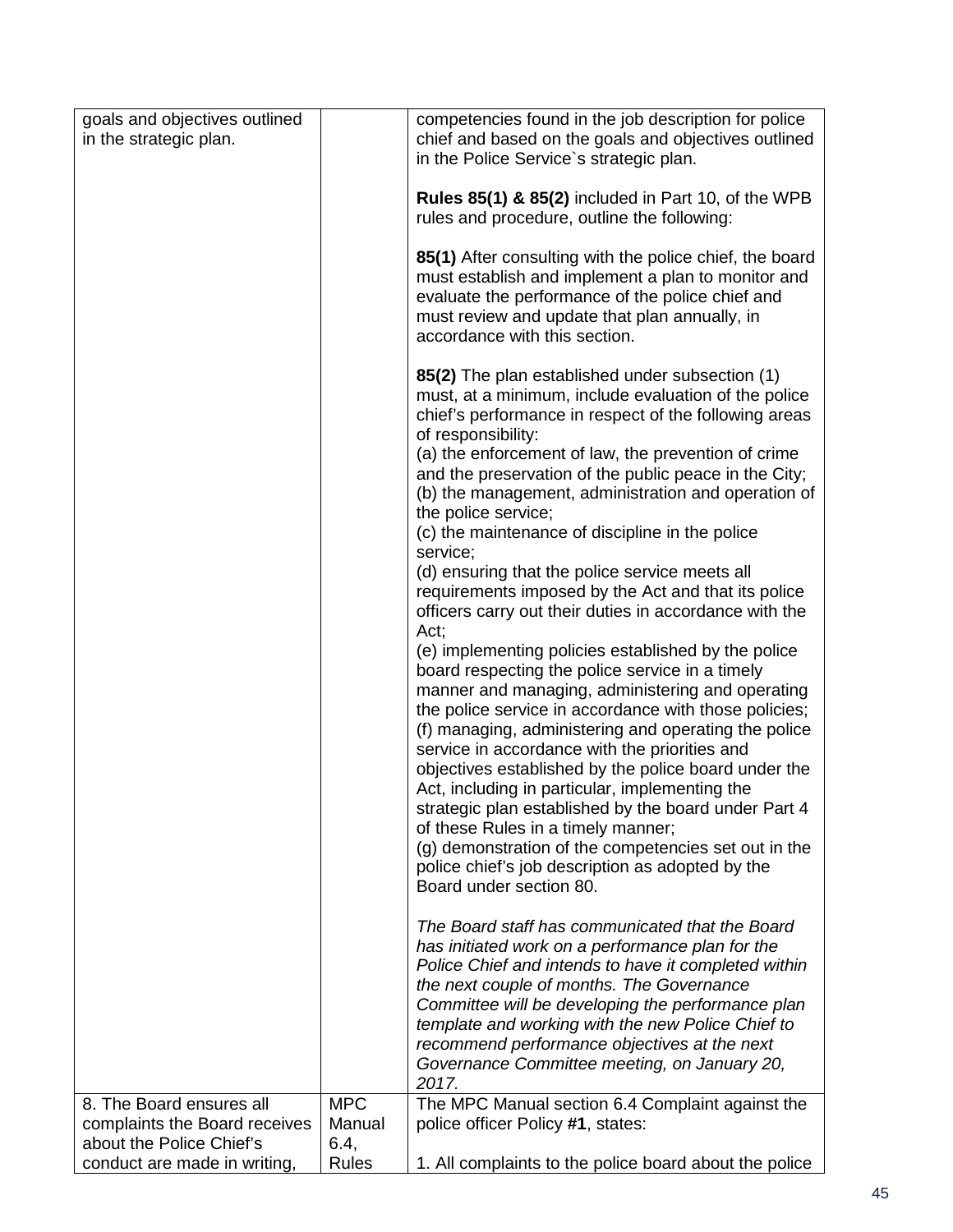| signed and dated, or<br>submitted according to the<br>MPC's process for receiving<br>complaints from individuals<br>unable to submit them in<br>writing.                                                    | Part 11                                                | chief's conduct must be made in writing signed and<br>dated. If the complainant is unable to put the<br>complaint into writing, the person to whom the<br>complaint is made shall: take down the complaint in<br>writing; read the complaint back to the complainant;<br>and, have the complainant sign and date the<br>complaint. Any complaint must include a means for                                                                            |
|-------------------------------------------------------------------------------------------------------------------------------------------------------------------------------------------------------------|--------------------------------------------------------|------------------------------------------------------------------------------------------------------------------------------------------------------------------------------------------------------------------------------------------------------------------------------------------------------------------------------------------------------------------------------------------------------------------------------------------------------|
|                                                                                                                                                                                                             |                                                        | the police board to communicate with the<br>complainant (ex: phone number, address, email<br>address, etc).                                                                                                                                                                                                                                                                                                                                          |
|                                                                                                                                                                                                             |                                                        | <b>Part 11</b> – complaints against the Police Chief:                                                                                                                                                                                                                                                                                                                                                                                                |
|                                                                                                                                                                                                             |                                                        | <b>Complaints to be in writing</b><br>88(1) Any person may make a complaint by<br>(a) setting out in writing the particulars of the<br>complaint and the means by which the board is to<br>communicate with the complainant;<br>(b) signing and dating the complaint; and<br>(c) submitting the complaint to the executive<br>director.                                                                                                              |
|                                                                                                                                                                                                             |                                                        | If complainant unable to write<br>88(2) If a citizen is not capable of submitting a<br>complaint in writing, the executive director must<br>(a) meet with the complainant in person and take<br>down in writing the particulars of the complaint and<br>the means by which the board is to communicate<br>with the complainant;<br>(b) read the complaint back to the complainant;<br>(c) request the complainant to sign and date the<br>complaint. |
|                                                                                                                                                                                                             |                                                        | The Board staff has expressed that no complaints<br>have been received by the Board.                                                                                                                                                                                                                                                                                                                                                                 |
| 9. The Board follows MPC<br>processes and Part 9 of its<br>Rules for dealing with all<br>complaints against the Police<br>Chief.                                                                            | <b>MPC</b><br>Manual<br>6.4,<br><b>Rules</b><br>Part 9 | Section 6.4 from MPC Manual and Part 11 from<br>WPB rules of practice and procedures outline the<br>process for receiving and dealing with complaints<br>against the Police Chief, some items have been<br>covered in the items above.                                                                                                                                                                                                               |
|                                                                                                                                                                                                             |                                                        | The Board staff has expressed that no complaints<br>have been received by the Board.                                                                                                                                                                                                                                                                                                                                                                 |
| 10. The Board forwards all<br>conduct complaints it receives<br>about the Service or an<br>individual officer other than<br>the Police Chief to the Police<br>Chief or designate for<br>appropriate action. | MPC<br>Manual<br>6.4                                   | Section 6.4 from MPC Manual Procedure #8, states:<br>8. All conduct complaints received by the police<br>board about the police service or an individual police<br>officer other than the police chief must be forwarded<br>to the police chief or designate for appropriate<br>action.<br>The Board staff has communicated the following                                                                                                            |
|                                                                                                                                                                                                             |                                                        | information:                                                                                                                                                                                                                                                                                                                                                                                                                                         |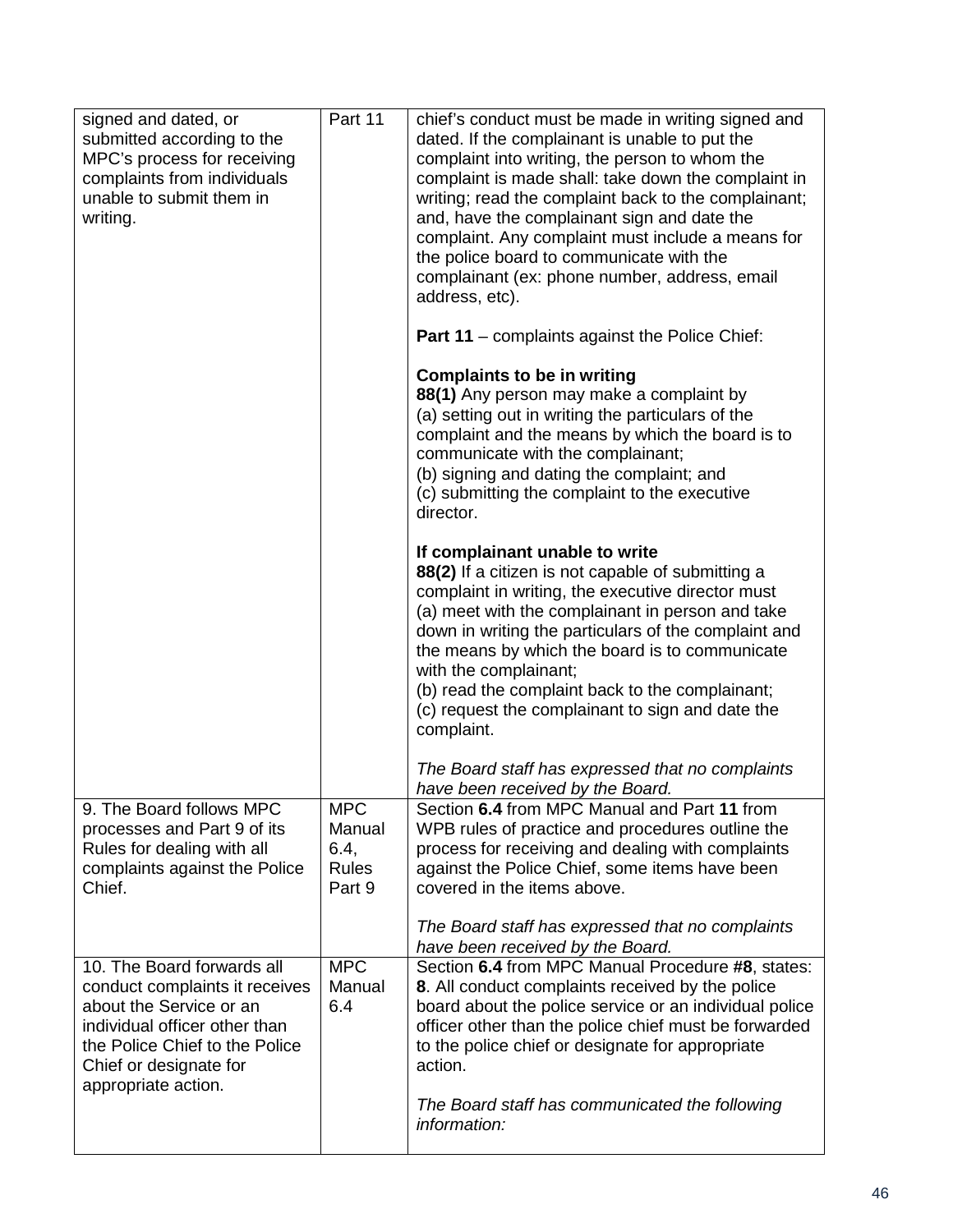|                                                                                                                          |                      | Not all complaints about the WPS or individual<br>officers other than the Police Chief are forwarded to<br>the Chief or designated for appropriate action. The<br>Board explains to complainants the options they<br>have available and encourages complainants to<br>contact the WPS Professional Standards Unit or the<br>Law Enforcement Review Agency directly.<br>The Board has consulted with each agency on the<br>summary of these options that the Board has posted |
|--------------------------------------------------------------------------------------------------------------------------|----------------------|------------------------------------------------------------------------------------------------------------------------------------------------------------------------------------------------------------------------------------------------------------------------------------------------------------------------------------------------------------------------------------------------------------------------------------------------------------------------------|
|                                                                                                                          |                      | on its website. The Board opted to encourage<br>complainants to follow up directly with each<br>organization. The Board was concerned that if it<br>forwarded complaints to the WPS and complainants<br>did not expect or want their information shared with<br>the police, their trust in the Board and civilian<br>governance of police would be lost.                                                                                                                     |
| 11. The Board holds the<br>Police Chief responsible for                                                                  | <b>MPC</b><br>Manual | MPC Manual Section 7.1 Budget and Financial<br>Management, Policy #4 States that:                                                                                                                                                                                                                                                                                                                                                                                            |
| financial planning, control,<br>administration and<br>management of the Service's<br>operational and capital<br>budgets. | 7.1                  | 3. The police chief is responsible to the police board<br>for the financial planning, control, administration and<br>management of the police service's operational and<br>capital budgets.                                                                                                                                                                                                                                                                                  |
|                                                                                                                          |                      | The Board staff has expressed that the Police Chief<br>provides monthly budget reports to the Budget and<br>Finance Committee, and the WPS submits quarterly<br>financial reports that the Board publishes and<br>publically receives as information. The Board staff<br>also stated that the Board meets privately with the<br>Police Chief every quarter to review his performance<br>in this and other areas as a further step in holding<br>the Chief accountable.       |
|                                                                                                                          |                      | Upon review of the Board's meeting minutes, it was<br>observed that the Budget and Finance Committee<br>receives the reports.                                                                                                                                                                                                                                                                                                                                                |
|                                                                                                                          |                      | Additionally, respondents were satisfied with the<br>Board's performance in this area (Board-Chief<br>Relationship, fourth question).                                                                                                                                                                                                                                                                                                                                        |
| 12. The Board ensures<br>Service expenditures do not                                                                     | <b>MPC</b><br>Manual | MPC Manual Section 7.1 Budget and Financial<br>Management, Policy #4 States that:                                                                                                                                                                                                                                                                                                                                                                                            |
| exceed the allocated budget<br>without prior approval from                                                               | 7.1                  | 4. The police board must ensure that the police                                                                                                                                                                                                                                                                                                                                                                                                                              |
| Council.                                                                                                                 |                      | service expenditures do not exceed the allocated<br>budget without the prior approval from the municipal<br>council.                                                                                                                                                                                                                                                                                                                                                         |
|                                                                                                                          |                      | The Board staff has expressed that the WPS has<br>returned unspent funds to the City or placed some                                                                                                                                                                                                                                                                                                                                                                          |
|                                                                                                                          |                      | funds in a commitment reserve, with the approval of                                                                                                                                                                                                                                                                                                                                                                                                                          |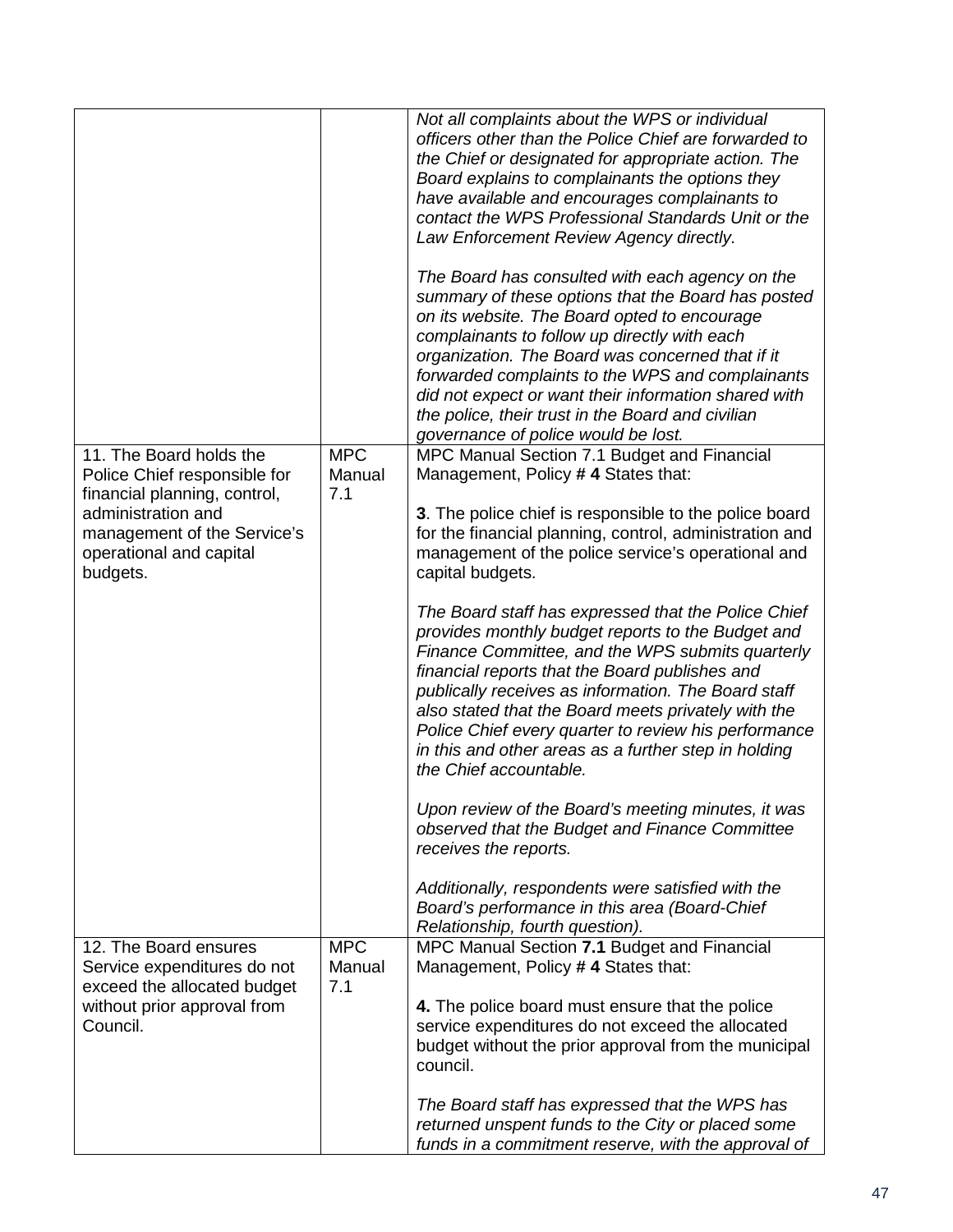|                                                           |            | the Standing Policy Committee on Finance.             |
|-----------------------------------------------------------|------------|-------------------------------------------------------|
| 13. The Board grants or                                   | <b>MPC</b> | The WPS Rules part 7.1 Budget and Financial           |
| suspends the Police Chief's                               | Manual     | Management, policy #6 states that:                    |
| authority to expend budget                                | 7.1        |                                                       |
| operating funds, as                                       |            | 6. The police chief must be given authority to        |
| appropriate.                                              |            | expend budgeted operating funds, unless the board     |
|                                                           |            | suspends this general authority.                      |
|                                                           |            |                                                       |
|                                                           |            | The Board staff has communicated that the Board       |
|                                                           |            | can grant and suspend the Police Chief's authority    |
|                                                           |            | to expend budget operating funds as deemed            |
|                                                           |            | necessary.                                            |
|                                                           |            |                                                       |
|                                                           |            | This information is also included in the Board's      |
|                                                           |            | Rules of Practice and Procedure (Part 8 - Police      |
|                                                           |            | Service Budgeting, Reporting and Financial            |
|                                                           | <b>MPC</b> | Management).                                          |
| 14. The Board holds the                                   | Manual     | MPC Manual Section 7.1 Budget and Financial           |
| Police Chief responsible for<br>submitting reports to the | 7.1        | Management, Policy # 5 state that:                    |
| Board to notify it of                                     |            | 6. The police board must establish a contingency      |
| unanticipated expenditures                                |            | plan with the municipal council to address the impact |
| causing an operating budget                               |            | of unforeseen critical issues or expenditures.        |
| deficit, as the case arises.                              |            |                                                       |
|                                                           |            |                                                       |
|                                                           |            | The Board staff has expressed that the Police Chief   |
|                                                           |            | submits reports to the Board for unanticipated        |
|                                                           |            | expenditures.                                         |
|                                                           |            |                                                       |
|                                                           |            | Per review of the 2016 WPS Financial Report that      |
|                                                           |            | was provided to the Board, it was noted that the      |
|                                                           |            | Police Chief discussed unanticipated expenditures.    |
|                                                           |            |                                                       |
|                                                           |            | Additionally, Respondents were satisfied with the     |
|                                                           |            | Board's performance in this area (Risk                |
|                                                           |            | Management, fourth question). However, there          |
|                                                           |            | appears to be room for improvement as the Board       |
|                                                           |            | received an average score of 2.50, which is on the    |
|                                                           |            | borderline of satisfied and unsatisfied.              |
| 15. The Board requires the                                | <b>MPC</b> | MPC Manual Section 7.2 Budget and Financial           |
| Police Chief to produce                                   | Manual     | Management, Policy #1 States that:                    |
| regular financial reports to be                           | 7.2        |                                                       |
| submitted to the Board, which                             |            | 1. The police board will require the police chief to  |
| include analyses of revenues                              |            | produce regular financial reports to be submitted to  |
| and expenditures.                                         |            | the board, which will include an analysis of revenues |
|                                                           |            | and expenditures.                                     |
|                                                           |            |                                                       |
|                                                           |            | The Board staff has communicated that the Police      |
|                                                           |            | Chief produces regular financial reports and submits  |
|                                                           |            | them to the Board.                                    |
|                                                           |            |                                                       |
|                                                           |            | The 2015 and 2016 WPS Financial reports were          |
|                                                           |            | reviewed. They included information on revenues,      |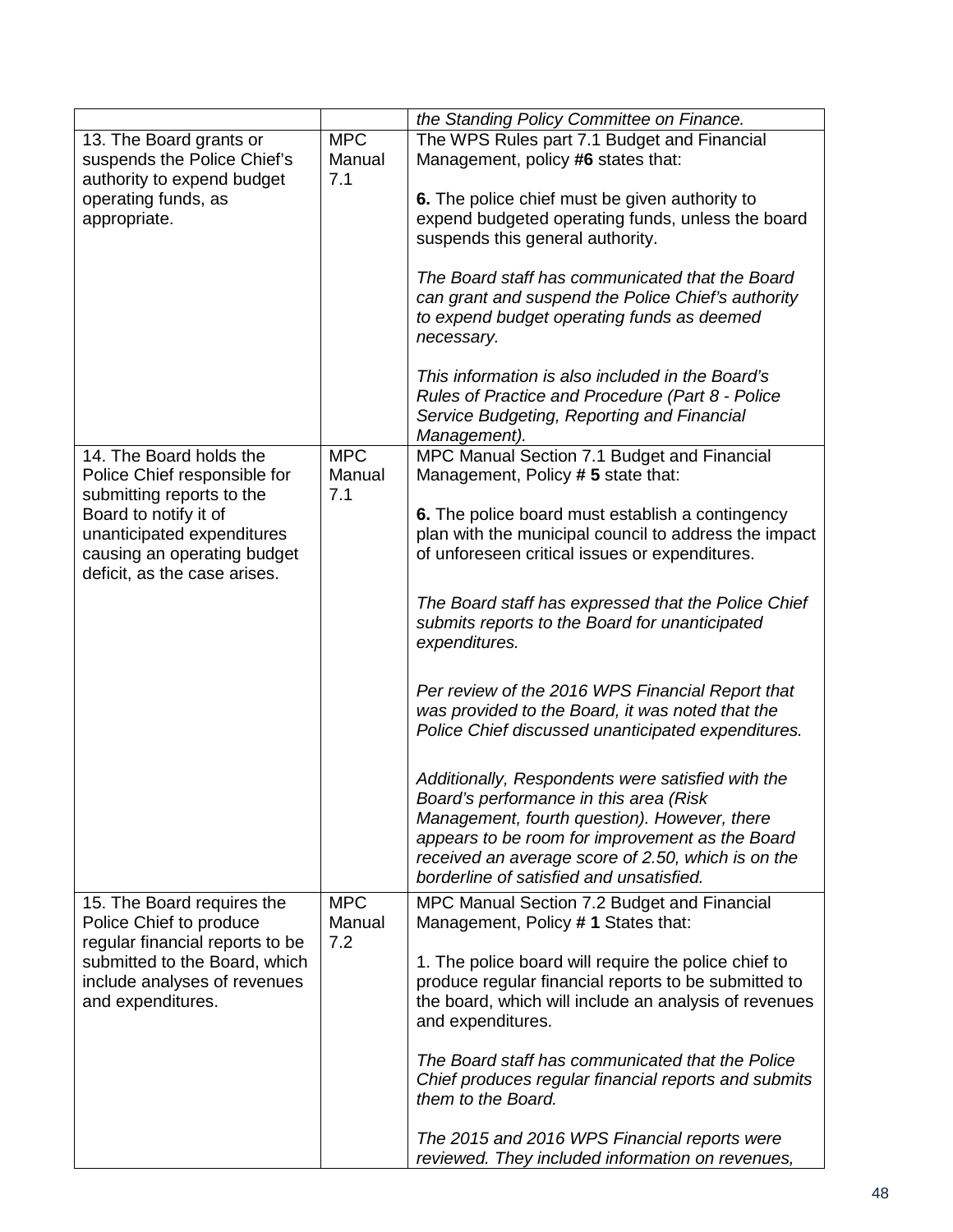|                              |         | expenses, capital expenditures, overtime, financial<br>outlook, salaries and wages and a financial<br>summary.                    |
|------------------------------|---------|-----------------------------------------------------------------------------------------------------------------------------------|
|                              |         | Additionally, respondents were satisfied with the<br>Board's performance in this area (Financial<br>Management, second question). |
| 16. The Board provides       | Rule 42 | Rule 42 in the WPB Rules of Practice and                                                                                          |
| general direction and        |         | Procedure outlines the following process relating to                                                                              |
|                              |         |                                                                                                                                   |
| supervision to the Police    |         | the annual preparation and review of the risk                                                                                     |
| Chief respecting the timely  |         | management framework as follows:                                                                                                  |
| preparation and annual       |         |                                                                                                                                   |
| review of a risk management  |         | <b>Risk management framework</b>                                                                                                  |
| framework in accordance with |         | 42(1) The board must provide general direction and                                                                                |
| section 42 of the Rules.     |         | supervision to the police chief respecting the timely                                                                             |
|                              |         | preparation and annual review of a risk management                                                                                |
|                              |         | framework for the police service that meets the                                                                                   |
|                              |         | requirements set out in Chapter 3.6 of the                                                                                        |
|                              |         | commission manual and subsections (3) and (4).                                                                                    |
|                              |         |                                                                                                                                   |
|                              |         | Policies 1 through 5 in section 3.6 of the MPC                                                                                    |
|                              |         | Manual provide general direction and supervision to                                                                               |
|                              |         | the Police Chief.                                                                                                                 |
|                              |         |                                                                                                                                   |
|                              |         | <b>Consultation with the police chief</b>                                                                                         |
|                              |         | 42(2) The board must consult with the police chief                                                                                |
|                              |         | through the risk management and audit committee                                                                                   |
|                              |         | before providing its direction under subsection (1).                                                                              |
|                              |         |                                                                                                                                   |
|                              |         | The Board staff has expressed that the Board                                                                                      |
|                              |         | consults with the Police Chief through the Risk                                                                                   |
|                              |         | Management and Audit Committee prior to providing                                                                                 |
|                              |         | its direction.                                                                                                                    |
|                              |         |                                                                                                                                   |
|                              |         | Alignment with national principles and                                                                                            |
|                              |         | guidelines                                                                                                                        |
|                              |         | 42(3) The risk management framework must be in                                                                                    |
|                              |         | accordance with National Standard of Canada,                                                                                      |
|                              |         | CAN/CSA-ISO 31000-10, Risk Management                                                                                             |
|                              |         | Principles and Guidelines, while taking into account                                                                              |
|                              |         | the particular needs and context of the police                                                                                    |
|                              |         | service.                                                                                                                          |
|                              |         | The Board staff has communicated that the Board                                                                                   |
|                              |         |                                                                                                                                   |
|                              |         | follows this requirement.                                                                                                         |
|                              |         | Content of risk management framework                                                                                              |
|                              |         | 42(4) The risk management framework must set out                                                                                  |
|                              |         | the foundations and organizational arrangements for                                                                               |
|                              |         |                                                                                                                                   |
|                              |         | designing, implementing, monitoring, reviewing and                                                                                |
|                              |         | continually improving risk management throughout                                                                                  |
|                              |         | the police service, including:                                                                                                    |
|                              |         | (a) a risk management policy that specifies the                                                                                   |
|                              |         |                                                                                                                                   |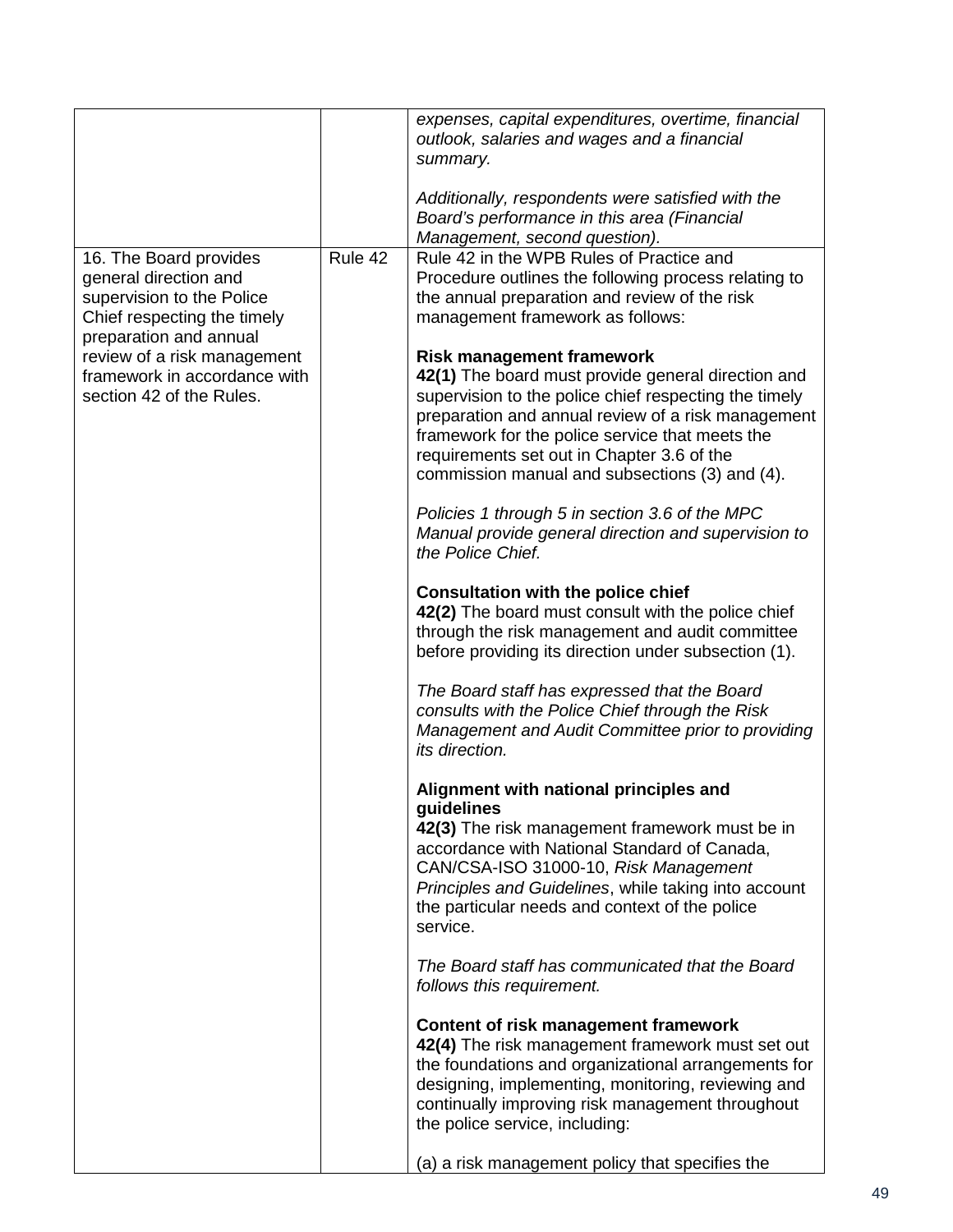| overall intentions and directions of the police service<br>with respect to the management of risk; and<br>(b) a risk management plan that specifies the risk<br>management process, assignment of<br>responsibilities, sequence and timing of activities,<br>and the resources to be applied to the management<br>of risk within the police service. |
|------------------------------------------------------------------------------------------------------------------------------------------------------------------------------------------------------------------------------------------------------------------------------------------------------------------------------------------------------|
| The Board staff has expressed that the Board<br>follows requirements (a) $&$ (b).                                                                                                                                                                                                                                                                    |

| PERFORM ANY OTHER PRESCRIBED DUTIES       |               |                                                                                                                                                                                                                                                                                                               |
|-------------------------------------------|---------------|---------------------------------------------------------------------------------------------------------------------------------------------------------------------------------------------------------------------------------------------------------------------------------------------------------------|
| <b>Duty/Requirement</b>                   | <b>Source</b> | <b>City Auditor Comments</b>                                                                                                                                                                                                                                                                                  |
| 1. Perform any other<br>prescribed duties | PSA,<br>28(1) | MPC Manual Appendix 1: The PSA, Division 2:<br>Police Boards, rule 28(1) states:                                                                                                                                                                                                                              |
|                                           |               | General duties of police board<br>28(1) The police board must                                                                                                                                                                                                                                                 |
|                                           |               | (a) after consulting with the police chief, establish<br>priorities and objectives for the police service;                                                                                                                                                                                                    |
|                                           |               | The Board's website states that: the Board, Police<br>Chief, and members from the WPS Executive sit on<br>the Strategic Planning Steering Committee. This<br>committee provides direction on the development of<br>the multi-year strategic plan for the WPS and<br>outlines their priorities and objectives. |
|                                           |               | Additionally, respondents were significantly satisfied<br>with the Board's performance in this area (Strategic<br>Planning, first question).                                                                                                                                                                  |
|                                           |               | (b) establish policies for the effective management<br>of the police service;                                                                                                                                                                                                                                 |
|                                           |               | The Board staff has communicated that the Board<br>has adopted the following two policies to date, as<br>they fit the Police Service Act's definition of policies<br>for effective management of the WPS:                                                                                                     |
|                                           |               | 1) Bias-Free Policing, and<br>2) Law Enforcement Accreditation                                                                                                                                                                                                                                                |
|                                           |               | Additionally, respondents were satisfied with the<br>Board's performance in this area (Policy<br>Development, first and second questions).                                                                                                                                                                    |
|                                           |               | (c) direct the police chief and monitor his or her<br>performance; and                                                                                                                                                                                                                                        |
|                                           |               | Respondents were significantly satisfied with the                                                                                                                                                                                                                                                             |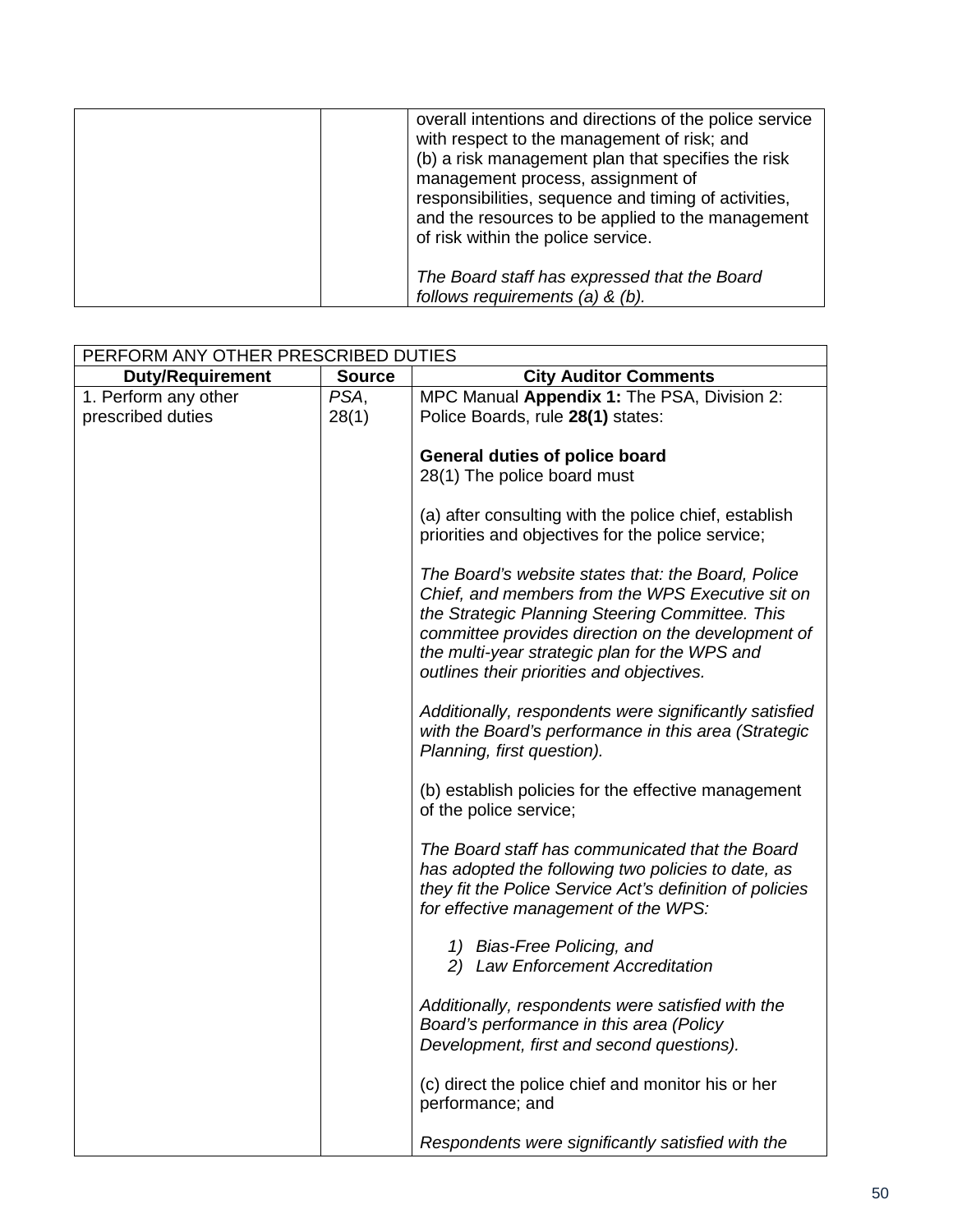|                                                                                        |                              | Board's performance in this area (Board-Chief                                                                                                                                                                                                                                                                                                                                                                                                                                                                                  |
|----------------------------------------------------------------------------------------|------------------------------|--------------------------------------------------------------------------------------------------------------------------------------------------------------------------------------------------------------------------------------------------------------------------------------------------------------------------------------------------------------------------------------------------------------------------------------------------------------------------------------------------------------------------------|
|                                                                                        |                              | Relationship, second question).                                                                                                                                                                                                                                                                                                                                                                                                                                                                                                |
|                                                                                        |                              | (d) perform any other prescribed duties.                                                                                                                                                                                                                                                                                                                                                                                                                                                                                       |
|                                                                                        |                              | No other prescribed duties were noted.                                                                                                                                                                                                                                                                                                                                                                                                                                                                                         |
| 2. The Board keeps its risk                                                            | <b>MPC</b>                   | MPC Manual Section 3.6 Risk Management, Policy                                                                                                                                                                                                                                                                                                                                                                                                                                                                                 |
| management and risk<br>strategy plans on file.                                         | Manual,<br>3.6               | #4 states that:                                                                                                                                                                                                                                                                                                                                                                                                                                                                                                                |
|                                                                                        |                              | 4. Both the annual risk management and risk<br>strategy plans will be kept on file by the chair of the<br>police board.                                                                                                                                                                                                                                                                                                                                                                                                        |
|                                                                                        |                              | The Board staff has expressed that the Board keeps<br>its risk management framework in its electronic<br>records.                                                                                                                                                                                                                                                                                                                                                                                                              |
| 3. The Board conducts an<br>ongoing review of outstanding<br>high-priority risk areas. | <b>MPC</b><br>Manual,<br>3.6 | MPC Manual Section 3.6 Risk Management, Policy<br># 5 states that:                                                                                                                                                                                                                                                                                                                                                                                                                                                             |
|                                                                                        |                              | 5. The police board will conduct an ongoing review<br>of outstanding high priority risk areas.                                                                                                                                                                                                                                                                                                                                                                                                                                 |
|                                                                                        |                              | Respondents were satisfied with the Board's<br>performance in this area (Risk Management, second<br>question).                                                                                                                                                                                                                                                                                                                                                                                                                 |
| 4. The Board has a practice<br>for managing confidential<br>information, including     | <b>MPC</b><br>Manual<br>3.3  | MPC section 3.3 Confidentiality, policy #1, states<br>that:                                                                                                                                                                                                                                                                                                                                                                                                                                                                    |
| information shared within<br>private meetings.                                         |                              | 1. Procedures for the practice are to be determined<br>by the police board.                                                                                                                                                                                                                                                                                                                                                                                                                                                    |
|                                                                                        |                              | The Board staff has communicated that the Board<br>has processes in place for managing confidential<br>information.                                                                                                                                                                                                                                                                                                                                                                                                            |
| 5. Board members<br>understand key sections of<br>the Freedom of Information           | <b>MPC</b><br>Manual<br>3.3  | MPC section 3.3 Confidentiality, under Policy, states<br>that:                                                                                                                                                                                                                                                                                                                                                                                                                                                                 |
| and Protection of Privacy Act.                                                         |                              | Each police board must develop a practice for<br>managing confidential information including<br>information shared within private meetings.<br>Municipal police boards in Manitoba are subject to<br>The Freedom of Information and Protection of<br>Privacy Act. Police board members have a duty to<br>understand key sections of this act and must avoid<br>disclosing any verbal or written material that is<br>meant to be confidential concerning the police<br>service, its police officers, civilian staff or clients. |
|                                                                                        |                              | The Board staff has communicated that the Board<br>has processes in place for managing confidential<br>information.                                                                                                                                                                                                                                                                                                                                                                                                            |
|                                                                                        |                              | Furthermore, respondents were satisfied with the                                                                                                                                                                                                                                                                                                                                                                                                                                                                               |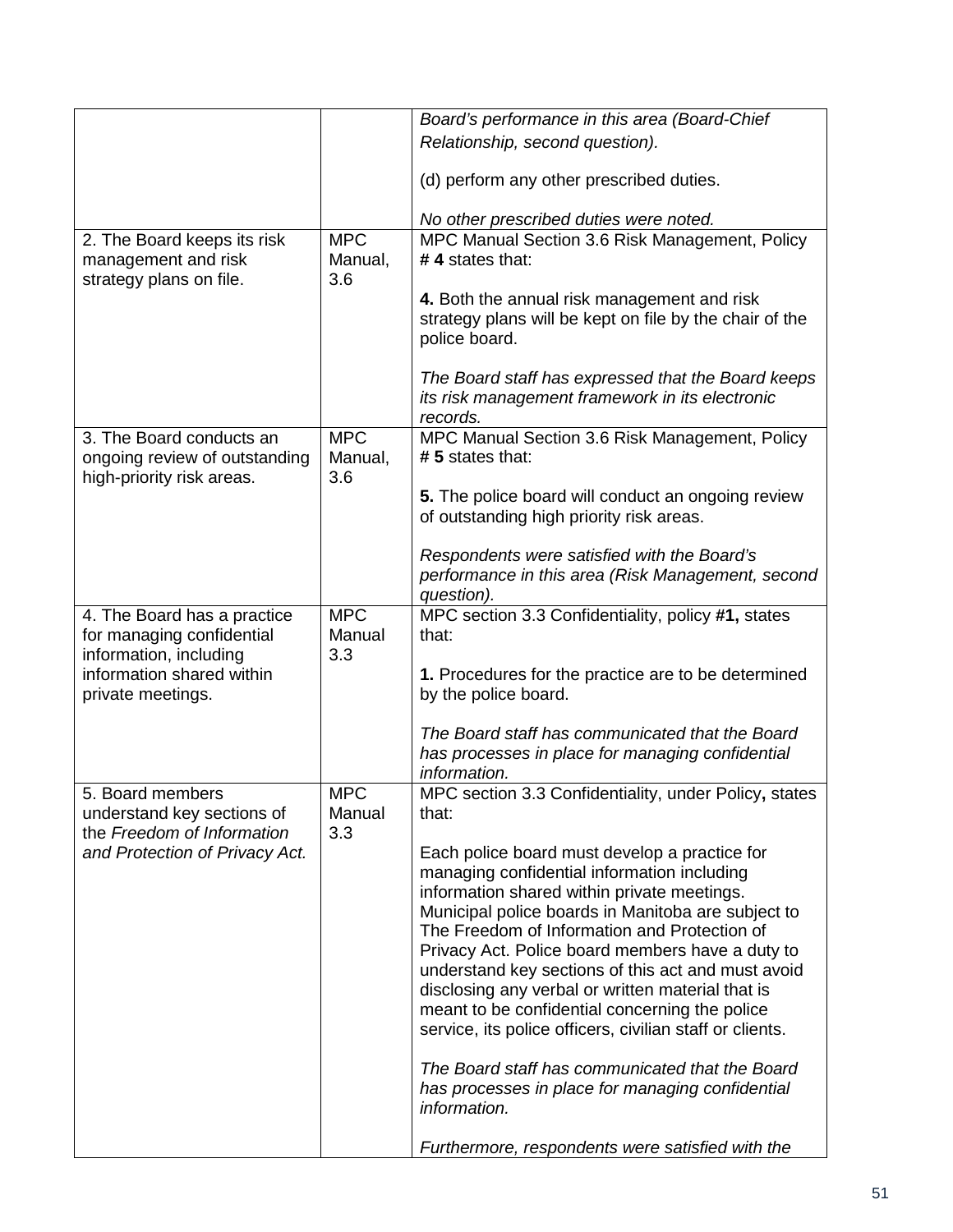|                                                                                                                                                                                                                      |                                          | Board's performance in this area (Board Conduct<br>and Cooperation, fifth and sixth questions).                                                                                                                                                                                                                                                                                                                                                                                                                       |
|----------------------------------------------------------------------------------------------------------------------------------------------------------------------------------------------------------------------|------------------------------------------|-----------------------------------------------------------------------------------------------------------------------------------------------------------------------------------------------------------------------------------------------------------------------------------------------------------------------------------------------------------------------------------------------------------------------------------------------------------------------------------------------------------------------|
| 6. The Board asks the<br>Winnipeg Police Service any<br>questions it considers<br>necessary to ensure an<br>adequate and effective police<br>service is being provided.                                              | <b>MPC</b><br>Manual,<br>3.4, 3.6        | MPC section 3.4 Communication, Policy #2, states<br>that:<br>2. The police board must ask the police any<br>questions it consider necessary to ensure an<br>adequate and effective police service is being<br>provided.<br>MPC section 3.6 Risk Management, Policy #2,<br>states that:<br><b>2.</b> The police board must ask the police chief any<br>question it considers necessary to ensure that an<br>adequate and effective police service is being<br>provided.<br>Respondents were satisfied with the Board's |
|                                                                                                                                                                                                                      |                                          | performance in this area (Board Competencies,<br>thirteenth and fourteenth questions).                                                                                                                                                                                                                                                                                                                                                                                                                                |
| 7. The Board ensures the<br>Police Chief takes all<br>reasonable steps to fully<br>inform the Board about all<br>major and critical issues that<br>may be of concern to the<br>community, as soon as<br>practicable. | <b>MPC</b><br>Manual,<br>3.4             | MPC Manual section 3.4 Communication,<br>"Communication about Major Issues" sub section<br>point #1 states that:<br>1. The police board shall ensure that the police chief<br>shall takes all reasonable steps to fully inform the<br>board about all major and critical issues that may be<br>of concern to the community, as soon as<br>practicable.<br>Respondents were significantly satisfied with the<br>Board's performance in this area (Board-Chief                                                          |
| 8. The Board ensures there<br>are internal mechanisms<br>within the Service to ensure<br>common understanding of<br>strategic issues and<br>directions.                                                              | <b>MPC</b><br>Manual,<br>3.4             | Relationship, sixth question).<br>MPC Manual section 3.4 Communication,<br>"Communication about Major Issues" sub section<br>point #6 states that:<br>6. The police board shall require internal<br>mechanisms to be in place to ensure a common                                                                                                                                                                                                                                                                      |
|                                                                                                                                                                                                                      |                                          | understanding of strategic issues and directions<br>within the police service.<br>The Board staff has expressed that there are<br>internal mechanisms in place for the WPS (in<br>accordance with Part 5 of the WPS Rules of<br>Practice and Procedure).                                                                                                                                                                                                                                                              |
| 9. The Board has a<br>communication plan.                                                                                                                                                                            | <b>MPC</b><br>Manual<br>3.4,<br>Rules 55 | MPC Manual section 3.4 Communication, policy #1<br>states that:<br>1. The police board must develop a communication<br>plan.                                                                                                                                                                                                                                                                                                                                                                                          |
|                                                                                                                                                                                                                      |                                          |                                                                                                                                                                                                                                                                                                                                                                                                                                                                                                                       |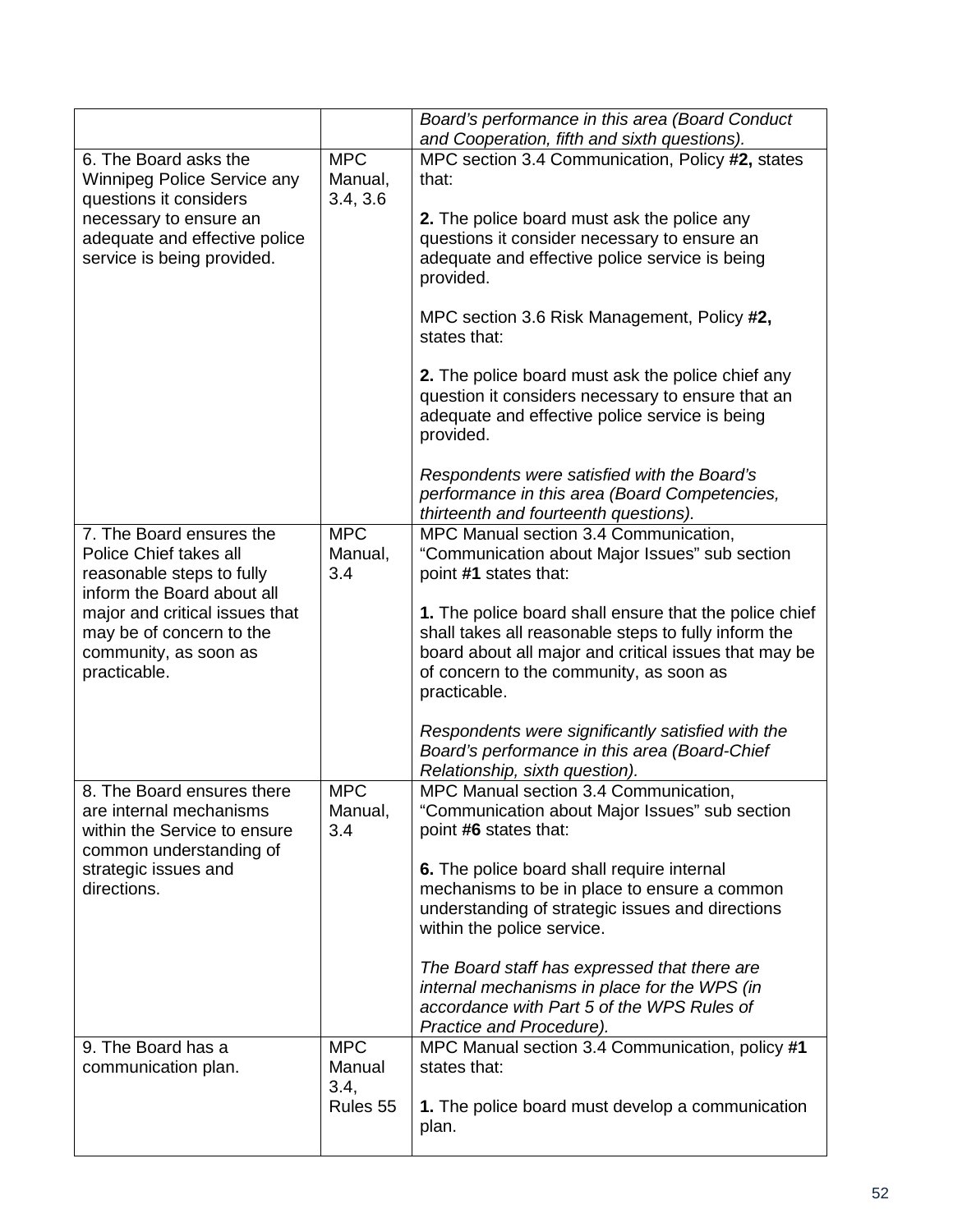|                                                                                                   |                                          | The 2016 Communications Plan is available on the                                                                                                                                                                                                                                                                                                                      |
|---------------------------------------------------------------------------------------------------|------------------------------------------|-----------------------------------------------------------------------------------------------------------------------------------------------------------------------------------------------------------------------------------------------------------------------------------------------------------------------------------------------------------------------|
|                                                                                                   |                                          | Board's website.                                                                                                                                                                                                                                                                                                                                                      |
| 10. The Board reviews its<br>communication plan annually.                                         | <b>MPC</b><br>Manual<br>3.4,<br>Rules 55 | MPC Manual section 3.4 Communication,<br>"Communication Plan" sub section point #1 states<br>that:                                                                                                                                                                                                                                                                    |
|                                                                                                   |                                          | 1. The chair of the police board shall ensure that a<br>communication plan for the police board is<br>developed, reviewed on an annual basis and<br>revisited in its entirety every three years.                                                                                                                                                                      |
|                                                                                                   |                                          | The Board staff has expressed that the<br>communication plan review is ongoing. The Board's<br>Governance Committee opted to defer<br>recommending the 2017 Communication Plan for<br>approval until January 2017 so more Board<br>members could weigh in on what did and did not<br>work in 2016, and that will become the final<br>component of the Board's review. |
| 11. The Board's<br>communication plan<br>addresses how the Board will<br>communicate with various | <b>MPC</b><br>Manual<br>3.4,<br>Rules 55 | MPC Manual section 3.4 Communication,<br>"Communication Plan" sub section point #2 states<br>that:                                                                                                                                                                                                                                                                    |
| stakeholders, including the<br>community, the media and the<br>municipal council.                 |                                          | 2. The communication plan shall consider how the<br>police board will communicate with various<br>stakeholders who include but are not limited to the<br>community, the media and the municipal council.                                                                                                                                                              |
|                                                                                                   |                                          | A review of the communication plan illustrated the<br>following information: (1) information and<br>engagement needs for various stakeholders<br>(including community, media and Council) and (2) a<br>section titled "nature and means of communication",<br>which describes the types of communications used<br>and its frequency.                                  |
| 12. The Chair acts as the<br>official spokesperson.                                               | <b>MPC</b><br>Manual,<br>3.4             | MPC Manual section 3.4 Communication, policy #3<br>states that:                                                                                                                                                                                                                                                                                                       |
|                                                                                                   |                                          | 3. The chair, or in his or her absence, the vice chair<br>or designate shall be the official spokesperson for<br>the municipal police board.                                                                                                                                                                                                                          |
|                                                                                                   |                                          | The Board staff has expressed that in absence of<br>the Chair, the Vice Chair is designated as the official<br>spokesperson for the Board.                                                                                                                                                                                                                            |
|                                                                                                   |                                          | Additionally, respondents were significantly satisfied<br>with the Board's performance in this area<br>(Communications and Community Engagement,<br>third question).                                                                                                                                                                                                  |
| 13. The Board holds private                                                                       | <b>MPC</b>                               | MPC manual section 3.4 "communication about                                                                                                                                                                                                                                                                                                                           |
| meetings to discuss critical<br>issues affecting the Winnipeg                                     | Manual<br>3.4                            | major issues" section point #2, states that:                                                                                                                                                                                                                                                                                                                          |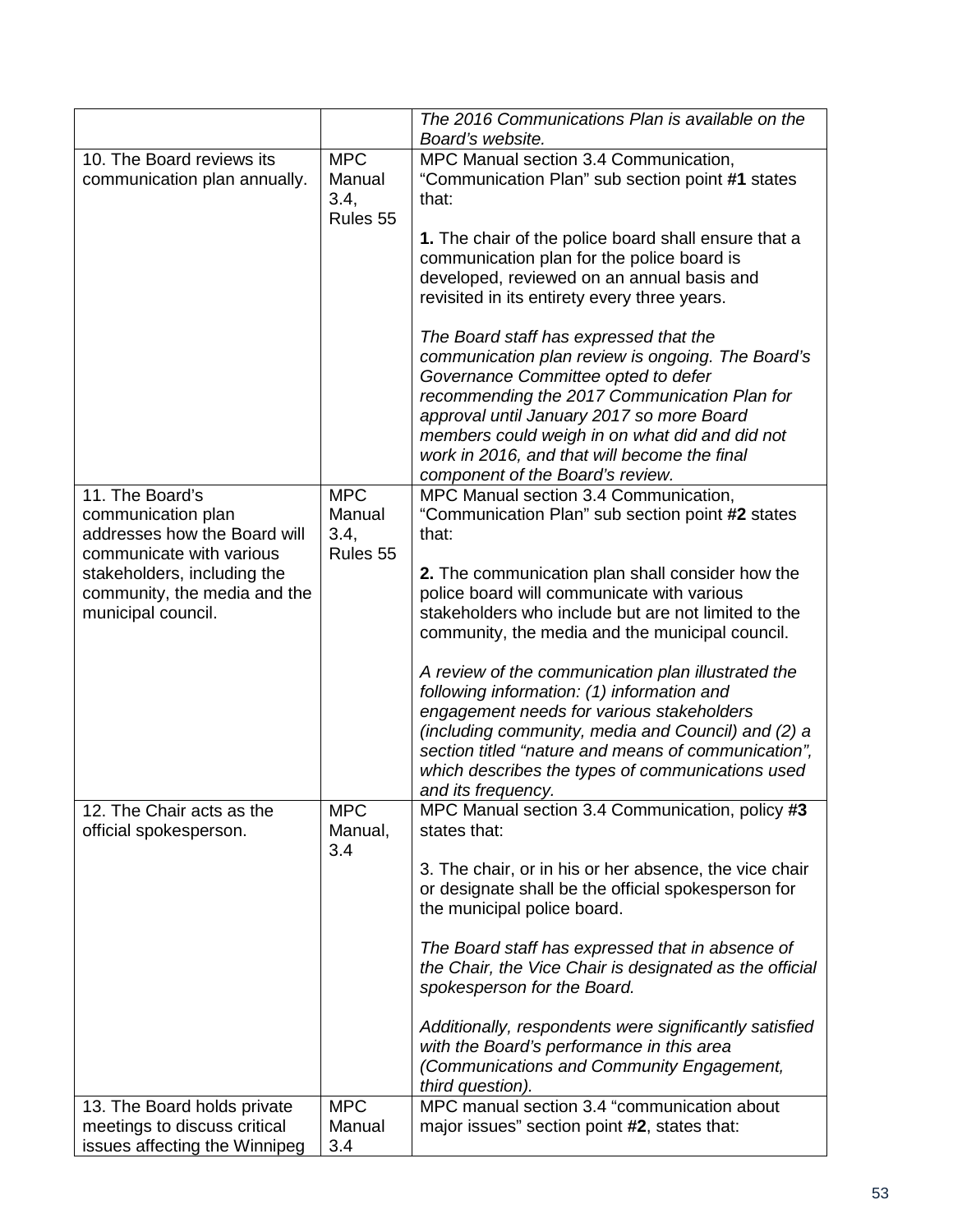| Police Service.                                                                                              |                             | 2. The police board will hold a private meeting to<br>discuss critical issues affecting the Police Service.<br>For this policy, a critical issue is defined as a<br>policing operation, event or organizationally<br>significant issue for which advanced planning is<br>required. The issue must fall outside the normal<br>capacity of the organization and requires<br>arrangements for additional human, financial and<br>physical resources and/or additional funding for the<br>deficient resources.<br>The Board staff has communicated that the Board<br>holds private meetings to discuss critical issues<br>affecting the WPS.                       |
|--------------------------------------------------------------------------------------------------------------|-----------------------------|----------------------------------------------------------------------------------------------------------------------------------------------------------------------------------------------------------------------------------------------------------------------------------------------------------------------------------------------------------------------------------------------------------------------------------------------------------------------------------------------------------------------------------------------------------------------------------------------------------------------------------------------------------------|
| 14. Official media releases<br>about critical issues are<br>provided to the Board as soon<br>as practicable. | <b>MPC</b><br>Manual<br>3.4 | MPC manual section 3.4 "communication about<br>major issues" section point #3, states that:<br>3. All official media releases are to be provided to<br>the police board as soon as is practicable.<br>The Board staff has expressed that the Board is<br>notified of all official media publications upon<br>release and that the Board Chair is informed of<br>significant new releases prior to their issuance.                                                                                                                                                                                                                                              |
| 15. Board members have<br>timely access to Service<br>information.                                           | <b>MPC</b><br>Manual<br>3.4 | MPC manual section 3.4 "communication about<br>major issues" section point #4, states that:<br>4. Police board members acting in their capacity as<br>police board members and in the performance of<br>their official duties shall have timely access to<br>information under the control of the police service<br>and shall direct all requests for such information and<br>advice related thereto to the office of the police<br>chief.<br>Respondents were satisfied with the Board's<br>performance in this area (Board-Chief Relationship,<br>ninth question).                                                                                           |
| 16. The Board directs its<br>requests for information to the<br>office of the Police Chief.                  | <b>MPC</b><br>Manual<br>3.4 | MPC manual section 3.4 "communication about<br>major issues" section point #4, states that:<br>4. Police board members acting in their capacity as<br>police board members and in the performance of<br>their official duties shall have timely access to<br>information under the control of the police service<br>and shall direct all requests for such information and<br>advice related thereto to the office of the police<br>chief.<br>The Board staff has expressed that requests are<br>made by direct communication between the Board<br>Chair and the Police Chief or through Board staff<br>and the Service's designated liaison officer to follow |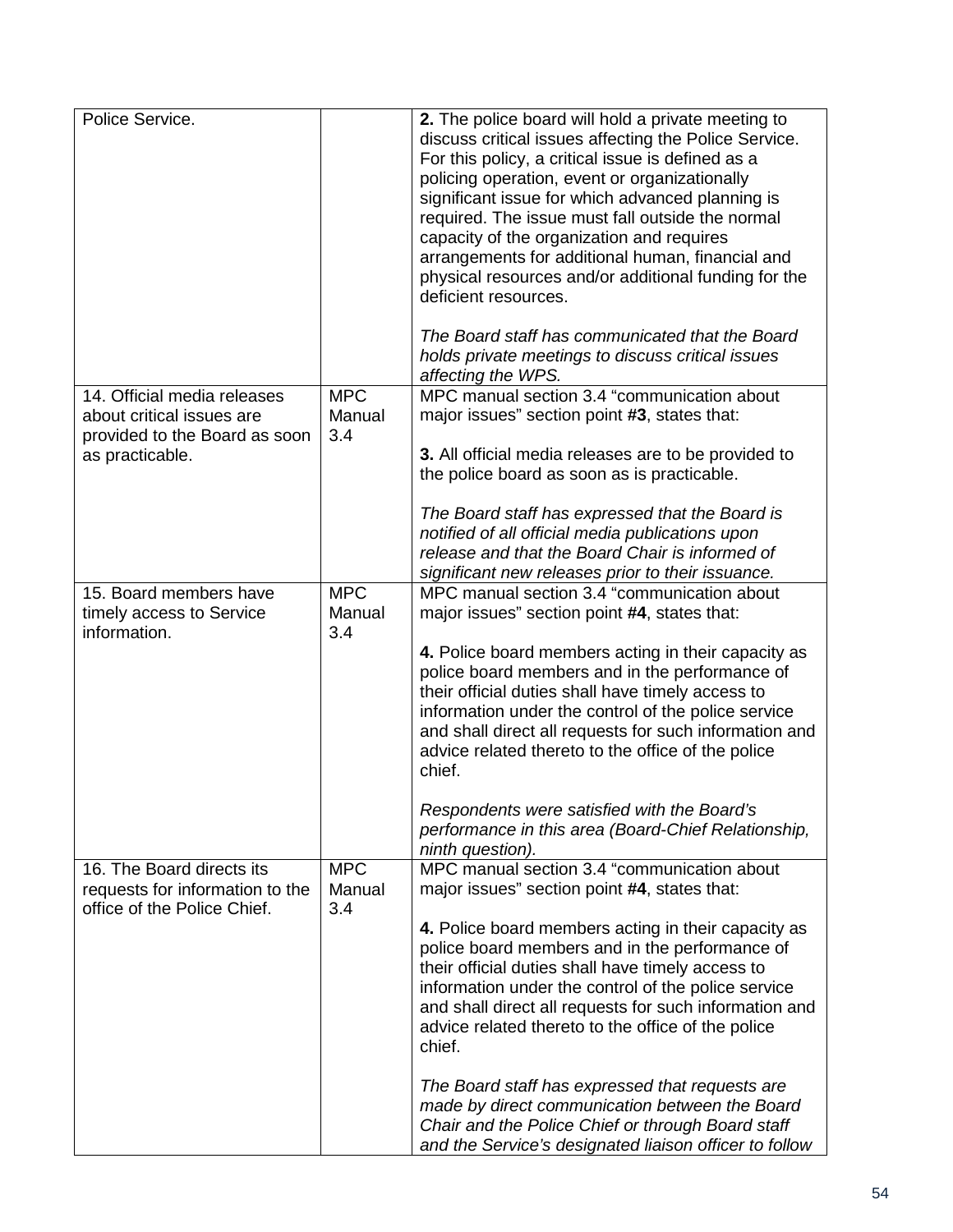|                                                                                        |                              | up on requests made by the Board or any of its<br>committees.                                                                                                                                                                                                                                                                                                                                                                                                                                                                                                                                                                                                                                                                                                                                                                                                                                                                                                                                                                    |
|----------------------------------------------------------------------------------------|------------------------------|----------------------------------------------------------------------------------------------------------------------------------------------------------------------------------------------------------------------------------------------------------------------------------------------------------------------------------------------------------------------------------------------------------------------------------------------------------------------------------------------------------------------------------------------------------------------------------------------------------------------------------------------------------------------------------------------------------------------------------------------------------------------------------------------------------------------------------------------------------------------------------------------------------------------------------------------------------------------------------------------------------------------------------|
| 17. The Board ensures<br>adequate liability insurance is<br>in place to indemnify and  | <b>MPC</b><br>Manual,<br>3.5 | MPC manual section 3.5 Liability and<br>Indemnification point #2, states that:                                                                                                                                                                                                                                                                                                                                                                                                                                                                                                                                                                                                                                                                                                                                                                                                                                                                                                                                                   |
| save harmless its members.                                                             |                              | 2. The police board should ensure that adequate<br>liability insurance is in place to indemnify and save<br>harmless its members.                                                                                                                                                                                                                                                                                                                                                                                                                                                                                                                                                                                                                                                                                                                                                                                                                                                                                                |
|                                                                                        |                              | The Board staff has expressed that the question of<br>whether directors' liability insurance is necessary<br>has been outstanding since 2013.                                                                                                                                                                                                                                                                                                                                                                                                                                                                                                                                                                                                                                                                                                                                                                                                                                                                                    |
| 18. The Board reviews<br>policies for which significant<br>risks have been identified. | <b>MPC</b><br>Manual<br>3.6  | MPC manual section 3.6 Risk Management<br>procedure #7, states that:                                                                                                                                                                                                                                                                                                                                                                                                                                                                                                                                                                                                                                                                                                                                                                                                                                                                                                                                                             |
|                                                                                        |                              | 7. The police board will review any policies for which<br>significant risks have been identified.                                                                                                                                                                                                                                                                                                                                                                                                                                                                                                                                                                                                                                                                                                                                                                                                                                                                                                                                |
|                                                                                        |                              | The Board staff has communicated the following<br>information: the Board reviews policies for which<br>significant risks have been identified. In particular,<br>the Board has established a bias-free policing policy<br>and is in the process of establishing a use of force<br>policy. This work was prioritized in part due to the<br>related risks. Both of these initiatives involved<br>extensive review of the Service's existing<br>operational policies and procedures in these areas.<br>The Board has identified risks related to the<br>deployment of an armored rescue vehicle and patrol<br>rifles, and reviewed the Service's revised<br>operational policies to ensure that such<br>deployments were consistent with community<br>needs, values and expectations. Board Committee<br>meeting minutes and reports accepted at public<br>Board meetings confirm these examples.<br>Additionally, respondents were satisfied with the<br>Board's performance in this area (Policy<br>Development, third question). |
| 19. The Board, in conjunction<br>with the Police Chief,<br>undertakes an annual        | <b>MPC</b><br>Manual,<br>3.6 | MPC manual section 3.6 Risk Management part of<br>policy #1, states that:                                                                                                                                                                                                                                                                                                                                                                                                                                                                                                                                                                                                                                                                                                                                                                                                                                                                                                                                                        |
| systematic risk management<br>audit.                                                   |                              | 1. In conjunction with the police chief, each<br>municipal police board shall undertake an annual<br>systematic risk management audit.                                                                                                                                                                                                                                                                                                                                                                                                                                                                                                                                                                                                                                                                                                                                                                                                                                                                                           |
|                                                                                        |                              | The 2016 Audit Plan Report prepared by the Police<br>Chief on December 2, 2015 was reviewed. The<br>report included the background, financial<br>implications, recommendations, discussion and<br>conclusion.                                                                                                                                                                                                                                                                                                                                                                                                                                                                                                                                                                                                                                                                                                                                                                                                                    |
|                                                                                        |                              | The Board staff has expressed that the systemic risk                                                                                                                                                                                                                                                                                                                                                                                                                                                                                                                                                                                                                                                                                                                                                                                                                                                                                                                                                                             |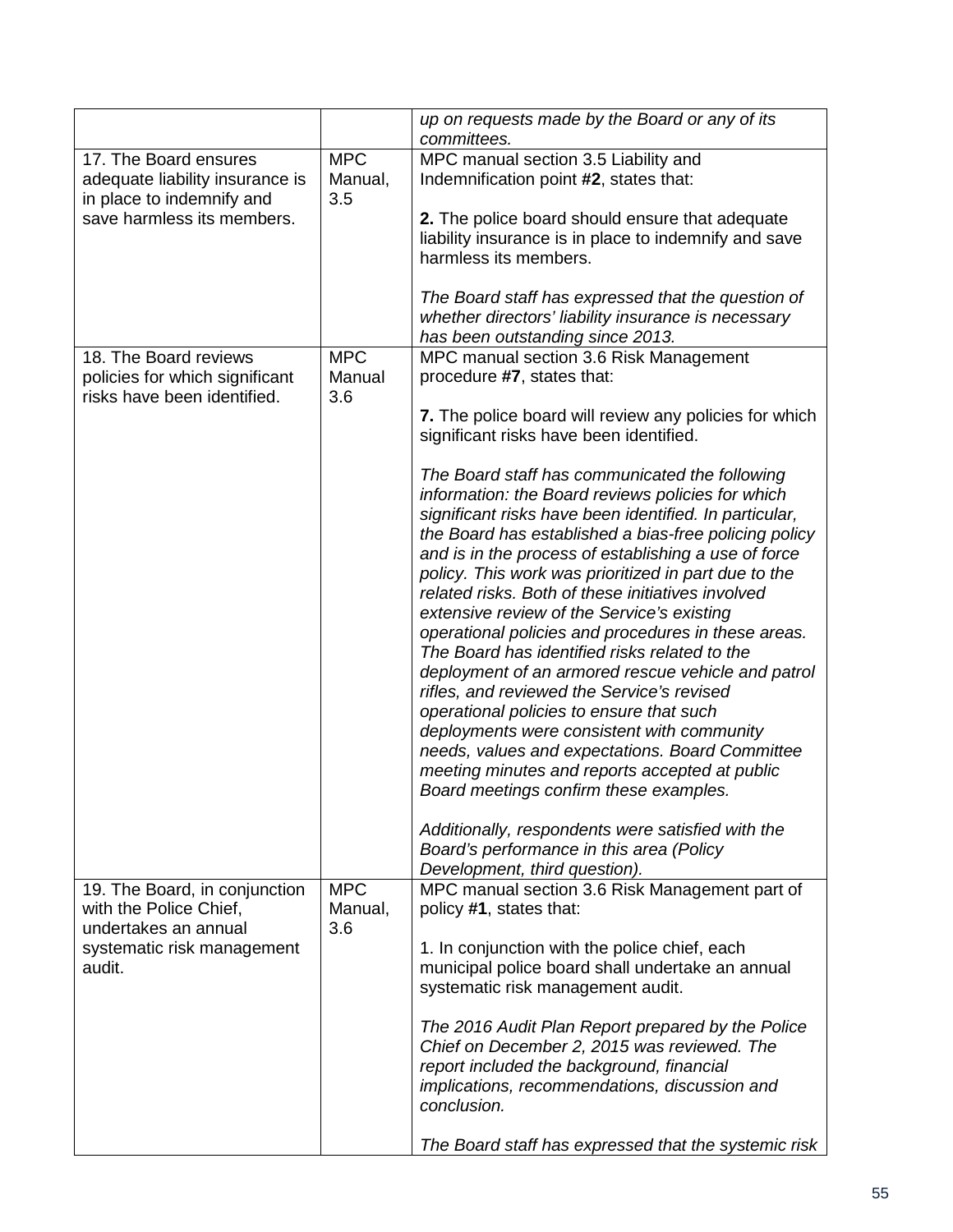|                                                                                                                   |                                              | management audit refers to its review of the risk<br>management framework on an annual basis.                                                                                                                                                                                                        |
|-------------------------------------------------------------------------------------------------------------------|----------------------------------------------|------------------------------------------------------------------------------------------------------------------------------------------------------------------------------------------------------------------------------------------------------------------------------------------------------|
|                                                                                                                   |                                              | Additionally, respondents were satisfied with the<br>Board's performance in this area (Risk<br>Management, third question).                                                                                                                                                                          |
|                                                                                                                   | <b>MPC</b>                                   |                                                                                                                                                                                                                                                                                                      |
| 20. The annual risk<br>management audit identifies,<br>assesses, prioritizes and                                  | Manual,<br>3.6                               | MPC manual section 3.6 Risk Management policy<br>#1, states that:                                                                                                                                                                                                                                    |
| weighs the types of risks that<br>the Service and the Board<br>may face in achieving their<br>objectives.         |                                              | 1. In conjunction with the police chief, each<br>municipal police board shall undertake an annual<br>systematic risk management audit that identifies,<br>assesses, prioritizes and weighs the types of risks<br>that the police service and police board may face in<br>achieving their objectives. |
|                                                                                                                   |                                              | The 2016 Audit Plan Report prepared by the Police<br>Chief on December 2, 2015 was reviewed. The<br>report included the background, financial<br>implications, recommendations, discussion and<br>conclusion.                                                                                        |
|                                                                                                                   |                                              | Furthermore, the Board staff has expressed that the<br>systemic risk management audit refers to its review<br>of the risk management framework on an annual<br>basis.                                                                                                                                |
| 21. The Board has<br>established a practice that<br>compels the Police Chief to<br>report on any and all critical | <b>MPC</b><br>Manual<br>3.6,<br><b>Rules</b> | MPC Manual section 3.6 Risk Management, one of<br>multiple requirements included under Policy #1, is<br>as follows:                                                                                                                                                                                  |
| issues.                                                                                                           | 45(3)                                        | 1. The police board will create a practice compelling<br>the police chief to report any and all critical issues.                                                                                                                                                                                     |
|                                                                                                                   |                                              | The Board staff has communicated that the Board<br>has established the Rules of Practice and<br>Procedure that explicitly state that the Police Chief                                                                                                                                                |
|                                                                                                                   |                                              | must notify the Board Chair when an exigent<br>circumstance arises that poses a risk to the<br>achievement of police service's priorities and                                                                                                                                                        |
|                                                                                                                   |                                              | objectives (section 46(6)) and instructions to notify<br>of any other issues relating to specific items and<br>examples (section 59(1)).                                                                                                                                                             |
| 22. The Board requires the<br>Police Chief to provide an<br>audit plan that assesses risks                        | <b>MPC</b><br>Manual<br>3.6,                 | MPC Manual section 3.6 Risk Management,<br>Procedure #6 states:                                                                                                                                                                                                                                      |
| within the organization that<br>merit an audit.                                                                   | Rules 48                                     | 6. The police board will require the police chief to<br>provide an audit plan that assesses risks within the<br>organization that merit an audit.                                                                                                                                                    |
|                                                                                                                   |                                              | The 2016 Audit Plan Report prepared by the Police<br>Chief on December 2, 2015 was reviewed. The<br>report included the background, financial<br>implications, recommendations, discussion and                                                                                                       |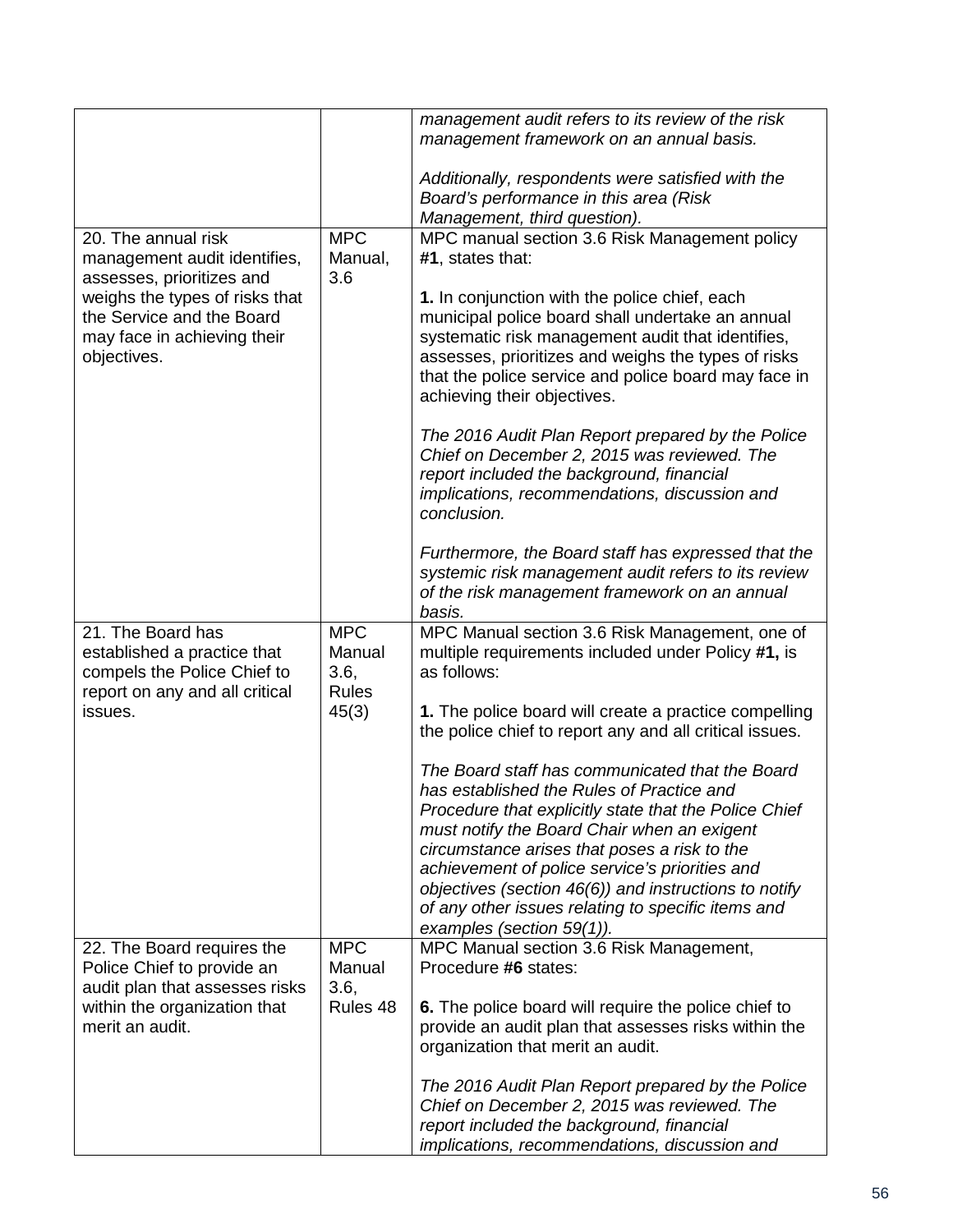|                                                         |                | conclusion.                                                                                                                                   |
|---------------------------------------------------------|----------------|-----------------------------------------------------------------------------------------------------------------------------------------------|
|                                                         |                | Additionally, the Board staff has communicated that<br>the Service tabled an audit plan for the RMA<br>Committee's approval in December 2015. |
| 23. The Board operates in                               | <b>PSA</b>     | MPC Manual Section 3.8 Board Policy and                                                                                                       |
| accordance with the Manitoba                            | 35(1),         | Procedure Manual, Policy #1 states:                                                                                                           |
| Police Commission's policy                              | <b>MPC</b>     |                                                                                                                                               |
| and procedures manual.                                  | Manual         | 1. The police board must operate in accordance with                                                                                           |
|                                                         | 3.8            | The Manitoba Police Board Policy and Procedures<br>Manual developed by the Manitoba Police<br>Commission.                                     |
|                                                         |                |                                                                                                                                               |
|                                                         |                | The Board staff has communicated that the Board                                                                                               |
|                                                         |                | operates in accordance with the MPC Manual, with<br>the exceptions noted elsewhere in the policy and                                          |
|                                                         |                | procedure checklist (where the Board has a practice                                                                                           |
|                                                         |                | that is different from the manual or the Board needs                                                                                          |
|                                                         |                | to improve).                                                                                                                                  |
| 24. Board members                                       | <b>MPC</b>     | MPC Manual Section 3.8 Board Policy and                                                                                                       |
| familiarize themselves with<br>the MPC Manual and abide | Manual,<br>3.8 | Procedure Manual, Procedure #2 states:                                                                                                        |
| by its policies and                                     |                | 2. It is the responsibility of each board member to                                                                                           |
| procedures.                                             |                | familiarize him/herself with the content of The                                                                                               |
|                                                         |                | Manitoba Police Board Policy and Procedure                                                                                                    |
|                                                         |                | Manual and abide by the policies and procedures                                                                                               |
|                                                         |                | contained therein.                                                                                                                            |
|                                                         |                | Respondents were satisfied with the Board's                                                                                                   |
|                                                         |                | performance in this area (Board Training and                                                                                                  |
|                                                         |                | Capacity, second question). However, there                                                                                                    |
|                                                         |                | appears to be room for improvement as the Board                                                                                               |
|                                                         |                | received an average score of 2.50, which is on the                                                                                            |
|                                                         |                | borderline of satisfied and unsatisfied.                                                                                                      |
| 25. The Board takes action,                             | <b>MPC</b>     | MPC Manual Section 3.9 Evaluating Police Board                                                                                                |
| as necessary and within its                             | Manual         | Effectiveness, Policy # 3, states that:                                                                                                       |
| mandate, to address anything                            | 3.9            |                                                                                                                                               |
| that is interfering with the                            |                | 3. The police board will take action, as necessary                                                                                            |
| Board being able to achieve<br>its objectives.          |                | and within its mandate, to address anything that is<br>interfering with the police board being able to                                        |
|                                                         |                | achieve its objectives.                                                                                                                       |
|                                                         |                |                                                                                                                                               |
|                                                         |                | The Board staff has expressed that the Board acts                                                                                             |
|                                                         |                | on barriers and issues that interfere with its ability to                                                                                     |
|                                                         |                | achieve its objectives.                                                                                                                       |
| 26. The Chair holds                                     | <b>MPC</b>     | MPC Manual Section 4.1 Role of the Chair, Policy #                                                                                            |
| responsibility for ensuring the                         | Manual         | 1 states:                                                                                                                                     |
| Board meets its legislative                             | 4.1            |                                                                                                                                               |
| responsibilities and                                    |                | 1. The chair is responsible for ensuring the police                                                                                           |
| obligations.                                            |                | board is meeting its legislative responsibilities and<br>obligations.                                                                         |
|                                                         |                |                                                                                                                                               |
|                                                         |                | The Board staff has stated that this is not a matter                                                                                          |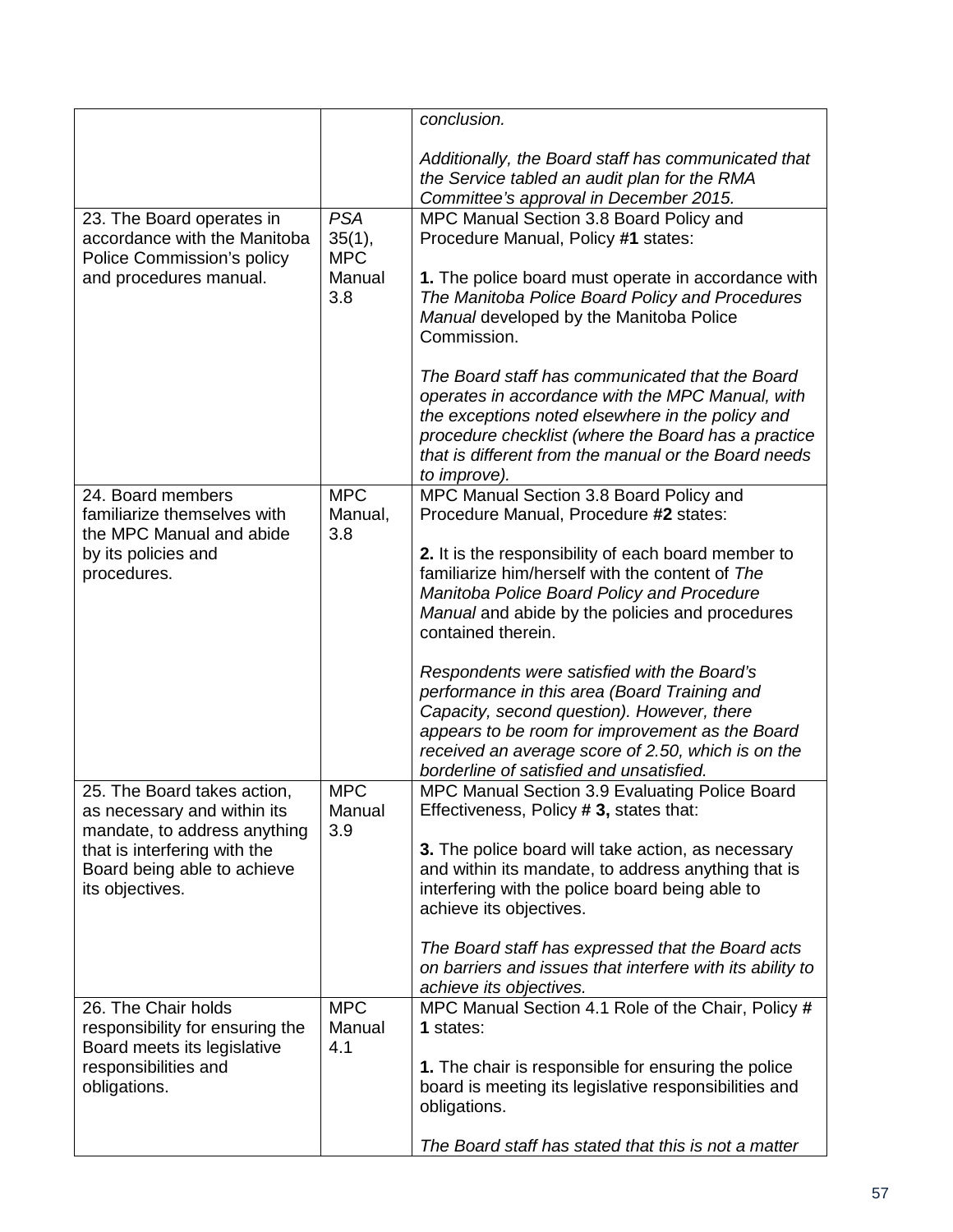|                                                                                               |                              | for specific compliance review; it is a general<br>statement of responsibility that the Chair<br>demonstrates is being carried out through all Board<br>processes, including the present effectiveness<br>evaluation.                            |
|-----------------------------------------------------------------------------------------------|------------------------------|--------------------------------------------------------------------------------------------------------------------------------------------------------------------------------------------------------------------------------------------------|
|                                                                                               |                              | Additionally, respondents were significantly satisfied<br>with the Board's performance in this area (Board<br>Competencies, fifteenth question).                                                                                                 |
| 27. The Chair ensures the<br>Board follows the Act, MPC<br>policies and the Board's           | <b>MPC</b><br>Manual<br>4.1  | MPC Manual Section 4.1 Role of the Chair, Policy #<br>2 states:                                                                                                                                                                                  |
| Rules of Practice and<br>Procedure.                                                           |                              | 2. The chair must ensure that the police board<br>follows the PSA, policies set forward by the<br>Manitoba Police Commission, and its own practices<br>and procedures.                                                                           |
|                                                                                               |                              | The Board staff has expressed that the Chair<br>complies with this requirement. In particular, the<br>Chair holds the Executive Director accountable for<br>monitoring the Board's adherence to the Act, MPC<br>policies, and the Board's Rules. |
|                                                                                               |                              | Furthermore, respondents were satisfied with the<br>Board's performance in this area (Board Meetings,<br>second question).                                                                                                                       |
| 28. The Chair maintains<br>communication with all Board<br>members.                           | <b>MPC</b><br>Manual<br>4.1  | MPC Manual Section 4.1 Role of the Chair, Policy #<br>3 states:                                                                                                                                                                                  |
|                                                                                               |                              | 3. The chair must maintain communication with all<br>police board members.                                                                                                                                                                       |
|                                                                                               |                              | Respondents were satisfied with the Board's<br>performance in this area (Board Conduct and<br>Cooperation, eighth question).                                                                                                                     |
| 29. Board members oversee<br>and support the work of the<br>Service.                          | <b>MPC</b><br>Manual<br>4.3  | MPC Manual Section 4.3 Role of the Chair, Policy #<br>2 states:                                                                                                                                                                                  |
|                                                                                               |                              | 2. Board members must oversee and support the<br>work of the police service.                                                                                                                                                                     |
|                                                                                               |                              | The Board staff has expressed that this requirement<br>is demonstrated by the Committee and Board<br>meetings minutes.                                                                                                                           |
|                                                                                               |                              | Also, respondents were satisfied with the Board's<br>performance in this area (Board Competencies,<br>fourteenth question).                                                                                                                      |
| 30. Any employees required<br>to enable the Board to carry<br>out its duties are appointed by | <b>MPC</b><br>Manual,<br>4.8 | MPC manual section 4.8 Staff for Police Board,<br>Policy #1, states:                                                                                                                                                                             |
| the City.                                                                                     |                              | 1. Any employees required to enable the police<br>board to carry out its duties shall be appointed by                                                                                                                                            |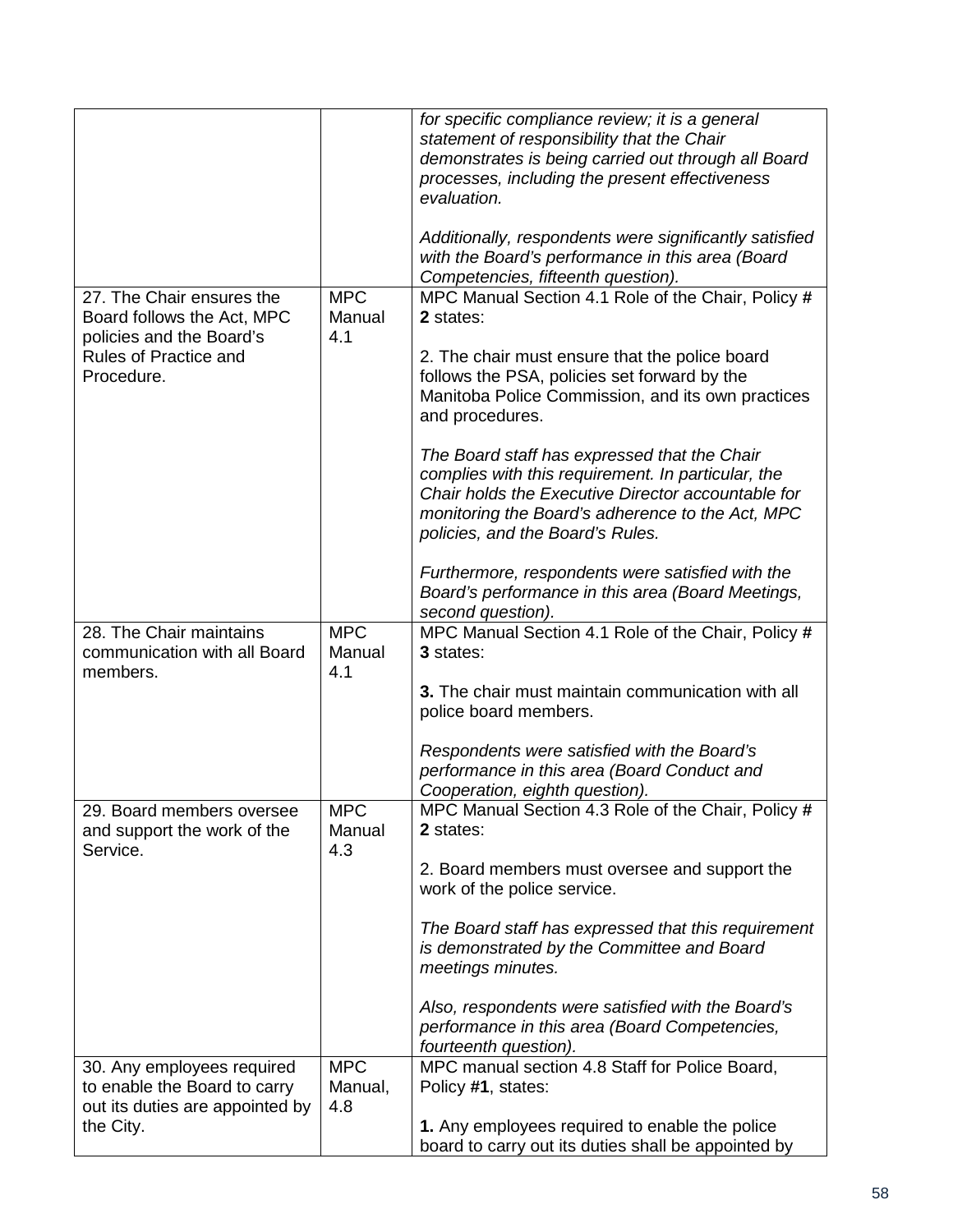|                                                                                                |                              | the municipality.                                                                                                                                                                                                                                                                       |
|------------------------------------------------------------------------------------------------|------------------------------|-----------------------------------------------------------------------------------------------------------------------------------------------------------------------------------------------------------------------------------------------------------------------------------------|
|                                                                                                |                              | The Board staff has expressed that any employees<br>required to enable the Board to carry out its duties<br>are appointed by the City.                                                                                                                                                  |
| 31. Board staff members<br>undergo background checks,<br>a criminal record check and a         | <b>MPC</b><br>Manual,<br>4.8 | MPC manual section 4.8 Staff for Police Board,<br>Policy #2, states:                                                                                                                                                                                                                    |
| child abuse registry check.                                                                    |                              | 2. Any staff appointed by the municipality for the<br>purpose of serving the police board must undergo<br>background checks, a criminal record check and a<br>child abuse registry check.                                                                                               |
|                                                                                                |                              | The WPS Effectiveness Evaluation Report prepared<br>by the Chief of Police on August 11, 2016 states,<br>"Since its formation in 2013, the WPB has<br>consistently performed level 2 background checks<br>for all staff members of the Manitoba Police Board."                          |
|                                                                                                |                              | Additionally, the Board staff has communicated that<br>the Board's employees have all undergone<br>background checks, criminal record checks, and<br>child abuse registry checks. The WPS has provided<br>the Board written confirmations.                                              |
| 32. The Board has<br>determined whether it will<br>appoint police officers or                  | <b>MPC</b><br>Manual<br>6.5  | MPC Manual section 6.5 Hiring Police Officers,<br>policy #1 states:                                                                                                                                                                                                                     |
| delegate that authority to the<br>Police Chief.                                                |                              | 1. The police board must determine whether it or the<br>police chief will appoint police officers.                                                                                                                                                                                      |
|                                                                                                |                              | The Board's meeting minutes dated May 1, 2015<br>were reviewed and it was noted that the Board<br>approved the delegation of authority to the Police<br>Chief to appoint police officers (item #5).                                                                                     |
| 33. If the Board has delegated<br>that authority to the Police<br>Chief, a memo to this effect | <b>MPC</b><br>Manual<br>6.5  | MPC Manual section 6.5 Hiring Police Officers,<br>procedure #1 states:                                                                                                                                                                                                                  |
| has been drafted, sent to the<br>Police Chief and kept on file<br>by the Board.                |                              | 1. The police board will ensure it is made clear who<br>has ultimate responsibility for hiring police officers. If<br>this responsibility is delegated to the police chief, a<br>memo to this effect will be drafted, sent to the police<br>chief and kept on file by the police board. |
|                                                                                                |                              | This was communicated in the Board's meeting<br>minutes on May 1, 2015.                                                                                                                                                                                                                 |
| 34. The hiring authority<br>verifies in interviews that the<br>candidates possess the          | <b>MPC</b><br>Manual<br>6.5  | MPC Manual section 6.5 Hiring Police Officers,<br>policy #2 states:                                                                                                                                                                                                                     |
| minimum qualifications laid<br>out in the Police Qualifications<br>Regulation.                 |                              | 2. Regardless of who hires police officers, the hiring<br>authority must verify in the interview that the<br>candidate possesses the minimum qualifications as<br>laid out in the Police Qualifications Regulation.                                                                     |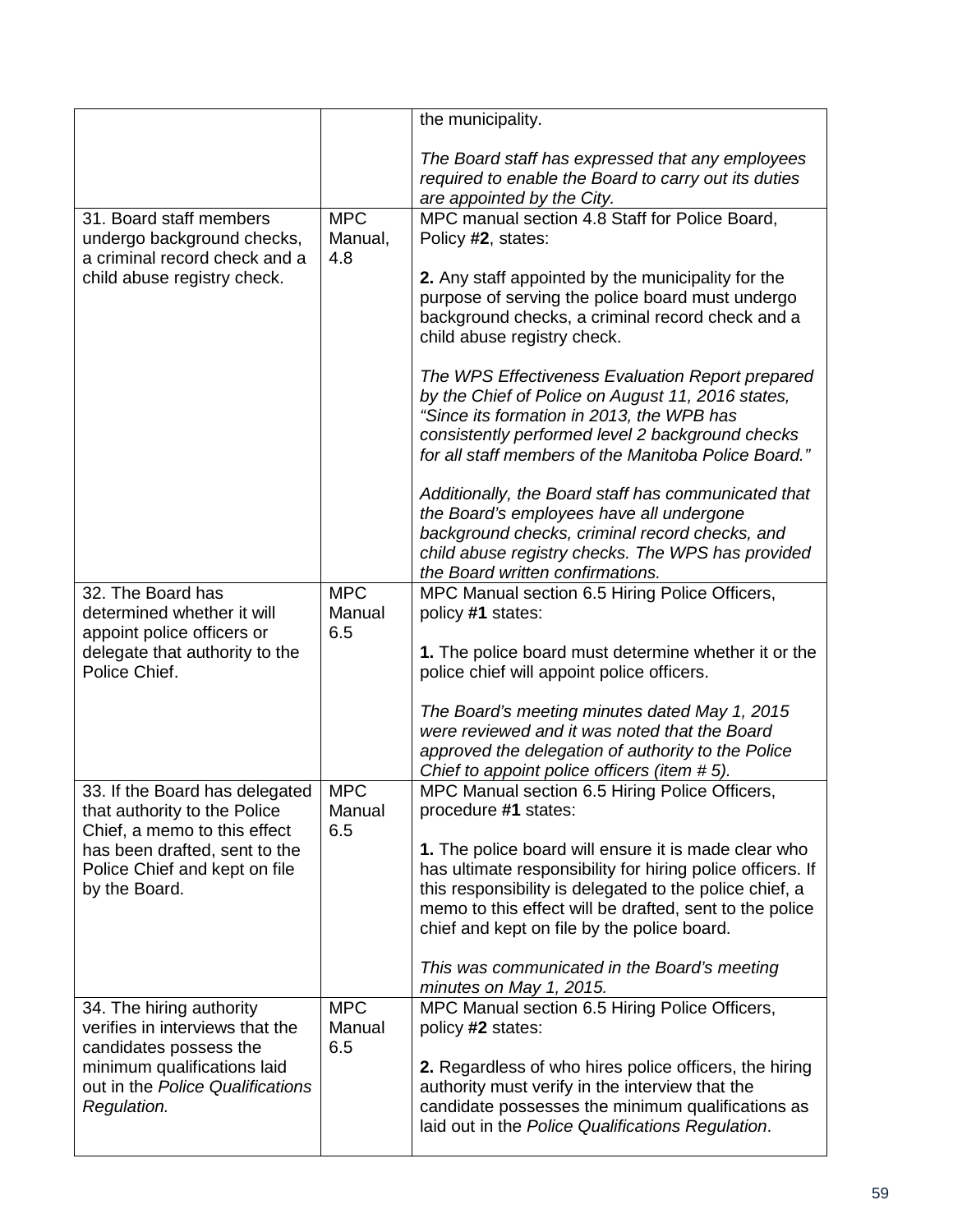|                                                                                                                                                                                                                                                  |                             | The Board meeting minutes were reviewed and the<br>following information was noted:                                                                                                                                                                                                                                                                                     |
|--------------------------------------------------------------------------------------------------------------------------------------------------------------------------------------------------------------------------------------------------|-----------------------------|-------------------------------------------------------------------------------------------------------------------------------------------------------------------------------------------------------------------------------------------------------------------------------------------------------------------------------------------------------------------------|
|                                                                                                                                                                                                                                                  |                             | The Board Chair requested assistance from the<br>WPS on August 2, 2016 regarding the Board's<br>effectiveness evaluation. On August 11, 2016, the<br>Acting Chief prepared a report for the WPEB with<br>the following information:                                                                                                                                     |
|                                                                                                                                                                                                                                                  |                             | The Winnipeg Police Service can confirm that all<br>candidates considered for recruitment as sworn<br>Police Officers do in fact possess the minimum<br>qualifications as identified in the Police<br>Qualifications regulation (item #2).                                                                                                                              |
|                                                                                                                                                                                                                                                  |                             | Additionally, the Board staff has communicated that<br>the WPS has provided written confirmation as<br>verification.                                                                                                                                                                                                                                                    |
| 35. Thorough reference<br>checks are conducted to                                                                                                                                                                                                | <b>MPC</b><br>Manual        | MPC Manual section 6.5 Hiring Police Officers,<br>procedure #3 states:                                                                                                                                                                                                                                                                                                  |
| ensure the hiring authority is<br>fully satisfied that all<br>mandatory requirements have<br>been met and that the<br>selection committee has a full<br>understanding of the potential<br>candidate's character,<br>physical abilities and other | 6.5                         | 3. In addition to conducting interviews with qualified<br>candidates, the selection committee shall conduct<br>thorough reference checks to ensure they are fully<br>satisfied that all mandatory requirements have been<br>met and that they have a full understanding of the<br>potential candidate's character, physical abilities<br>and other required attributes. |
| required attributes.                                                                                                                                                                                                                             |                             | Per review of the Board's meeting minutes, the<br>following details were noted:                                                                                                                                                                                                                                                                                         |
|                                                                                                                                                                                                                                                  |                             | The Board Chair requested assistance from the<br>WPS on August 2, 2016 regarding the Board's<br>effectiveness evaluation. On August 11, 2016, the<br>Acting Chief prepared a report for the WPEB with<br>the following information:                                                                                                                                     |
|                                                                                                                                                                                                                                                  |                             | The Winnipeg Police Service can confirm that<br>thorough record checks are completed for all Police<br>Officer candidates (item #3).                                                                                                                                                                                                                                    |
|                                                                                                                                                                                                                                                  |                             | Additionally, the Board staff has communicated that<br>the WPS has provided written confirmation as<br>verification.                                                                                                                                                                                                                                                    |
| 36. The Board establishes a<br>contingency plan with Council<br>to address the impact of                                                                                                                                                         | <b>MPC</b><br>Manual<br>7.1 | Section 7.1 Budget and Financial Management of<br>the MPC Manual, Policy #5, states:                                                                                                                                                                                                                                                                                    |
| unforeseen critical issues or<br>expenditures.                                                                                                                                                                                                   |                             | 5. The police board must establish a contingency<br>plan with the municipal council to address the<br>impact of unforeseen critical issues or expenditures.                                                                                                                                                                                                             |
|                                                                                                                                                                                                                                                  |                             | The Board staff has expressed that a plan with                                                                                                                                                                                                                                                                                                                          |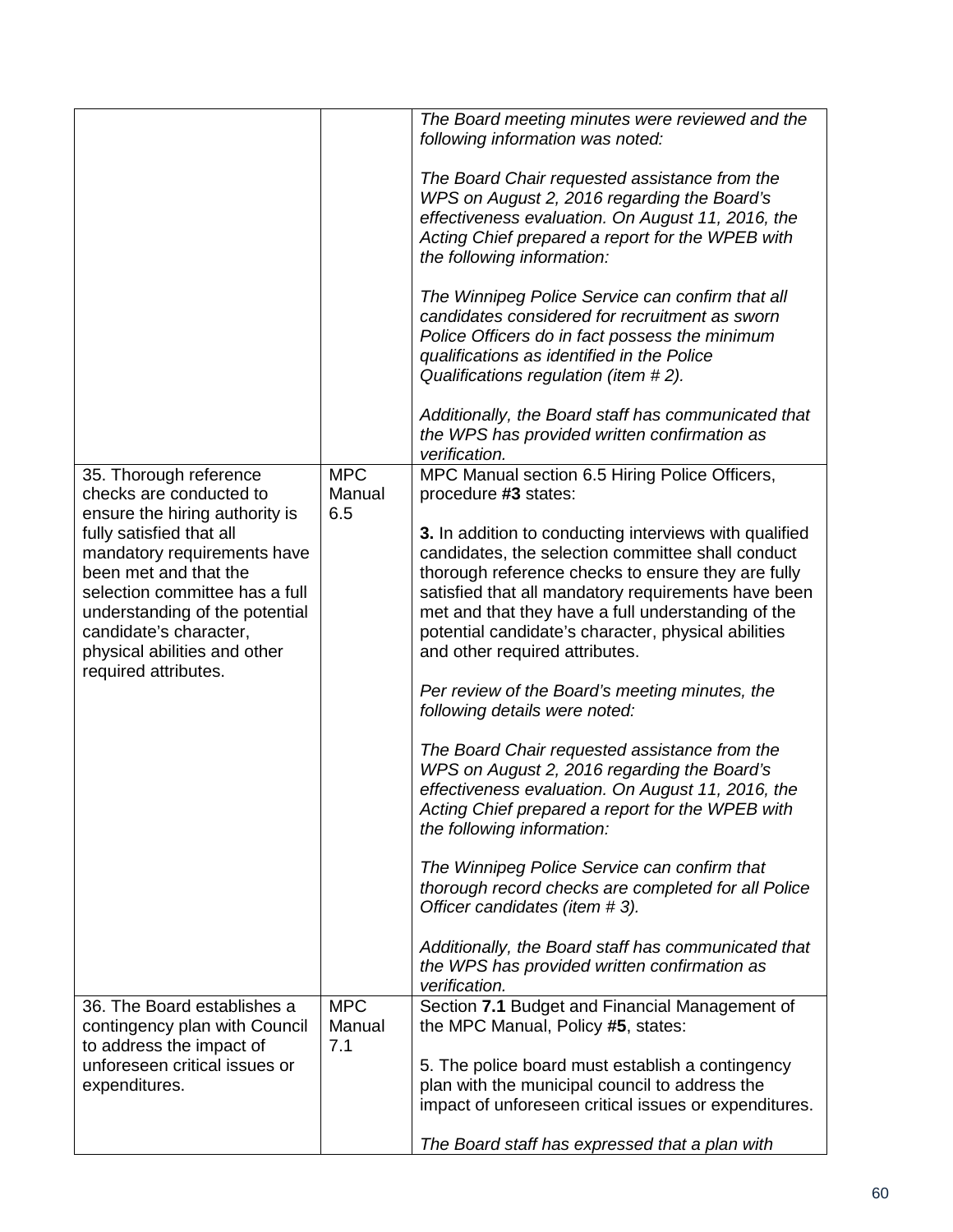|                                                                                            |                             | Council to address the impact of an unforeseen<br>expenditure has been required on only one<br>occasion. This occurred when an in-year actuarial<br>evaluation substantially increased pension costs;<br>the Board authorized the Chief to advance the plan<br>seeking additional funding and reallocations of<br>funding for Council approval. Board meeting<br>minutes demonstrate compliance.                                                                                                                |
|--------------------------------------------------------------------------------------------|-----------------------------|-----------------------------------------------------------------------------------------------------------------------------------------------------------------------------------------------------------------------------------------------------------------------------------------------------------------------------------------------------------------------------------------------------------------------------------------------------------------------------------------------------------------|
|                                                                                            |                             | Additionally, respondents were satisfied with the<br>Board's performance in this area (Risk<br>Management, fourth question). However, there<br>appears to be room for improvement as the Board<br>received an average score of 2.50, which is on the<br>borderline of satisfied and unsatisfied.                                                                                                                                                                                                                |
| 37. Should surplus funds be<br>projected and realized, the<br>Board establishes a practice | <b>MPC</b><br>Manual<br>7.1 | Section 7.1 Budget and Financial Management of<br>the MPC Manual, Procedure #7, states:                                                                                                                                                                                                                                                                                                                                                                                                                         |
| with Council on how to<br>disburse the remaining funds.                                    |                             | 7. Should surplus funds be projected and realized,<br>the police board should establish a practice with the<br>municipal council on how to disburse remaining<br>funds.                                                                                                                                                                                                                                                                                                                                         |
|                                                                                            |                             | The Board staff has expressed that the Board<br>complies with the City's procedures when funds<br>need to be placed in a commitment reserve.                                                                                                                                                                                                                                                                                                                                                                    |
|                                                                                            |                             | The Board staff also communicated that the Board<br>follows the City of Winnipeg's standard procedures<br>for returning unspent funds to Council or placing<br>funds in a commitment reserve with Council<br>approval.                                                                                                                                                                                                                                                                                          |
| 38. Board committees have<br>terms of reference in<br>accordance with subsection           | <b>Rules</b><br>24(2)       | WPB Rules of Practice and Procedure Part 3, rule<br>$24(2)$ states:                                                                                                                                                                                                                                                                                                                                                                                                                                             |
| 24(2) of the Rules.                                                                        |                             | 24(2) The resolution establishing a committee must<br>set out terms of reference for the committee that<br>specify:                                                                                                                                                                                                                                                                                                                                                                                             |
|                                                                                            |                             | (a) the committee's general mandate and purpose;<br>(b) the committee's responsibilities, activities, and<br>tasks;<br>(c) the duties and powers that are delegated by the<br>board to the committee, if any, as permitted by<br>section 38 of the Act;<br>(d) the committee's meeting requirements;<br>(e) for committees established for a specific<br>purpose, a date by which the work of the committee<br>is expected to be completed or on which its<br>mandate expires, subject to renewal by the board; |
|                                                                                            |                             | (f) the number of board members to be appointed to<br>the committee, which for standing committees must<br>not be less than three members, not including the                                                                                                                                                                                                                                                                                                                                                    |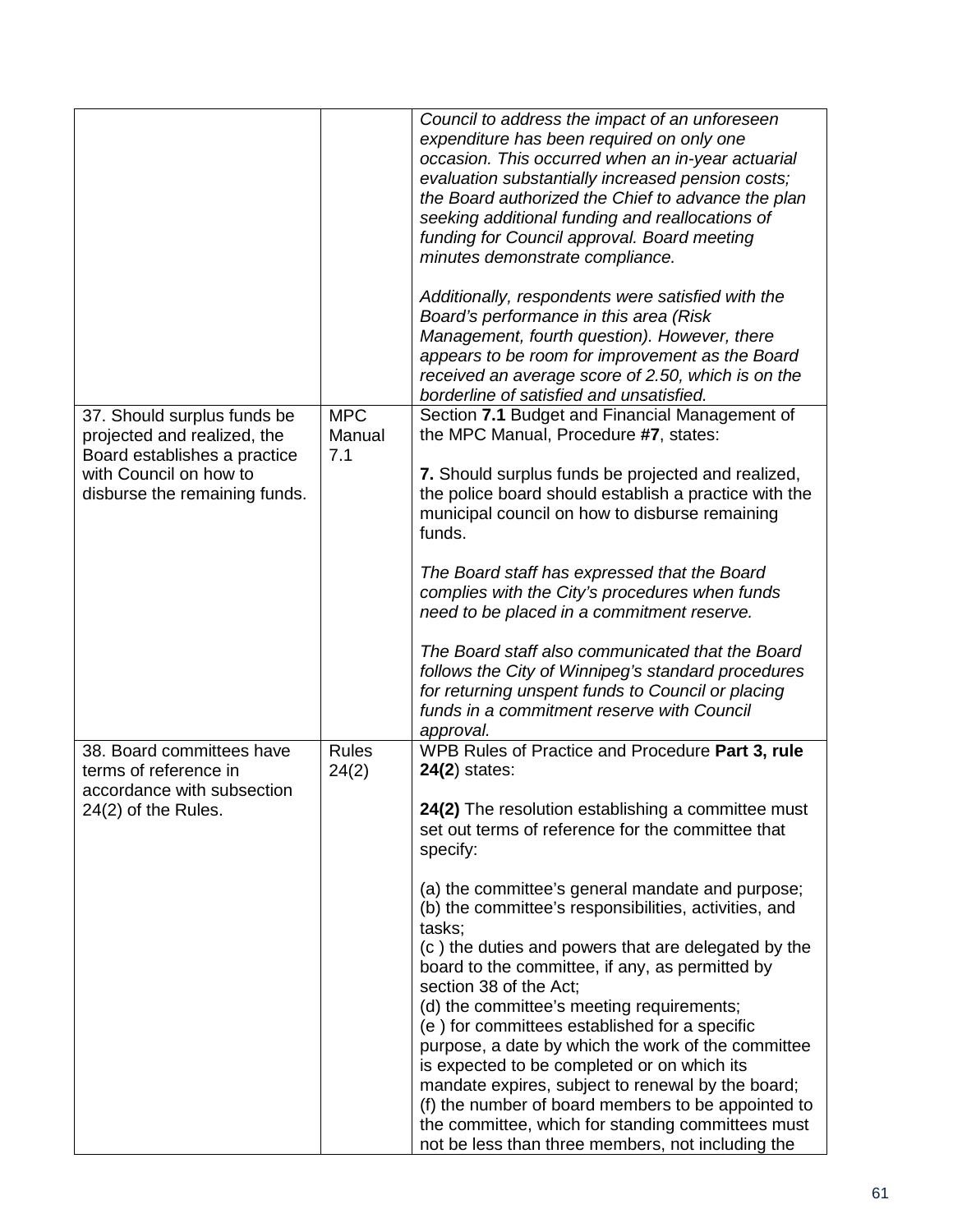|                                                                                                                                                                                |                       | board chair.                                                                                                                                                                                                                                                                                                                        |
|--------------------------------------------------------------------------------------------------------------------------------------------------------------------------------|-----------------------|-------------------------------------------------------------------------------------------------------------------------------------------------------------------------------------------------------------------------------------------------------------------------------------------------------------------------------------|
|                                                                                                                                                                                |                       | The Board staff has expressed that all committees<br>have a terms of reference in place.                                                                                                                                                                                                                                            |
|                                                                                                                                                                                |                       | Upon review of the terms of references and various<br>Board minutes, the following committees were<br>noted:                                                                                                                                                                                                                        |
|                                                                                                                                                                                |                       | 1) The Budget and Finance Committee<br>2) The Governance Committee<br>3) The Indigenous Liaison Committee<br>4) The Risk Management and Audit Committee<br>5) Strategic Planning Steering Committee<br>6) Police Chief Recruitment Committee                                                                                        |
|                                                                                                                                                                                |                       | All six of the committees listed above include the<br>requirements in $(a)$ to $(f)$ .                                                                                                                                                                                                                                              |
| 39. Board committees<br>schedule their meetings in<br>accordance with section 27 of                                                                                            | Rules 27              | WPB Rules of Practice and Procedure Part 3 Rule<br>27(1) states:                                                                                                                                                                                                                                                                    |
| the Rules.                                                                                                                                                                     |                       | 27(1) The chair of a standing committee must before<br>the end of December of each year, establish a<br>schedule for the meetings of the committee the in<br>the following year.                                                                                                                                                    |
|                                                                                                                                                                                |                       | The Board staff has expressed that the Standing<br>Committee Chair establishes a meeting schedule for<br>the upcoming year. This is completed on an annual<br>basis prior to year-end.                                                                                                                                              |
| 40. Subject to the powers<br>expressly delegated to the<br>committee by the resolution of                                                                                      | <b>Rules</b><br>30(1) | WPB Rules of Practice and Procedure Part 3 Rule<br><b>30(1)</b> states:                                                                                                                                                                                                                                                             |
| the Board establishing the<br>committee, committees only<br>make recommendations to<br>the Board for its consideration<br>and do not make decisions on<br>behalf of the Board. |                       | <b>Committee to make recommendations</b><br>30(1) Subject to the powers expressly delegated to<br>the committee by the resolution of the board<br>establishing the committee, a committee may only<br>make recommendations to the board for its<br>consideration and is not authorized to make<br>decisions on behalf of the board. |
|                                                                                                                                                                                |                       | The Board staff has communicated that the Board's<br>committees comply with this rule. Committees may<br>request information from the Board staff or the Chief<br>of Police, provide feedback on Board projects or<br>receive briefings and presentations, but do not<br>make decisions on behalf of the Board.                     |
|                                                                                                                                                                                |                       | Additionally, respondents were satisfied with the<br>Board's performance in this area (Conduct and<br>Cooperation, ninth question).                                                                                                                                                                                                 |
| 41. Committee Chairs report<br>on committee meetings and                                                                                                                       | <b>Rules</b><br>30(2) | WPB Rules of Practice and Procedure Part 3 Rule<br>30(2) states:                                                                                                                                                                                                                                                                    |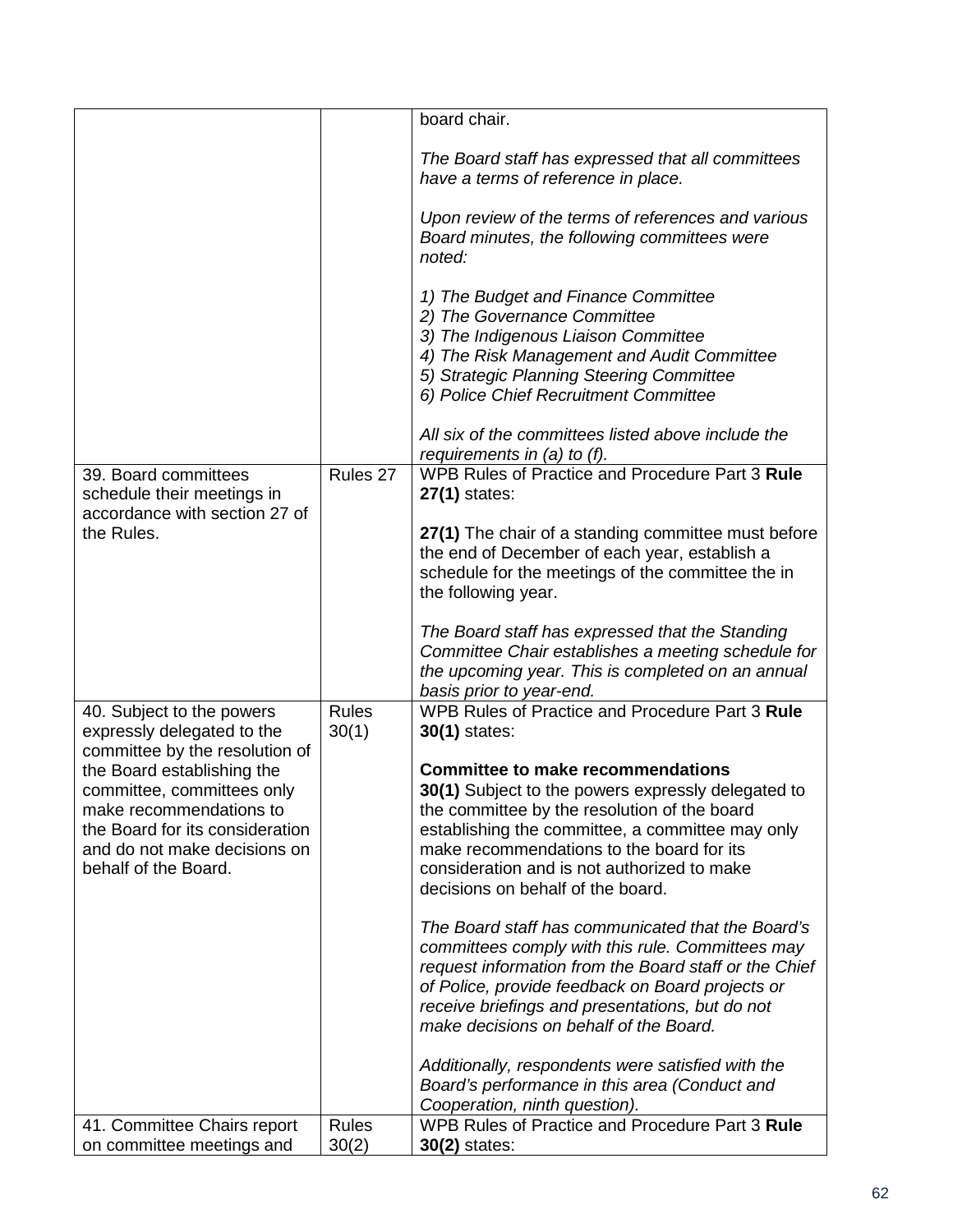| recommendations at Board<br>meetings.                                                                                        |                       | <b>30(2)</b> The committee chair must present a report on<br>each committee meeting that includes the<br>committee's recommendations, if any, arising from<br>its deliberations, at the next board meeting.<br>The Board staff has expressed that the committee<br>chair presents a report at each committee meeting.<br>Recommendations, if any, are included from<br>deliberations at the next board meeting. |
|------------------------------------------------------------------------------------------------------------------------------|-----------------------|-----------------------------------------------------------------------------------------------------------------------------------------------------------------------------------------------------------------------------------------------------------------------------------------------------------------------------------------------------------------------------------------------------------------|
| 42. The Board collaborates<br>with the Police Chief to<br>understand, quantify,                                              | <b>Rules</b><br>44(2) | WPB Rules of Practice and Procedure, rule #44(2)<br>states:                                                                                                                                                                                                                                                                                                                                                     |
| prioritize, mitigate and monitor<br>high impact risks.                                                                       |                       | Greater role of board with respect to high impact<br>risks<br>44(2) The board must collaborate with the police<br>chief to understand, quantify, prioritize, mitigate and<br>monitor high impact risks identified in the risk<br>management planning process.<br>Respondents were satisfied with the Board's<br>performance in this area (Risk Management, fifth<br>question).                                  |
| 43. The Board has<br>established a practice that<br>compels the Police Chief to<br>report on any and all critical<br>events. | Rules 46              | Rule 46(1) of the WPB Rules of Practice and<br>Procedure states that the police chief must notify the<br>board chair of a critical event at the earliest practical<br>opportunity after its potential occurrence has been<br>identified.<br>The Board's Rules of Practice and Procedure<br>includes a requirement that outlines the obligation of                                                               |
|                                                                                                                              | <b>Rules</b>          | Police Chief to report on any critical events.                                                                                                                                                                                                                                                                                                                                                                  |
| 44. The Risk Management<br>and Audit Committee initiates<br>an informal evaluation of the                                    | 51(1)                 | WPB Rules of Practice and Procedure Rule 51(1)<br>states:                                                                                                                                                                                                                                                                                                                                                       |
| Board's effectiveness in<br>August of each year in which<br>a formal evaluation is not<br>being carried out.                 |                       | <b>Informal evaluations</b><br>51(1) The risk management and audit committee<br>must initiate an informal evaluation of the board's<br>effectiveness in August of each year in which a<br>formal evaluation is not being carried out.<br>The Board staff has expressed that the Board<br>initiated an informal evaluation in 2015.                                                                              |
| 45. The Board reports on the<br>results of informal and formal<br>evaluations in accordance<br>with section 53 of the Rules. | Rules 53              | Rule 53(3) of the WPB Rules of Practice and<br>Procedures states that the board must address each<br>recommendation arising from informal and formal<br>evaluations & take remedial action as necessary to<br>address issues affecting effectiveness of carrying<br>out their mandate.<br>The Board staff has communicated that the Board<br>did not review the results of its 2015 informal<br>assessment.     |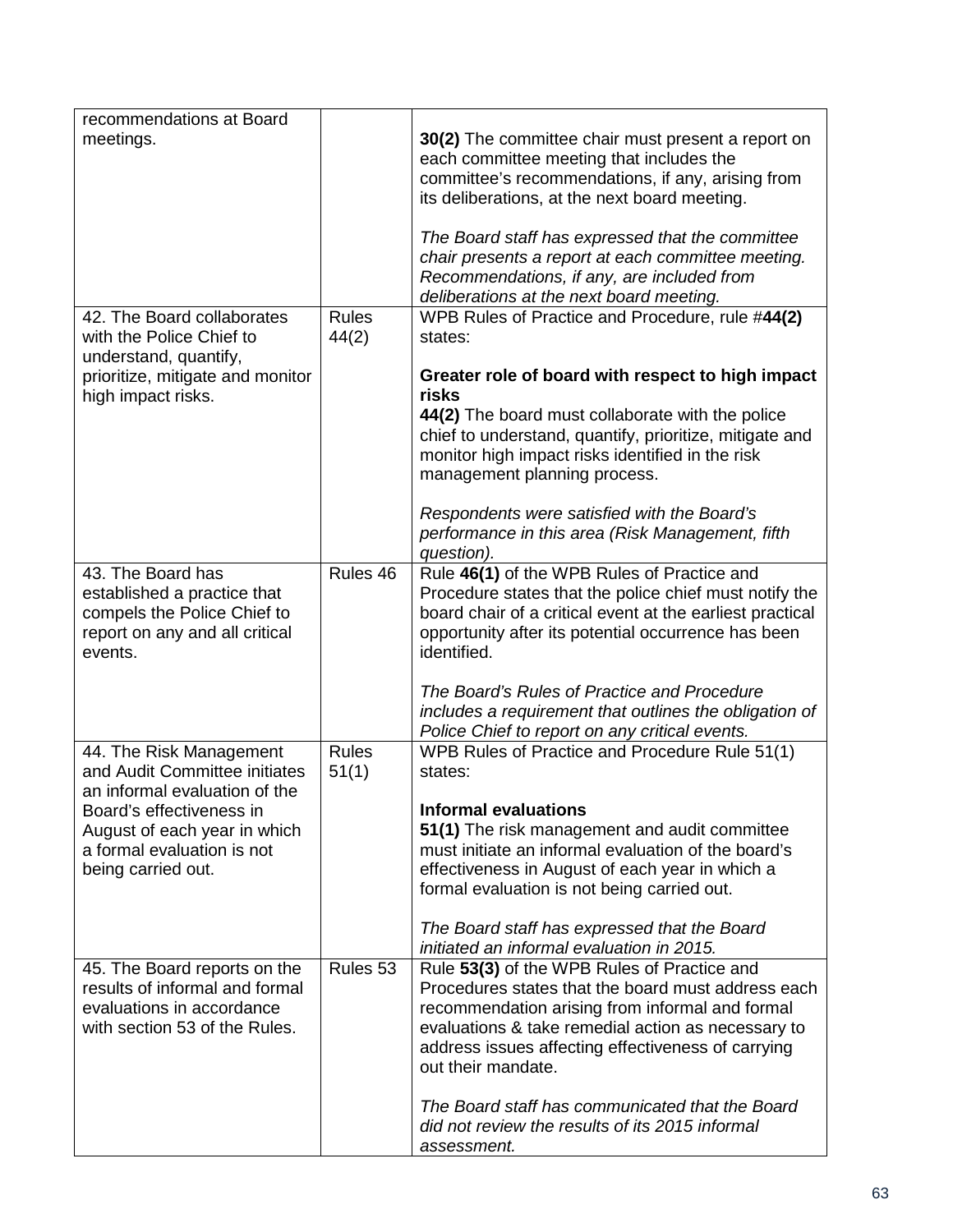| 46. The Board establishes the<br>specific competencies that<br>Board members, individually<br>and collectively, must have in<br>order for the Board to be<br>effective in carrying out its<br>mandate. | <b>Rules</b><br>54(1) | The WPB rule 54(1) requires the board to establish<br>specific that board members, individually &<br>collectively must present to carry out their duties<br>successfully.<br>The Board staff has expressed that the Board does<br>not have any formal set of individual and/or<br>collective competencies currently in place. |
|--------------------------------------------------------------------------------------------------------------------------------------------------------------------------------------------------------|-----------------------|-------------------------------------------------------------------------------------------------------------------------------------------------------------------------------------------------------------------------------------------------------------------------------------------------------------------------------|
| 47. Board members evaluate<br>themselves in accordance<br>with section 54 of the Rules.                                                                                                                | Rules 54              | WPB Rules of Practice and Procedure Rules 54<br>state:                                                                                                                                                                                                                                                                        |
|                                                                                                                                                                                                        |                       | <b>Board member competencies</b><br>54(1) The board must establish the specific<br>competencies that board members, individually and<br>collectively, must have in order for the board to be<br>effective in carrying its mandate.                                                                                            |
|                                                                                                                                                                                                        |                       | The Board staff has expressed that the Board has<br>established specific competencies for the Board as<br>a whole. The Board member competencies are still<br>in process.                                                                                                                                                     |
|                                                                                                                                                                                                        |                       | <b>Board member self-evaluation process</b><br>54(2) The risk management and audit committee<br>must prescribe and direct a process for and<br>materials to support self-evaluation by board<br>members of their individual and collective<br>effectiveness, based on the competencies<br>established by the board.           |
|                                                                                                                                                                                                        |                       | The Board staff has conveyed that this process has<br>occurred twice since 2014.                                                                                                                                                                                                                                              |
|                                                                                                                                                                                                        |                       | Board members to complete self-evaluations<br>54(3) Each Board member must, before September<br>1 of each year, complete the self-evaluation process<br>as prescribed and directed by the risk management<br>and audit committee.                                                                                             |
|                                                                                                                                                                                                        |                       | The Board staff has communicated that board<br>members have completed the self-evaluation<br>process within the deadline.                                                                                                                                                                                                     |
|                                                                                                                                                                                                        |                       | <b>Chair to review evaluations</b><br>54(4) The board chair must review the self-<br>evaluation completed by each board member with<br>the board member, and the board chair and the<br>member must collaboratively develop a plan to<br>address identified areas of concern.                                                 |
|                                                                                                                                                                                                        |                       | The Board staff has communicated that this process<br>has not been implemented by the Board. This is<br>because the Board has not yet determined whether<br>it is appropriate and/or a priority for Board members                                                                                                             |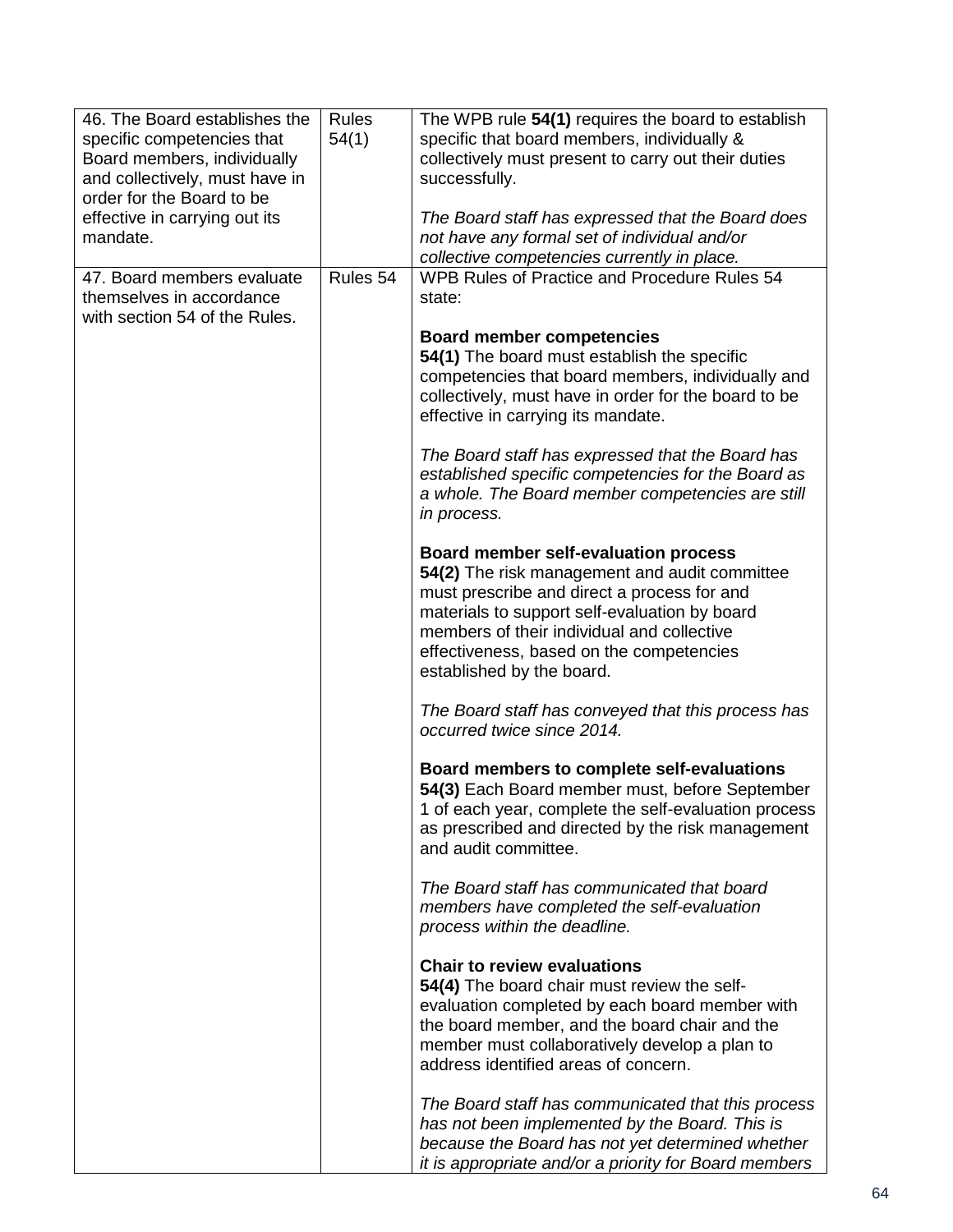|                                                                                                                                                       |                       | to have individual performance evaluations on an<br>annual basis.                                                                                                                                                                                                                                                                                                                                                                                                                                                                                                                                                                                                                                                                                                                                                                                                                                                                                                   |
|-------------------------------------------------------------------------------------------------------------------------------------------------------|-----------------------|---------------------------------------------------------------------------------------------------------------------------------------------------------------------------------------------------------------------------------------------------------------------------------------------------------------------------------------------------------------------------------------------------------------------------------------------------------------------------------------------------------------------------------------------------------------------------------------------------------------------------------------------------------------------------------------------------------------------------------------------------------------------------------------------------------------------------------------------------------------------------------------------------------------------------------------------------------------------|
| 48. The Board uses metrics to<br>track the effectiveness of its<br>communication plan.                                                                | <b>Rules</b><br>55(3) | The WPB Rules and procedures rule #55(3) states:<br>55(3) requires the board to keep a record of its<br>media coverage, advertising reach and social media<br>metrics, and, on an annual basis, measure these<br>results against the objectives of the communication<br>plan.<br>The Board staff has expressed that the Board keeps<br>a record of media coverage and releases,<br>consultation attendance, incoming communications,<br>and other metrics.                                                                                                                                                                                                                                                                                                                                                                                                                                                                                                          |
| 49. Board members and staff<br>do not purport to speak on<br>behalf of the Board unless<br>authorized by the Board to do<br>SO.                       | <b>Rules</b><br>56(4) | The WPB Rule 56(4) states that:<br>Subject to subsection (5) and (8), a board member<br>or board staff member must not purport to speak on<br>behalf of the board, unless she or he is authorized<br>by the board to do so.<br>The Board staff can confirm that there have been no<br>cases where a Board member or staff member has<br>purported to speak on behalf of the Board without<br>Board authority.<br>Additionally, respondents were significantly satisfied<br>with the Board's performance in this area<br>(Communications and Community Engagement,<br>fourth question).                                                                                                                                                                                                                                                                                                                                                                              |
| 50. Board members share<br>information received from the<br>Service with their fellow Board<br>members in accordance with<br>section 60 of the Rules. | Rules <sub>60</sub>   | The WPB Rules 60 states that:<br>Board members to share information<br>60(1) A board member must share with the board<br>chair, in a timely manner, material information that<br>he or she receives through communication with the<br>police chief or a member of the police service that<br>may be pertinent to the board's consideration of<br>matters before it, or likely to come before it, or that<br>is related to a prior Board decision, or that is of<br>public interest.<br><b>Board chair to share information</b><br>60(2) The board chair must provide information<br>shared with him or her by a board member in<br>accordance with subsection (1) to the full board by<br>such means as he or she considers advisable in the<br>circumstances, and may call a special board<br>meeting if he or she considers it necessary to<br>enable the board to consider the information in a<br>timely manner.<br>Respondents were satisfied with the Board's |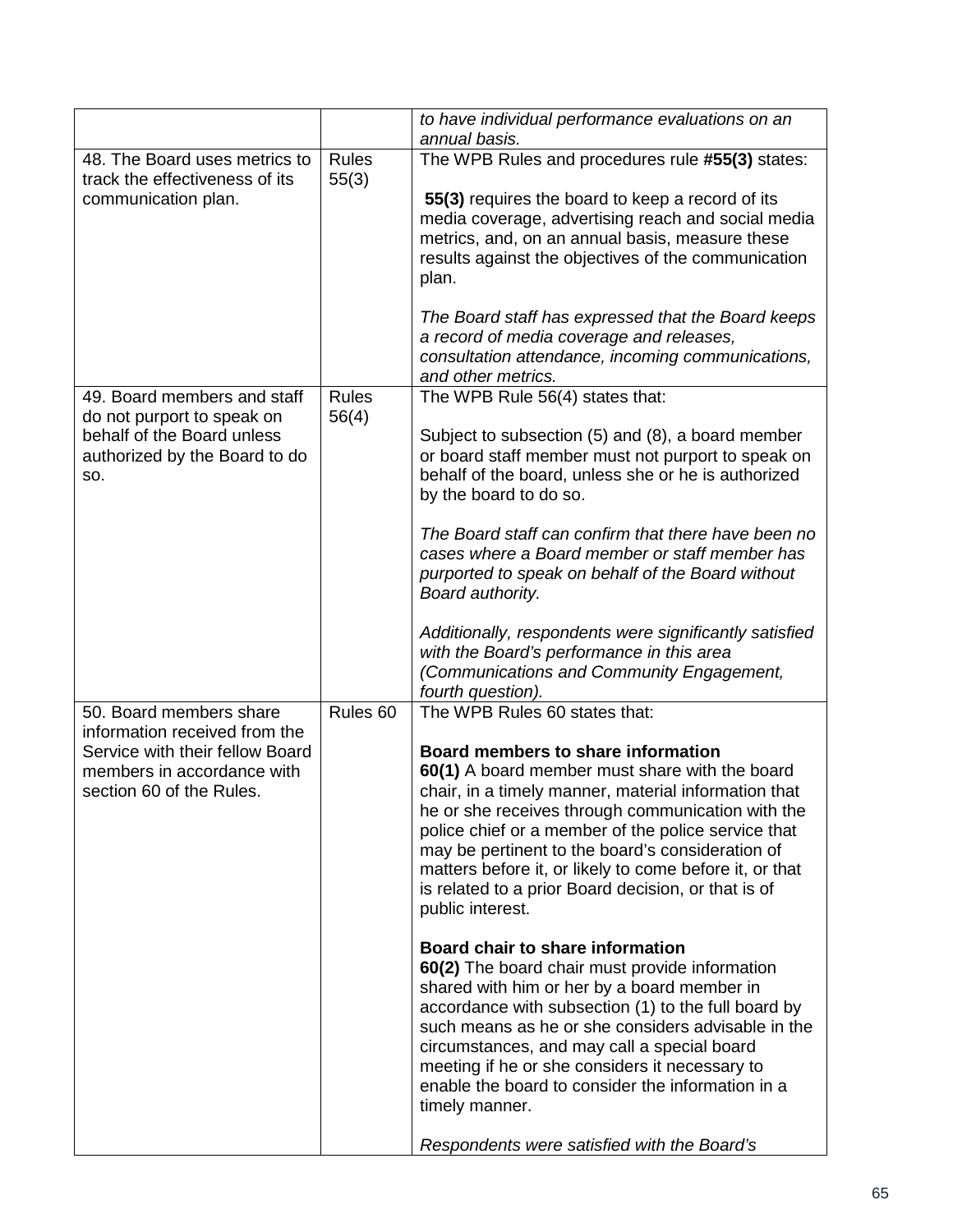|                                                               |                     | performance in this area (Board Conduct and<br>Cooperation, tenth question). |
|---------------------------------------------------------------|---------------------|------------------------------------------------------------------------------|
| 51. The Board and Service                                     | Rules <sub>62</sub> | The WPB rules 62 cover how to make presentations                             |
| communicate on                                                |                     | to Council and who must be in attendance.                                    |
| presentations to Council in                                   |                     |                                                                              |
| accordance with section 62 of                                 |                     | <b>Presentations to Council</b>                                              |
| the Rules.                                                    |                     |                                                                              |
|                                                               |                     | 62(1) The police chief must ensure that no                                   |
|                                                               |                     | representative of the police service makes a                                 |
|                                                               |                     | presentation to council or a standing committee of                           |
|                                                               |                     | council on a matter within the jurisdiction of the                           |
|                                                               |                     | board, except in accordance with this section.                               |
|                                                               |                     | Board chair to be present                                                    |
|                                                               |                     | 62(2) The board chair or his or her designate must                           |
|                                                               |                     | be in attendance when a representative of the police                         |
|                                                               |                     | service makes a presentation to council or a                                 |
|                                                               |                     | standing committee of council.                                               |
|                                                               |                     |                                                                              |
|                                                               |                     | <b>Briefing required</b>                                                     |
|                                                               |                     | 62(3) The police chief must ensure that the board                            |
|                                                               |                     | chair or his or her designate is provided a briefing                         |
|                                                               |                     | on the presentation prior to it being made.                                  |
|                                                               |                     | The Board staff and WPS have expressed that                                  |
|                                                               |                     | items $62(1)$ to $62(3)$ have been followed.                                 |
| 52. Board members receive                                     | Rules 67            | WPB Rules of Practice and Procedure outline the                              |
| remuneration for time spent in                                |                     | rules for remuneration (67(1)) & Tele-presence                               |
| attendance at meetings and                                    |                     | $(67(2))$ at meetings:                                                       |
| training sessions as outlined                                 |                     |                                                                              |
| in section 67 of the Rules.                                   |                     | <b>Remuneration for meetings</b>                                             |
|                                                               |                     | 67(1) For the purpose of remuneration in                                     |
|                                                               |                     | accordance with the board by-law, time spent in                              |
|                                                               |                     | attendance at meetings of the board includes time                            |
|                                                               |                     | spent in attendance at:                                                      |
|                                                               |                     | (a) public consultation meetings;                                            |
|                                                               |                     |                                                                              |
|                                                               |                     | (b) meetings of committees; and                                              |
|                                                               |                     | (c) Member training sessions convened by the chair.                          |
|                                                               |                     |                                                                              |
|                                                               |                     | <b>Tele-presence at meetings</b>                                             |
|                                                               |                     | 67(2) A board member who actively participates in a                          |
|                                                               |                     | meeting by telephone or by any other means of                                |
|                                                               |                     | electronic presence, with the approval of the chair,                         |
|                                                               |                     | are deemed to be in attendance at the meeting.                               |
|                                                               |                     |                                                                              |
|                                                               |                     | The Board staff has communicated that the Board                              |
|                                                               |                     | members receive remuneration for attending board                             |
| 53. Board members submit                                      | Rules <sub>68</sub> | meetings.<br>WPB Rules of practice and procedure Rule #68                    |
|                                                               |                     |                                                                              |
| expense claims in accordance<br>with section 68 of the Rules. |                     | outlines the requirement to submit expenses as                               |
|                                                               |                     | prescribed in rules 68(1) to 68(6).                                          |
|                                                               |                     |                                                                              |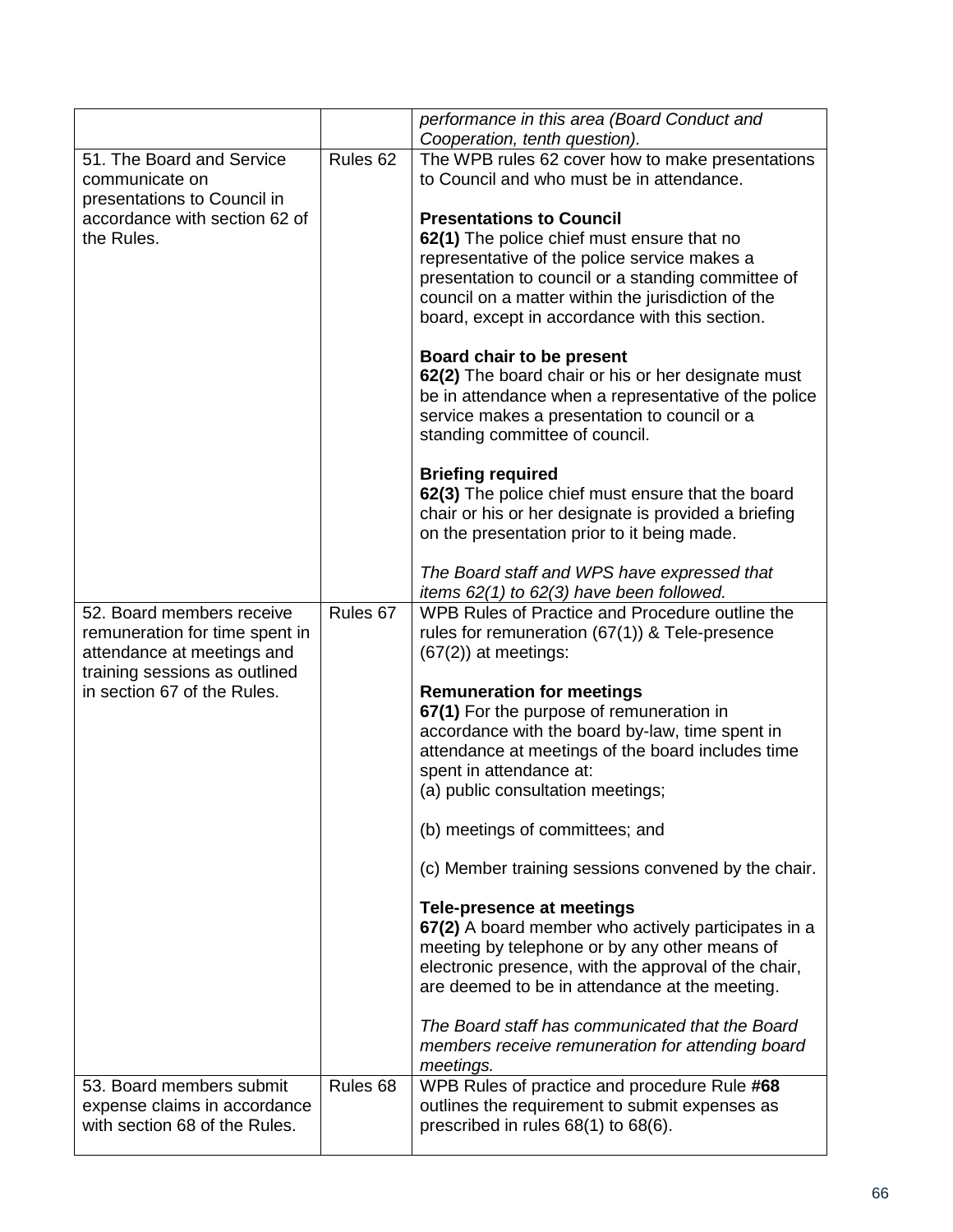| The Board staff has expressed that the Board has<br>an established practice for submitting expenditures<br>but needs to revise its Rules to reflect that expense |
|------------------------------------------------------------------------------------------------------------------------------------------------------------------|
| claims are signed by the Board members and the                                                                                                                   |
| Executive Director, but not the Board Chair.                                                                                                                     |

ENSURE THAT THE POLICE CHIEF ESTABLISHES PROGRAMS AND STRATEGIES TO IMPLEMENT THE PRIORITIES AND OBJECTIVES ESTABLISHED BY THE BOARD FOR THE POLICE SERVICE

| <b>Duty/Requirement</b>                                                                                        | <b>Source</b> | <b>City Auditor Comments</b>                                                                                                                                                                                                                                                                                                                   |
|----------------------------------------------------------------------------------------------------------------|---------------|------------------------------------------------------------------------------------------------------------------------------------------------------------------------------------------------------------------------------------------------------------------------------------------------------------------------------------------------|
| 1. Ensure that the police chief<br>establishes programs and                                                    | PSA,<br>28(2) | MPC Manual Appendix #1: PSA, 28(1) states:                                                                                                                                                                                                                                                                                                     |
| strategies to implement the<br>priorities and objectives<br>established by the Board for<br>the police service |               | Specific duties of police board<br>28(2) Without limiting the generality of subsection<br>(1), the police board must<br>(a) ensure that the police chief establishes<br>programs and strategies to implement the<br>priorities and objectives established by the                                                                               |
|                                                                                                                |               | board for the police service;<br>The Board's website states that: the Board, Police<br>Chief, and members from the WPS Executive sit on<br>the Strategic Planning Steering Committee. This<br>committee provides direction on the development of<br>the multi-year strategic plan for the WPS and<br>outlines their priorities and objectives. |
|                                                                                                                |               | Additionally, respondents were satisfied with the<br>Board's performance in this area (Board-Chief<br>Relationship, tenth question).                                                                                                                                                                                                           |

| ENSURE THAT COMMUNITY NEEDS AND VALUES ARE REFLECTED IN THE POLICING |               |                                                          |
|----------------------------------------------------------------------|---------------|----------------------------------------------------------|
| PRIORITIES, OBJECTIVES, PROGRAMS AND STRATEGIES                      |               |                                                          |
| <b>Duty/Requirement</b>                                              | <b>Source</b> | <b>City Auditor Comments</b>                             |
| 1. Ensure that community                                             | PSA,          | MPC Manual Appendix #1: PSA, Rule 28(1) states:          |
| needs and values are                                                 | 28(2)         |                                                          |
| reflected in the policing                                            |               | Specific duties of police board                          |
| priorities, objectives,                                              |               | 28(2) Without limiting the generality of subsection (1), |
| programs and strategies.                                             |               | the police board must                                    |
|                                                                      |               | (b) ensure that community needs and values are           |
|                                                                      |               | reflected in the policing priorities, objectives,        |
|                                                                      |               | programs and strategies;                                 |
|                                                                      |               |                                                          |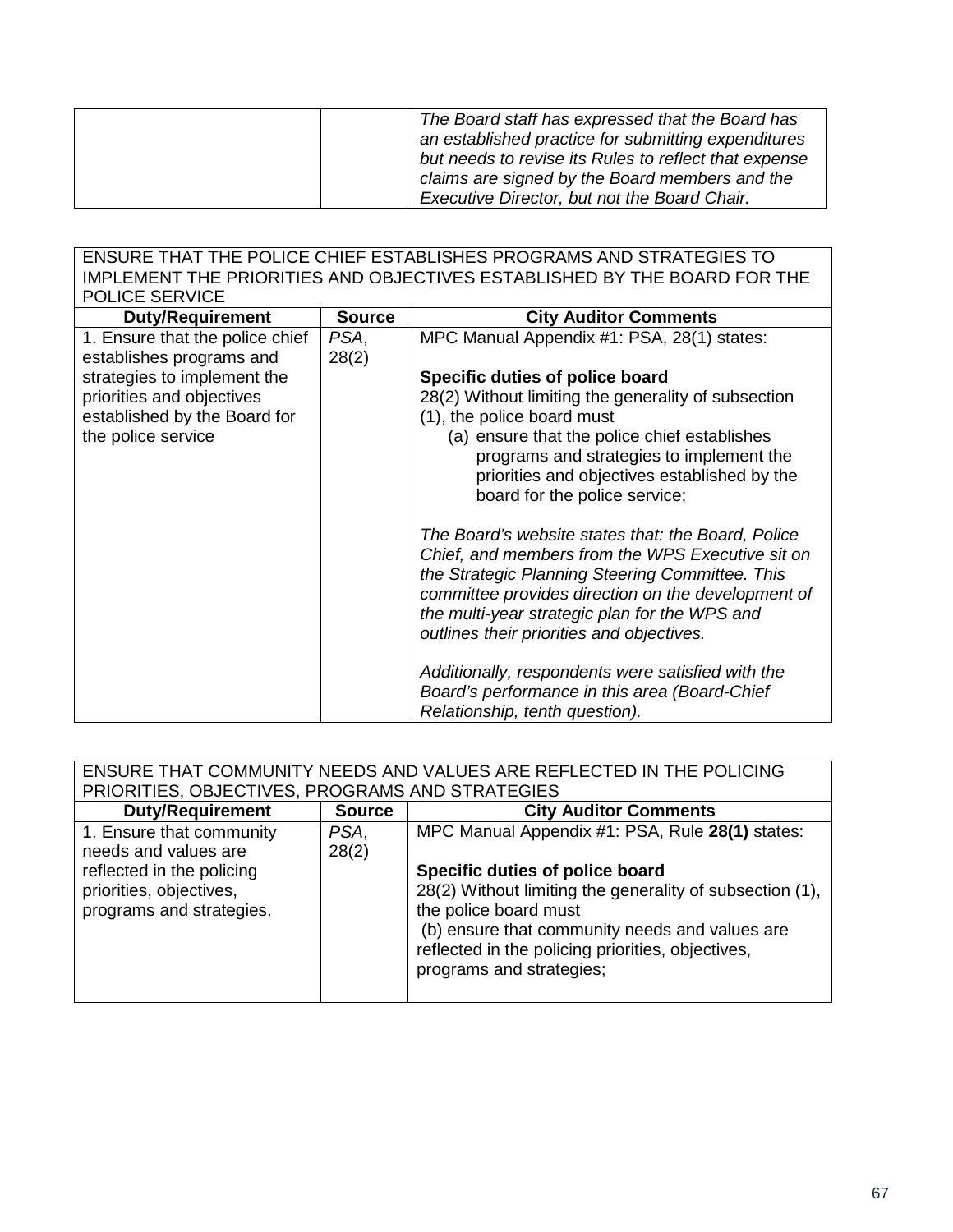| The Board and WPS devised a strategic plan that<br>establishes organizational focus through specific<br>goals designed to incorporate the community's needs<br>and values. The plan also outlines the tactics that will<br>be employed for the achievement of these goals. |
|----------------------------------------------------------------------------------------------------------------------------------------------------------------------------------------------------------------------------------------------------------------------------|
| Additionally, respondents were satisfied with the<br>Board's performance in this area (Strategic Planning,<br>fourth question & Communications and Community<br>Engagement, second question).                                                                              |

| ACT AS A LIAISON BETWEEN THE COMMUNITY AND THE POLICE SERVICE |               |                                                                                                                                                         |
|---------------------------------------------------------------|---------------|---------------------------------------------------------------------------------------------------------------------------------------------------------|
| <b>Duty/Requirement</b>                                       | <b>Source</b> | <b>City Auditor Comments</b>                                                                                                                            |
| 1. Act as a liaison between                                   | PSA,          | MPC Manual Appendix #1: PSA, Rule 28(1) states:                                                                                                         |
| the community and the police                                  | 28(2)         |                                                                                                                                                         |
| service                                                       |               | Specific duties of police board                                                                                                                         |
|                                                               |               | 28(2) Without limiting the generality of subsection                                                                                                     |
|                                                               |               | (1), the police board must                                                                                                                              |
|                                                               |               | (d) act as a liaison between the community and the<br>police service.                                                                                   |
|                                                               |               | Upon review of the Board's website, it was noted<br>that the Board holds public consultations every year<br>to engage the community and police service. |
|                                                               |               | Furthermore, respondents were satisfied with the                                                                                                        |
|                                                               |               | Board's performance in this area (Communications                                                                                                        |
|                                                               |               | and Community Engagement, first question).                                                                                                              |

| <b>RESTRICTION ON POLICE BOARD ACTIVITIES</b>                 |               |                                                                                                                                                       |  |
|---------------------------------------------------------------|---------------|-------------------------------------------------------------------------------------------------------------------------------------------------------|--|
| <b>Duty/Requirement</b>                                       | <b>Source</b> | <b>City Auditor Comments</b>                                                                                                                          |  |
| 1. The Board refrains from<br>giving orders and directions to | PSA,<br>28(3) | MPC Manual Appendix #1: PSA, Rule 28(3) states:                                                                                                       |  |
| any member of the Winnipeg                                    |               | <b>Restriction on police board activities</b>                                                                                                         |  |
| Police Service other than the                                 |               | 28(3) The police board may give orders and                                                                                                            |  |
| Police Chief.                                                 |               | directions to the police chief, but not to other police                                                                                               |  |
|                                                               |               | officers. No individual member of the board may                                                                                                       |  |
|                                                               |               | give an order or direction to any police officer.                                                                                                     |  |
|                                                               |               | The Board staff has expressed that the Board has<br>not given an order or direction to any member of the<br>WPS other than its Chief or Acting Chief. |  |
|                                                               |               | Additionally, respondents were significantly satisfied<br>with the Board's performance in this area                                                   |  |
|                                                               |               | (Restrictions on Board Mandate, first question).                                                                                                      |  |
| 2. No individual member of                                    | PSA,          | MPC Manual Appendix #1: PSA, Rule 28(3) states:                                                                                                       |  |
| the Board gives orders or                                     | 28(3)         |                                                                                                                                                       |  |
| directions to any police officer                              |               | <b>Restriction on police board activities</b>                                                                                                         |  |
|                                                               |               | 28(3) The police board may give orders and                                                                                                            |  |
|                                                               |               | directions to the police chief, but not to other police                                                                                               |  |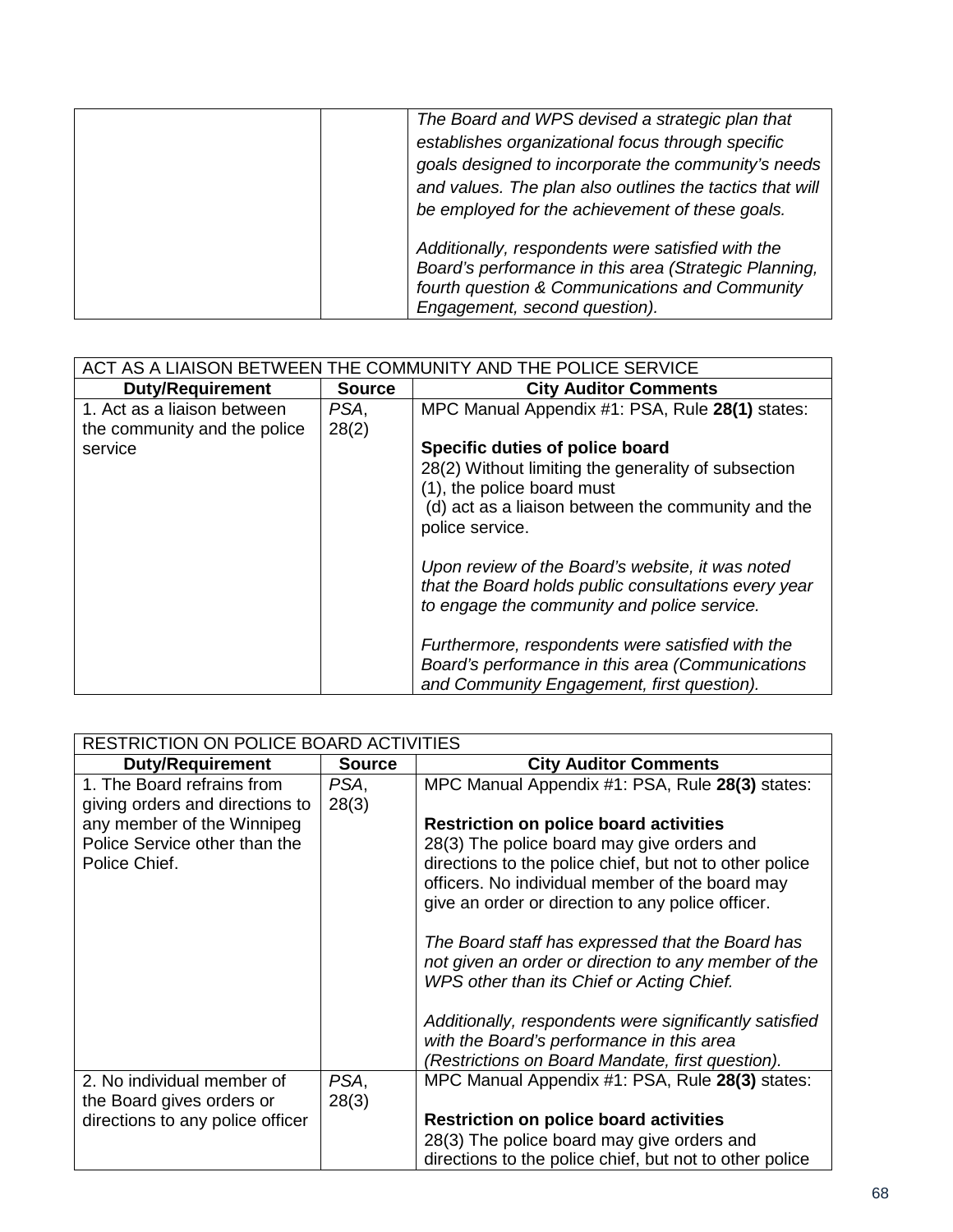| officers. No individual member of the board may<br>give an order or direction to any police officer.                                             |
|--------------------------------------------------------------------------------------------------------------------------------------------------|
| The Board staff has confirmed that no individual<br>Board member has given an order or direction to<br>any police officer.                       |
| Also, respondents were significantly satisfied with<br>the Board's performance in this area (Restrictions<br>on Board Mandate, second question). |

| NO ROLE ON SPECIFIC MATTERS                                                                 |               |                                                                                                                                                                                                                                                                                                           |
|---------------------------------------------------------------------------------------------|---------------|-----------------------------------------------------------------------------------------------------------------------------------------------------------------------------------------------------------------------------------------------------------------------------------------------------------|
| <b>Duty/Requirement</b>                                                                     | <b>Source</b> | <b>City Auditor Comments</b>                                                                                                                                                                                                                                                                              |
| 1. The Board refrains from<br>giving orders or directions on                                | PSA,<br>28(4) | MPC Manual Appendix #1: PSA, Rule 28(4) states:                                                                                                                                                                                                                                                           |
| specific operational decisions,                                                             |               | No role on specific matters                                                                                                                                                                                                                                                                               |
| individual investigations, or<br>the day-to-day operation of<br>the Winnipeg Police Service |               | 28(4) The police board must not give orders or<br>directions on specific operational decisions,<br>individual investigations or the day-to-day operation<br>of the police service.                                                                                                                        |
|                                                                                             |               | The Board staff has confirmed that there has been<br>substantial discussion between the Board and the<br>Service toward ensuring a common understanding<br>of this limit on the Board's authority, and that the<br>Board has scrupulously avoided breaching this<br>provision of The Police Services Act. |
|                                                                                             |               | Additionally, respondents were significantly satisfied<br>with the Board's performance in this area<br>(Restrictions on Board Mandate, third question).                                                                                                                                                   |

| NO ROLE IN PERSONNEL MATTERS                                   |               |                                                                                                                                                                                                                                                                                             |
|----------------------------------------------------------------|---------------|---------------------------------------------------------------------------------------------------------------------------------------------------------------------------------------------------------------------------------------------------------------------------------------------|
| <b>Duty/Requirement</b>                                        | <b>Source</b> | <b>City Auditor Comments</b>                                                                                                                                                                                                                                                                |
| 1. The Board refrains from<br>playing a role in the discipline | PSA,<br>28(5) | MPC Manual Appendix #1: PSA, Rule 28(5) states:                                                                                                                                                                                                                                             |
| or personal conduct of any                                     |               | No role in personnel matters                                                                                                                                                                                                                                                                |
| police officer other than the<br><b>Police Chief</b>           |               | 28(5) With the exception of the police chief, the<br>police board has no role with respect to the<br>discipline or personal conduct of any police officer.                                                                                                                                  |
|                                                                |               | The Board staff has communicated that the Board<br>has scrupulously avoided playing a role in the<br>discipline or personal conduct of any police officer<br>other than the Chief. Numerous pieces of<br>correspondence demonstrate the Board's diligence<br>and compliance in this regard. |
|                                                                |               | Furthermore, respondents were significantly<br>satisfied with the Board's performance in this area<br>(Restrictions on Board Mandate, fourth question).                                                                                                                                     |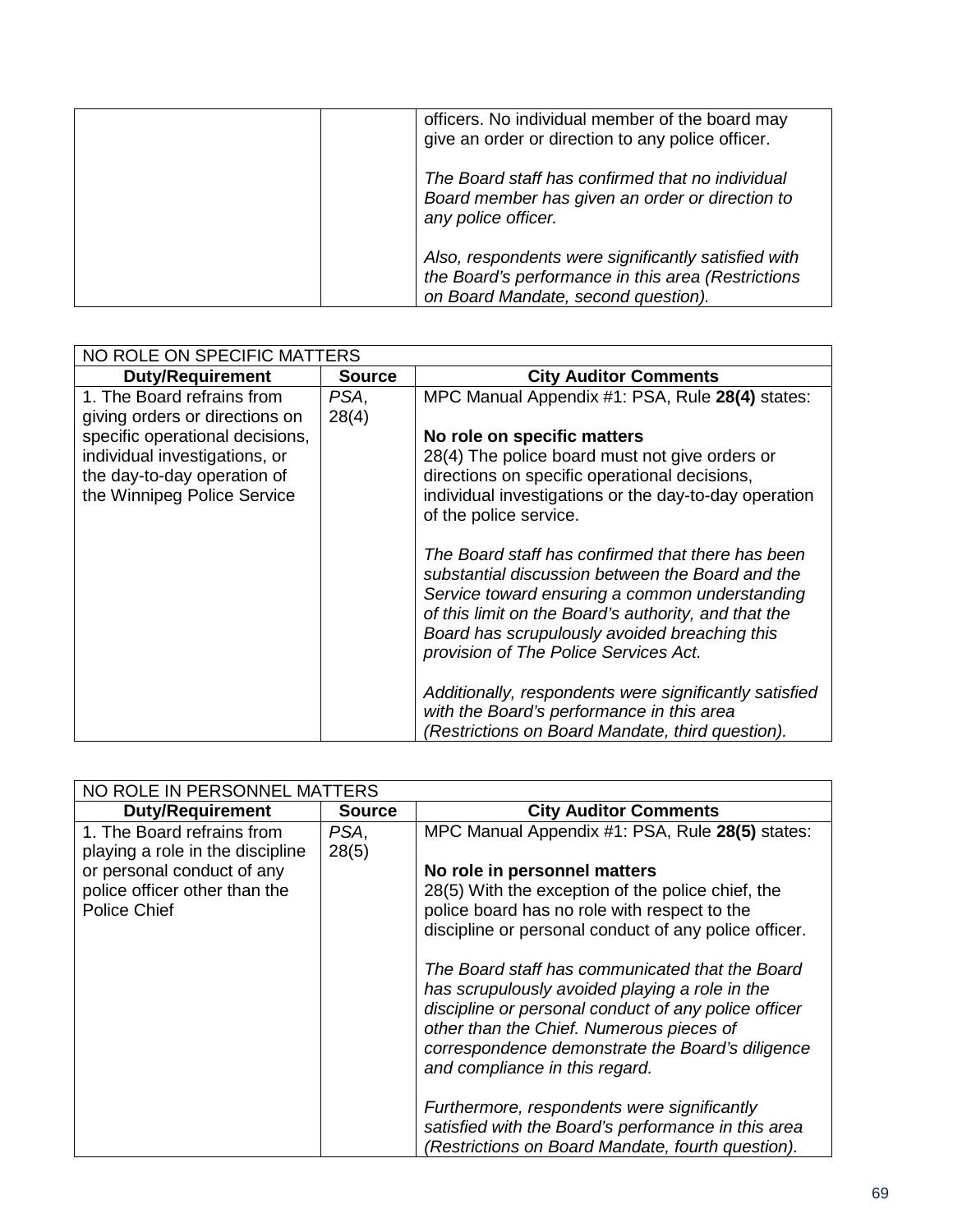| NO RIGHT TO SENSITIVE INFORMATION                                                                                      |               |                                                                                                                                                                                                                                                                                                                                                                                                     |  |
|------------------------------------------------------------------------------------------------------------------------|---------------|-----------------------------------------------------------------------------------------------------------------------------------------------------------------------------------------------------------------------------------------------------------------------------------------------------------------------------------------------------------------------------------------------------|--|
| <b>Duty/Requirement</b>                                                                                                | <b>Source</b> | <b>City Auditor Comments</b>                                                                                                                                                                                                                                                                                                                                                                        |  |
| 1. The Board respects the                                                                                              | PSA.          | MPC Manual Appendix #1: PSA, Rule 28(6) states:                                                                                                                                                                                                                                                                                                                                                     |  |
| restriction on its entitlement to<br>sensitive information about<br>individual investigations or<br>intelligence files | 28(6)         | No right to sensitive information<br>28(6) The police board is not entitled to any<br>information about individual investigations or<br>intelligence files.<br>The Board staff has confirmed that the Board is in<br>compliance with this restriction.<br>Respondents were significantly satisfied with the<br>Board's performance in this area (Restrictions on<br>Board Mandate, fifth question). |  |

| CODE OF ETHICAL CONDUCT                                                                                                                                                            |                                              |                                                                                                                                                                                                                                                                                                                                                                                                                                                                                   |  |
|------------------------------------------------------------------------------------------------------------------------------------------------------------------------------------|----------------------------------------------|-----------------------------------------------------------------------------------------------------------------------------------------------------------------------------------------------------------------------------------------------------------------------------------------------------------------------------------------------------------------------------------------------------------------------------------------------------------------------------------|--|
| <b>Duty/Requirement</b>                                                                                                                                                            | <b>Source</b>                                | <b>City Auditor Comments</b>                                                                                                                                                                                                                                                                                                                                                                                                                                                      |  |
| 1. Board members abide by<br>the Code of Ethical Conduct<br>for Police Board Members.                                                                                              | PSA,<br>35.2,<br><b>MPC</b><br>Manual<br>3.2 | MPC Manual Part 3.2 The Code of Ethical Conduct<br>for Police Board Members, Legislative Framework<br>section states:<br><b>Policy</b><br>Police board members must abide by The Code of<br><b>Ethical Conduct for Police Board Members</b><br>The Board provided an excel document with past<br>and present members. This document included<br>confirmation of specific records and the dates<br>applicable. Per review of the document, the<br>following information was noted: |  |
|                                                                                                                                                                                    |                                              | Code of Ethical Conduct:<br>Six out of seven board current board members<br>signed the Code of Ethical conduct in 2016; one<br>signed on November 7, 2015.<br>Additionally, respondents were satisfied with the<br>Board's performance in this area (Board Conduct<br>and Cooperation, second question).                                                                                                                                                                          |  |
| 2. Every Board member signs<br>a declaration agreeing to<br>confidentiality and that they<br>have no conflict of interest<br>regarding matters within the<br>Board's jurisdiction. | By-law 13                                    | The City of Winnipeg By-Law No. 148/2012 section<br>13 states:<br>13. Each Board member shall sign declarations<br>agreeing to confidentiality and that they<br>have no conflict of interest regarding matters within<br>the Board's jurisdiction.<br>The Board provided an excel document with past                                                                                                                                                                              |  |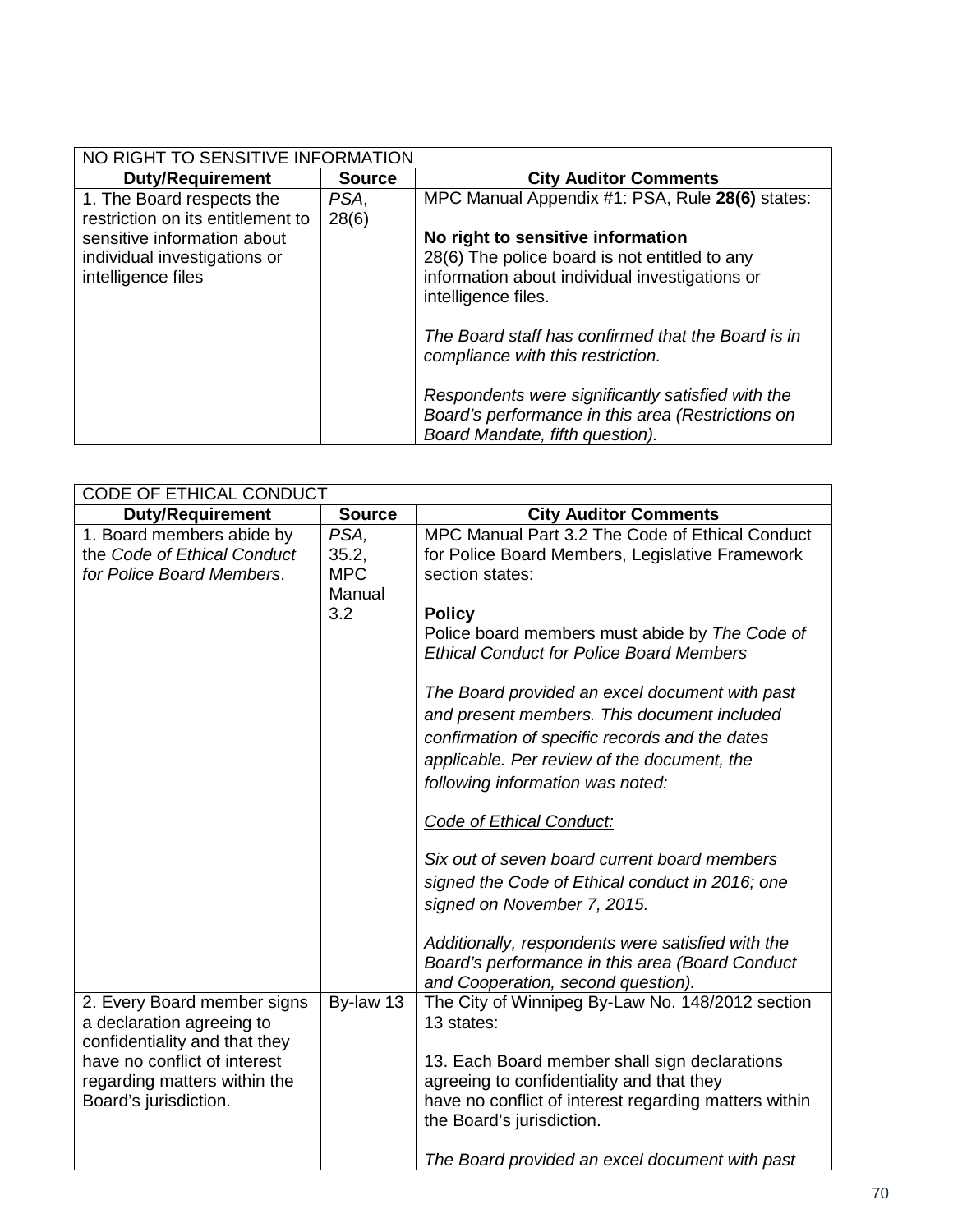|                                                                                                                            |                             | and present members. This document included<br>confirmation of specific records and the dates<br>applicable. Per review of the document, the<br>following information was noted:<br><b>Confidentiality Agreement:</b><br>All current board members signed the confidentiality<br>agreement form in 2016.<br>Additionally, respondents were satisfied with the<br>Board's performance in this area (Board Conduct |
|----------------------------------------------------------------------------------------------------------------------------|-----------------------------|------------------------------------------------------------------------------------------------------------------------------------------------------------------------------------------------------------------------------------------------------------------------------------------------------------------------------------------------------------------------------------------------------------------|
| 3. Board members sign a<br>copy of the Code on a yearly<br>basis to confirm they have<br>read it and are familiar with its | <b>MPC</b><br>Manual<br>3.2 | and Cooperation, third and fourth questions).<br>MPC Manual section 3.2 The Code of Ethical<br>Conduct for Police Board Members, Procedure #2<br>states:                                                                                                                                                                                                                                                         |
| content.                                                                                                                   |                             | 2. The chair will ensure that all police board<br>members re-read and sign The Code of Ethical<br>Conduct for Police Board Members and The Conflict<br>of Interest Policy for Police Board Members on an<br>annual basis.                                                                                                                                                                                        |
|                                                                                                                            |                             | The Board provided an excel document with past<br>and present members. This document included<br>confirmation of specific records and the dates<br>applicable. Per review of the document, the<br>following information was noted:                                                                                                                                                                               |
|                                                                                                                            |                             | Code of Ethical Conduct:                                                                                                                                                                                                                                                                                                                                                                                         |
|                                                                                                                            |                             | Six out of seven board current board members<br>signed the Code of Ethical conduct in 2016; one<br>signed on November 7, 2015.                                                                                                                                                                                                                                                                                   |
|                                                                                                                            |                             | Furthermore, respondents were satisfied with the<br>Board's performance in this area (Board Conduct<br>and Cooperation, first and second questions).                                                                                                                                                                                                                                                             |
| 4. Board members complete<br>and sign the Oath of Office for<br><b>Police Board Members.</b>                               | <b>MPC</b><br>Manual<br>3.2 | MPC Manual section 3.2 The Code of Ethical<br>Conduct for Police Board Members, Procedure #3<br>states:                                                                                                                                                                                                                                                                                                          |
|                                                                                                                            |                             | 3. A signed copy of The Code of Ethical Conduct for<br>Police Board Members, The Conflict of Interest<br>Policy for Police Board Members and The Oath of<br>Office for Police Board Members shall be kept in<br>each police board member's personnel file.                                                                                                                                                       |
|                                                                                                                            |                             | The Board provided an excel document with past<br>and present members. This document included<br>confirmation of specific records and the dates<br>applicable. Per review of the document, the<br>following information was noted:                                                                                                                                                                               |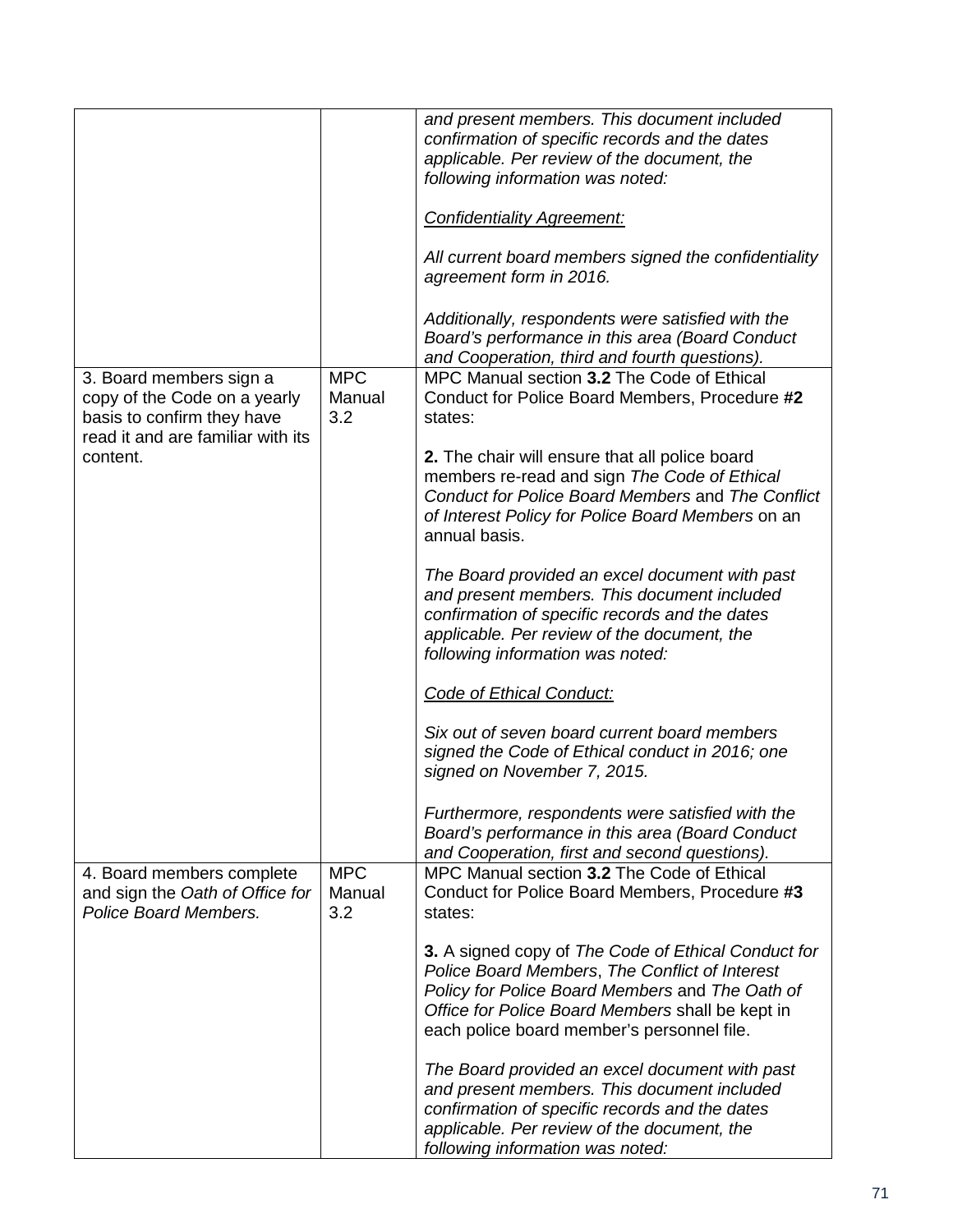|                                                                                            |                             | Oath of Office for Police Board Members:                                                                                                                                                                                            |
|--------------------------------------------------------------------------------------------|-----------------------------|-------------------------------------------------------------------------------------------------------------------------------------------------------------------------------------------------------------------------------------|
|                                                                                            |                             | All current board members have signed the<br>document.                                                                                                                                                                              |
| 5. Board members abide by<br>the Conflict of Interest Policy<br>for Police Board Members.  | <b>MPC</b><br>Manual<br>3.2 | MPC Manual section 3.2 The Code of Ethical<br>Conduct for Police Board Members, under the Policy<br>section it states:                                                                                                              |
|                                                                                            |                             | Police board members will abide by The Conflict of<br>Interest Policy for Police Board Members found.                                                                                                                               |
|                                                                                            |                             | The Board provided an excel document with past<br>and present members. This document included<br>confirmation of specific records and the dates<br>applicable. Per review of the document, the<br>following information were noted: |
|                                                                                            |                             | Conflict of Interest:                                                                                                                                                                                                               |
|                                                                                            |                             | All current board members have signed the conflict<br>of interest form.                                                                                                                                                             |
|                                                                                            |                             | Furthermore, respondents were satisfied with the<br>Board's performance in this area (Board Conduct<br>and Cooperation, fourth question).                                                                                           |
| 6. Board members sign a<br>copy of the Conflict of Interest<br>Policy on a yearly basis to | <b>MPC</b><br>Manual<br>3.2 | MPC Manual section 3.2 The Code of Ethical<br>Conduct for Police Board Members, Procedure #2<br>states:                                                                                                                             |
| confirm they have read it and<br>are familiar with its content.                            |                             | 2. The chair will ensure that all police board<br>members re-read and sign The Code of Ethical<br>Conduct for Police Board Members and The Conflict<br>of Interest Policy for Police Board Members on an<br>annual basis.           |
|                                                                                            |                             | The Board provided an excel document with past<br>and present members. This document included<br>confirmation of specific records and the dates<br>applicable. Per review of the document, the<br>following information were noted: |
|                                                                                            |                             | Conflict of Interest:                                                                                                                                                                                                               |
|                                                                                            |                             | All board members have signed the conflict of<br>interest form.                                                                                                                                                                     |
|                                                                                            |                             | Additionally, the Board staff has expressed that it<br>has no conflict of interest regarding matters within<br>the Board's jurisdiction.                                                                                            |
| 7. A signed copy of each                                                                   | <b>MPC</b>                  | MPC Manual section 3.2 The Code of Ethical                                                                                                                                                                                          |
| document is kept in each<br>Board member's personnel                                       | Manual<br>3.2               | Conduct for Police Board Members, Policy section<br>states:                                                                                                                                                                         |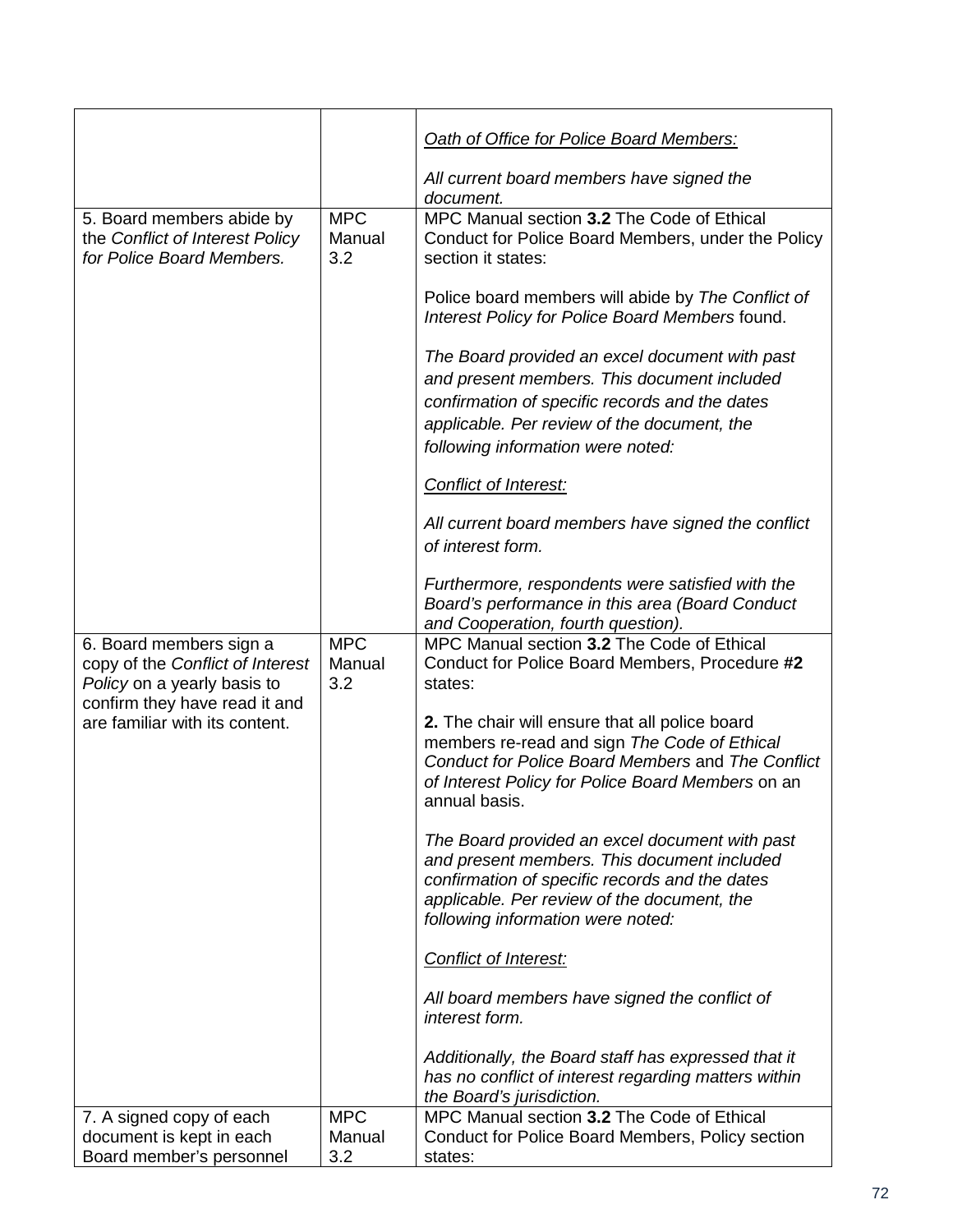| file.                                                                                                                                                                                     |                             |                                                                                                                                                                                                                                                                                                                                                                                                                                                                                                                                                                                                                                                                                                                                                                                                                                                                                  |
|-------------------------------------------------------------------------------------------------------------------------------------------------------------------------------------------|-----------------------------|----------------------------------------------------------------------------------------------------------------------------------------------------------------------------------------------------------------------------------------------------------------------------------------------------------------------------------------------------------------------------------------------------------------------------------------------------------------------------------------------------------------------------------------------------------------------------------------------------------------------------------------------------------------------------------------------------------------------------------------------------------------------------------------------------------------------------------------------------------------------------------|
|                                                                                                                                                                                           |                             | Police board members must complete and sign The<br>Oath of Office for Police Board.                                                                                                                                                                                                                                                                                                                                                                                                                                                                                                                                                                                                                                                                                                                                                                                              |
|                                                                                                                                                                                           |                             | The Board staff has expressed that the Board keeps<br>a signed copy of each document within the Board<br>members' personnel files.                                                                                                                                                                                                                                                                                                                                                                                                                                                                                                                                                                                                                                                                                                                                               |
| 8. Pursuant to the Code,<br>Board members keep<br>confidential any information                                                                                                            | <b>MPC</b><br>Manual<br>3.3 | MPC Manual Part 3.3 Confidentiality, Legislative<br>Framework section states:                                                                                                                                                                                                                                                                                                                                                                                                                                                                                                                                                                                                                                                                                                                                                                                                    |
| disclosed or discussed<br>regarding the Winnipeg Police<br>Service, its staff, operations<br>or administration that has not<br>been disclosed or discussed<br>at a regular Board meeting. |                             | <b>Legislative Framework</b><br>Pursuant to The Code of Ethical Conduct for Police<br>Board Members, all board members shall keep<br>confidential any information disclosed or discussed<br>regarding the police service, its staff, operations or<br>administration that has not been disclosed or<br>discussed at a regular meeting of the police board.                                                                                                                                                                                                                                                                                                                                                                                                                                                                                                                       |
|                                                                                                                                                                                           |                             | The Board provided an excel document with past<br>and present members. This document included<br>confirmation of specific records and the dates<br>applicable. Per review of the document, the<br>following information was noted:                                                                                                                                                                                                                                                                                                                                                                                                                                                                                                                                                                                                                                               |
|                                                                                                                                                                                           |                             | <b>Confidentiality Agreement:</b>                                                                                                                                                                                                                                                                                                                                                                                                                                                                                                                                                                                                                                                                                                                                                                                                                                                |
|                                                                                                                                                                                           |                             | All current board members signed the confidentiality<br>agreement form in 2016.                                                                                                                                                                                                                                                                                                                                                                                                                                                                                                                                                                                                                                                                                                                                                                                                  |
|                                                                                                                                                                                           |                             | Additionally, respondents were satisfied with the<br>Board's performance in this area (Board Conduct<br>and Cooperation, fifth question).                                                                                                                                                                                                                                                                                                                                                                                                                                                                                                                                                                                                                                                                                                                                        |
| 9. Board members respect<br>confidential information that                                                                                                                                 | <b>Rules</b><br>9(4)        | WPB Rules of Practice and Procedure, Part 2-Board<br>Meeting Procedures, rule #9(4) states:                                                                                                                                                                                                                                                                                                                                                                                                                                                                                                                                                                                                                                                                                                                                                                                      |
| the Board Chair determines<br>may not be disclosed in<br>accordance with subsection<br>9(4) of the Rules.                                                                                 |                             | <b>Board confidences and advice</b><br>9(4) In accordance with sections 22 and 23 of<br>FIPPA, and subject to the exceptions set out therein<br>and to an appeal to the board, the chair may refuse<br>to permit the disclosure of information at a public<br>meeting if disclosure could reasonably be expected<br>to reveal<br>(a) draft policies and resolutions of the board that<br>have not been considered at a public meeting;<br>(b) the substance of deliberations of a private board<br>or committee meeting;<br>(c) advice, opinions, proposals, recommendations,<br>analyses or policy options developed for the board;<br>(d) plans relating to the management of personnel or<br>the administration of the board that have not yet<br>been implemented;<br>(e) information, including the proposed plans,<br>policies or projects of the board, the disclosure of |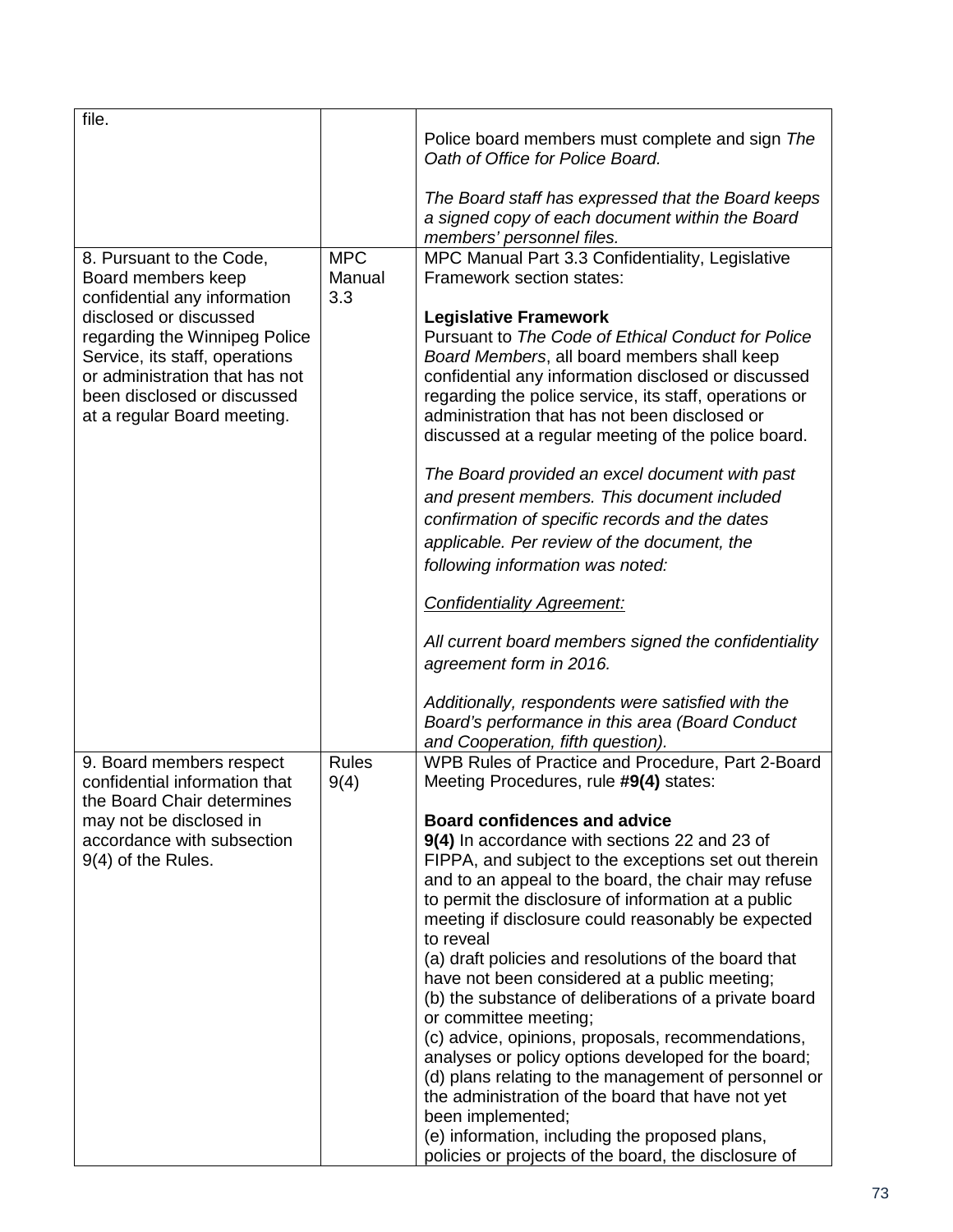| which could reasonably be expected to result in<br>disclosure of a pending policy or budgetary decision.                                                                                                                           |
|------------------------------------------------------------------------------------------------------------------------------------------------------------------------------------------------------------------------------------|
| The Board provided an excel document with past<br>and present members. This document included<br>confirmation of specific records and the dates<br>applicable. Per review of the document, the<br>following information was noted: |
| Confidentiality Agreement:                                                                                                                                                                                                         |
| All current board members signed the confidentiality<br>agreement form in 2016.                                                                                                                                                    |
| Furthermore, respondents were satisfied with the<br>Board's performance in this area (Board Conduct<br>and Cooperation, sixth question).                                                                                           |

| INFORMATION FROM BOARD TO DEVELOP BUDGET                    |                     |                                                                                                     |  |
|-------------------------------------------------------------|---------------------|-----------------------------------------------------------------------------------------------------|--|
| <b>Duty/Requirement</b>                                     | <b>Source</b>       | <b>City Auditor Comments</b>                                                                        |  |
| 1. Each year, the Board<br>provides Council with an         | <b>PSA</b><br>29(1) | MPC Manual Appendix 1: PSA, Rule #29(1) states:                                                     |  |
| estimate of the costs required                              |                     | Information from board to develop budget                                                            |  |
| to operate the Service in the                               |                     | 29(1) To assist the council in developing the                                                       |  |
| next fiscal year.                                           |                     | municipal budget, the police board must provide the<br>council with                                 |  |
|                                                             |                     | (a) an estimate of the costs required to operate the<br>police service in the next fiscal year; and |  |
|                                                             |                     | (b) any additional information that the council                                                     |  |
|                                                             |                     | considers necessary to enable it to assess the                                                      |  |
|                                                             |                     | financial requirements of the police service.                                                       |  |
|                                                             |                     | The following meeting minutes included                                                              |  |
|                                                             |                     | recommendations relating to the operating budget<br>and financial plan:                             |  |
|                                                             |                     | March 22, 2016- approved & confirmed per<br>adjournment section                                     |  |
|                                                             |                     | March 23, 2015- approved & confirmed per<br>adjournment section                                     |  |
|                                                             |                     | December 17, 2013- approved & confirmed<br>per adjournment section                                  |  |
| 2. Each year, the Board                                     | <b>PSA</b>          | MPC Manual Appendix 1: PSA, Rule #29(1) states:                                                     |  |
| provides Council with any                                   | 29(1)               |                                                                                                     |  |
| additional information that                                 |                     | Information from board to develop budget                                                            |  |
| Council considers necessary                                 |                     | 29(1) To assist the council in developing the                                                       |  |
| to enable it to assess the<br>financial requirements of the |                     | municipal budget, the police board must provide the<br>council with                                 |  |
| Service.                                                    |                     | (a) an estimate of the costs required to operate the                                                |  |
|                                                             |                     | police service in the next fiscal year; and                                                         |  |
|                                                             |                     | (b) any additional information that the council                                                     |  |
|                                                             |                     | considers necessary to enable it to assess the                                                      |  |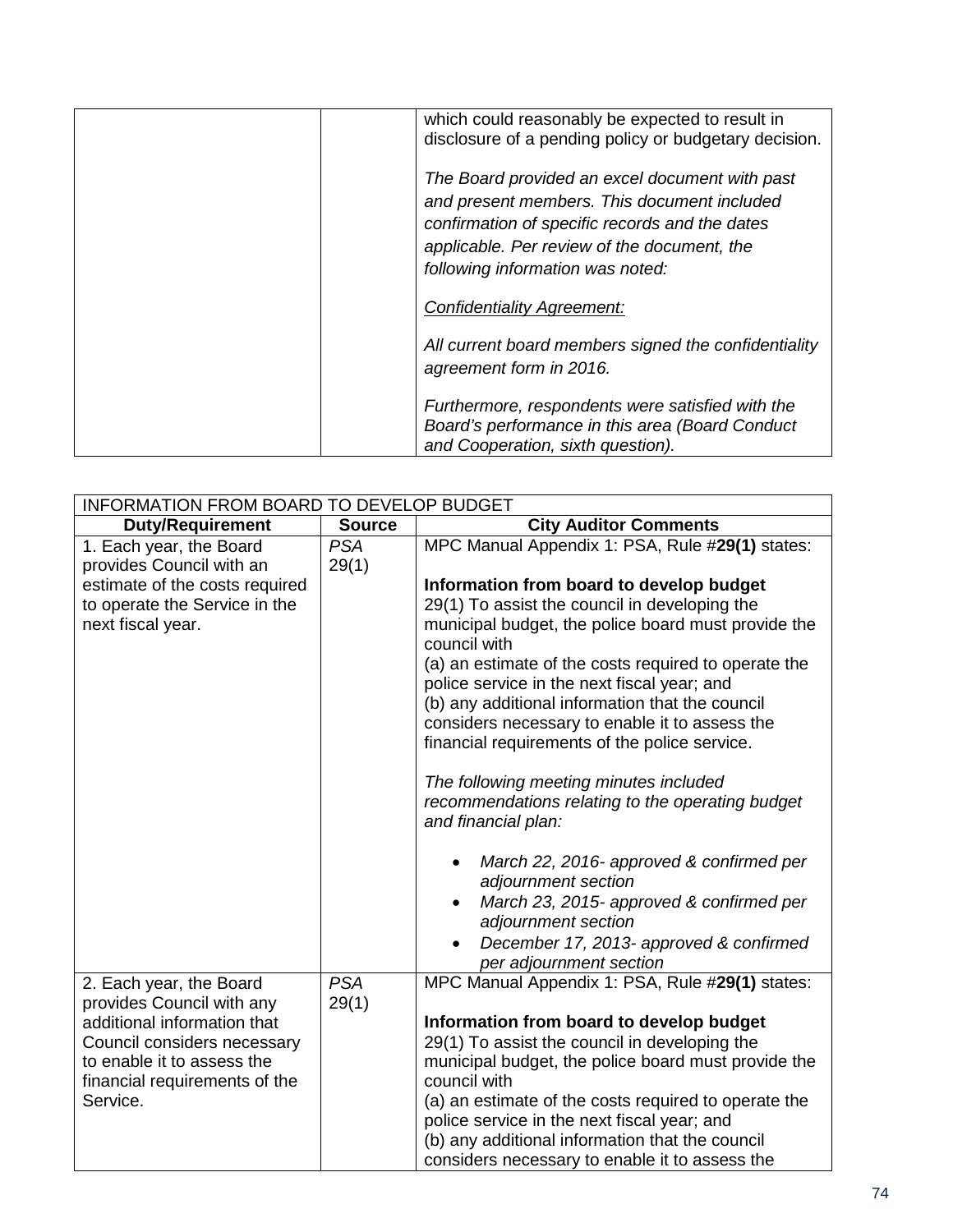|                                                                                                                          |           | financial requirements of the police service.                                                                                                                                                                                                                                                                                                                                                                                                           |
|--------------------------------------------------------------------------------------------------------------------------|-----------|---------------------------------------------------------------------------------------------------------------------------------------------------------------------------------------------------------------------------------------------------------------------------------------------------------------------------------------------------------------------------------------------------------------------------------------------------------|
|                                                                                                                          |           | The following information was noted in the Board's<br>meeting minutes:                                                                                                                                                                                                                                                                                                                                                                                  |
|                                                                                                                          |           | December 17, 2013: 2014 Capital Budget,<br>the 2015 to 2019 Five Year Forecast, and<br>the 2014 to 2016 Operating Budget.<br>March 23, 2015: 2015 Capital Budget, 2015<br>Operating Budget, Financial Plan for 2016<br>and 2017, and 2016 to 2020 Five Year<br>Forecast.<br>March 22, 2016: 2016 Operating Budget,<br>$\bullet$<br>Financial Plan for 2017 and 2018,<br>Preliminary 2016 Capital Budget, and 2017<br>to 2021 Five Year Forecast.        |
|                                                                                                                          |           | The documents above included financial information<br>necessary for Council to assess and approve the<br>financial requirements of the Service.                                                                                                                                                                                                                                                                                                         |
| 3. Each year, the Board<br>submits operating and capital<br>estimates to Council that                                    | By-law 19 | The City of Winnipeg By-Law No. 148/2012, section<br>#19 states:                                                                                                                                                                                                                                                                                                                                                                                        |
| show the amounts required to<br>maintain the Winnipeg Police<br>Service and provide it with<br>equipment and facilities. |           | <b>Police Budget</b><br>19. The Board shall submit operating and capital<br>estimates to Council that will show the amounts that<br>will be required to maintain the Winnipeg Police<br>Service and provide it with equipment and facilities.<br>The format of the estimates, the period they cover,<br>and the timetable for their submission shall be in<br>accordance with City budget procedures.<br>Per review of the Board's meeting minutes from |
|                                                                                                                          |           | March 23, 2015 and March 22, 2016, it was noted<br>that the operating budget, capital budget, and<br>financial plan was submitted to Council. The<br>meeting held on December 17, 2013 only included<br>the capital and operation budget for Council.                                                                                                                                                                                                   |
| 4. The Board submits<br>operating and capital<br>estimates for the Service                                               | By-law 19 | The City of Winnipeg By-Law No. 148/2012, section<br>$#$ 19 states:                                                                                                                                                                                                                                                                                                                                                                                     |
| according to the City's budget<br>procedures and timelines.                                                              |           | <b>Police Budget</b><br>19. The Board shall submit operating and capital<br>estimates to Council that will show the amounts that<br>will be required to maintain the Winnipeg Police<br>Service and provide it with equipment and facilities.<br>The format of the estimates, the period they cover,<br>and the timetable for their submission shall be in<br>accordance with City budget procedures.                                                   |
|                                                                                                                          |           | Per review of the Board's meeting minutes from<br>March 23, 2015 and March 22, 2016, it was noted<br>that the operating budget, capital budget, and                                                                                                                                                                                                                                                                                                     |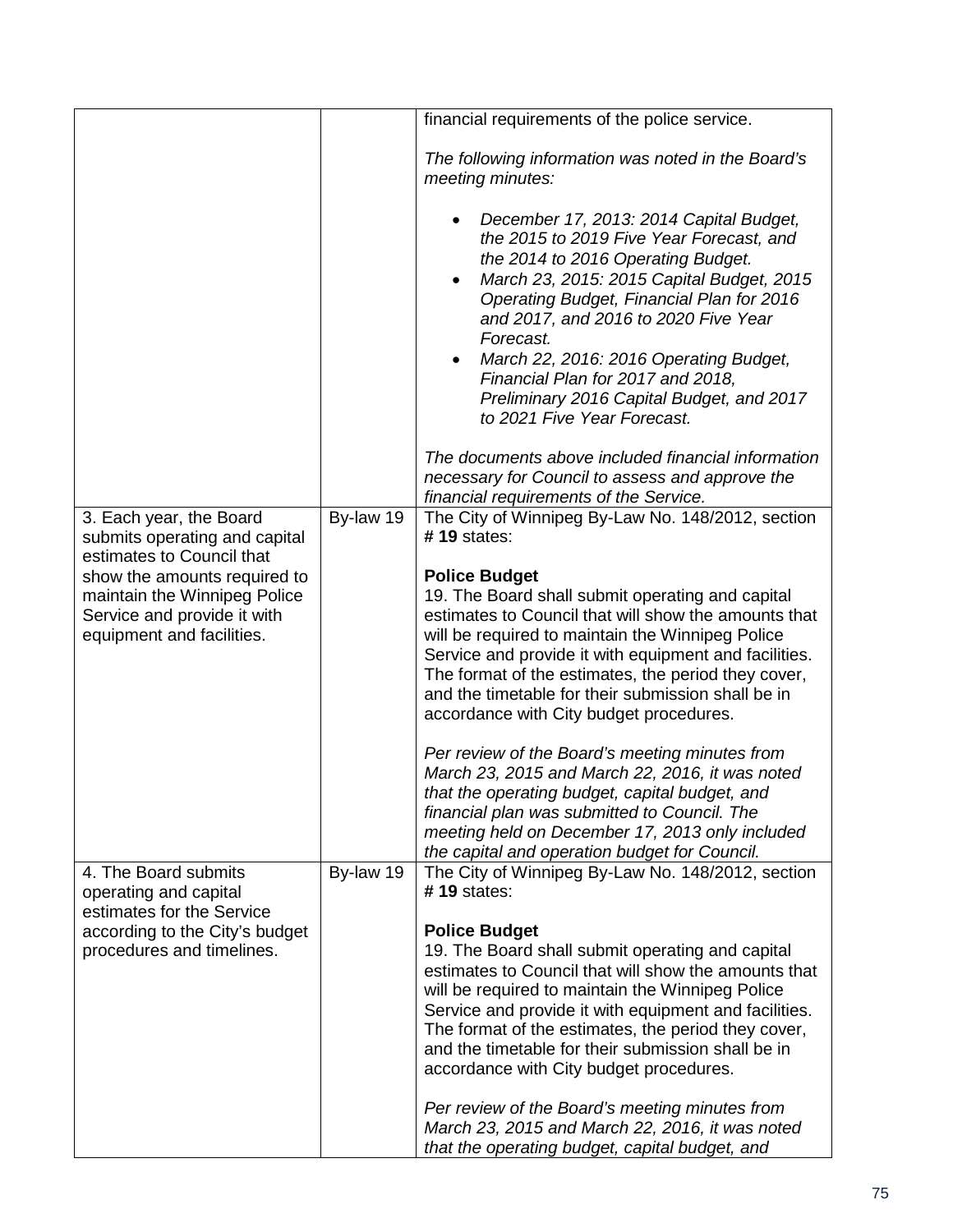|                                                                                                                                                                  |                             | financial plan was submitted to Council. The<br>meeting held on December 17, 2013 only included<br>the capital and operation budget for Council.                                                                                                                                                        |
|------------------------------------------------------------------------------------------------------------------------------------------------------------------|-----------------------------|---------------------------------------------------------------------------------------------------------------------------------------------------------------------------------------------------------------------------------------------------------------------------------------------------------|
| 5. The Board provides a<br>reasonable budget for the<br>Service to Council.                                                                                      | <b>MPC</b><br>Manual<br>7.1 | MPC Manual Section 7.1 Budget and Financial<br>Management, Policy #1 states:                                                                                                                                                                                                                            |
|                                                                                                                                                                  |                             | 1. The police board must submit a reasonable<br>budget in a timely manner to the municipality's<br>budget system for its review, consideration and<br>approval.                                                                                                                                         |
|                                                                                                                                                                  |                             | Per review of the Board's meeting minutes from<br>March 23, 2015 and March 22, 2016, it was noted<br>that the operating budget, capital budget, and<br>financial plan was submitted to Council. The<br>meeting held on December 17, 2013 only included<br>the capital and operation budget for Council. |
| 6. The Board provides<br>Council with its budget<br>estimate for the Service in a                                                                                | <b>MPC</b><br>Manual<br>7.1 | MPC Manual Section 7.1 Budget and Financial<br>Management, Policy #1 states:                                                                                                                                                                                                                            |
| timely manner.                                                                                                                                                   |                             | 1. The police board must submit a reasonable<br>budget in a timely manner to the municipality's<br>budget system for its review, consideration and<br>approval.                                                                                                                                         |
|                                                                                                                                                                  |                             | The Board staff has expressed that the Board<br>provides its budget estimate to Council within the<br>City's budget timeline.                                                                                                                                                                           |
| 7. The Board allocates funds<br>in such a way that adequate<br>and effective police services                                                                     | <b>MPC</b><br>Manual<br>7.1 | MPC Manual Section 7.1 Budget and Financial<br>Management, Policy #2 states:                                                                                                                                                                                                                            |
| are being provided and to<br>ensure strategic goals and<br>objectives will be met.                                                                               |                             | 2. Once the budget is approved by the municipal<br>council, the police board must allocate funds in such<br>a way that adequate and effective policing services<br>are being provided and to ensure the strategic goals<br>and objectives will be met.                                                  |
|                                                                                                                                                                  |                             | Respondents were satisfied with the Board's<br>performance in this area (Financial Management,<br>first question).                                                                                                                                                                                      |
| 8. The Board arrives at its<br>estimate of the costs required<br>to operate the Service in the<br>next fiscal year in accordance<br>with the process outlined in | <b>Rules</b><br>Part 8      | The WPB Part 8 outlines processes, reporting and<br>timeliness requirements relating to the police service<br>budgeting, reporting and financial management<br>activities.                                                                                                                              |
| Part 8 of the Rules                                                                                                                                              |                             | The Board staff has expressed that the Board's<br>Rules of Practice and Procedure list the dates for<br>completing certain processes and it works towards<br>meeting these dates, however, the Board gives<br>precedent to meet the City's deadlines.                                                   |
| 9. The Board vets all budget<br>and financial information                                                                                                        | <b>MPC</b><br>Manual        | MPC Manual Section 7.2 Financial Reporting and<br>Documentation, Policy #3 states:                                                                                                                                                                                                                      |
| before it is tabled with Council                                                                                                                                 | 7.2                         |                                                                                                                                                                                                                                                                                                         |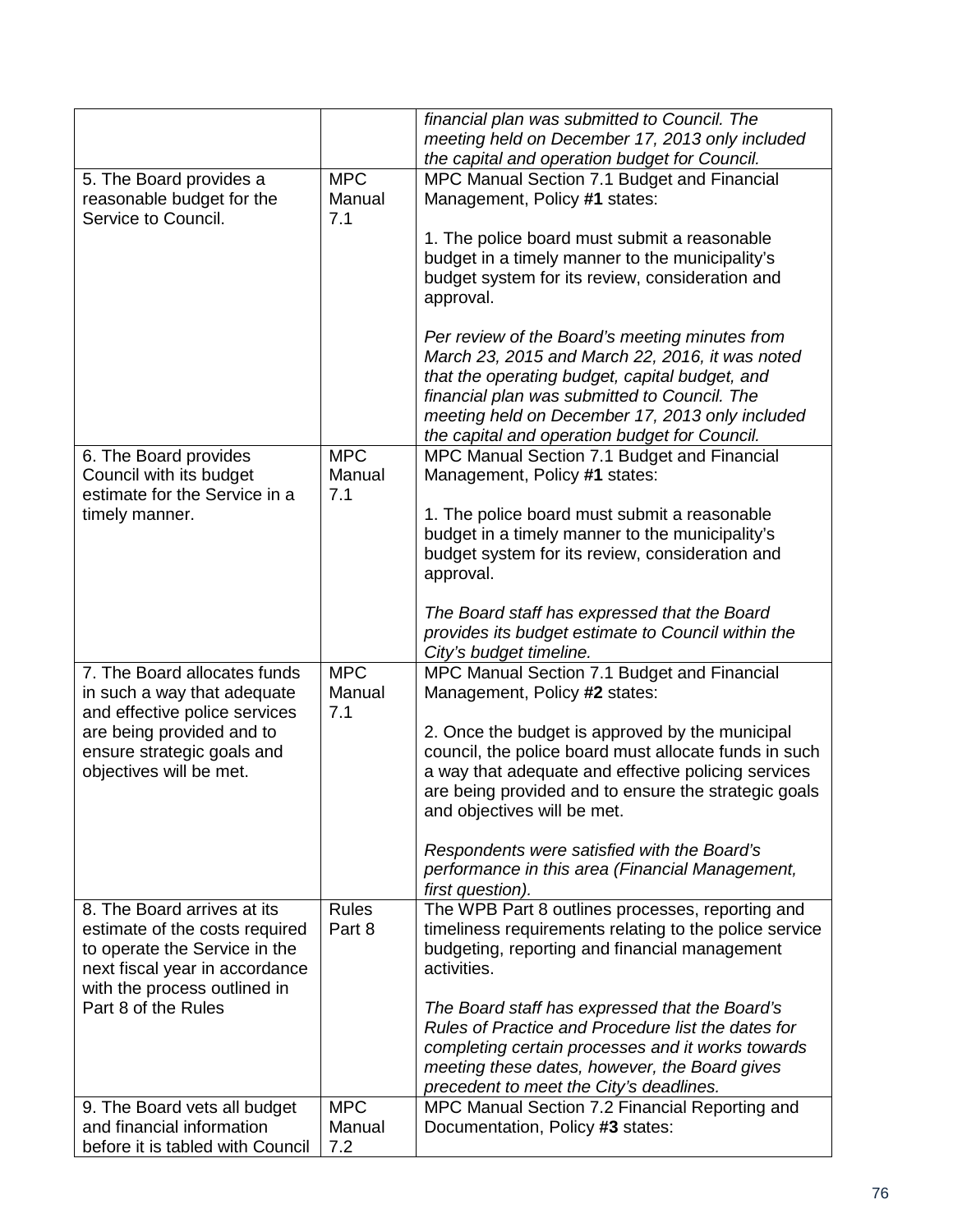| or any of its committees.                                                                                                                                                                                       |                             | 3. The police chief will ensure that his/her actions<br>and those of the police service do not diminish the<br>independence of the police board. Accordingly, the<br>police chief must ensure that:<br>(i) All information tabled with the municipal council or<br>any of its committees with respect to the budgetary<br>requirements or financial matters of the police<br>service will be first vetted by the board.<br>The Board staff has communicated that the Board<br>vets all budget and financial information before it is<br>tabled with Council or its committees.<br>(ii) If the police chief appears before council or any<br>of its committees, the chief will be accompanied by<br>the board chair or designate, unless otherwise<br>authorized by the board, or the police chief is there<br>for an administrative matter, or is in attendance to<br>monitor council or a committee's discussions on<br>police related matters. |
|-----------------------------------------------------------------------------------------------------------------------------------------------------------------------------------------------------------------|-----------------------------|--------------------------------------------------------------------------------------------------------------------------------------------------------------------------------------------------------------------------------------------------------------------------------------------------------------------------------------------------------------------------------------------------------------------------------------------------------------------------------------------------------------------------------------------------------------------------------------------------------------------------------------------------------------------------------------------------------------------------------------------------------------------------------------------------------------------------------------------------------------------------------------------------------------------------------------------------|
|                                                                                                                                                                                                                 |                             | The Board staff has communicated that a board<br>designate attends any meetings where the Police<br>Chief appears before Council or any of its<br>committees. This is in regards to the Service's<br>budget or finances, unless the Police Chief has<br>authorization from the Board.                                                                                                                                                                                                                                                                                                                                                                                                                                                                                                                                                                                                                                                            |
| 10. A Board designate<br>attends any meetings where<br>the Police Chief appears<br>before Council or any of its<br>committees with regard to the<br>Service's budget or finances,<br>unless the Police Chief is | <b>MPC</b><br>Manual<br>7.2 | MPC Manual Section 7.2 Financial Reporting and<br>Documentation, Policy #2 states:<br>3. The police chief will ensure that his/her actions<br>and those of the police service do not diminish the<br>independence of the police board. Accordingly, the<br>police chief must ensure that:                                                                                                                                                                                                                                                                                                                                                                                                                                                                                                                                                                                                                                                        |
| otherwise authorized by the<br>Board.                                                                                                                                                                           |                             | (i) All information tabled with the municipal council or<br>any of its committees with respect to the budgetary<br>requirements or financial matters of the police<br>service will be first vetted by the board.                                                                                                                                                                                                                                                                                                                                                                                                                                                                                                                                                                                                                                                                                                                                 |
|                                                                                                                                                                                                                 |                             | The Board staff has communicated that the Board<br>vets all budget and financial information before it is<br>tabled with Council or its committees.                                                                                                                                                                                                                                                                                                                                                                                                                                                                                                                                                                                                                                                                                                                                                                                              |
|                                                                                                                                                                                                                 |                             | (ii) If the police chief appears before council or any<br>of its committees, the chief will be accompanied by<br>the board chair or designate, unless otherwise<br>authorized by the board, or the police chief is there<br>for an administrative matter, or is in attendance to<br>monitor council or a committee's discussions on<br>police related matters.                                                                                                                                                                                                                                                                                                                                                                                                                                                                                                                                                                                   |
|                                                                                                                                                                                                                 |                             | The Board staff has communicated that a board                                                                                                                                                                                                                                                                                                                                                                                                                                                                                                                                                                                                                                                                                                                                                                                                                                                                                                    |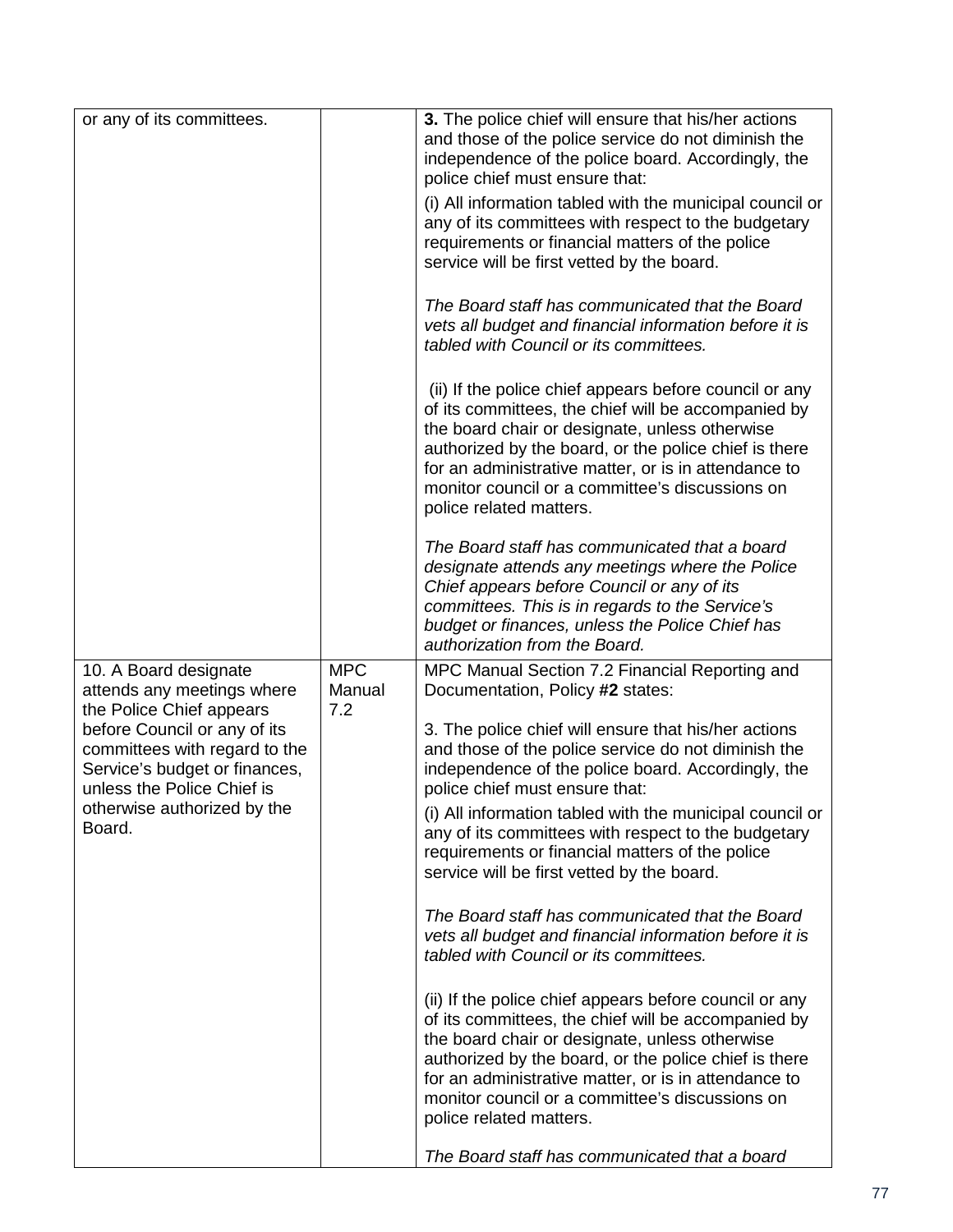|                                                                                                                                                                 |                             | designate attends any meetings where the Police<br>Chief appears before Council or any of its<br>committees. This is in regards to the Service's<br>budget or finances, unless the Police Chief has<br>authorization from the Board. |
|-----------------------------------------------------------------------------------------------------------------------------------------------------------------|-----------------------------|--------------------------------------------------------------------------------------------------------------------------------------------------------------------------------------------------------------------------------------|
| 11. The Board ensures the<br>Service makes available all<br>required documents for the<br>purpose of complying with the<br>annual municipal financial<br>audit. | <b>MPC</b><br>Manual<br>7.2 | MPC Manual Section 7.2 Financial Reporting and<br>Documentation, Policy #4 states:<br>4. The police service must make available all<br>required documents for the purpose of complying<br>with the annual municipal financial audit. |
|                                                                                                                                                                 |                             | The Board staff has expressed that the Board<br>provides all the required documents for the annual<br>municipal financial audit.                                                                                                     |

| <b>BOARD TO ALLOCATE FUNDS</b>                                                           |               |                                                                                                                                                                                                                                                                               |
|------------------------------------------------------------------------------------------|---------------|-------------------------------------------------------------------------------------------------------------------------------------------------------------------------------------------------------------------------------------------------------------------------------|
| <b>Duty/Requirement</b>                                                                  | <b>Source</b> | <b>City Auditor Comments</b>                                                                                                                                                                                                                                                  |
| 1. Each year, the Board<br>allocates the funds that are<br>provided to the Service under | PSA 29(3)     | MPC Manual Appendix 1: PSA, Division 2-Police<br>Boards section, rule 29(3) states:                                                                                                                                                                                           |
| the municipal budget.                                                                    |               | Police board to allocate funds<br>29(3) The police board is responsible for allocating<br>the funds that are provided to the police service<br>under the municipal budget.                                                                                                    |
|                                                                                          |               | Per review of the Board's meeting minutes, it was<br>noted that the Board allocated funds to the budget<br>with assistance from the Budget and Finance Sub-<br>Committee. The allocation was based on various<br>factors and approved annually for 2014 to 2016<br>inclusive. |

| <b>AUTHORITY OF THE VICE-CHAIR</b> |               |                                                                                                                                       |
|------------------------------------|---------------|---------------------------------------------------------------------------------------------------------------------------------------|
| <b>Duty/Requirement</b>            | <b>Source</b> | <b>City Auditor Comments</b>                                                                                                          |
| 1. The Vice-Chair acts on          | <b>PSA</b>    | Under the MPC Manual Division 2 Police Boards                                                                                         |
| behalf of the Chair when the       | 32(2);        | Section, item #32 states:                                                                                                             |
| Chair is unable to assume his      | <b>MPC</b>    |                                                                                                                                       |
| duties.                            | Manual,       | <b>Authority of vice-chair</b>                                                                                                        |
|                                    | 4.2           | 32(2) The vice-chair has the authority of the chair<br>when the chair is absent or unable to act, or when<br>authorized by the chair. |
|                                    |               | The Board staff has expressed that the Board<br>follows this process.                                                                 |

| <b>PROCEDURE</b>                                                    |               |                                                                                              |
|---------------------------------------------------------------------|---------------|----------------------------------------------------------------------------------------------|
| <b>Duty/Requirement</b>                                             | <b>Source</b> | <b>City Auditor Comments</b>                                                                 |
| 1. Subject to the requirements  <br>of the Police Services Act, the | PSA 33        | Under the MPC Manual Division 2 Police Boards<br>Section, item #33 with sub-title Procedure: |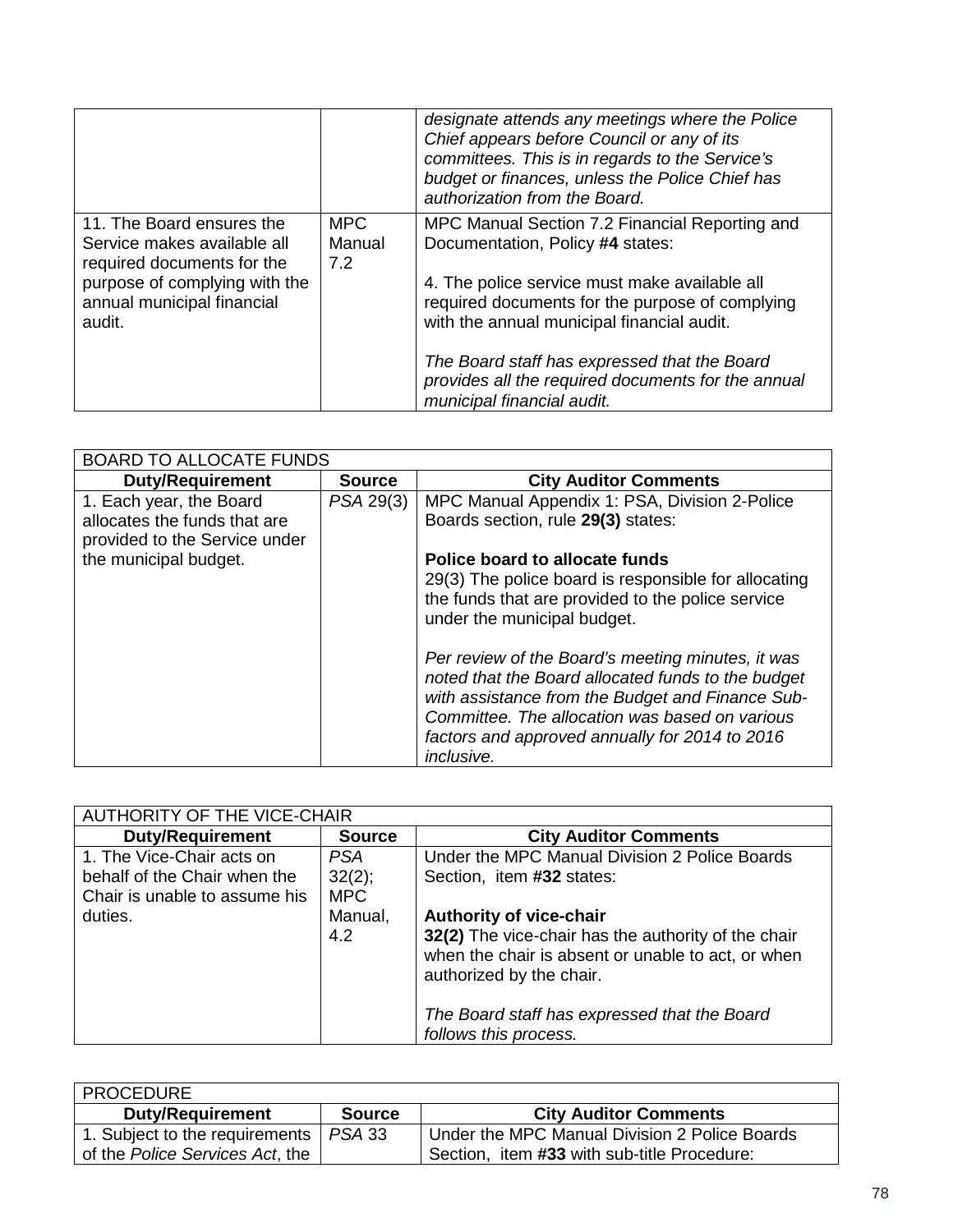| rules of practice and<br>33 Subject to the requirements of this act, a police<br>board may determine its own practice and<br>procedure.<br>procedures.<br>Per review of the Board's website, it was noted that<br>the Board has its own Rules of Practice and<br>Procedure document.<br><b>MPC</b><br>MPC Manual Part 4.4 Practices and Procedures<br>2. Where the Act and the<br>Manual,<br>MPC Manual do not provide<br>Policy #1 states:<br>guidelines for a particular<br>4.4<br>practice, the Board creates<br>1. Where the PSA and the Manitoba Police Board<br>Policy and Procedure Manual do not provide<br>practices and procedures to<br>guidelines for a particular practice, the police board<br>guide its work.<br>must create practices and procedures to guide its<br>work. |
|--------------------------------------------------------------------------------------------------------------------------------------------------------------------------------------------------------------------------------------------------------------------------------------------------------------------------------------------------------------------------------------------------------------------------------------------------------------------------------------------------------------------------------------------------------------------------------------------------------------------------------------------------------------------------------------------------------------------------------------------------------------------------------------------|
|                                                                                                                                                                                                                                                                                                                                                                                                                                                                                                                                                                                                                                                                                                                                                                                            |
|                                                                                                                                                                                                                                                                                                                                                                                                                                                                                                                                                                                                                                                                                                                                                                                            |
|                                                                                                                                                                                                                                                                                                                                                                                                                                                                                                                                                                                                                                                                                                                                                                                            |
|                                                                                                                                                                                                                                                                                                                                                                                                                                                                                                                                                                                                                                                                                                                                                                                            |
|                                                                                                                                                                                                                                                                                                                                                                                                                                                                                                                                                                                                                                                                                                                                                                                            |
|                                                                                                                                                                                                                                                                                                                                                                                                                                                                                                                                                                                                                                                                                                                                                                                            |
|                                                                                                                                                                                                                                                                                                                                                                                                                                                                                                                                                                                                                                                                                                                                                                                            |
|                                                                                                                                                                                                                                                                                                                                                                                                                                                                                                                                                                                                                                                                                                                                                                                            |
|                                                                                                                                                                                                                                                                                                                                                                                                                                                                                                                                                                                                                                                                                                                                                                                            |
|                                                                                                                                                                                                                                                                                                                                                                                                                                                                                                                                                                                                                                                                                                                                                                                            |
|                                                                                                                                                                                                                                                                                                                                                                                                                                                                                                                                                                                                                                                                                                                                                                                            |
|                                                                                                                                                                                                                                                                                                                                                                                                                                                                                                                                                                                                                                                                                                                                                                                            |
|                                                                                                                                                                                                                                                                                                                                                                                                                                                                                                                                                                                                                                                                                                                                                                                            |
|                                                                                                                                                                                                                                                                                                                                                                                                                                                                                                                                                                                                                                                                                                                                                                                            |
|                                                                                                                                                                                                                                                                                                                                                                                                                                                                                                                                                                                                                                                                                                                                                                                            |
| The Board staff has expressed that the Board create                                                                                                                                                                                                                                                                                                                                                                                                                                                                                                                                                                                                                                                                                                                                        |
| practices and procedures to guide its work. This is                                                                                                                                                                                                                                                                                                                                                                                                                                                                                                                                                                                                                                                                                                                                        |
| further supported by the Board's Rules of Practice                                                                                                                                                                                                                                                                                                                                                                                                                                                                                                                                                                                                                                                                                                                                         |
| and Procedure.                                                                                                                                                                                                                                                                                                                                                                                                                                                                                                                                                                                                                                                                                                                                                                             |
| <b>MPC</b><br>3. Practices and procedures<br>MPC Manual Part 4.4 Practices and Procedures                                                                                                                                                                                                                                                                                                                                                                                                                                                                                                                                                                                                                                                                                                  |
| are adopted with the approval<br>Manual,<br>Policy # 2 states:                                                                                                                                                                                                                                                                                                                                                                                                                                                                                                                                                                                                                                                                                                                             |
| of a majority of Board<br>4.4                                                                                                                                                                                                                                                                                                                                                                                                                                                                                                                                                                                                                                                                                                                                                              |
| 2. Any practices or procedures determined by the<br>members.                                                                                                                                                                                                                                                                                                                                                                                                                                                                                                                                                                                                                                                                                                                               |
| police board must be voted upon and passed by a                                                                                                                                                                                                                                                                                                                                                                                                                                                                                                                                                                                                                                                                                                                                            |
| majority of board members.                                                                                                                                                                                                                                                                                                                                                                                                                                                                                                                                                                                                                                                                                                                                                                 |
|                                                                                                                                                                                                                                                                                                                                                                                                                                                                                                                                                                                                                                                                                                                                                                                            |
| The Board staff has expressed that all motions are                                                                                                                                                                                                                                                                                                                                                                                                                                                                                                                                                                                                                                                                                                                                         |
| approved at the meetings with majority of the Board                                                                                                                                                                                                                                                                                                                                                                                                                                                                                                                                                                                                                                                                                                                                        |
| members.<br><b>MPC</b><br>MPC Manual Part 4.4 Practices and Procedures                                                                                                                                                                                                                                                                                                                                                                                                                                                                                                                                                                                                                                                                                                                     |
| 4. The Board puts its<br>practices, procedures and<br>Manual,<br>Policy # 3 states:                                                                                                                                                                                                                                                                                                                                                                                                                                                                                                                                                                                                                                                                                                        |
| 4.4<br>rules in writing.                                                                                                                                                                                                                                                                                                                                                                                                                                                                                                                                                                                                                                                                                                                                                                   |
| 3. Police boards must put their practices, procedures                                                                                                                                                                                                                                                                                                                                                                                                                                                                                                                                                                                                                                                                                                                                      |
| and rules in writing, and retain then for future                                                                                                                                                                                                                                                                                                                                                                                                                                                                                                                                                                                                                                                                                                                                           |
| reference by all police board members.                                                                                                                                                                                                                                                                                                                                                                                                                                                                                                                                                                                                                                                                                                                                                     |
|                                                                                                                                                                                                                                                                                                                                                                                                                                                                                                                                                                                                                                                                                                                                                                                            |
| The Board staff has documented the Board's                                                                                                                                                                                                                                                                                                                                                                                                                                                                                                                                                                                                                                                                                                                                                 |
| practices, procedures and rules in writing under the                                                                                                                                                                                                                                                                                                                                                                                                                                                                                                                                                                                                                                                                                                                                       |
| Board's Rules of Practice and Procedure.                                                                                                                                                                                                                                                                                                                                                                                                                                                                                                                                                                                                                                                                                                                                                   |
| <b>MPC</b><br>5. The Board establishes and<br>MPC Manual Part 4.5 Regular and Private Meetings                                                                                                                                                                                                                                                                                                                                                                                                                                                                                                                                                                                                                                                                                             |
| Manual<br>codifies its practices and<br>Procedure # 3 states:                                                                                                                                                                                                                                                                                                                                                                                                                                                                                                                                                                                                                                                                                                                              |
| 4.5<br>procedures around meetings.                                                                                                                                                                                                                                                                                                                                                                                                                                                                                                                                                                                                                                                                                                                                                         |
| 3. The police board should create and codify their                                                                                                                                                                                                                                                                                                                                                                                                                                                                                                                                                                                                                                                                                                                                         |
| own practices and procedures around meetings.                                                                                                                                                                                                                                                                                                                                                                                                                                                                                                                                                                                                                                                                                                                                              |
|                                                                                                                                                                                                                                                                                                                                                                                                                                                                                                                                                                                                                                                                                                                                                                                            |
| The Board staff has communicated that the Board                                                                                                                                                                                                                                                                                                                                                                                                                                                                                                                                                                                                                                                                                                                                            |
| has established and codified its Rules of Practice                                                                                                                                                                                                                                                                                                                                                                                                                                                                                                                                                                                                                                                                                                                                         |
| and Procedure around its meetings.<br>The WPB Rules of Practice and Procedure Part 2<br>6. The Board observes its<br>Rules $5(1)$                                                                                                                                                                                                                                                                                                                                                                                                                                                                                                                                                                                                                                                          |
| Rules of Practice and<br>Board meeting Procedures Rule 5(1) states:                                                                                                                                                                                                                                                                                                                                                                                                                                                                                                                                                                                                                                                                                                                        |
| Procedure during meetings.                                                                                                                                                                                                                                                                                                                                                                                                                                                                                                                                                                                                                                                                                                                                                                 |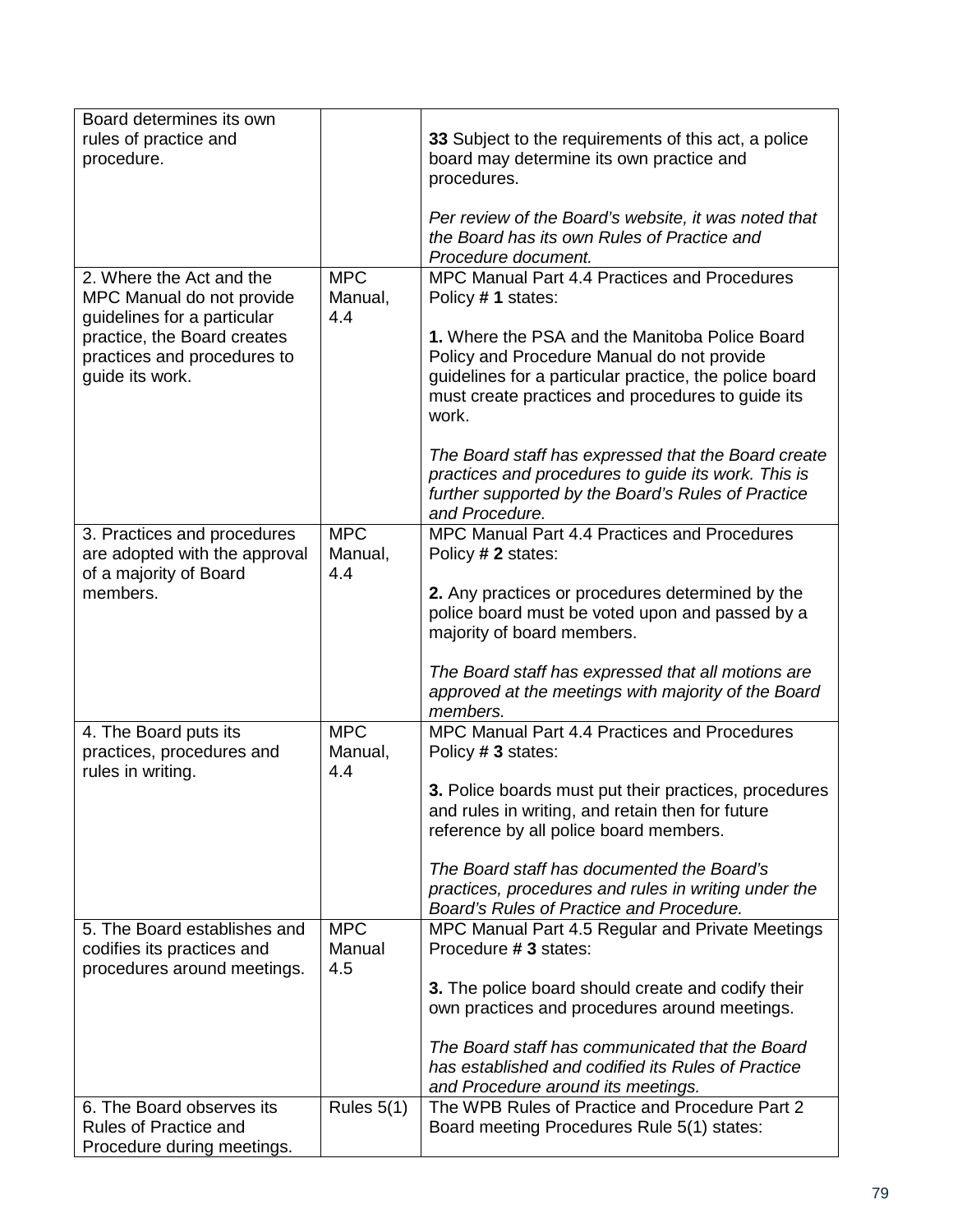|                                                                                            |              | <b>Rules to be observed</b><br>5(1) Subject to subsection (3), board members, the<br>police chief, the executive director and the clerk<br>must observe the practices and procedures set out<br>in this Part in respect of board meetings.<br>Respondents were satisfied with the Board's<br>performance in this area (Board Meetings, second<br>question).                                              |
|--------------------------------------------------------------------------------------------|--------------|----------------------------------------------------------------------------------------------------------------------------------------------------------------------------------------------------------------------------------------------------------------------------------------------------------------------------------------------------------------------------------------------------------|
| 7. The Board Chair refers to<br>Robert's Rules of Order for<br>procedures that are not set | Rules $5(2)$ | The WPB Rules of Practice and Procedure Part 2<br>Board meeting Procedures Rule 5(2) states:                                                                                                                                                                                                                                                                                                             |
| out by the Board's Rules.                                                                  |              | <b>Application of Robert's Rules of Order</b><br>5(2) In cases where this Part does not set out the<br>procedure to be observed, the chair must determine<br>the appropriate procedure with reference to the most<br>recent revision of Robert's Rules of Order, subject to<br>an appeal to the board.<br>Respondents were satisfied with the Board's<br>performance in this area (Board Meetings, ninth |
| 8. The Board ensures it has                                                                | Rules $5(3)$ | question).<br>The WPB Rules of Practice and Procedure Part 2                                                                                                                                                                                                                                                                                                                                             |
| the support of two-thirds of its<br>members before suspending                              |              | Board meeting Procedures Rule 5(3) states:                                                                                                                                                                                                                                                                                                                                                               |
| the Rules in a meeting.                                                                    |              | <b>Suspension of rules</b><br>5(3) The board may suspend a rule by a vote of the<br>two-thirds of the board members present, except in<br>cases whereby some other vote is specifically<br>required.                                                                                                                                                                                                     |
|                                                                                            |              | The Board staff has communicated that the Board<br>ensures support from two-thirds of its members<br>before suspending rules in a meeting.                                                                                                                                                                                                                                                               |

| <b>PUBLIC MEETINGS</b>                                               |               |                                                                                                                                                                                                                                                                                                                                                                                           |
|----------------------------------------------------------------------|---------------|-------------------------------------------------------------------------------------------------------------------------------------------------------------------------------------------------------------------------------------------------------------------------------------------------------------------------------------------------------------------------------------------|
| <b>Duty/Requirement</b>                                              | <b>Source</b> | <b>City Auditor Comments</b>                                                                                                                                                                                                                                                                                                                                                              |
| 1. The Board holds a meeting<br>at least once every three<br>months. | PSA 34(1)     | MPC Manual Division 2-Police Boards Section,<br>Policy $# 34(1)$ , states:                                                                                                                                                                                                                                                                                                                |
|                                                                      |               | <b>Meetings</b>                                                                                                                                                                                                                                                                                                                                                                           |
|                                                                      |               | 34(1) The police board must hold a meeting at least<br>once every three months.                                                                                                                                                                                                                                                                                                           |
|                                                                      |               | Upon review of the Board's meeting minutes, it was<br>noted that meetings have been held from 2013 to<br>2016. In 2013, there were five board meetings;<br>however, there have been eight to ten meetings for<br>the remaining years. The Board was established in<br>June of 2013, which explains why there were fewer<br>meetings held in that year compared to the<br>remaining years. |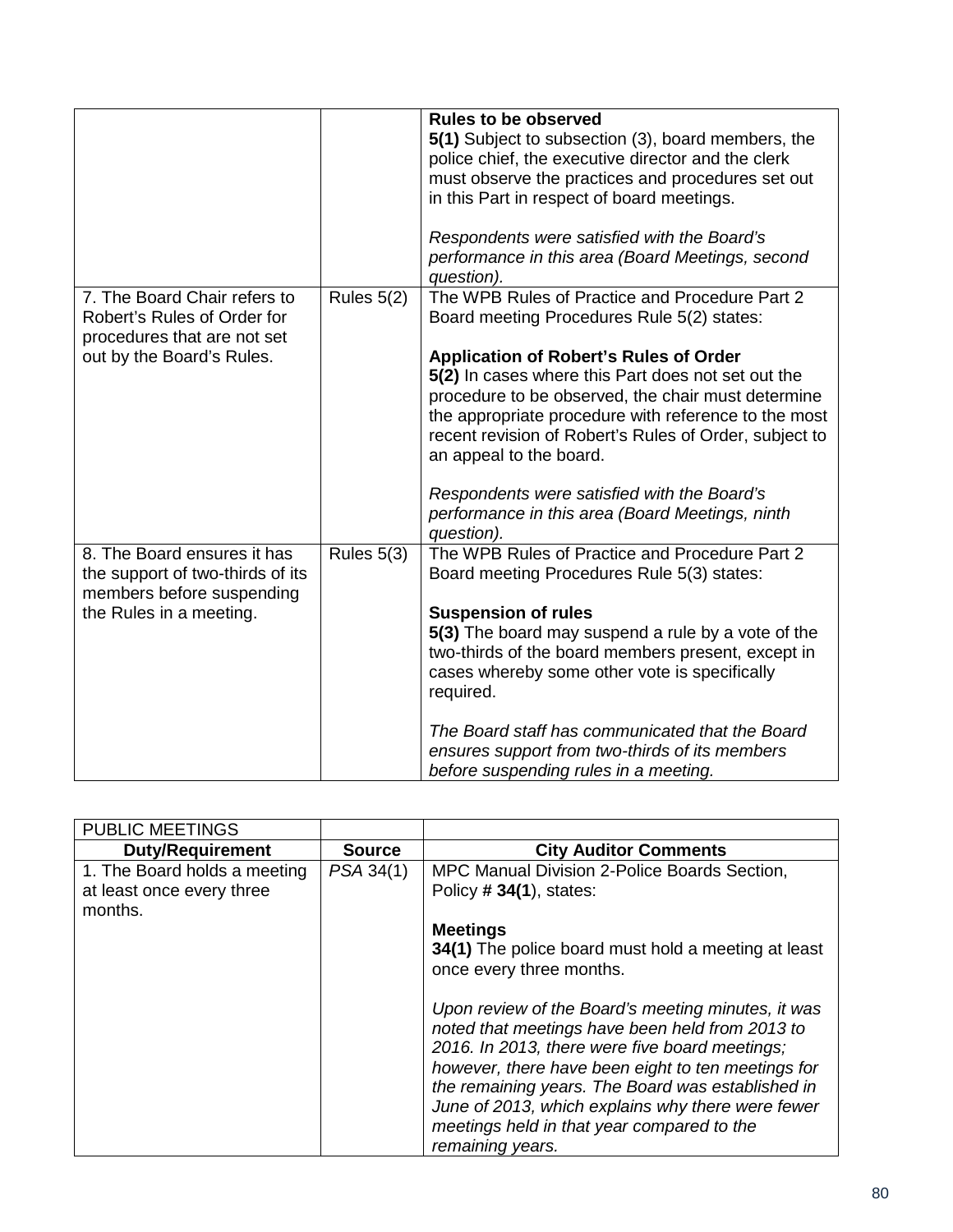| 2. Subject to subsection 34(3)<br>of the Act, Board meetings   | PSA 34(2)                | MPC Manual Appendix 1: PSA, Division 2-Police<br>Boards Section, Policy #34(2), states:                |
|----------------------------------------------------------------|--------------------------|--------------------------------------------------------------------------------------------------------|
| are open to the public and the                                 |                          |                                                                                                        |
| Board gives public notice of<br>its meetings in the prescribed |                          | <b>Public meetings</b><br>34(2) Subject to subsection (3), meetings of the                             |
| manner.                                                        |                          | police board must be open to the public and the                                                        |
|                                                                |                          | board must give public notice of its meetings in the<br>prescribed manner.                             |
|                                                                |                          |                                                                                                        |
|                                                                |                          | The Board's website includes the following                                                             |
|                                                                |                          | information for board meetings:                                                                        |
|                                                                |                          | Dates                                                                                                  |
|                                                                |                          | <b>Times</b><br>Locations                                                                              |
|                                                                |                          | <b>Duration</b>                                                                                        |
|                                                                |                          | Any changes (i.e. rescheduled)                                                                         |
| 3. The Board holds a<br>minimum of nine monthly                | By-law 14,<br><b>MPC</b> | The WPB by-law 148/2012 item # 14, states:                                                             |
| meetings per year.                                             | Manual 4.6               | <b>Meetings</b>                                                                                        |
|                                                                |                          | 14. The Board shall hold a minimum of nine (9)<br>monthly meetings per year.                           |
|                                                                |                          |                                                                                                        |
|                                                                |                          | MPC Manual Section 4.6 Notice of Meetings the<br>Legislative framework section, states:                |
|                                                                |                          |                                                                                                        |
|                                                                |                          | Pursuant to sections 34(1) and 34(2) of the PSA,                                                       |
|                                                                |                          | police board meetings must be held at least once<br>every three months and all regular meetings of the |
|                                                                |                          | police board must be open to the public.                                                               |
|                                                                |                          | Per review of the Board's meeting minutes, it was                                                      |
|                                                                |                          | observed that there were ten meetings in 2014,<br>2015 and 2016. The last meeting in 2016 was held     |
|                                                                |                          | on December 6 <sup>th</sup> .                                                                          |
| 4. The Board permits all<br>members of the public to be        | PSA 34(2),<br><b>MPC</b> | MPC Manual Section 4.6 Notice of Meetings Policy<br>$#2$ , states:                                     |
| present and heard at                                           | Manual 4.6               |                                                                                                        |
| meetings unless the meeting<br>or a portion thereof is         |                          | 2. All members of the public are entitled to be<br>present and heard at a police board meeting, unless |
| identified as being private.                                   |                          | the meeting or a portion thereof is identified as                                                      |
|                                                                |                          | being private.                                                                                         |
|                                                                |                          | MPC Manual Appendix 1: The PSA section 34(2),<br>states that:                                          |
|                                                                |                          |                                                                                                        |
|                                                                |                          | <b>Public meetings</b><br>34(2) Subject to subsection (3), meetings of the                             |
|                                                                |                          | police board must be open to the public and the                                                        |
|                                                                |                          | board must give public notice of its meetings in the<br>prescribed manner.                             |
|                                                                |                          | The Board staff has expressed that all Board                                                           |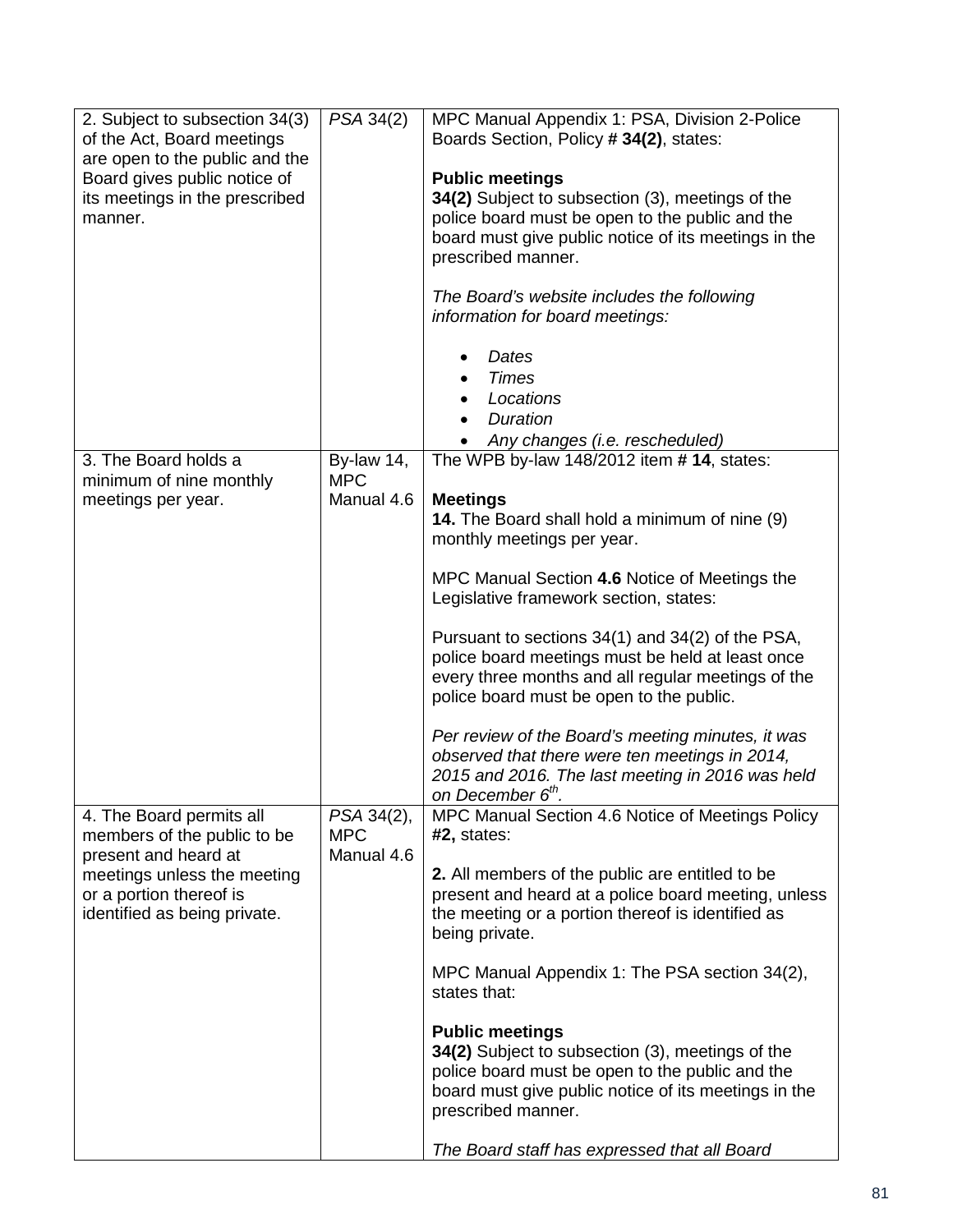|                                                                                                                                                              |                                        | meetings have been open to the public. The Board's<br>website outlines information related to meeting<br>dates and locations for the year.                                                                                                                                                                                                                                                                                                                                                                                                                                                  |
|--------------------------------------------------------------------------------------------------------------------------------------------------------------|----------------------------------------|---------------------------------------------------------------------------------------------------------------------------------------------------------------------------------------------------------------------------------------------------------------------------------------------------------------------------------------------------------------------------------------------------------------------------------------------------------------------------------------------------------------------------------------------------------------------------------------------|
| 5. The Board gives public<br>notice of its meetings on the<br>City website at least 21 days<br>before a regular meeting.                                     | PSA 34(2),<br><b>MPC</b><br>Manual 4.6 | MPC Manual Section 4.6 Notice of Meetings Policy<br>#3, states that:<br>3. At least 21 days before the day of a scheduled<br>municipal police board meeting, as required by the<br>Police Board Regulation, the board must give public<br>notice of a board meeting by positing the notice in<br>the office of the municipality as well as on the<br>municipality's website.<br>Per review of the Board's website, it was observed<br>that it has information related to upcoming meetings<br>and is available to the public (i.e. there was<br>information related to the December 6, 2016 |
|                                                                                                                                                              |                                        | meeting by November 15 <sup>th</sup> ).                                                                                                                                                                                                                                                                                                                                                                                                                                                                                                                                                     |
| 6. The Police Chief is invited<br>to attend regular Board<br>meetings.                                                                                       | <b>MPC</b><br>Manual 3.4               | MPC Manual section 3.4 Communication policy,<br>procedure #5 states:                                                                                                                                                                                                                                                                                                                                                                                                                                                                                                                        |
|                                                                                                                                                              |                                        | 5. The police board shall invite the police chief to<br>attend regularly scheduled meetings of the police<br>board.                                                                                                                                                                                                                                                                                                                                                                                                                                                                         |
|                                                                                                                                                              |                                        | The Board staff has expressed that the Police Chief<br>is invited to attend regular board meetings.                                                                                                                                                                                                                                                                                                                                                                                                                                                                                         |
| 7. The Board allows the public<br>to attend all Board meetings,<br>unless the meeting or a<br>portion thereof qualifies as<br>needing to be held in private. | <b>MPC</b><br>Manual 4.5               | MPC Manual section 4.5 Regular and Private<br>Meetings, Policy #1 states:<br>1. The police board must allow the public to attend<br>all meetings of the municipal police board, unless                                                                                                                                                                                                                                                                                                                                                                                                      |
|                                                                                                                                                              |                                        | the meeting or a portion thereof qualifies as needing<br>to be held in private.                                                                                                                                                                                                                                                                                                                                                                                                                                                                                                             |
|                                                                                                                                                              |                                        | The Board's website provides the public information<br>on board meetings such as the dates and time.                                                                                                                                                                                                                                                                                                                                                                                                                                                                                        |
|                                                                                                                                                              |                                        | Additionally, the Board staff has communicated that<br>all regular board meetings are held in a Committee<br>room at 510 Main and have been broadcast online<br>since February 2015.                                                                                                                                                                                                                                                                                                                                                                                                        |
| 8. Public notices for meetings<br>set out the time, date and<br>location of the meeting.                                                                     | <b>MPC</b><br>Manual,<br>4.6           | MPC Manual Section 4.6 Notice of Meetings Policy<br>#3, states that:                                                                                                                                                                                                                                                                                                                                                                                                                                                                                                                        |
|                                                                                                                                                              |                                        | 4. The public notice must set out the time, date and<br>location of the meeting.                                                                                                                                                                                                                                                                                                                                                                                                                                                                                                            |
|                                                                                                                                                              |                                        | The Board's website includes the following<br>information for board meetings:                                                                                                                                                                                                                                                                                                                                                                                                                                                                                                               |
|                                                                                                                                                              |                                        | Dates                                                                                                                                                                                                                                                                                                                                                                                                                                                                                                                                                                                       |
|                                                                                                                                                              |                                        | <b>Times</b>                                                                                                                                                                                                                                                                                                                                                                                                                                                                                                                                                                                |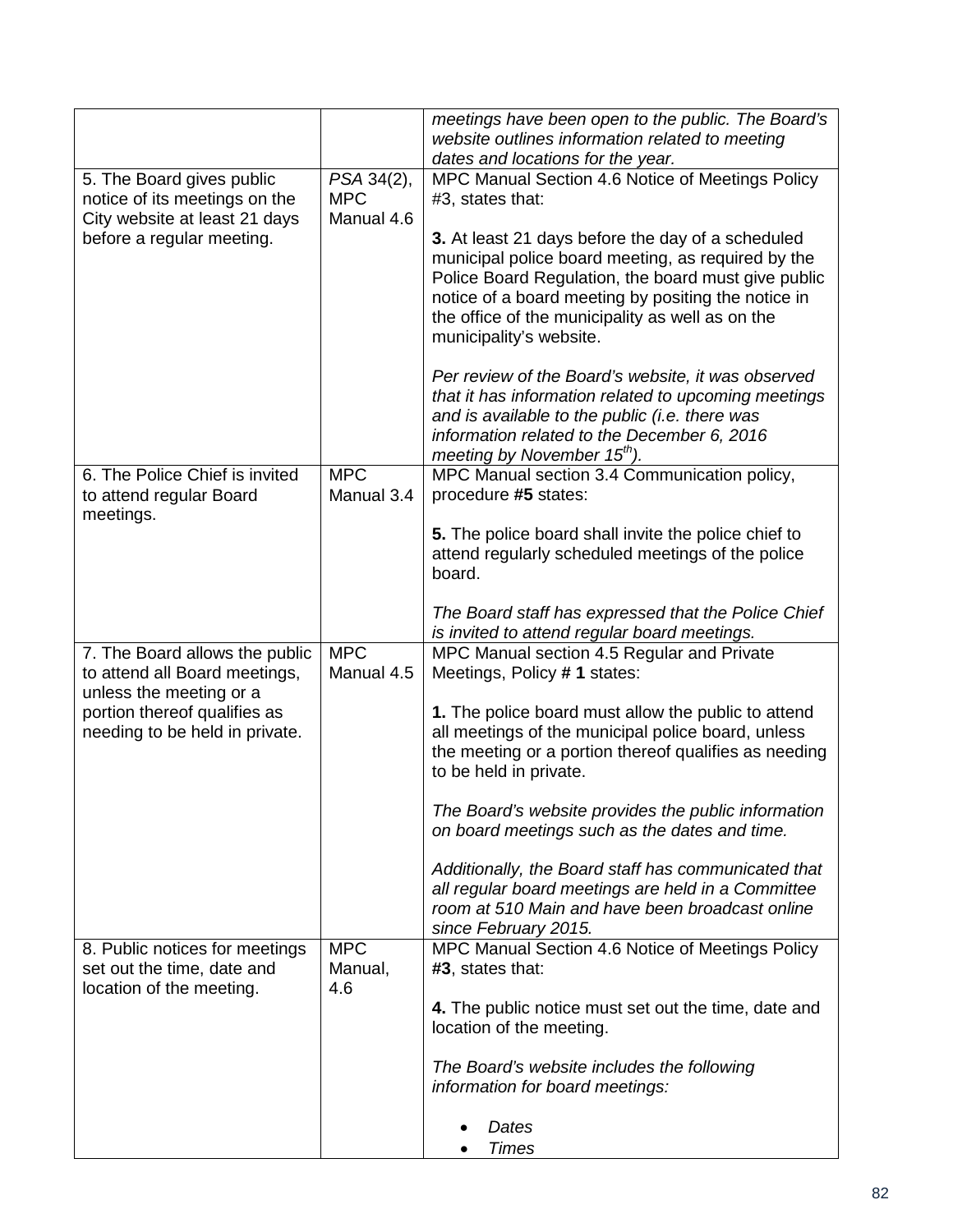|                                                                                                  |                                         | Locations<br>$\bullet$                                                                                                                                                                                                                                                                                                                                |
|--------------------------------------------------------------------------------------------------|-----------------------------------------|-------------------------------------------------------------------------------------------------------------------------------------------------------------------------------------------------------------------------------------------------------------------------------------------------------------------------------------------------------|
|                                                                                                  |                                         | <b>Duration</b><br>Any changes (i.e. rescheduled)                                                                                                                                                                                                                                                                                                     |
| 9. The Board posts a meeting<br>schedule for the next year by<br>December 15.                    | Rules 6(1),<br><b>MPC</b><br>Manual 4.6 | The WPB Rules of Practice and Procedure rule 6(1)<br>states:<br>Regular board meeting schedule to be published                                                                                                                                                                                                                                        |
|                                                                                                  |                                         | 6(1) Before December 15 of each year, the board<br>must publish a schedule of the regular monthly<br>meetings that it plans to hold the following year,<br>which must be a minimum of nine meetings with a<br>summer break of a maximum of 90 days.                                                                                                   |
|                                                                                                  |                                         | MPC Manual Section 4.6 Notice of Meetings Policy<br>#1, states that:                                                                                                                                                                                                                                                                                  |
|                                                                                                  |                                         | 1. At the beginning of each fiscal year, the municipal<br>police board shall post the meeting schedule for a<br>minimum of four police board meetings, spaced<br>three months apart.                                                                                                                                                                  |
|                                                                                                  |                                         | The Board staff has expressed that the Board posts<br>the meeting schedule for the upcoming year by<br>December 15 <sup>th</sup> .                                                                                                                                                                                                                    |
|                                                                                                  |                                         | The 2017 meeting dates were noted on the Board's<br>website.                                                                                                                                                                                                                                                                                          |
| 10. Agendas are prepared for<br>each Board meeting by the<br>Executive Director, with input      | Rules $8(1)$                            | The WPB Rules of Practice and Procedure rule 8(1)<br>states:                                                                                                                                                                                                                                                                                          |
| from the Board Chair and<br>liaison officer.                                                     |                                         | <b>Board agendas</b><br>8(1) The executive director must prepare an agenda<br>for each regular board meeting after consultation<br>with the board chair and the liaison officer, and in<br>accordance with the direction of the board chair.                                                                                                          |
|                                                                                                  |                                         | The Board staff has stated that an agenda is<br>prepared for each board meeting by the Executive<br>Director, with input from the Board Chair and liaison<br>officer. The agenda and meeting minutes are<br>available on the Board's website and accessible to<br>the public.                                                                         |
| 11. Meeting agendas, reports,<br>and supporting materials are<br>published at least 3 days prior | Rules $8(3)$                            | The WPB Rules of Practice and Procedure rule 8(3)<br>states:                                                                                                                                                                                                                                                                                          |
| to meetings, excluding<br>holidays.                                                              |                                         | Agenda material to be published<br>8(3) The clerk must provide the agenda of each<br>regular board meeting, copies of board committee<br>reports and all other supporting materials that are to<br>be considered at the meeting to board members and<br>must cause them to be published at least 3 days<br>preceding the meeting, excluding holidays. |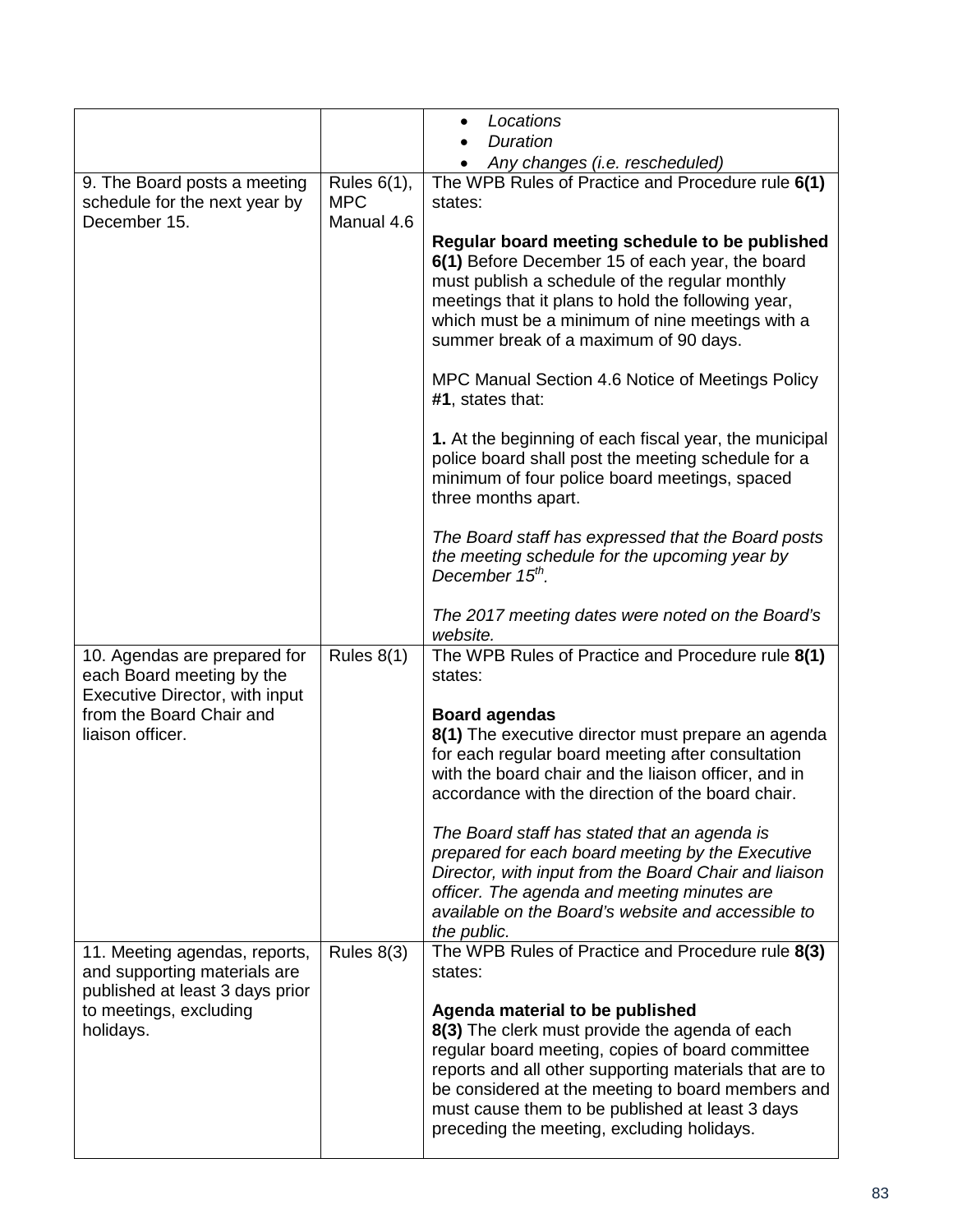|                                                           |              | The Board staff has expressed that agendas are                                                         |
|-----------------------------------------------------------|--------------|--------------------------------------------------------------------------------------------------------|
|                                                           |              | prepared for every meeting, however, the, materials                                                    |
|                                                           |              | that are presented during each meeting are not                                                         |
|                                                           |              | always available three days prior to the meetings.                                                     |
| 12. If the Board calls a special                          | Rules $8(5)$ | The WPB Rules of Practice and Procedure rule 8(5)                                                      |
| meeting, it does not consider                             |              | states:                                                                                                |
| or decide any matter not set                              |              |                                                                                                        |
| forth in the meeting notice<br>without the consent of all |              | Restriction on agenda of special meeting                                                               |
| Board members present.                                    |              | 8(5) The board must not consider or decide any<br>matter not set forth in the notice calling a special |
|                                                           |              | meeting without the consent of all board members                                                       |
|                                                           |              | present.                                                                                               |
|                                                           |              |                                                                                                        |
|                                                           |              | The Board staff has confirmed that the Board is in                                                     |
|                                                           |              | compliance with this requirement.                                                                      |
|                                                           |              |                                                                                                        |
|                                                           |              | Respondents were satisfied with the Board's                                                            |
|                                                           |              | performance in this area (Board Meetings, first                                                        |
|                                                           |              | question).                                                                                             |
| 13. The Board meets in                                    | Rules $9(1)$ | The WPB Rules of Practice and Procedure rule 9(1)                                                      |
| private when required to do                               |              | states:                                                                                                |
| so under subsection 9(1) of its                           |              |                                                                                                        |
| Rules.                                                    |              | <b>Private meetings</b>                                                                                |
|                                                           |              | 9(1) In accordance with and without restricting the                                                    |
|                                                           |              | generality of subsection 34(3) of the Act, the                                                         |
|                                                           |              | following matters are deemed to involve public                                                         |
|                                                           |              | security or sensitive financial or personal information                                                |
|                                                           |              | and, when considered by the Board, must be<br>considered at a private meeting:                         |
|                                                           |              | (a) a critical event;                                                                                  |
|                                                           |              |                                                                                                        |
|                                                           |              | (b) the review of a draft budget and related detailed                                                  |
|                                                           |              | submissions and advice carried out in accordance                                                       |
|                                                           |              | with chapter 7.1 of the commission manual;                                                             |
|                                                           |              |                                                                                                        |
|                                                           |              | (c) any matter that would involve the disclosure of                                                    |
|                                                           |              | information in contravention of FIPPA or The                                                           |
|                                                           |              | Personal Health Information Act, C.C.S.M. c. P33.5;                                                    |
|                                                           |              |                                                                                                        |
|                                                           |              | (d) a personnel or discipline matter.                                                                  |
|                                                           |              | The Board staff has communicated that the Board                                                        |
|                                                           |              | has held private meetings when situations outlined                                                     |
|                                                           |              | under rule $9(1)$ have occurred.                                                                       |
| 14. The Chair publicly reports                            | Rules $9(3)$ | The WPB Rules of Practice and Procedure rule 9(3)                                                      |
| on the fact and general nature                            |              | states:                                                                                                |
| of private meetings in                                    |              |                                                                                                        |
| accordance with subsection                                |              | Disclosure of private meeting                                                                          |
| 9(3) of the Rules.                                        |              | 9(3) If the board holds a special private meeting                                                      |
|                                                           |              | between regular board meetings, the chair must                                                         |
|                                                           |              | publicly report at the next regular board meeting                                                      |
|                                                           |              |                                                                                                        |
|                                                           |              | (a) the fact of the holding and the time of the private                                                |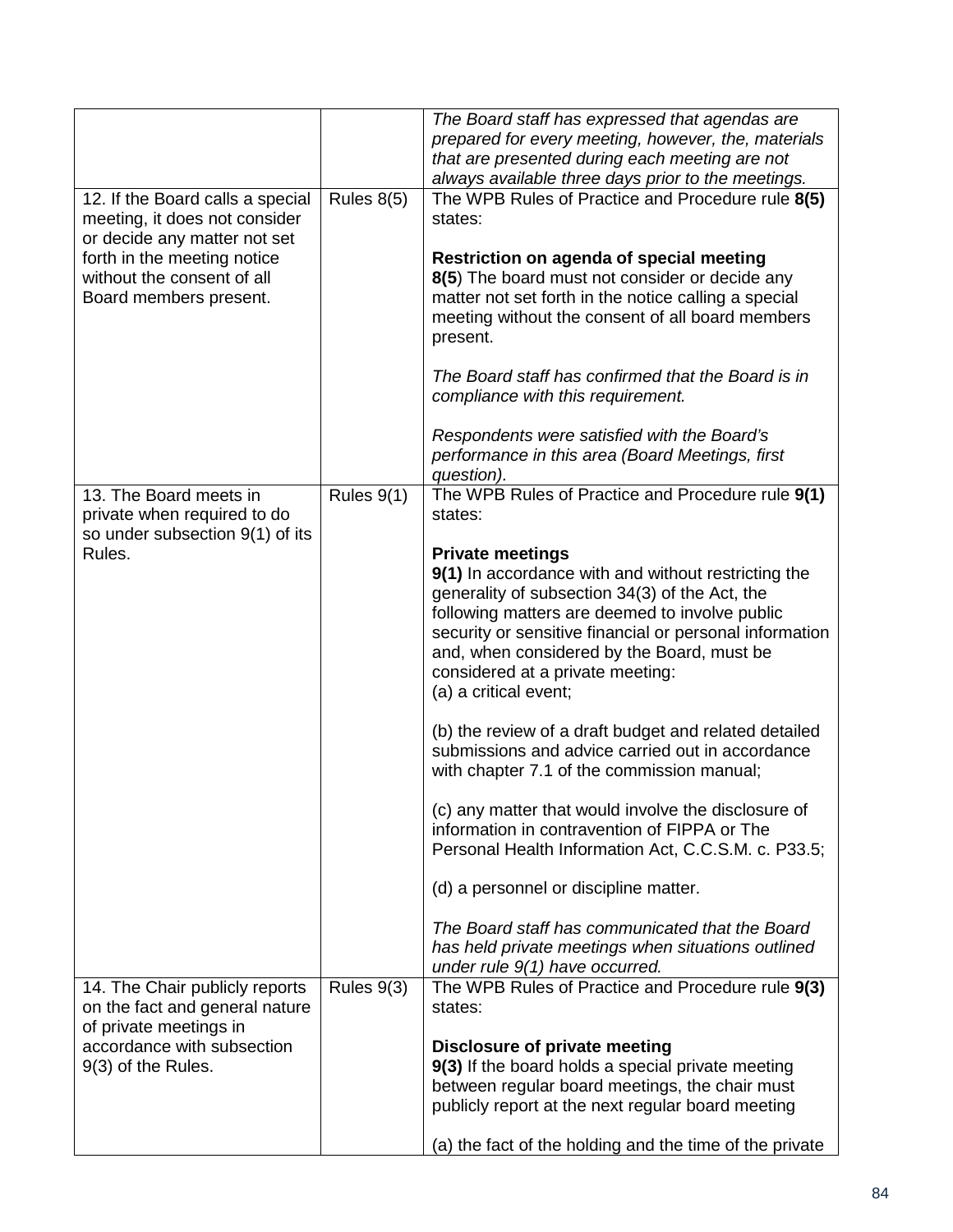|                                                          |          | meeting; and                                                                                              |
|----------------------------------------------------------|----------|-----------------------------------------------------------------------------------------------------------|
|                                                          |          | (b) the general nature of the matter considered at<br>the private meeting.                                |
|                                                          |          | The Board staff has expressed that the Chair has                                                          |
|                                                          |          | publicly reported on the fact and general nature of                                                       |
|                                                          |          | private meetings after they occur as dictated by rule<br>$9(3)$ .                                         |
| 15. Board meetings are                                   | Rules 10 | The WPB Rules of Practice Rules 10 state:                                                                 |
| attended by and include<br>reports from the Police Chief |          | <b>Attendance of police chief</b>                                                                         |
| in accordance with section 10                            |          | 10(1) The police chief must attend all public board                                                       |
| of the Rules.                                            |          | meetings unless he or she is excused or excluded                                                          |
|                                                          |          | by resolution of the board, or is on authorized leave.<br>Police chief's report                           |
|                                                          |          | 10(2) At each board meeting, the police chief must                                                        |
|                                                          |          | provide a report on matters                                                                               |
|                                                          |          | (a) referred to the chief by the board at its previous                                                    |
|                                                          |          | meeting; or                                                                                               |
|                                                          |          | (b) placed on the published board agenda for a<br>report from the chief as required by or in accordance   |
|                                                          |          | with these rules.                                                                                         |
|                                                          |          | <b>Additional information and advice</b>                                                                  |
|                                                          |          | 10(3) At a board meeting the police chief may also                                                        |
|                                                          |          | provide information and advice on                                                                         |
|                                                          |          | (a) any other matter before the meeting, at the                                                           |
|                                                          |          | request the chair; and<br>(b) any urgent matter of which the chief is of the                              |
|                                                          |          | opinion the board should be informed at the                                                               |
|                                                          |          | meeting, with leave of the chair.                                                                         |
|                                                          |          | The Board staff has expressed that the Police Chief                                                       |
|                                                          |          | has attended all of the board meetings or has been                                                        |
|                                                          |          | appropriately excused since the Board's formation in<br>2013. Also, the Board staff has communicated that |
|                                                          |          | reporting has occurred in line with Rules 10.                                                             |
|                                                          |          |                                                                                                           |
|                                                          |          | Furthermore, the 2013 to 2016 meeting minutes<br>were reviewed and it was observed that the Police        |
|                                                          |          | Chief attended all board meetings or was                                                                  |
|                                                          |          | appropriately excused.                                                                                    |
| 16. Board meetings are                                   | Rules 11 | The WPB Rules of Practice Rules 11 state:                                                                 |
| attended by and include<br>reports from the Executive    |          | Attendance of executive director                                                                          |
| Director in accordance with                              |          | 11(1) The executive director must attend all board                                                        |
| section 11 of the Rules.                                 |          | meetings unless he or she is excused or is excluded                                                       |
|                                                          |          | by the board chair, or is on authorized leave.                                                            |
|                                                          |          | Executive director's report                                                                               |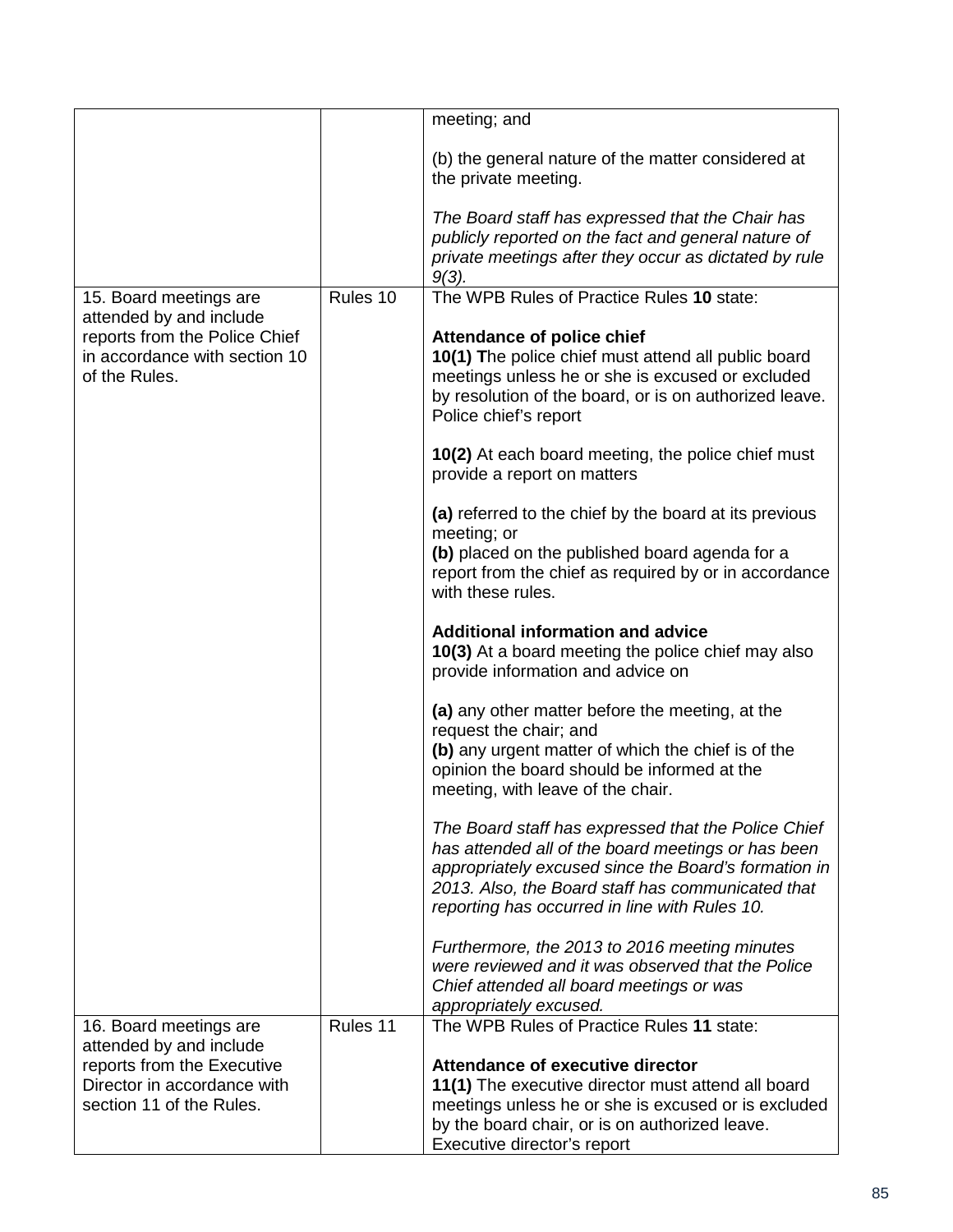|                              |           | 11(2) At each board meeting, the executive director                                                                                                                                                                                                                           |
|------------------------------|-----------|-------------------------------------------------------------------------------------------------------------------------------------------------------------------------------------------------------------------------------------------------------------------------------|
|                              |           |                                                                                                                                                                                                                                                                               |
|                              |           | (a) must provide a report on the progress that the<br>executive director has made in carrying out the<br>responsibilities of the office in support of the board's<br>duties under the Act; and                                                                                |
|                              |           | (b) may provide information and advice on any issue<br>before the meeting at the request of the board chair.                                                                                                                                                                  |
|                              |           | The Board staff has expressed that the Executive<br>Director has attended all of the Board meetings or<br>has been appropriately excused since the Board's<br>inception in 2013. Also, the Board staff has<br>expressed that reporting has occurred in line with<br>Rules 11. |
|                              |           | Furthermore, the 2013 to 2016 meeting minutes<br>were reviewed and it was noted that the Executive<br>Director attended all board meetings or was<br>appropriately excused.                                                                                                   |
| 17. The Board accepts        | Rules 12, | The WPB Rules of Practice Rules 12 & 13 state:                                                                                                                                                                                                                                |
| delegations from citizens in | 13        |                                                                                                                                                                                                                                                                               |
| accordance with section 12   |           | Citizen requests to address the board                                                                                                                                                                                                                                         |
| and 13 of the Rules.         |           | 12(1) A citizen may request that a matter of concern                                                                                                                                                                                                                          |
|                              |           | to the citizen be added to the agenda of a board                                                                                                                                                                                                                              |
|                              |           | meeting by means of a written submission to the<br>executive director that                                                                                                                                                                                                    |
|                              |           | (a) contains the reasons for the request and                                                                                                                                                                                                                                  |
|                              |           | provides relevant information to demonstrate that                                                                                                                                                                                                                             |
|                              |           | (i) the matter is within the jurisdiction of the board,                                                                                                                                                                                                                       |
|                              |           | (ii) is of material significance to the board's                                                                                                                                                                                                                               |
|                              |           | purposes under the Act, and                                                                                                                                                                                                                                                   |
|                              |           | (iii) either                                                                                                                                                                                                                                                                  |
|                              |           | a. the citizen has exhausted all other processes                                                                                                                                                                                                                              |
|                              |           | available to address the matter, or                                                                                                                                                                                                                                           |
|                              |           | b. a process available to address the matter is<br>inadequate for its purpose or is being improperly<br>administered;                                                                                                                                                         |
|                              |           | (b) if the board has previously considered the                                                                                                                                                                                                                                |
|                              |           | matter, sets out new information of material                                                                                                                                                                                                                                  |
|                              |           | significance since the board last considered the                                                                                                                                                                                                                              |
|                              |           | matter; and<br>(c) is received by the executive director at least 14                                                                                                                                                                                                          |
|                              |           | days before the meeting at which the citizen seeks                                                                                                                                                                                                                            |
|                              |           | to have the matter added to the agenda.                                                                                                                                                                                                                                       |
|                              |           | <b>Executive director to make a recommendation</b>                                                                                                                                                                                                                            |
|                              |           | 12(2) The executive director must, without undue                                                                                                                                                                                                                              |
|                              |           | delay, review a submission made by a citizen in                                                                                                                                                                                                                               |
|                              |           | accordance with subsection (1) and submit a                                                                                                                                                                                                                                   |
|                              |           | recommendation to the board chair on whether or                                                                                                                                                                                                                               |
|                              |           | not the matter of concern to the citizen should be                                                                                                                                                                                                                            |
|                              |           | placed on the agenda of a board meeting.                                                                                                                                                                                                                                      |
|                              |           | Inclusion on agenda                                                                                                                                                                                                                                                           |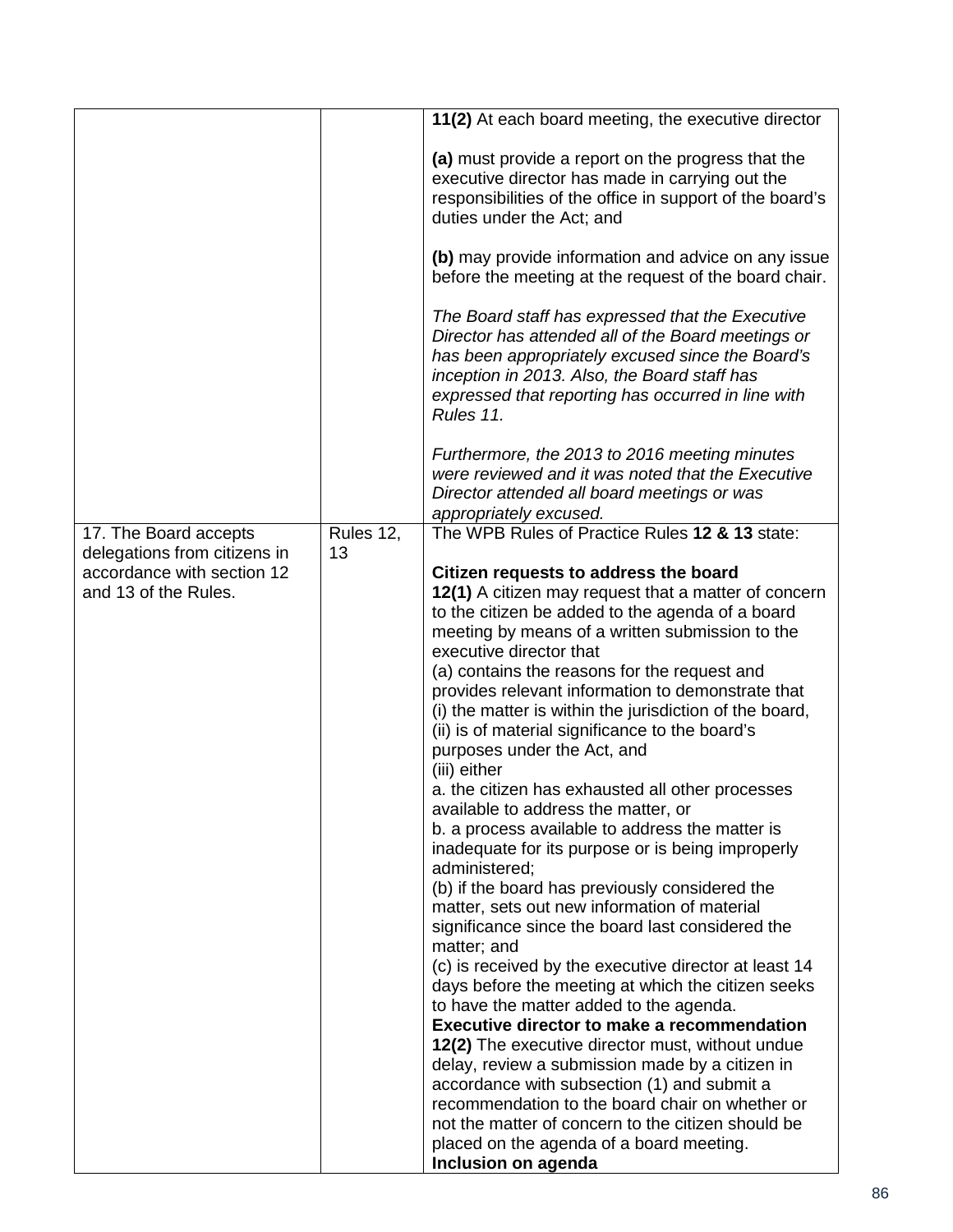|                                                                                                 |          | 12(3) If the board chair, after consideration of the<br>citizen's submission and the recommendation of the<br>executive director, is satisfied that the matter should<br>be placed on the agenda of a board meeting, the<br>executive director must place the matter on the<br>published agenda of the next board meeting.<br><b>Executive director to inform citizen</b><br>12(4) If the board chair determines that the matter of<br>concern to the citizen should not be placed on the<br>board meeting agenda, the executive director must<br>(a) inform the citizen of the chair's decision; and<br>Notice of intention to address the board<br>13(1) A citizen who wishes to speak at a board<br>meeting on a matter which appears on the agenda<br>of that meeting must register his or her intention in<br>writing to the executive director not later than 1:00<br>p.m. on the business day preceding the meeting.<br>When subject not on agenda<br>13(2) If the matter about which the citizen wishes to<br>speak is not on the agenda, the executive director<br>must inform the citizen of his or her right under<br>section 12 to request that the matter be included in<br>the agenda of a future board meeting.<br><b>Written submissions</b><br>13(3) The board may accept and consider a written<br>submission from a citizen on a matter which<br>appears on the agenda of the board if<br>(a) the citizen has registered to speak at the<br>meeting in accordance with subsection (1); or<br>(b) the submission has been received by the<br>executive director not later than 1:00 p.m. on the<br>business day preceding the meeting.<br>The Board staff has expressed that the Board<br>accepts delegations from citizens in accordance<br>with section 12 & 13 of the WPB Rules of Practice<br>and Procedure. |
|-------------------------------------------------------------------------------------------------|----------|------------------------------------------------------------------------------------------------------------------------------------------------------------------------------------------------------------------------------------------------------------------------------------------------------------------------------------------------------------------------------------------------------------------------------------------------------------------------------------------------------------------------------------------------------------------------------------------------------------------------------------------------------------------------------------------------------------------------------------------------------------------------------------------------------------------------------------------------------------------------------------------------------------------------------------------------------------------------------------------------------------------------------------------------------------------------------------------------------------------------------------------------------------------------------------------------------------------------------------------------------------------------------------------------------------------------------------------------------------------------------------------------------------------------------------------------------------------------------------------------------------------------------------------------------------------------------------------------------------------------------------------------------------------------------------------------------------------------------------------------------------------------------------------------------------------------------------|
| 18. The Chair presides over<br>Board meetings in<br>accordance with section 15 of<br>the Rules. | Rules 15 | The WPB Rules of Practice and Procedure, rule<br>$#15(1)$ states:<br><b>Chair to preside</b><br>15(1) The chair presides, maintains order and<br>decorum, and decides questions of order at<br>meetings of the board, subject to an appeal to the<br>board.                                                                                                                                                                                                                                                                                                                                                                                                                                                                                                                                                                                                                                                                                                                                                                                                                                                                                                                                                                                                                                                                                                                                                                                                                                                                                                                                                                                                                                                                                                                                                                        |
|                                                                                                 |          | <b>Specific duties of chair</b><br>15(2) The chair must,<br>(a) as soon as a quorum is present, commence the<br>board meeting by taking the chair and calling the<br>board members to order;<br>(b) announce the business before the board and the<br>order in which it is to be acted upon;<br>(c) receive and submit, in proper manner, all                                                                                                                                                                                                                                                                                                                                                                                                                                                                                                                                                                                                                                                                                                                                                                                                                                                                                                                                                                                                                                                                                                                                                                                                                                                                                                                                                                                                                                                                                      |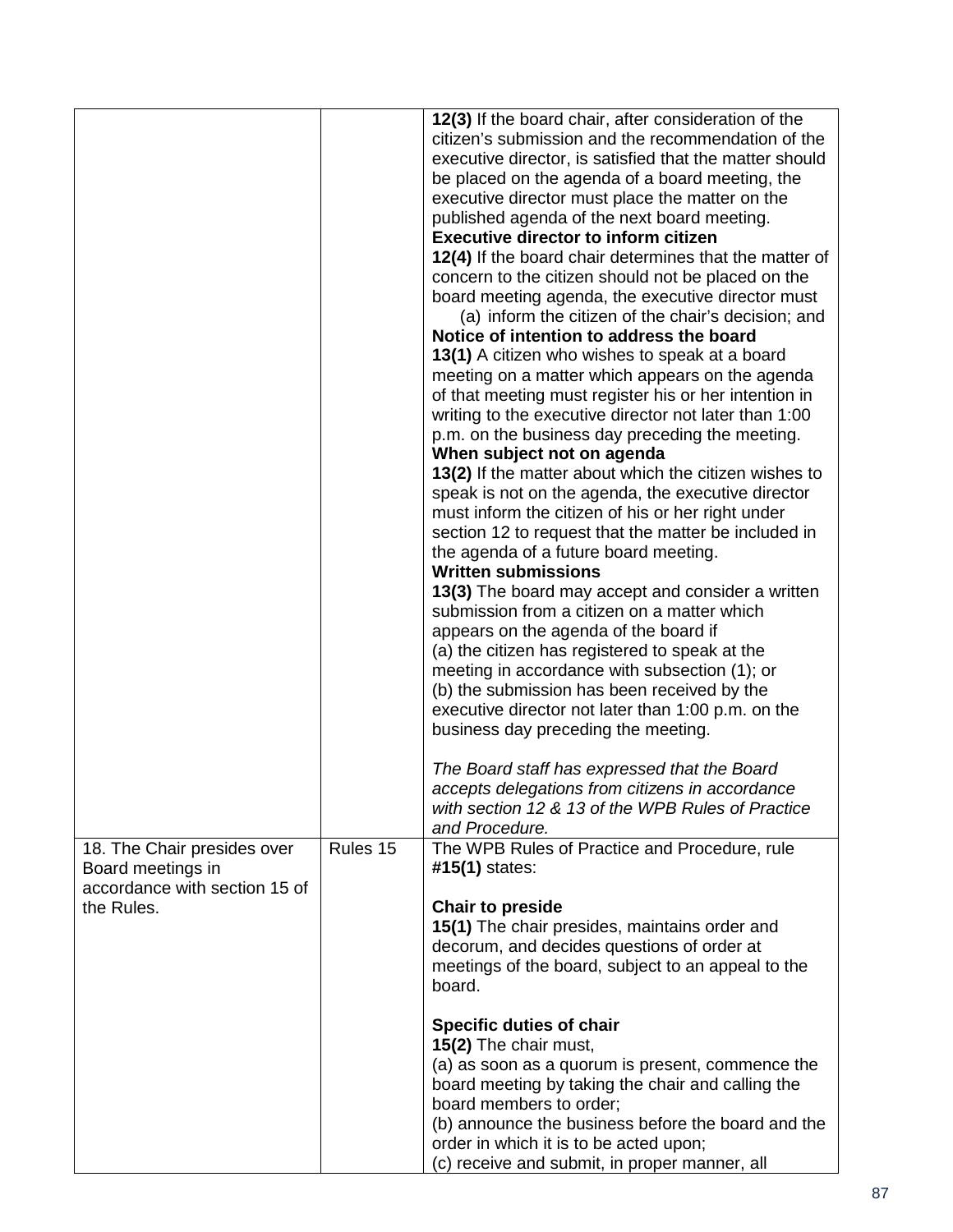|                                                                                      |                       | motions presented by board members;<br>(d) subject to clause $(3)(a)$ , put to a vote all motions<br>which are moved or which necessarily arise in the<br>course of the proceedings, and announce the result;<br>(e) enforce on all occasions the rules of procedure<br>and the observance of order and decorum during<br>the meeting; and<br>(f) adjourn the meeting when the business is<br>completed or upon a motion to adjourn.<br>Specific powers of chair<br>15(3) The chair may,<br>(a) when he or she determines a motion<br>contravenes these rules or is beyond the jurisdiction<br>of the board, decline to put the motion to a vote;<br>(b) when he or she finds it is not possible to<br>maintain order, adjourn or suspend the meeting to a<br>time and place specified by him or her, without any<br>motion being put; and<br>(c) when he or she deems it proper, permit any<br>question to be asked of the police chief or his<br>designate by a board member, through the chair, in<br>order to provide information to assist any debate.<br><b>Absence of chair</b><br>15(4) In the absence of the board chair, the board<br>vice-chair may exercise the powers and duties of<br>the chair.<br>Absence of both<br>15(5) In the absence of the board chair and vice-<br>chair, the board may elect a board member who<br>may exercise the powers and duties of the chair at<br>the meeting.<br>The Board staff has confirmed that the Board Chair<br>presides over Board meetings in accordance with |
|--------------------------------------------------------------------------------------|-----------------------|------------------------------------------------------------------------------------------------------------------------------------------------------------------------------------------------------------------------------------------------------------------------------------------------------------------------------------------------------------------------------------------------------------------------------------------------------------------------------------------------------------------------------------------------------------------------------------------------------------------------------------------------------------------------------------------------------------------------------------------------------------------------------------------------------------------------------------------------------------------------------------------------------------------------------------------------------------------------------------------------------------------------------------------------------------------------------------------------------------------------------------------------------------------------------------------------------------------------------------------------------------------------------------------------------------------------------------------------------------------------------------------------------------------------------------------------------------------------------------------------------------------------|
|                                                                                      |                       | the Rules.<br>Respondents were satisfied with the Board's<br>performance in this area (Board Meetings, second<br>question).                                                                                                                                                                                                                                                                                                                                                                                                                                                                                                                                                                                                                                                                                                                                                                                                                                                                                                                                                                                                                                                                                                                                                                                                                                                                                                                                                                                            |
|                                                                                      |                       |                                                                                                                                                                                                                                                                                                                                                                                                                                                                                                                                                                                                                                                                                                                                                                                                                                                                                                                                                                                                                                                                                                                                                                                                                                                                                                                                                                                                                                                                                                                        |
| 19. Board members conduct<br>themselves in meetings in<br>accordance with subsection | <b>Rules</b><br>16(1) | The WPB Rules of Practice and Procedure, rule<br>#16(1) states:                                                                                                                                                                                                                                                                                                                                                                                                                                                                                                                                                                                                                                                                                                                                                                                                                                                                                                                                                                                                                                                                                                                                                                                                                                                                                                                                                                                                                                                        |
| 16(1) of the Rules.                                                                  |                       | <b>Board member decorum</b><br>16(1) During a board meeting, a board member<br>must not<br>(a) engage in private conversation or any other<br>activity in such a manner as to interrupt or disrupt<br>the business of the board, or as to show disrespect<br>to another board member or a member of the public;<br>(b) use offensive or disorderly words;<br>(c) speak on any subject other than the subject in<br>debate;<br>(d) interrupt any speaker, except to seek leave of                                                                                                                                                                                                                                                                                                                                                                                                                                                                                                                                                                                                                                                                                                                                                                                                                                                                                                                                                                                                                                       |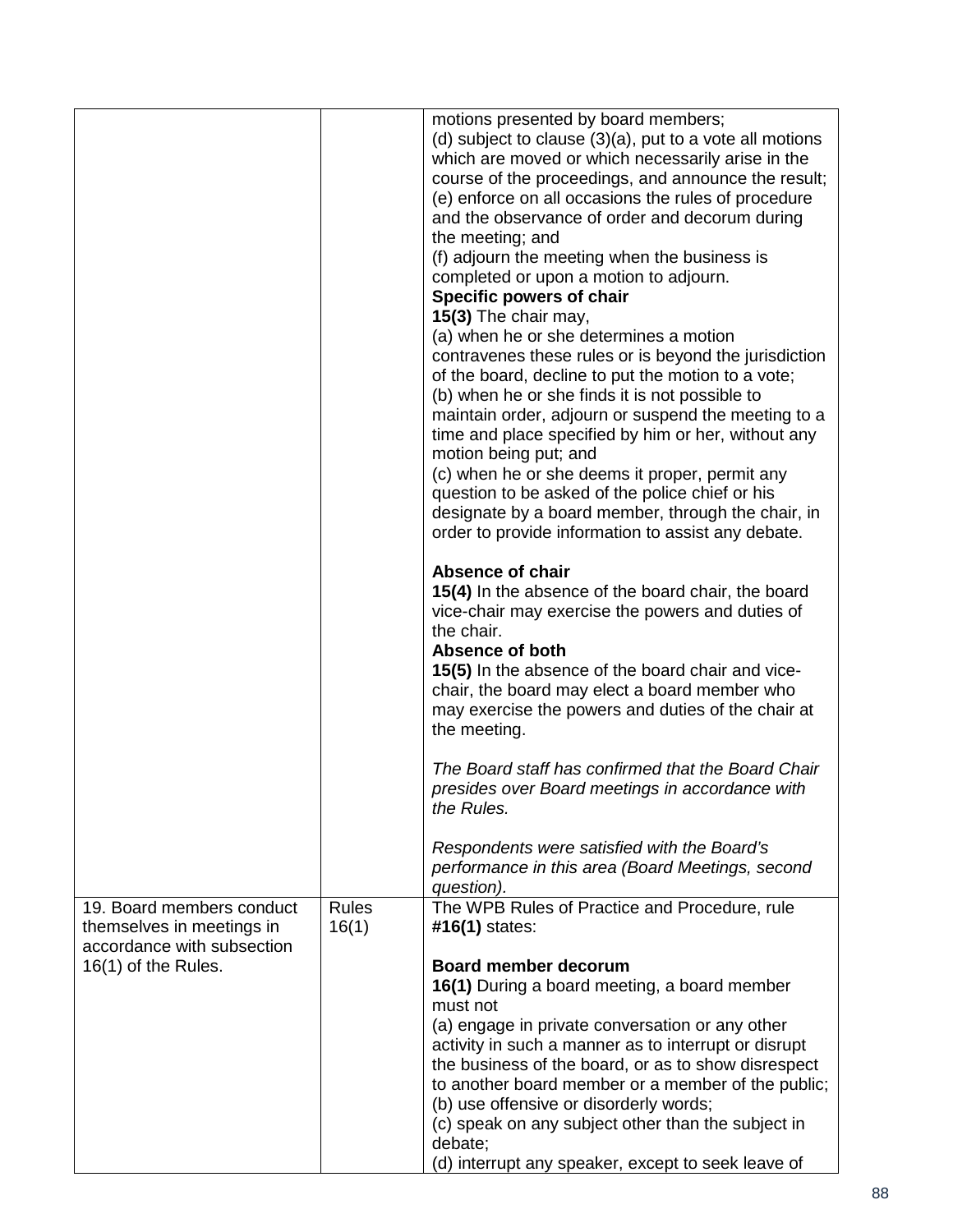| the chair to raise a point of order or privilege; or<br>(e) disobey the decision of the chair or of the board<br>on questions of order or procedure or upon the<br>interpretation of these rules. |
|---------------------------------------------------------------------------------------------------------------------------------------------------------------------------------------------------|
| The Board staff has confirmed that Board members<br>conduct themselves in meetings in accordance with<br>the Rules.                                                                               |
| Respondents were satisfied with the Board's<br>performance in this area (Board Meetings, third<br>question).                                                                                      |

| <b>TRAINING</b>                                                                          |                             |                                                                                                |
|------------------------------------------------------------------------------------------|-----------------------------|------------------------------------------------------------------------------------------------|
| <b>Duty/Requirement</b>                                                                  | <b>Source</b>               | <b>City Auditor Comments</b>                                                                   |
| 1. Every Board member<br>participates in training arranged<br>by the Manitoba Police     | PSA <sub>36</sub>           | MPC Manual, Appendix 1: PSA, Division 2: Police<br>Boards, rule #36 states:                    |
| Commission.                                                                              |                             | <b>Training</b>                                                                                |
|                                                                                          |                             | 36 Every member of the police board must undergo                                               |
|                                                                                          |                             | training arranged by the commission.                                                           |
|                                                                                          |                             | The Board staff has expressed that every member                                                |
|                                                                                          |                             | participates in training arranged by the MPC.                                                  |
| 2. The Board provides<br>orientation and training on its<br>own policies and procedures. | <b>MPC</b><br>Manual<br>3.7 | MPC Manual section 3.7 Board Member Orientation<br>and Training, policy #2 states:             |
|                                                                                          |                             | 2. Each municipal police board shall provide                                                   |
|                                                                                          |                             | orientation and training on any policies and                                                   |
|                                                                                          |                             | procedures specific to its own municipal police<br>board.                                      |
|                                                                                          |                             | The Board staff has expressed that every Board                                                 |
|                                                                                          |                             | member participates in training arranged by the                                                |
|                                                                                          |                             | MPC. As well as the Chair providing new members                                                |
|                                                                                          |                             | with a copy of the PSA, Police Board Member Policy                                             |
|                                                                                          |                             | and Procedures Manual, and for any additional                                                  |
|                                                                                          |                             | policies that may be used by the WPS.                                                          |
|                                                                                          |                             | Additionally, respondents were satisfied with the                                              |
|                                                                                          |                             | Board's performance in this area (Board Training                                               |
|                                                                                          |                             | and Capacity, second question). However, there                                                 |
|                                                                                          |                             | appears to be room for improvement as the Board                                                |
|                                                                                          |                             | received an average score of 2.50, which is on the<br>borderline of satisfied and unsatisfied. |
| 3. The Board arranges                                                                    | <b>MPC</b>                  | MPC Manual section 3.7 Board Member Orientation                                                |
| additional training for its                                                              | Manual                      | and Training, policy #3 states:                                                                |
| members on an as-needed                                                                  | 3.7                         |                                                                                                |
| basis on topics deemed of                                                                |                             | 3. Municipal police boards will arrange additional                                             |
| interest and importance and                                                              |                             | training for their members on an as needed basis on                                            |
| that will assist Board members                                                           |                             | topics deemed of interest and importance to the                                                |
| in fulfilling their responsibilities                                                     |                             | municipality and that will assist police board                                                 |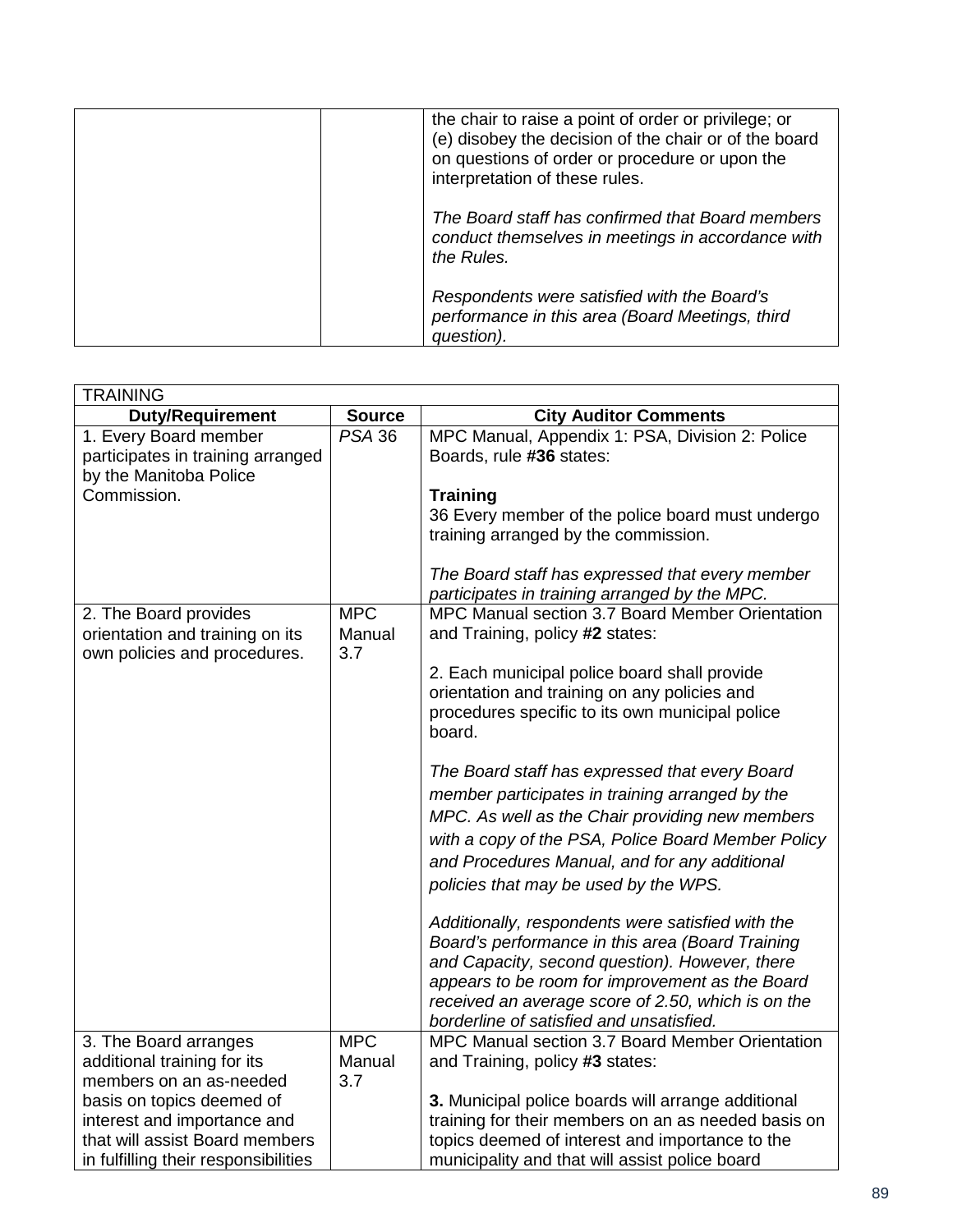| under the Act.                                                                                |                                  | members in fulfilling their responsibilities under the<br>PSA.                                                                                                                                                                                                                                                              |
|-----------------------------------------------------------------------------------------------|----------------------------------|-----------------------------------------------------------------------------------------------------------------------------------------------------------------------------------------------------------------------------------------------------------------------------------------------------------------------------|
|                                                                                               |                                  | The Board staff has confirmed that additional<br>training has been arranged for Board members on<br>an as-needed basis.                                                                                                                                                                                                     |
|                                                                                               |                                  | Also, respondents were satisfied with the Board's<br>performance in this area (Board Training and<br>Capacity, third question).                                                                                                                                                                                             |
| 4. Upon appointment, Board<br>members are provided with a<br>copy of the Police Services Act, | <b>MPC</b><br>Manual<br>3.7, 3.8 | MPC Manual section 3.7 Board Member Orientation<br>and Training, procedure #1 states:                                                                                                                                                                                                                                       |
| the Board's Rules of Practice<br>and Procedure and the MPC<br>Manual.                         |                                  | 1. Upon appointment of a new board member, the<br>chair of the police board shall contact the appointee<br>and provide him or her with a copy of the PSA, the<br>Police board member policy and procedure manual<br>as well as a copy of any policies and procedures<br>specific to that particular municipal police board. |
|                                                                                               |                                  | The Board staff has expressed that the Chair<br>provides new members with a copy of the PSA,<br>Police Board Member Policy and Procedure Manual,<br>as well as any additional policies that may be used<br>may the WPS.                                                                                                     |
|                                                                                               |                                  | MPC Manual section 3.8 Board Policy & Procedure<br>Manual, procedure #1 states:                                                                                                                                                                                                                                             |
|                                                                                               |                                  | 1. The chair will ensure that every police board<br>member, upon being appointed, is provided with a<br>copy of The Manitoba Police Board Policy and<br>Procedure Manual.                                                                                                                                                   |
|                                                                                               |                                  | The Board staff has communicated that the Chair<br>ensures new members are provided with a copy of<br>the MPC Manual.                                                                                                                                                                                                       |
| 5. The Board records in each<br>member's personnel file that<br>the member has received an    | <b>MPC</b><br>Manual<br>3.7      | MPC Manual section 3.7 Board Member Orientation<br>and Training, procedure #3 states:                                                                                                                                                                                                                                       |
| orientation and training session<br>from the Manitoba Police<br>Commission.                   |                                  | 3. The chair of the board shall indicate in the police<br>board member's personnel file that he or she has<br>received an orientation and training session<br>arranged by the Manitoba Police Commission.                                                                                                                   |
|                                                                                               |                                  | The Board staff has expressed that attendance<br>reports are kept for each board member as support<br>to corroborate orientation and training session<br>attendance.                                                                                                                                                        |
| 6. Board members undertake<br>any additional training provided<br>by the Board.               | <b>MPC</b><br>Manual<br>3.7      | MPC Manual section 3.7 Board Member Orientation<br>and Training, procedure #4 states:                                                                                                                                                                                                                                       |
|                                                                                               |                                  | 4. Police board members shall undertake any                                                                                                                                                                                                                                                                                 |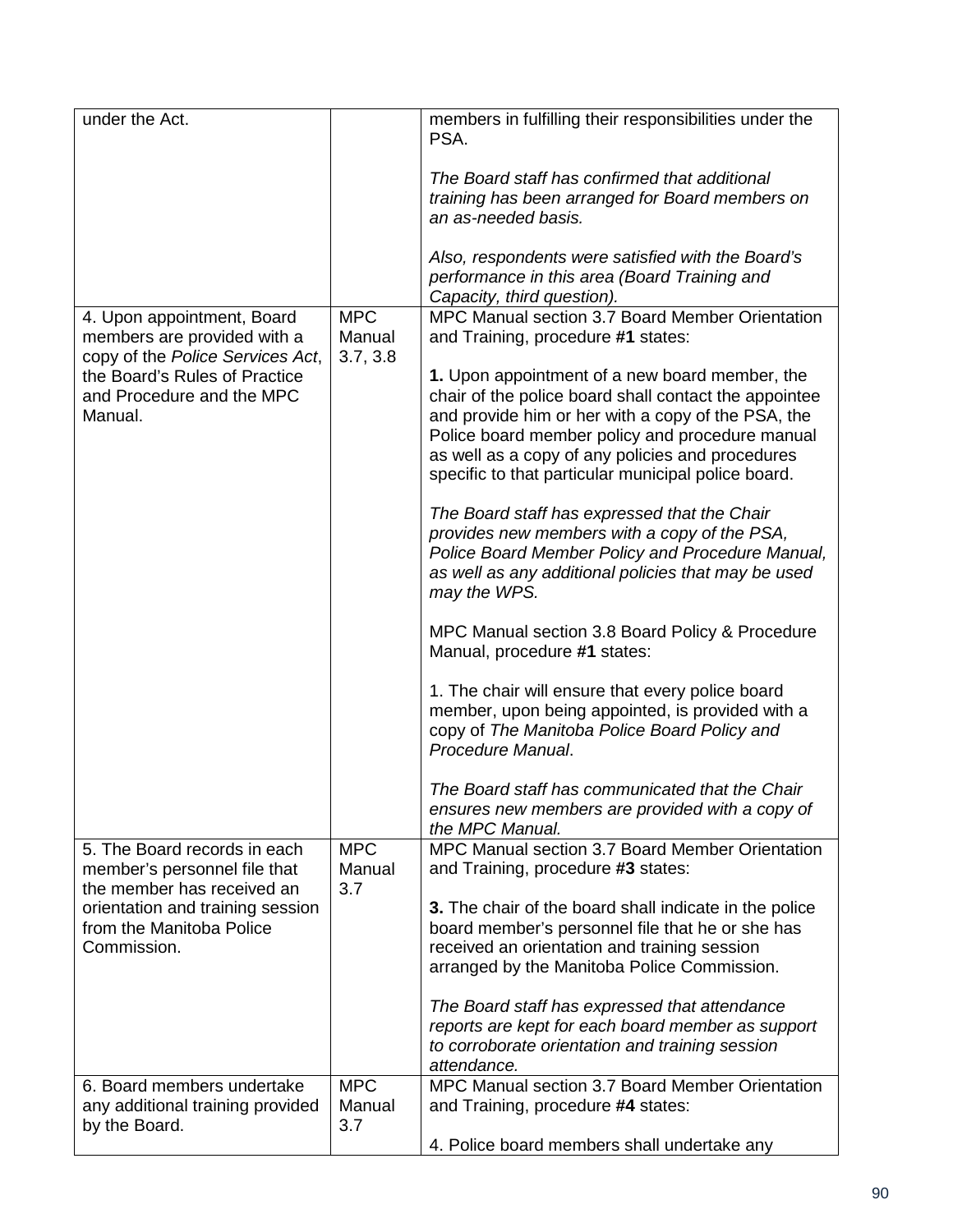| additional training provided by their municipal police<br>board.                                                                                                                                                  |
|-------------------------------------------------------------------------------------------------------------------------------------------------------------------------------------------------------------------|
| The Board staff has confirmed that Board members<br>attend additional training whenever possible; there<br>are cases on occasion where all Board members<br>have not been available on the dates of the training. |
| Additionally, respondents were satisfied with the<br>Board's performance in this area (Board Training<br>and Capacity, fourth question).                                                                          |

| <b>REMUNERATION</b>                                                                      |               |                                                                                                                                                                                                                                                                                                                                                                                                                    |
|------------------------------------------------------------------------------------------|---------------|--------------------------------------------------------------------------------------------------------------------------------------------------------------------------------------------------------------------------------------------------------------------------------------------------------------------------------------------------------------------------------------------------------------------|
| <b>Duty/Requirement</b>                                                                  | <b>Source</b> | <b>City Auditor Comments</b>                                                                                                                                                                                                                                                                                                                                                                                       |
| 1. Citizen members are<br>remunerated at the rate of<br>\$109 for meetings of 4 hours or | By-law 16     | The City of Winnipeg By-Law No. 148/2012, section<br>#16 states:                                                                                                                                                                                                                                                                                                                                                   |
| less, or \$190 in the case of the                                                        |               | Remuneration                                                                                                                                                                                                                                                                                                                                                                                                       |
| Vice-Chair.                                                                              |               | 16. Citizen members of the Board shall be paid the<br>following remuneration by the City for time spent in<br>attendance at meetings of the Board, including<br>public consultations:<br>(a) Chair and Vice Chair:<br>(i) \$190.00 for four (4) meeting hours or less;<br>(ii) \$336.00 for more than four (4) meeting hours.<br>(b) Other Citizen members:<br>(i) \$109.00 for four (4) meeting hours or less; or |
|                                                                                          |               | (ii) \$192.00 for more than four (4) meeting hours.                                                                                                                                                                                                                                                                                                                                                                |
|                                                                                          |               | The Board's Annual Reports (under the financial<br>information section) include a summary of the<br>Board's remuneration as follows:                                                                                                                                                                                                                                                                               |
|                                                                                          |               | 2013: The Winnipeg Police Board By-Law provides<br>for the following remuneration:<br>Regular members: \$109 for 4 hours or less<br>or \$192 for more than 4 hours<br>Vice-Chair and Chair: \$190 for 4 hours or<br>$\bullet$<br>less or \$336 for more than 4 hours                                                                                                                                               |
|                                                                                          |               | 2014: The Winnipeg Police Board By-law states that<br>citizen members of the Board shall receive the<br>following remuneration:<br>Regular members                                                                                                                                                                                                                                                                 |
|                                                                                          |               | \$109 for meetings of 4 hours or less<br>\$192 for meetings over 4 hours                                                                                                                                                                                                                                                                                                                                           |
|                                                                                          |               | <b>Chair and Vice-Chair</b>                                                                                                                                                                                                                                                                                                                                                                                        |
|                                                                                          |               | \$190 for meetings of 4 hours or less<br>$\bullet$<br>\$336 for meetings over 4 hours<br>$\bullet$                                                                                                                                                                                                                                                                                                                 |
| 2. Citizen members are                                                                   | By-law 16     | The City of Winnipeg By-Law No. 148/2012, section                                                                                                                                                                                                                                                                                                                                                                  |
| remunerated at the rate of                                                               |               | #16 states:                                                                                                                                                                                                                                                                                                                                                                                                        |
| \$192 for meetings of over 4                                                             |               |                                                                                                                                                                                                                                                                                                                                                                                                                    |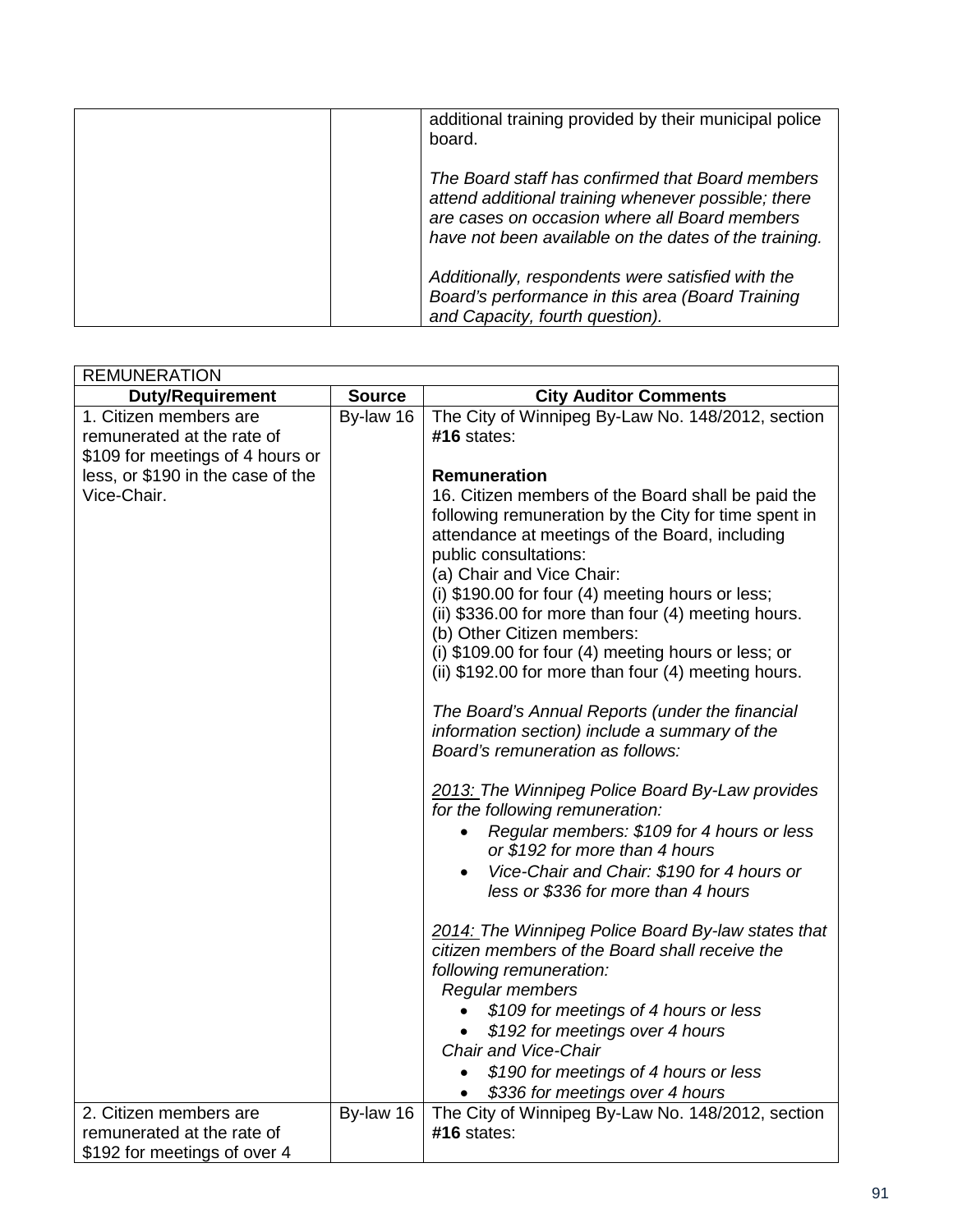| hours, or \$336 in the case of                   |            | Remuneration                                                                      |
|--------------------------------------------------|------------|-----------------------------------------------------------------------------------|
| the Vice-Chair.                                  |            | 16. Citizen members of the Board shall be paid the                                |
|                                                  |            | following remuneration by the City for time spent in                              |
|                                                  |            | attendance at meetings of the Board, including                                    |
|                                                  |            | public consultations:                                                             |
|                                                  |            | (a) Chair and Vice Chair:                                                         |
|                                                  |            | (i) \$190.00 for four (4) meeting hours or less;                                  |
|                                                  |            | (ii) \$336.00 for more than four (4) meeting hours.                               |
|                                                  |            | (b) Other Citizen members:<br>(i) \$109.00 for four (4) meeting hours or less; or |
|                                                  |            | (ii) \$192.00 for more than four (4) meeting hours.                               |
|                                                  |            |                                                                                   |
|                                                  |            | The Board's Annual Reports (under the financial                                   |
|                                                  |            | information section) include a summary of the                                     |
|                                                  |            | Board's remuneration as follows:                                                  |
|                                                  |            | 2013: The Winnipeg Police Board By-Law provides                                   |
|                                                  |            | for the following remuneration:                                                   |
|                                                  |            | Regular members: \$109 for 4 hours or less                                        |
|                                                  |            | or \$192 for more than 4 hours                                                    |
|                                                  |            | Vice-Chair and Chair: \$190 for 4 hours or                                        |
|                                                  |            | less or \$336 for more than 4 hours                                               |
|                                                  |            | 2014: The Winnipeg Police Board By-law states that                                |
|                                                  |            | citizen members of the Board shall receive the                                    |
|                                                  |            | following remuneration:                                                           |
|                                                  |            | Regular members                                                                   |
|                                                  |            | \$109 for meetings of 4 hours or less                                             |
|                                                  |            | \$192 for meetings over 4 hours                                                   |
|                                                  |            | <b>Chair and Vice-Chair</b>                                                       |
|                                                  |            | \$190 for meetings of 4 hours or less                                             |
|                                                  |            | \$336 for meetings over 4 hours                                                   |
| 3. The Board makes itself                        | <b>MPC</b> | MPC Manual section 4.7 Remuneration, Policy #1,                                   |
| aware of and adheres to                          | Manual,    | states that:                                                                      |
| circumstances in which<br>remuneration for Board | 4.7        | 1. The Board makes itself aware of and adheres to                                 |
| members can be claimed from                      |            | circumstances, if any, in which remuneration for                                  |
| the municipality.                                |            | Board members can be claimed from the                                             |
|                                                  |            | municipality.                                                                     |
|                                                  |            |                                                                                   |
|                                                  |            | The Board staff has expressed that members are                                    |
|                                                  |            | aware of and adhere to specifications included in                                 |
|                                                  |            | the policy.                                                                       |

| PUBLIC CONSULTATIONS                                                                                                                             |               |                                                                                                                                                                                                                                    |
|--------------------------------------------------------------------------------------------------------------------------------------------------|---------------|------------------------------------------------------------------------------------------------------------------------------------------------------------------------------------------------------------------------------------|
| <b>Duty/Requirement</b>                                                                                                                          | <b>Source</b> | <b>City Auditor Comments</b>                                                                                                                                                                                                       |
| 1. The Board annually holds a<br>minimum of two public<br>consultations to solicit<br>community input on public<br>safety issues and priorities. | By-law 15     | The City of Winnipeg By-Law No. 148/2012, section<br>$#15$ states:<br>15. In addition, the Board shall annually hold a<br>minimum of two additional public consultations to<br>solicit community input on public safety issues and |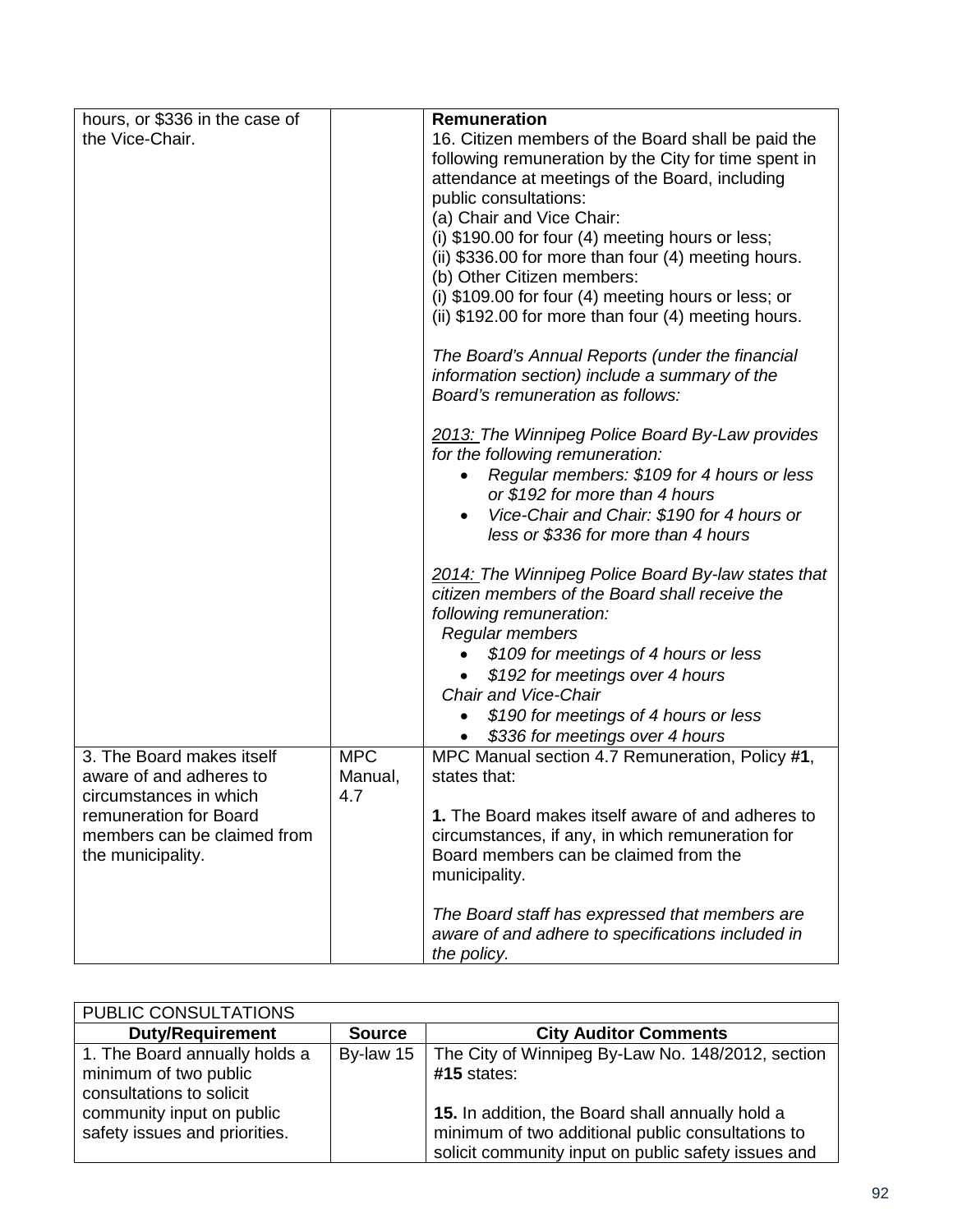|                                                                                                    |           | priorities, which public consultations shall be held in<br>locations throughout the city.                                                                                                                                                                                         |
|----------------------------------------------------------------------------------------------------|-----------|-----------------------------------------------------------------------------------------------------------------------------------------------------------------------------------------------------------------------------------------------------------------------------------|
|                                                                                                    |           | The Board's website has a public consultation<br>section, which included the following information:                                                                                                                                                                               |
|                                                                                                    |           | In 2014, there were a total of 6 Public<br>consultations held all in different locations.<br>In 2015 there were a total of 3 Public<br>consultations held all in different locations.<br>In 2016 there were a total of 3 Public                                                   |
|                                                                                                    |           | consultations held all in different locations.                                                                                                                                                                                                                                    |
| 2. The Board holds its annual<br>public consultation meetings at<br>locations throughout the city. | By-law 15 | The City of Winnipeg By-Law No. 148/2012, section<br>$#15$ states:                                                                                                                                                                                                                |
|                                                                                                    |           | 15. In addition, the Board shall annually hold a<br>minimum of two additional public consultations to<br>solicit community input on public safety issues and<br>priorities, which public consultations shall be held in<br>locations throughout the city.                         |
|                                                                                                    |           | The Board's website has a public consultation<br>section, which included the following information:                                                                                                                                                                               |
|                                                                                                    |           | In 2014, there were a total of 6 Public<br>consultations held all in different locations.<br>In 2015 there were a total of 3 Public<br>consultations held all in different locations.<br>In 2016 there were a total of 3 Public<br>consultations held all in different locations. |

| <b>ANNUAL REPORT</b>                                                                                                                                                      |               |                                                                                                                                                                                                                                                                                      |  |
|---------------------------------------------------------------------------------------------------------------------------------------------------------------------------|---------------|--------------------------------------------------------------------------------------------------------------------------------------------------------------------------------------------------------------------------------------------------------------------------------------|--|
| <b>Duty/Requirement</b>                                                                                                                                                   | <b>Source</b> | <b>City Auditor Comments</b>                                                                                                                                                                                                                                                         |  |
| 1. At the end of each year, the<br>Board issues an annual report<br>to Council for information                                                                            | By-law 22     | The City of Winnipeg By-Law No. 148/2012, section<br>#22 states:                                                                                                                                                                                                                     |  |
| through the Standing Policy<br>Committee on Protection,<br><b>Community Services and</b><br>Parks, which includes a<br>summary of the Board's<br>activities for the year. |               | 22. At the end of each year, the Board shall issue<br>an annual report to Council for information through<br>the Standing Policy Committee on Protection,<br>Community Services and Parks, which annual<br>report shall include a summary of the Board's<br>activities for the year. |  |
|                                                                                                                                                                           |               | The SPC on Protection, Community Services and<br>Parks had meetings on September 15, 2014, June<br>29, 2015, and October 14, 2016. The following<br>information was noted:                                                                                                           |  |
|                                                                                                                                                                           |               | Agenda #129 - 2013 WPB Annual Report:<br>the report includes an update on the Board's<br>2013 activities and achievements, board<br>meeting dates, their strategic plan progress,                                                                                                    |  |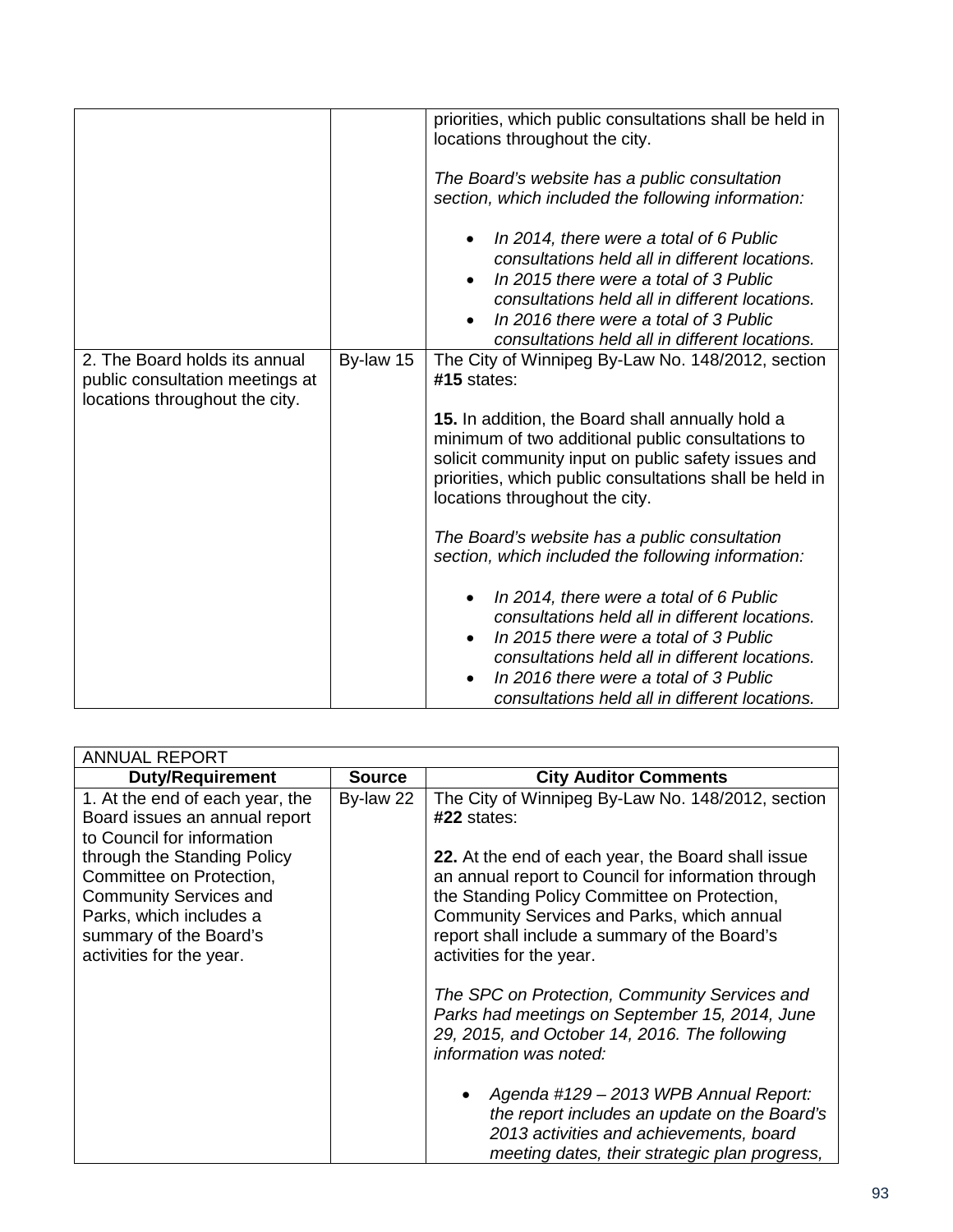|                                                                                                                                                                                                                                                                                                      |                             | and current status of items, etc.<br>Agenda #1 - 2014 WPB Annual Report: the<br>report includes an update on the Board's<br>2014 activities and achievements, board<br>meeting dates, their strategic plan progress,<br>and current status of items, etc.<br>Agenda #2 - 2015 WPB Annual Report:<br>$\bullet$<br>includes an update on the Board's 2015<br>activities and achievements, board meeting<br>dates, their strategic plan progress, and<br>current status of items, etc.                                                                                                                                                                                                                                                                                                                                                                                                                                                                                                                                                                                                                                                                                                                                                    |
|------------------------------------------------------------------------------------------------------------------------------------------------------------------------------------------------------------------------------------------------------------------------------------------------------|-----------------------------|----------------------------------------------------------------------------------------------------------------------------------------------------------------------------------------------------------------------------------------------------------------------------------------------------------------------------------------------------------------------------------------------------------------------------------------------------------------------------------------------------------------------------------------------------------------------------------------------------------------------------------------------------------------------------------------------------------------------------------------------------------------------------------------------------------------------------------------------------------------------------------------------------------------------------------------------------------------------------------------------------------------------------------------------------------------------------------------------------------------------------------------------------------------------------------------------------------------------------------------|
| 2. The Board prepares annual<br>audited financial statements for<br>the Board Budget and the<br><b>Winnipeg Police Service</b><br>budget which the Board<br>submits to Council for<br>information through the<br><b>Standing Policy Committee on</b><br>Protection, Community<br>Services and Parks. | By-law 23                   | The City of Winnipeg By-Law No. 148/2012, section<br>$#23$ states:<br>23. The Board shall prepare annual audited<br>financial statements for the Board Budget and the<br>Winnipeg Police Service budget which shall be<br>submitted to Council for information through the<br>Standing Policy Committee on Protection,<br><b>Community Services and Parks.</b><br>The annual report was presented at the September<br>15, 2014 meeting to the SPC on Protection,<br>Community Services and Parks. It included audited<br>financial information on the 2013 Police Service<br>spending (section 5 - financial information item 5.1)<br>and the Board's 2013 audited financial information<br>(item $5.2$ ).<br>The annual report was presented at the June 29,<br>2015 meeting to the SPC on Protection, Community<br>Services and Parks. It included the Board's 2014<br>audited financial statements (section 5 - financial<br>information item 5.1) and an audited statement of<br>revenues and expenses for the WPS (on page 28).<br>The annual report was presented at the October 14,<br>2016 meeting to the SPC on Protection, Community<br>Services and Parks. It included the Board's 2015<br>financial information (page 17). |
| 3. The Board completes an<br>annual report.                                                                                                                                                                                                                                                          | <b>MPC</b><br>Manual<br>5.2 | MPC Manual section 5.2 Annual Report, Procedure<br>#1 states:<br>1. The police board must have an annual report<br>completed and submitted to the Manitoba Police<br>Commission no later than three months after the<br>end of the police board's fiscal year.<br>Electronic copies of the annual reports from 2013 to<br>2015 can be found on the Board's website under<br>the publications section, which is accessible to the<br>general public.                                                                                                                                                                                                                                                                                                                                                                                                                                                                                                                                                                                                                                                                                                                                                                                    |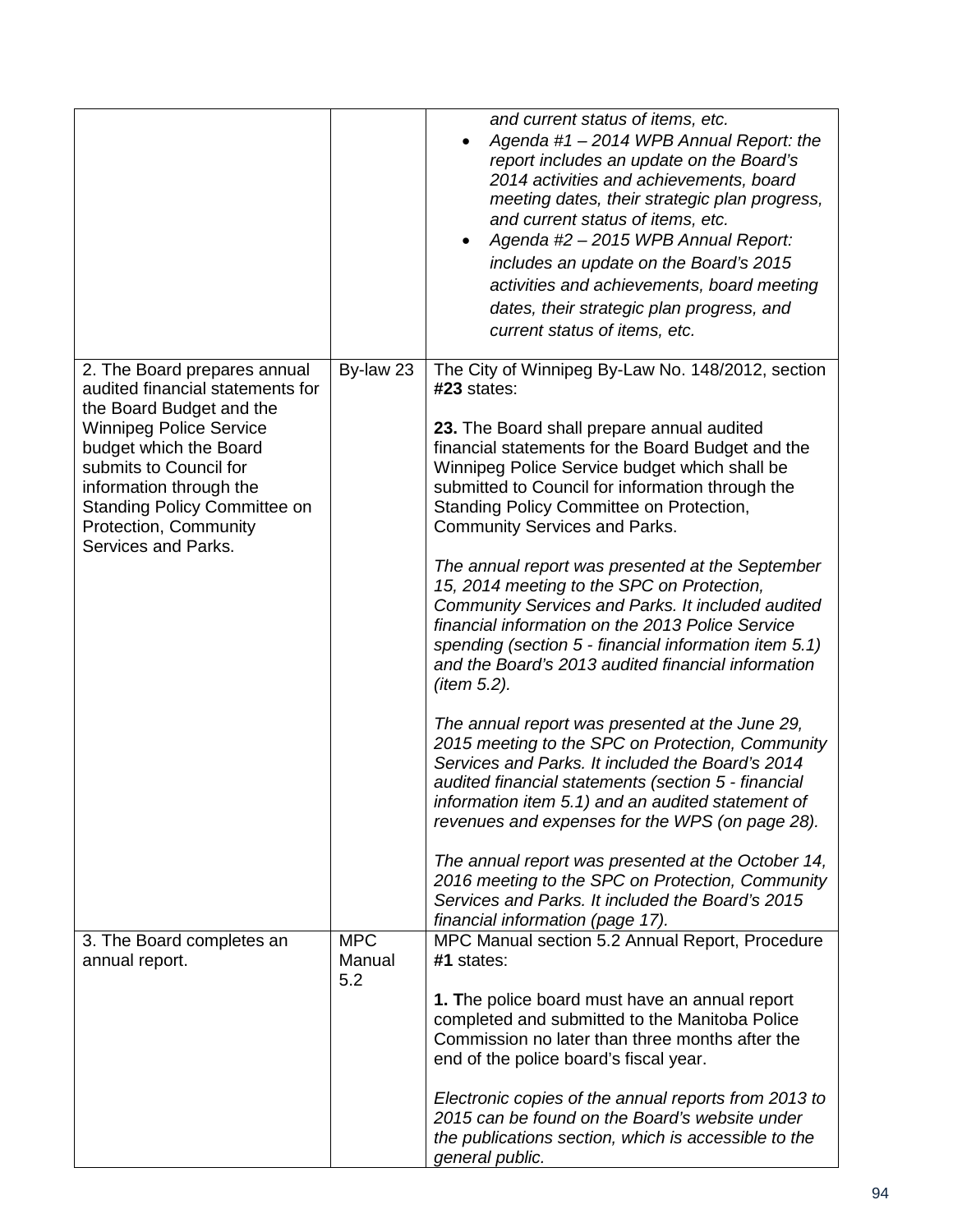|                                                                                                             |                             | The Board staff has expressed that the Board                                                                                                                                                                                                                                                                                                               |
|-------------------------------------------------------------------------------------------------------------|-----------------------------|------------------------------------------------------------------------------------------------------------------------------------------------------------------------------------------------------------------------------------------------------------------------------------------------------------------------------------------------------------|
| 4. The Board submits its<br>annual report to the Manitoba<br>Police Commission by March<br>31 of each year. | <b>MPC</b><br>Manual<br>5.2 | shares annual reports with the MPC.<br>MPC Manual section 5.2 Annual Report, Procedure<br>#1 states:<br>1. The police board must have an annual report<br>completed and submitted to the Manitoba Police<br>Commission no later than three months after the<br>end of the police board's fiscal year.<br>The Board staff has communicated that the Board's |
|                                                                                                             |                             | audited financial statements are not ready by March<br>$31st$ , so the Board obtains an extension from the<br>MPC each year.                                                                                                                                                                                                                               |
| 5. The Board's annual report<br>meets the requirements of<br>5.2.2 of the MPC Manual.                       | <b>MPC</b><br>Manual<br>5.2 | MPC Manual section 5.2 Annual Report, Policy #2<br>states:                                                                                                                                                                                                                                                                                                 |
|                                                                                                             |                             | 2. The annual report must include the following:                                                                                                                                                                                                                                                                                                           |
|                                                                                                             |                             | Please refer to the details observed from the<br>Board's annual reports in items (a) through (e) that<br>follow:                                                                                                                                                                                                                                           |
|                                                                                                             |                             | a. a progress report on the strategic objectives,<br>goals and/or tactics identified by the police board in<br>their strategic plan;                                                                                                                                                                                                                       |
|                                                                                                             |                             | Included under: Adopting a Vision for<br>Community Safety in Winnipeg.                                                                                                                                                                                                                                                                                     |
|                                                                                                             |                             | b. highlights of activities and achievements<br>throughout the year;                                                                                                                                                                                                                                                                                       |
|                                                                                                             |                             | Included under: A Year of Activity &<br>Achievement heading & Committee<br>Highlights heading.                                                                                                                                                                                                                                                             |
|                                                                                                             |                             | c. a breakdown of police service spending for the<br>year, including the total amount of honoraria paid to<br>each police board member (see policy 4.7<br>Remuneration);                                                                                                                                                                                   |
|                                                                                                             |                             | Included as part of the financial audited<br>statements. (refer to conclusion below)                                                                                                                                                                                                                                                                       |
|                                                                                                             |                             | d. a reporting of the number of police board<br>meetings held in the fiscal year including private<br>meetings; and,                                                                                                                                                                                                                                       |
|                                                                                                             |                             | Included under: Financial Information.                                                                                                                                                                                                                                                                                                                     |
|                                                                                                             |                             | e. the minutes of any regular meetings of the police<br>board in the form of an appendix to the annual<br>report.                                                                                                                                                                                                                                          |
|                                                                                                             |                             | Links for meeting minutes provided in the<br>report                                                                                                                                                                                                                                                                                                        |
|                                                                                                             |                             | The 2015 annual report was reviewed and all of the<br>items referenced above were included in the report                                                                                                                                                                                                                                                   |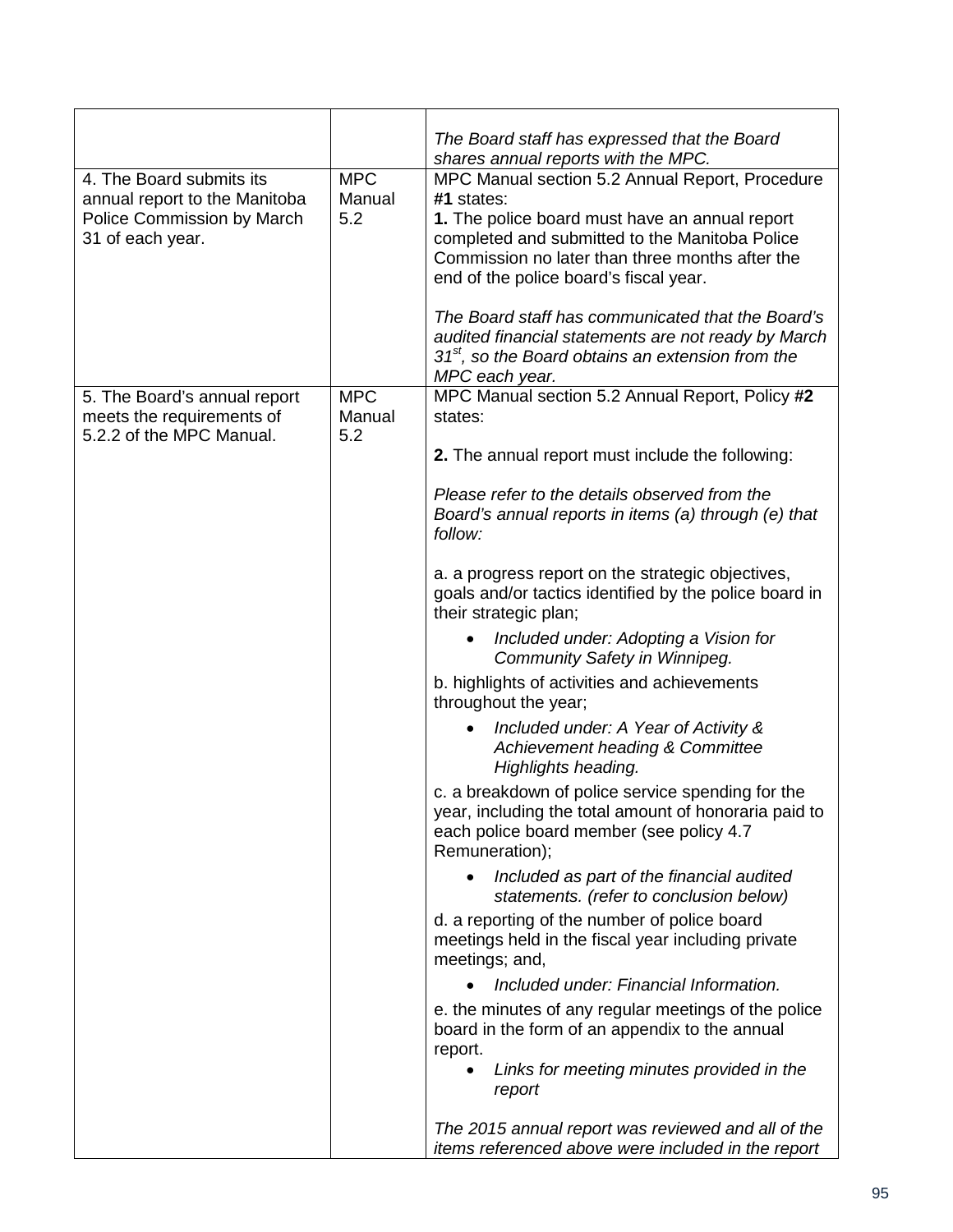|                                                            |                      | (page 5). Audited statements for the Board's annual<br>expenditures were also mentioned.                                                                                                                                                                                                                                                                                                                                                                       |
|------------------------------------------------------------|----------------------|----------------------------------------------------------------------------------------------------------------------------------------------------------------------------------------------------------------------------------------------------------------------------------------------------------------------------------------------------------------------------------------------------------------------------------------------------------------|
| 6. The annual report receives                              | <b>MPC</b>           | MPC Manual section 5.2 Annual Report, Procedure                                                                                                                                                                                                                                                                                                                                                                                                                |
| Board approval prior to public<br>distribution.            | Manual<br>5.2        | #3 states:                                                                                                                                                                                                                                                                                                                                                                                                                                                     |
|                                                            |                      | 3. The annual report shall receive the approval of<br>the police board prior to public distribution.                                                                                                                                                                                                                                                                                                                                                           |
|                                                            |                      | Per review of the Board's meeting minutes, the<br>following items were noted:                                                                                                                                                                                                                                                                                                                                                                                  |
|                                                            |                      | The June 6, 2014 meeting included the<br>2013 draft annual report which was<br>submitted for approval. The Board approved<br>the report in item no. 105.<br>The June 5, 2015 meeting had a copy of the<br>$\bullet$<br>2014 annual report that was submitted for<br>approval. The Board approved the report in<br>item no. 11.<br>The September 9, 2016 meeting had a copy<br>of the 2015 annual report that was<br>submitted for approval. The Board approved |
| 7. Once approved, the annual<br>report is published on the | <b>MPC</b><br>Manual | the report in item no. 12.<br>MPC Manual section 5.2 Annual Report, Procedure<br>#4 states:                                                                                                                                                                                                                                                                                                                                                                    |
| Board's website and shared<br>with the MPC.                | 5.2                  | 4. Once approved, a copy of the annual report shall<br>be placed on the website of the municipality and a<br>copy sent to the Manitoba Police Commission.                                                                                                                                                                                                                                                                                                      |
|                                                            |                      | Electronic copies of the annual reports from 2013 to<br>2015 can be found on the Board's website under<br>the publications section, which is accessible to the<br>general public.                                                                                                                                                                                                                                                                              |
|                                                            |                      | Additionally, the Board staff has expressed that the<br>Board shares annual reports with the MPC.                                                                                                                                                                                                                                                                                                                                                              |

| <b>FINANCIAL REPORTING</b>                                                                                                                                                                  |               |                                                                                                                                                                                                                                                                                                                                                                                                       |
|---------------------------------------------------------------------------------------------------------------------------------------------------------------------------------------------|---------------|-------------------------------------------------------------------------------------------------------------------------------------------------------------------------------------------------------------------------------------------------------------------------------------------------------------------------------------------------------------------------------------------------------|
| <b>Duty/Requirement</b>                                                                                                                                                                     | <b>Source</b> | <b>City Auditor Comments</b>                                                                                                                                                                                                                                                                                                                                                                          |
| 1. The Board shall provide a<br>quarterly update on the Board<br>Budget and the Winnipeg<br>Police Service Budget to the<br><b>Standing Policy Committee on</b><br>Finance for information. | By-law 24     | The City of Winnipeg By-Law No. 148/2012, #24<br>states:<br>24. The Board shall provide a quarterly update on<br>the Board budget and the Winnipeg Police Service<br>Budget to the Standing Policy Committee on<br>Finance for information.<br>The SPC on Finance meeting minutes included the<br>following information:<br>June 24, 2016: WPB 2016 Quarterly update<br>$\bullet$<br>Agenda item #10. |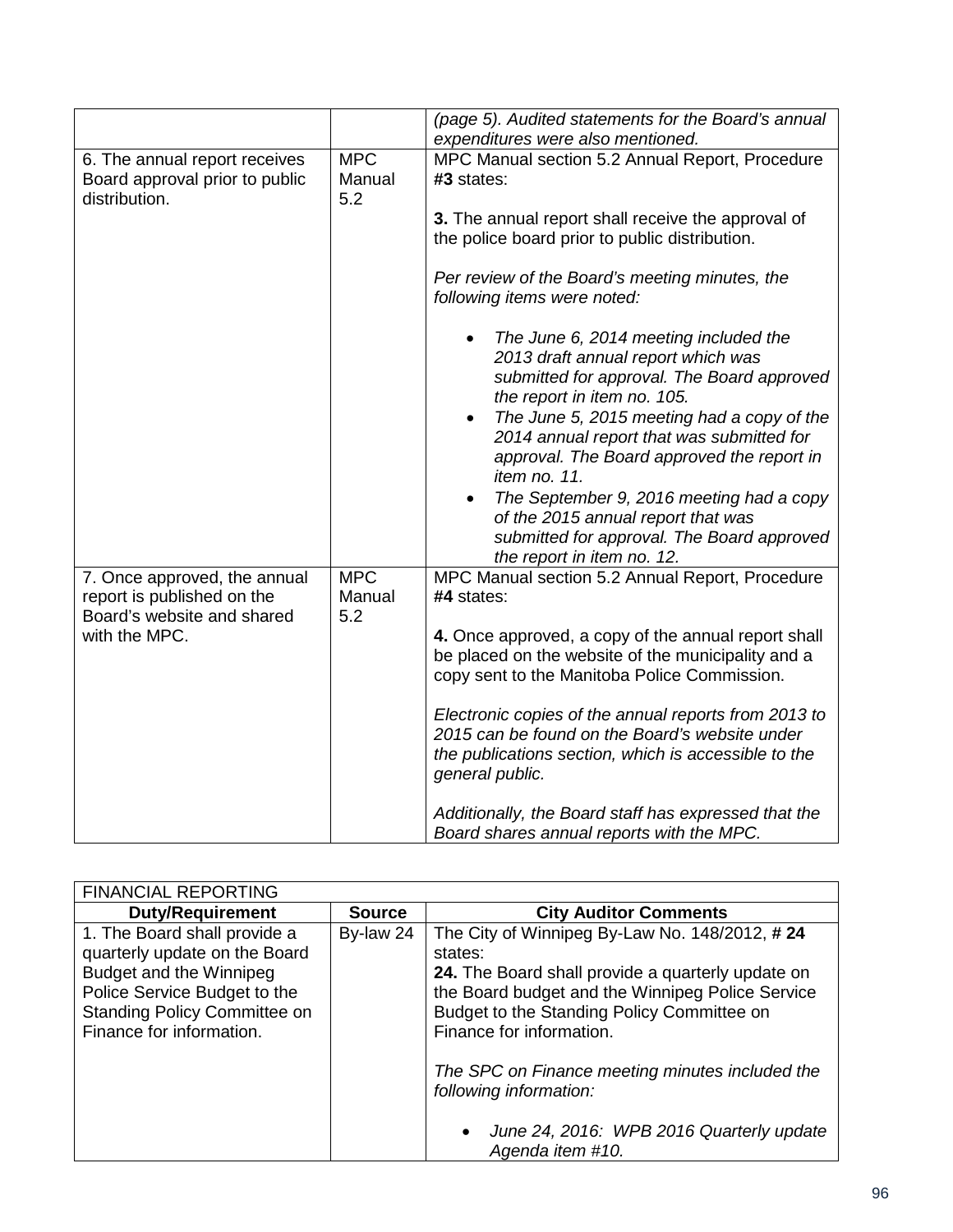|                                                                                                                                                                                                                                                                           |                             | April 7, 2016: WPB 2015 Budget quarterly<br>$\bullet$<br>update agenda item #7.<br>January 15, 2016: WPB 2015 Quarterly<br>Budget Update item #3.<br>September 17, 2015: WPB 2015 Quarterly<br>Budget Update item #9.<br>May 7, 2015: WPB 2014 Quarterly Budget<br>Update item #2.<br>January 8, 2015: WPB 2014 Quarterly<br><b>Budget Update.</b><br>November 20, 2014: WPB & WPS 2014<br>Quarterly Budget Update item #10.<br>No other meeting minutes were available on the<br>website as the Board was created in 2013.                                                                                                                                                                                                                                                                                                                                                              |
|---------------------------------------------------------------------------------------------------------------------------------------------------------------------------------------------------------------------------------------------------------------------------|-----------------------------|------------------------------------------------------------------------------------------------------------------------------------------------------------------------------------------------------------------------------------------------------------------------------------------------------------------------------------------------------------------------------------------------------------------------------------------------------------------------------------------------------------------------------------------------------------------------------------------------------------------------------------------------------------------------------------------------------------------------------------------------------------------------------------------------------------------------------------------------------------------------------------------|
| 2. The Board provides records<br>requested by Council to assess<br>the effectiveness and efficiency<br>of the Winnipeg Police Service<br>in respect to funds provided by<br>Council.                                                                                      | By-law 25                   | The City of Winnipeg By-Law No. 148/2012, #25<br>states:<br>25. In order to assess the effectiveness and<br>efficiency of the Winnipeg Police Service in respect<br>of the funds provided by Council:<br>(a) Council may request Records from the Board<br>and the Board shall provide the Records requested;<br>and<br>(b) Council may direct the City Auditor or external<br>auditors to audit any Records provided.<br>The Board staff has expressed that the Board<br>delivers records requested by Council to assess the<br>effectiveness and efficiency of the WPS in respect<br>to funds provided by Council.<br>Per review of the Board's meeting minutes, it was<br>noted that the Board provides quarterly budget<br>updates to the SPC of Finance. The WPS submits<br>the reports to the Board for review and approval<br>prior to sending the reports to the SPC of Finance. |
| 3. The Board ensures the<br>Service's regular financial<br>reports include a written<br>analysis that also incorporate a<br>risk assessment and disclosure<br>of any activity that is likely to<br>significantly alter the<br>organization's deficit surplus<br>position. | <b>MPC</b><br>Manual<br>7.2 | MPC Manual section 7.2 Financial Reporting<br>Documentation, Policy #1 states:<br>1. The police board will require the police chief to<br>produce regular financial reports to be submitted to<br>the board, which will include an analysis of<br>revenues and expenditures.<br>The 2016 WPS Financial reports were reviewed.<br>They included information on revenues, expenses,<br>capital expenditures, overtime, risks, complement,<br>financial outlook, salaries and wages, other<br>expenditures and a financial summary<br>Additionally, respondents were satisfied with the<br>Board's performance in this area (Financial                                                                                                                                                                                                                                                      |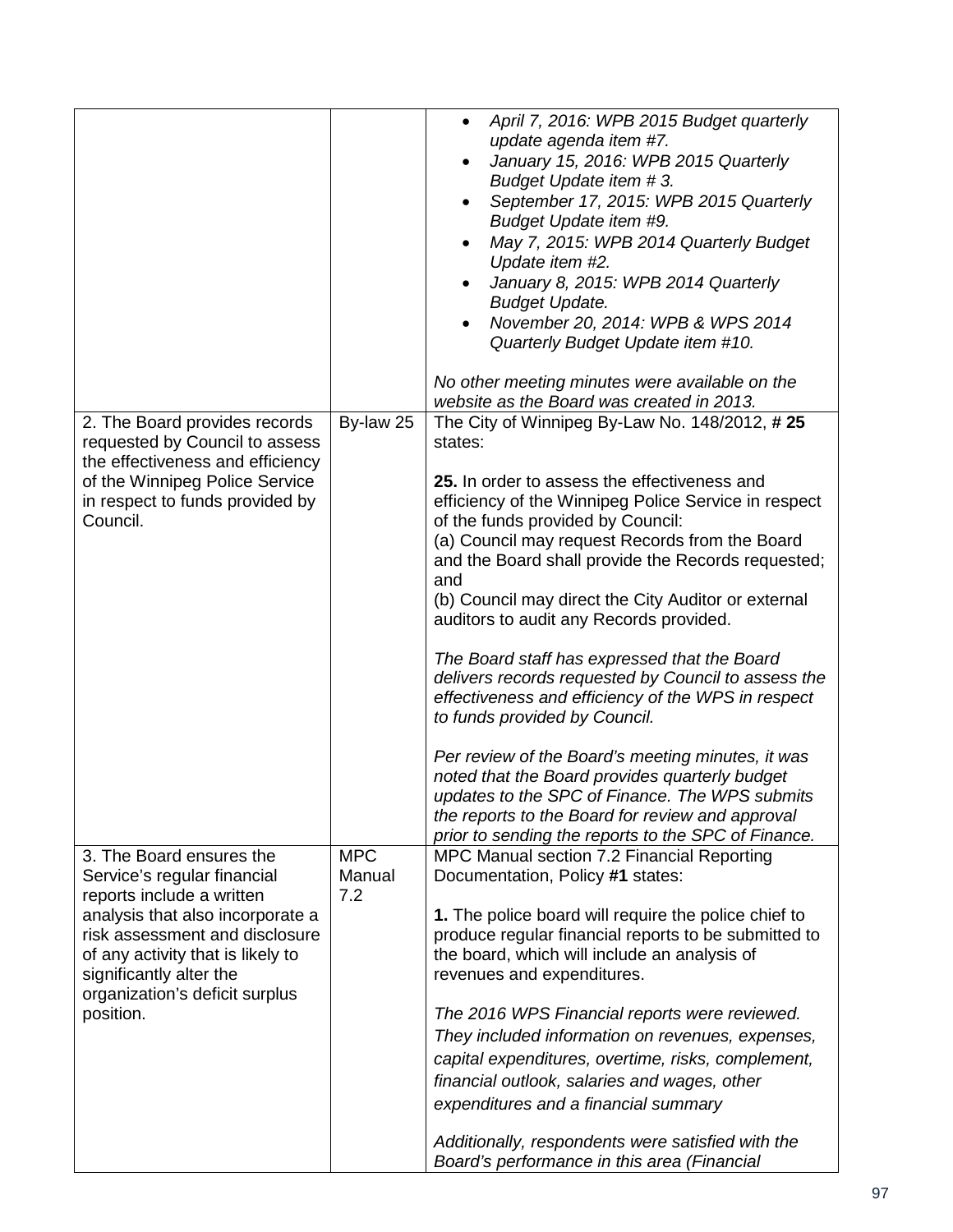|                                                                               |                        | Management, second question).                                                                                       |
|-------------------------------------------------------------------------------|------------------------|---------------------------------------------------------------------------------------------------------------------|
| 4. The Board manages its<br>budget in accordance with Part<br>7 of the Rules. | <b>Rules</b><br>Part 7 | MPC Rules of Practice and procedure Part 7 covers<br>Police Board budgeting, reporting and financial<br>management. |
|                                                                               |                        | The Board staff has expressed that the Board<br>manages the budget in accordance with Part 7 of<br>the Rules.       |

| <b>RECORD RETENTION</b>                                 |               |                                                       |
|---------------------------------------------------------|---------------|-------------------------------------------------------|
| <b>Duty/Requirement</b>                                 | <b>Source</b> | <b>City Auditor Comments</b>                          |
| 1. The Board complies with<br>retention and disposition | By-law 26     | Winnipeg By-Law No. 148/2012, Section 26 states:      |
| schedules in accordance with                            |               | <b>Record Retention</b>                               |
| the City's Records                                      |               | 26. All Records shall be subject to retention and     |
| Management By-law No.                                   |               | disposition schedules in accordance with the City's   |
| 86/2010 as amended or                                   |               | Records Management By-law No. 86/2010 as              |
| replaced from time to time.                             |               | amended or replaced from time to time.                |
|                                                         |               |                                                       |
|                                                         |               | The By-law has established different retention and    |
|                                                         |               | disposition timelines for different types of records. |
|                                                         |               |                                                       |
|                                                         |               | The Board staff has expressed that the Board has      |
|                                                         |               | retained all records and no dispositions have been    |
|                                                         |               | made as the Board's formation was in 2013.            |

| <b>CONTRACTUAL AUTHORITY</b>                                                                                                                                                     |               |                                                                                                                                                                                                                                                                                                                                                                                                                                                                                                                                                                                                                    |
|----------------------------------------------------------------------------------------------------------------------------------------------------------------------------------|---------------|--------------------------------------------------------------------------------------------------------------------------------------------------------------------------------------------------------------------------------------------------------------------------------------------------------------------------------------------------------------------------------------------------------------------------------------------------------------------------------------------------------------------------------------------------------------------------------------------------------------------|
| <b>Duty/Requirement</b>                                                                                                                                                          | <b>Source</b> | <b>City Auditor Comments</b>                                                                                                                                                                                                                                                                                                                                                                                                                                                                                                                                                                                       |
| 1. Where the Board enters into<br>agreements to purchase<br>goods, retain services, employ<br>staff or lease office space, it<br>conforms to the City's<br>procurement policies, | By-law 27     | Winnipeg By-Law No. 148/2012, Section 27 states:<br><b>Contractual Authority</b><br>27. The Board is authorized to approve and enter<br>into all of the following agreements<br>necessarily incidental to the day-to-day operations                                                                                                                                                                                                                                                                                                                                                                                |
| procedures, standards and<br>guidelines.                                                                                                                                         |               | of the Board:<br>(a) agreements to purchase goods or retain the<br>services of an individual or<br>corporation as related to the operations of the<br>Board:<br>(b) agreements for employment of Board staff; and<br>(c) agreements to lease office space for the Board;<br>where the expenditure is included in an approved<br>Board Budget, and the process<br>conforms with the City's procurement policies,<br>procedures, standards and guidelines.<br>The Board staff has expressed that all agreements<br>the Board enters into are in compliance with the<br>City's procedures, standards, and guidelines. |